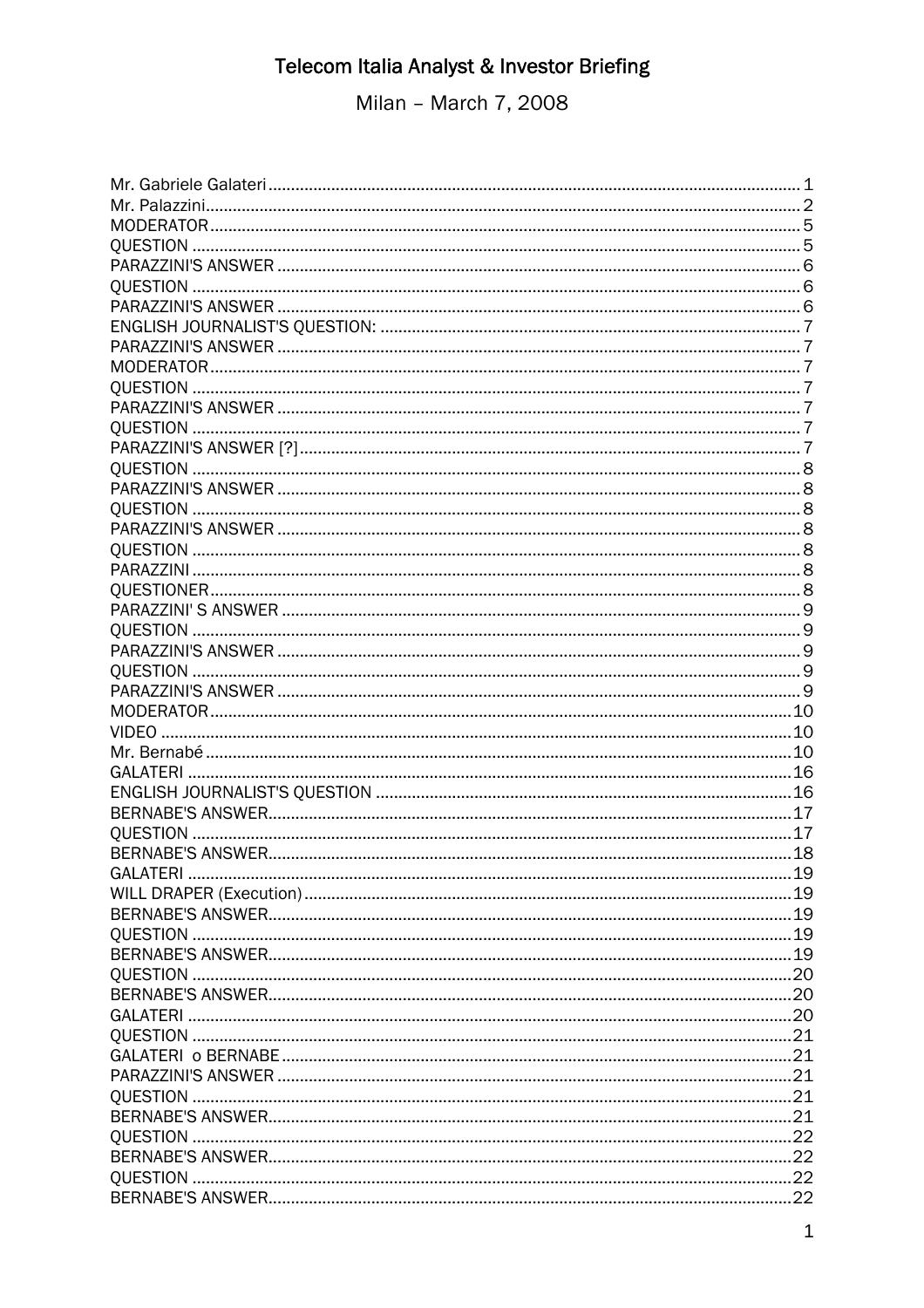Milan - March 7, 2008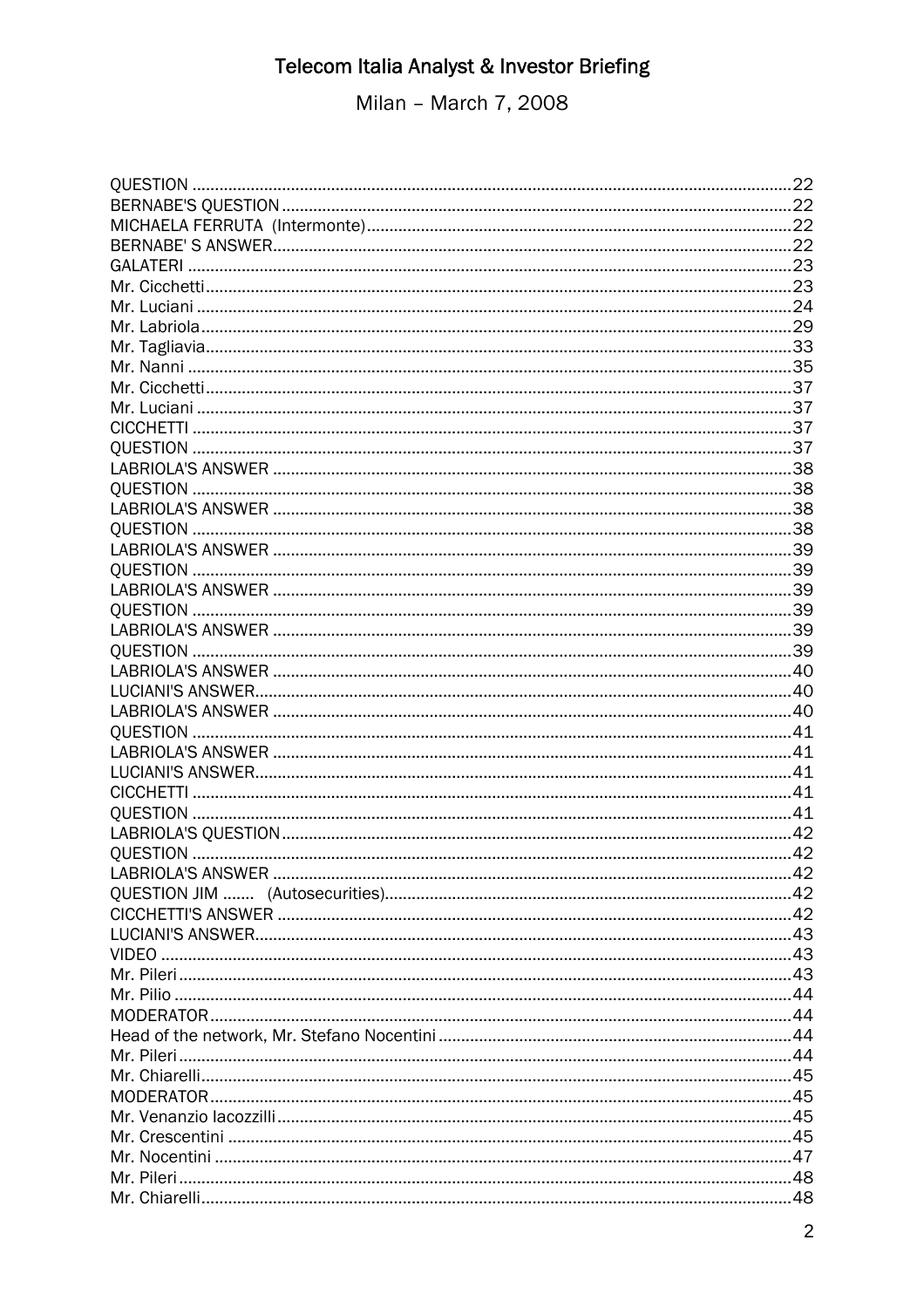Milan - March 7, 2008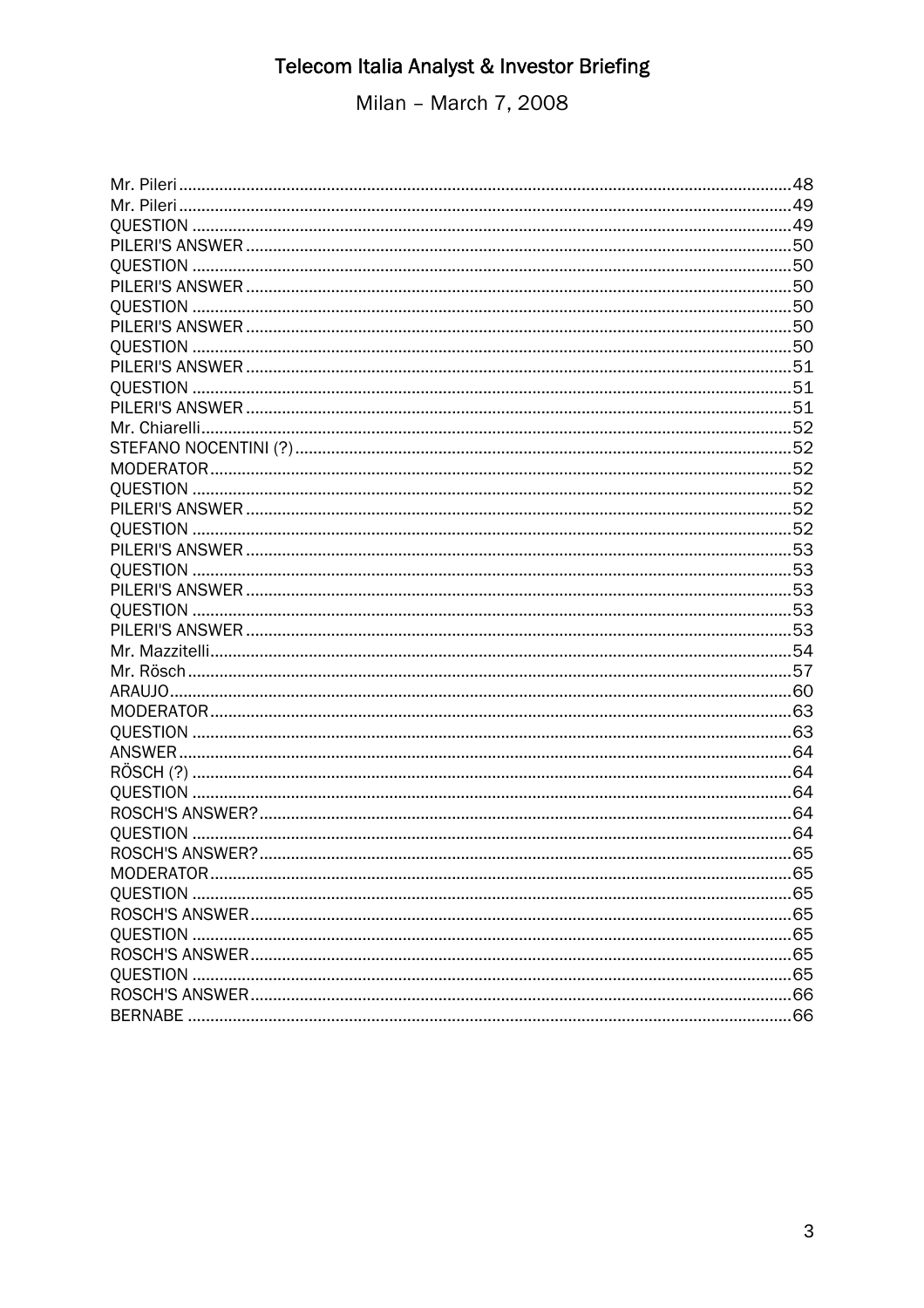Milan – March 7, 2008

### Mr. Gabriele Galateri

Good morning, can we start? Ok ladies and gentlemen, good morning and welcome to all of you, including those who are watching us through the web and the thousands of Telecom Italia colleagues connected with us through the internet.

We are very busy today so I will be short and brief and leave a lot of time for discussions on the guidelines strategic and operational for the following three years.

As you know Franco Bernabé and I have recently assumed the role of CEO and chairman of the company with very distinct roles and responsibilities.

My task is supervising governance and the relationship with shareholders, as well as heading the functions of Internal Affairs, General Counsel and Public Affairs and Internal Audit.

Franco Bernabé has the task of leading the Group's entire operational system, defining and developing plans, controlling and executing strategies.

During the last three months, through a deeper insight we have achieved a better understanding and focused on our Corporate challenges.

And I have to say that my first impression is that Telecom Italia is a great franchise with great opportunities ahead.

However, as you well know, in recent months the Group has been subject to much speculation, especially in two areas: Corporate Governance and Industrial Strategy.

I would like to make, therefore, a few comments on both these points.

As regards governance it is worth saying that Generali, Intesa San Paolo, Mediobanca, Sintonia and Telefónica are certainly a solid, sound and reliable group of core shareholders.

They share a common interest with the market: they want to see Telecom Italia grow.

No limits or restrictions have been placed on the actions of us, of the Management.

The soundness of our core shareholders will certainly allow us too pursue a corporate strategy for the medium-term long perspective and it is a considerable competitive advantage.

*Telefónica*.

Telefónica's stance has caused a variety of comments, inferences and rumours.

Actually there is no hidden agenda.

The relationship with Telefónica is clear and transparent. Telefónica is a great company that made an investment in the group to increase the value of both companies and develop all possible synergies, obviously in compliance with the rules and limitations set forth by the authorities.

The Management of each company is, remains and will remain absolutely independent. Any other comment is groundless theory.

When we talk about governance, we include obviously Telecom Italia's system of corporate governance. At Telecom Italia we found a system of rules and procedures that is best in class and the internal organisation of the Board of Directors is particularly effective. The Committees for internal audit, compensation, strategy, work well and guarantee an easy and smooth relationship between the Board and Management - and let me say that yesterday's management was another proof of a very cohesive, very interesting and - let me say - very exciting situation for discussing between competent people.

I said that we flow of information is well structured, but we want to improve it. For example, we have already made the rules for related party transactions more stringent, bringing ourselves even more in line with international best practices.

With regards to compensation we are devising a program of stock options to be included in our package. I have only one comment, we have to reduce the number of papers that circulate in our company because sometimes it looks like a paper company and not a telecommunications company. All of this in my view goes into a single direction. Bringing the interest of stakeholders, co-shareholders, management into line. To develop value we will develop the goal into one that is really market friendly. This is and will be our guiding star.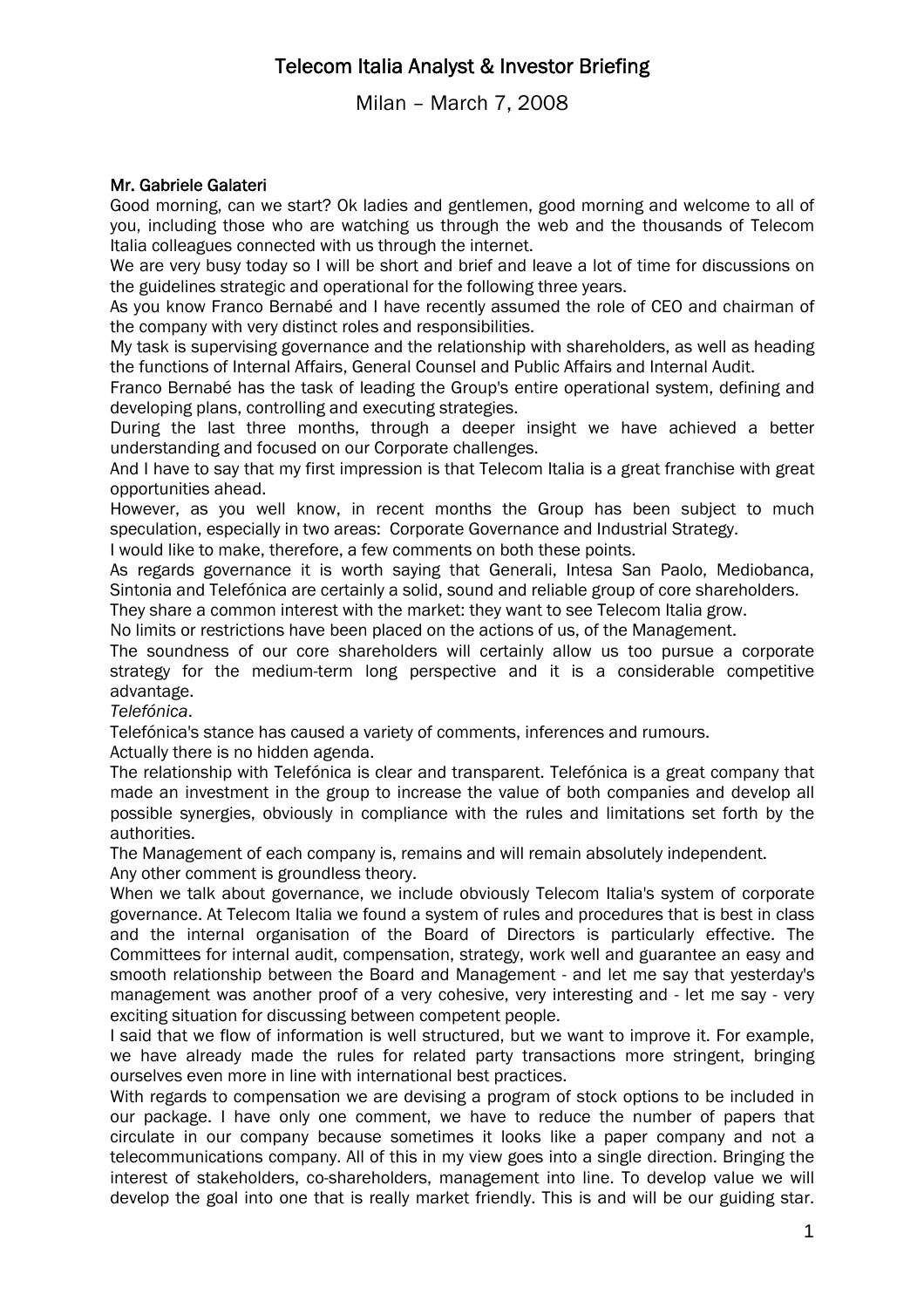Milan – March 7, 2008

How do we intend to pursue this value creation? Indeed Franco will talk about this in detail. I want to point out that we have chosen a specific corporate plan, which requires time and method to be planned. Therefore we need to be both impactful and persistent, and let me say it again, I believe we are going to make it. We have one priority resetting our focus on customers, I know it perfectly well, we want to deliver a top quality service to a better interaction with our customers, as well as providing the technology, products solutions. We will also work hard on efficiency we are targeting a constant reduction in costs and I have already taken significant steps in that direction through the reorganisation of the network, we will also continue to develop synergies both inside and outside the group starting with Telefónica but continuing with our very good friends of the other companies we have around the world, in Brazil , in Argentina in Germany. To grow revenues we will invest a significant resources in innovation, Telecom Italia will leverage its strength in technology and its proven skills in research and development. I visited last Friday the TI lab in Torino and even though I am not a scientist I was really impressed by the quality, the level of our researchers, the resources available to develop such a research, so I'm pretty confident we can do a very good job in that direction.

This will be the basis for our offering on both domestic and international markets.

While the group international presence may have diminished in the recent years, the markets where we are remain strong and dynamic. Germany, Brazil, Argentina are extremely important for us and our international development will focus initially on these markets. We will also evaluate other opportunities, but maintaining a stringent financial discipline.

One last and brief but important consideration. With Franco over the past three months we paid a great lot of attention to our relationship with institutions, regulatory authorities, both Italian and international (in Europe and in Latin America) with Unions, and, last but not least, with Consumers Associations.

In all our meetings, we shared feelings of openness and dialogue, which most hopefully will continue.

In conclusion, we accept the challenge of being competitive in a market with precise rules shared by all.

We aim to demonstrate that we are the best in the market through strong corporate governance, strong commitment by Management, full satisfaction of our customers, great technological skills, and our people's willingness to work hard and do well.

Let me repeat it again, Telecom Italia is a great franchise. I believe that by placing the market and customers at the centre of our efforts the Group will regain the value and image that it deserves and that its business outlook justifies. Thank you all and I leave now the floor to Enrico Palazzini.

### Mr. Palazzini

Good morning to everybody, I will comment for you the financial results of Telecom Italia in 2007. First of all some general highlights that are the key of the results of 2007. Revenues were in line as compared to 2006 both reported and organic growth, as a matter of fact the growth in the international area were practically offset by the pressure on domestic revenues n..? for regulatory discontinuances that I will come on later on.

EBITDA reported was affected by non-recurring items for about eight hundred millions, six hundred of which occurred in the last quarter and more than four hundred million occurred in the last part of the month of December unexpectedly, and were mainly related to claims. I will go deeper on that in the following charts. EBITDA image organic nevertheless was 39.6, declining in the range of our target by 1.8 percentage point as we declare one year ago. Passage 206. EBIT margin reflect what I said before. The better financial performance and test performance allowed us to improve, I think as compared to our target even if slightly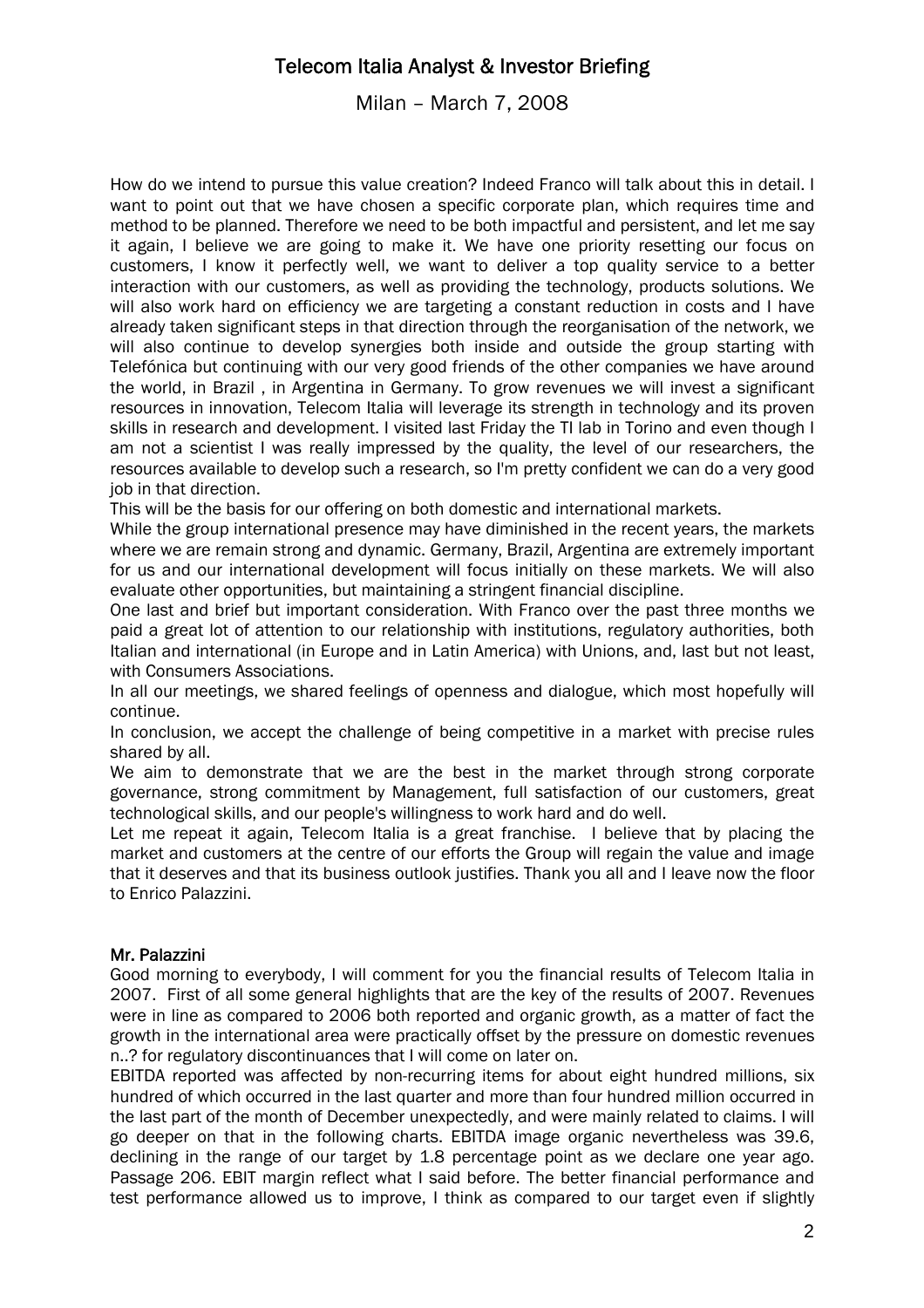Milan – March 7, 2008

lower than the previous year. Net financial position was improved by 1.6 billion as compared to the end of 2006 and was six hundred million better than our budget. Nevertheless, the

Net financial position was improved by 1.6 billion as compared to the end of 2006 and was six hundred million better than our budget. Nevertheless, the ratio net financial position to EBITDA was lightly higher than the target of below 3 that we stated at the end of the year, at the end of last year, just for the effect of the unusual items of the end of December, nevertheless we consider this an accident that doesn't compromise our policy to focus on a target of ratio net financial position EBITDA lower that 3.

Now, let's have some more details on the P&L. Revenues, as I said before, were 31.3, practically stable as compared to previous year, but with a strong increase in the international area (+20%), the change in the mix of our revenues at the end of 2007 22% of revenues come from international as compared to 16% at the end of 2006.

This growth was offset as I said before by the pressure on domestic area, where regulatory discontinuances for about 1.4 billion, 1.1 net of the elasticity of the Bersani Decree practically offset the growth in the international area.

Such discontinuancy of 1.1 were the following, 400 million is the rate of exchange in the accounting because up to the end of 2006 we included in our revenues the billing on behalf of other operators, just because we carry the responsibility for credits. Starting this year 2007 in accordance with the regulatory authority as no longer carry the risk of credit, we do not include this revenue in our report, so this is just an accounting change, in addition to that other main discontinuances related to the Bersani Decree, for 400 million net, the roaming and the termination fix to mobile.

The profitability is once more the highest in the industry; in 2007 the group was 37,1 or 39,6 on organic growth cleaning up of the non recurring events. In the following chart I will comment in more detail this fact. Net income, 2,5, lower than last year for the operating evolution that I briefly comment before, and better than our target, pretty in line with what I say the last November in our last conference call where we expected about 2,5-2,6 and this was affected by the non recurring items occurred in the last part of the month of December. The sound cashflow generation combined with a positive MNA balance deriving from the disposal of a non strategic asset allowed us to reduce our debt by 1.6 billion as compared to the previous year, after paying 2.8 billion dividends.

Now a brief look to a comparison to our target. As I said before, the revenue target was not met. On a comparable basis, we just grow (grew?) the revenue by 0.1%, so pretty flat, the reduction is mainly done to the change in the accounting for the billing on behalf of the other local operators.

The EBITDA margin: the target was a reduction between 2 and 2.5 points, the reduction was 1.8, so we reached our target for what regards profitability EBITDA and the same for the EBIT margin, even if we have to say there is ??? very close to the lower range of our target.

Net financial position was reduced and the ratio to EBITDA due to the no recurring item affecting EBITDA was pretty lower than 2.7 ??? 2.9 adjusted for that, anyway, our policy is to stay below 3.

Now let's enter in more details for what regards the revenues. Starting from the left you see the 31271 reported figure for 2006, the change in the consolidation area mainly relates to the acquisition of AOL Germany in February 2007, was not included in 2006 this adjusted revenue, plus the small effect of the exchange rate mainly due to Brazil. Comparable basis is 31732, 31322 at the end. Here you see very very clearly the effect of the growth in the European broadband in mobile Brazil, let alone Mario Sisal? will comment about the growth and the success of our Brazilian operation. The negative in the domestic: 1.5 negative. Here you see in the callout where comes this variance. 1.1 is due to discontinuancy affecting 538 the fixed, 654 the mobile, mainly because of the Bersani Decree. You see at the bottom of the page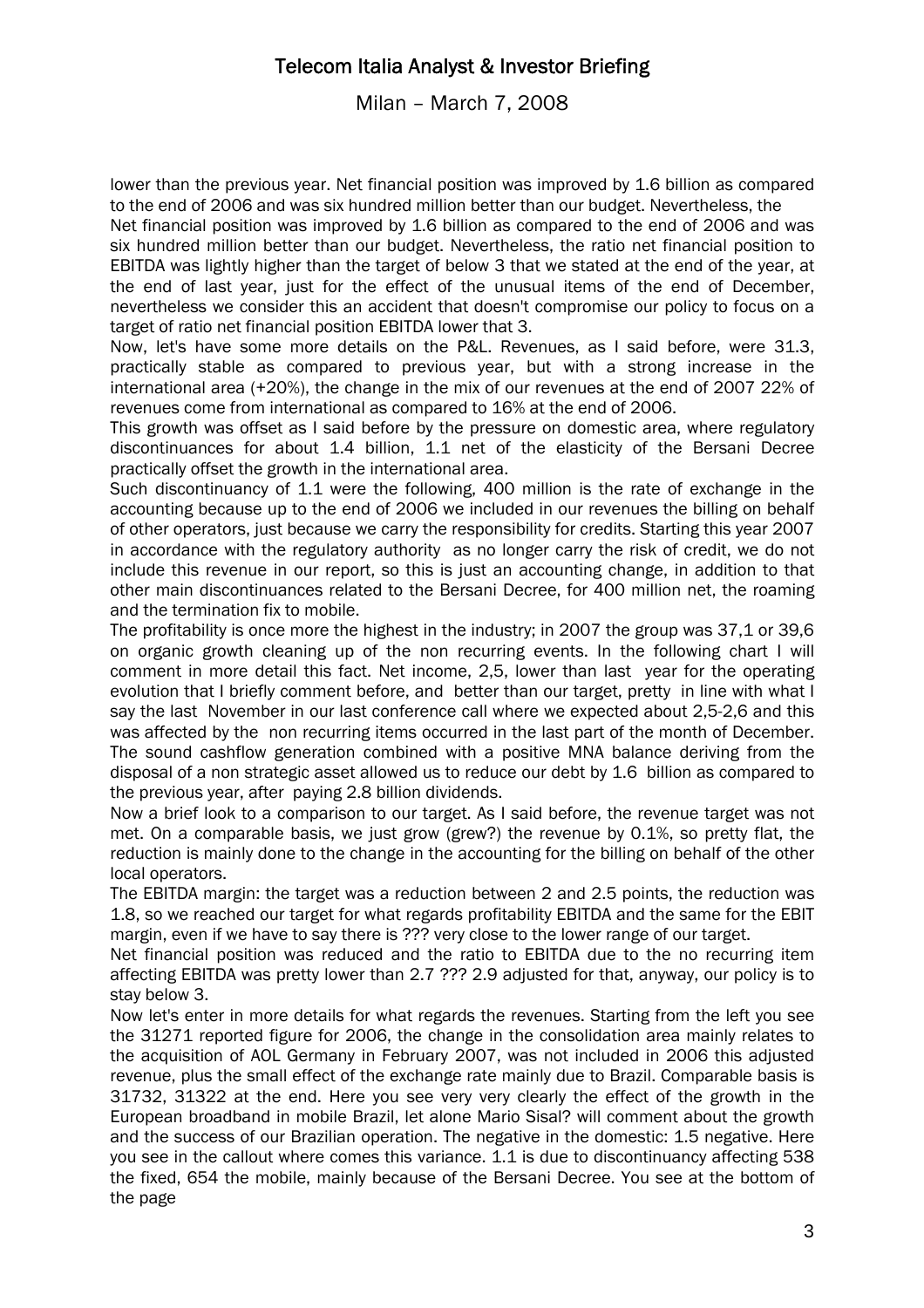Milan – March 7, 2008

the note that detail these continuities. Nevertheless, the performance also was down, 376, of which 700 million affected the revenues in the fixed while in mobile we benefited for a ? of 400 million revenues. More detailed and simplifying a lot, the decline of the performance in the fixed was mainly due to the Voice, retail, offset by the Voice, the wholesale, national. International voice wholesale was affected by discontinuancy of a major customer. ICT contributed for 43 million and internet also contributed for 128 positive.

And for what regards the mobile, the positive effect mainly came from value added service outgoing, mainly. EBITDA again we have a comparison with the previous year, the effect of the change in the consolidation perimeter, rate exchange and then the unusual items that last year affected 2006 mainly restructuring costs and some arbitration, compatible figures stand at 13140 in 2006, compared to 12.4 in 2007, here again you see the positive contribution of the international area, both European and Brazil, but this was not enough to offset the erosion in the domestic market mainly coming again for discontinuancy for 487 totally affecting the mobile business and the performance that was down by 653 million. Also here trying to simplify the effect of this reduction, we have to mention the effect on the access, on the partial effect on the whole sale, the profitability that is negative also affect the domestic profitability, and the cost contributed positively with the reduction in the central function cost.

At the right end of the page you see the key items that affected our profitability in 2007 for about 800 million. As I said before, 600 million occurred in the last quarter, and more than 400 were related to litigation with other local operators. Of these 400 million we suffer from an adverse arbitration with free j about the termination fee - this was surprising and unexpected - came at the end of December, after Christmas, and accounted for about more than 200 million, then in the second part of December we received complaints by Fastweb Wind, again on termination fee on roaming back, we examined according to our procedure with our legal department, legal advisory and we accrue for that a risk for about 140 million, other were accrued on Tele2 and other minor for a total for a total 248 million, mainly occurred in the second part of December. The structuring cost is usual for 177, the termination fix to fix 92, and some restructuring changes minor from Olivetti multifunctional Printer provision for antitrust fines and other. But the main effect was the 400 for the complaints from other local operators. EBIT there is nothing more to say than EBITDA, the effect are all the same, in addition we have the depreciation for about 5.7 billion. Net income now, from 3.0 to 2.4 billion the reduction came mainly from the operating operation, then we had positive effect coming from net equity and investment financial income. You see (??) the main effect, we had reduction in the financial expenses and the profit from the gain on disposal from Solpart, 200 million; Mediobanca, Augè Telecom, Capitalia, Brazil Telecom, and we didn't have the effect of the previous year disposal, Neuf Telecom and Avea and release of some funds; as a matter of fact the positive effect was 461 for this year disposal, VS 210 of the previous year. As a balance 259 positive and of this most part came in the last quarter. Positive effect of accrued taxes for 800 million, and this is coming mainly from the lower taxable income, for more than 600 million, plus 140 is a positive effect of a withholding tax reimbursed in the month of December - we explained this in the first half results, and then about 50 million coming from the application of the so-called Financial Act, where we benefit about financial ??? due to the fair tax effect of the anticipated depreciation. As a total 800 million accrue in the P&L. That laid down the rate of Profit before taxes to 41% as compared to 46, and the reason is just what I said before.

Then minor effects from discontinued operations and minorities.

CAPEX, increase from 5.1 to 5.5 of which 4.1 in the domestic area. Five and half billion in European and eight hundred million in Brazil, and CAPEX were directly to the support of the network providing new service and strengthen our network. *Net financial position.*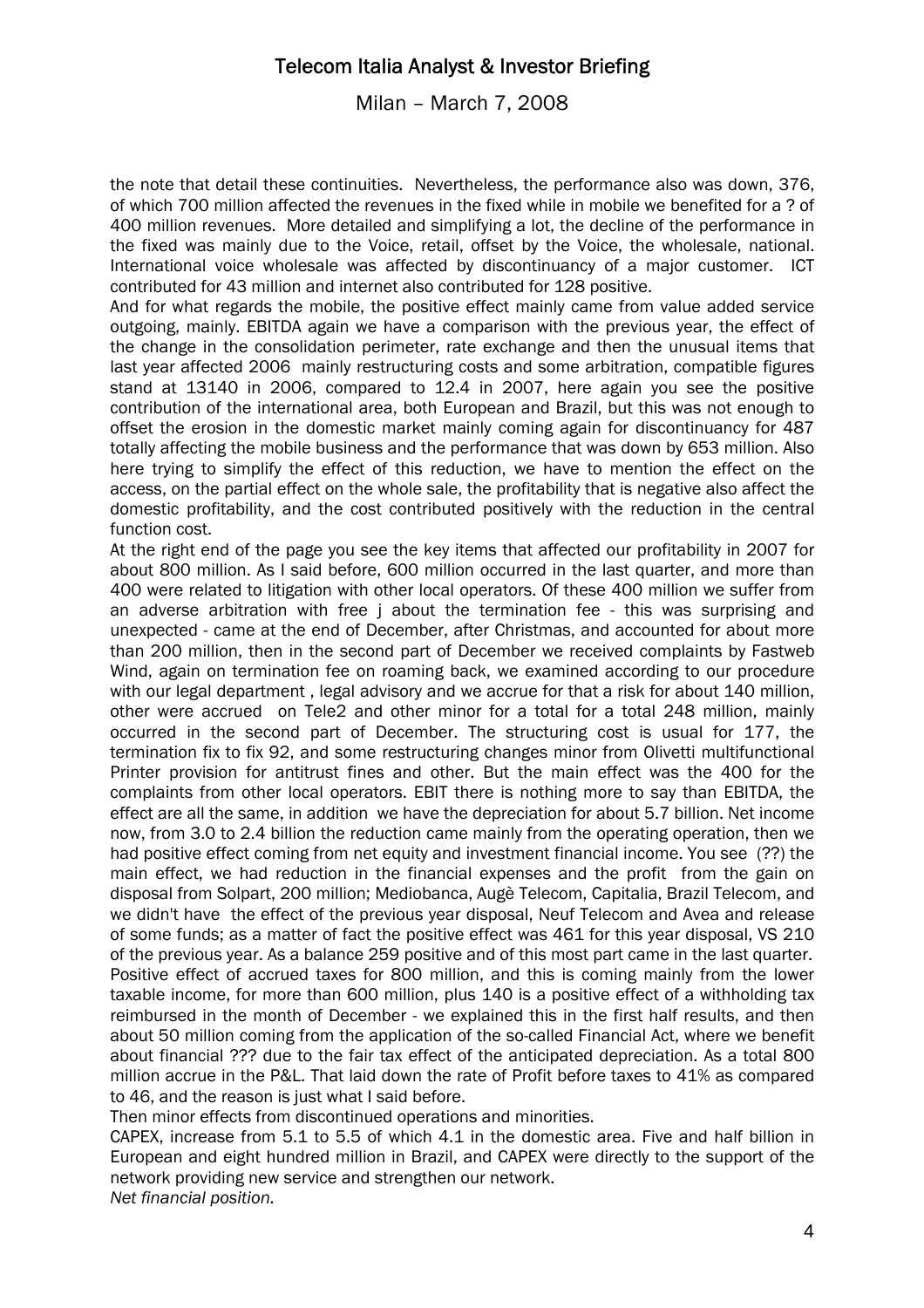Milan – March 7, 2008

Net financial position, as I said before improved by 1.6 billion from 37.3 35.7, including the acquisition of America Online Germany for six hundred and sixty-six million in the beginning of the year. Then we paid 2.8 billion dividend. We had the benefit of the disposal. This is the cash effect previous in that I think my comment on the P&L.Cash effect was four hundred and sixty-two in OJ Telecom, three sixty Solpar of Brazil Telecom, two hundred and thirty six million Banca d'Incapital (?), Brazil Telecom and other. And then the Italia, Brazil Telecom and other. And then the cashflow was strong as usual, coming from operating free cashflow 6.3 billion, then we paid financial charges and taxes of 2.5. Of these 3.7 million, 1.7 came in the last quarter, of which 1.0 operating and 600 million from disposals.

The structure of our debt. This has not changed significantly, the significant change was that during 2007 we were able to strengthen our debt structure, renewing our facility from 212 to 214 for 6.5 million? undrawn, and in 2007 also we refinanced by half a billion with private placement in the month of May and in the month of June. The total gross debt amount to 43 billion, 7.9 financial assets net of 45.7, mainly constituted by bonds, and other liabilities are bank financing, mainly BEI (?) and other institutions. The average maturity stands at 8 years as an average, financial charges are fixed for 70% and more than one third is not Euro denominated but dollar denominated, even if it's dangerous (?) because we don't care of this(?) for its exchange rate impact.

This is the profile of other maturities, it's pretty balanced, 4.6 into '08(?), of which 1.6 expired in January and was refinanced was repaid, 2.9, 4.6 in 209, 4.8, 4.6, 3.5. And these represent 50% of our debt. The other 50, 45 to be precise is after 2012. 6.8 Billion liquidities, 6.5 undrawn (?) facilities, give us (?) a liquidity margin of more than 14 million. These allow us to look at our debt, stay out of the market in this time, where the cost and the condition is impossible, and we - as usual - look for possible windows to enter to the market to refine us our debt at the best condition that allow us maintain our duration and to maintain the total cost of that in the range of 6, even if the new that very likely should be more than the average 5.6 that we have.

So it's a solid situation.

We didn't incur any losses because of financial turmoil in the second part of the year and now. We have no covenant, and is pretty manageable and managed level of debt.

I have now finished my presentation and I am ready to take your questions. Thank you.

### **MODERATOR**

Thank you very much Enrico, so I think that now we open the Q&A session that should last 15 minutes. The way it goes: you raise your hands, and the girls will stick next to you and I'll call the numbers as soon as I see anyone whishing to ask a question. Ok number 3.

### **OUESTION**

Yes, good morning it's Carola Verdelli from Deutsche Bank. So from what you were saying Mr. Parazzini, can we assume that the average cost of debt in 2008 would be approximately 6% and the other question would be if you could help us to do the adjustments that fro example Standard & Poor does to your debt so for example I think in 2006 they added approximately 6.7 billion liabilities to your debt - could you give us your estimate or what there adjustment would be on 07 and always on Standard and Poor as an example of a credit rating agency, I think they want you to go to 3 times EBITDA after their adjustment - can you tell us by when you should go to that kind of target, and finally, in the worst case scenario, when you were downgraded, what would the increase of the cost of that be? Thank you very much.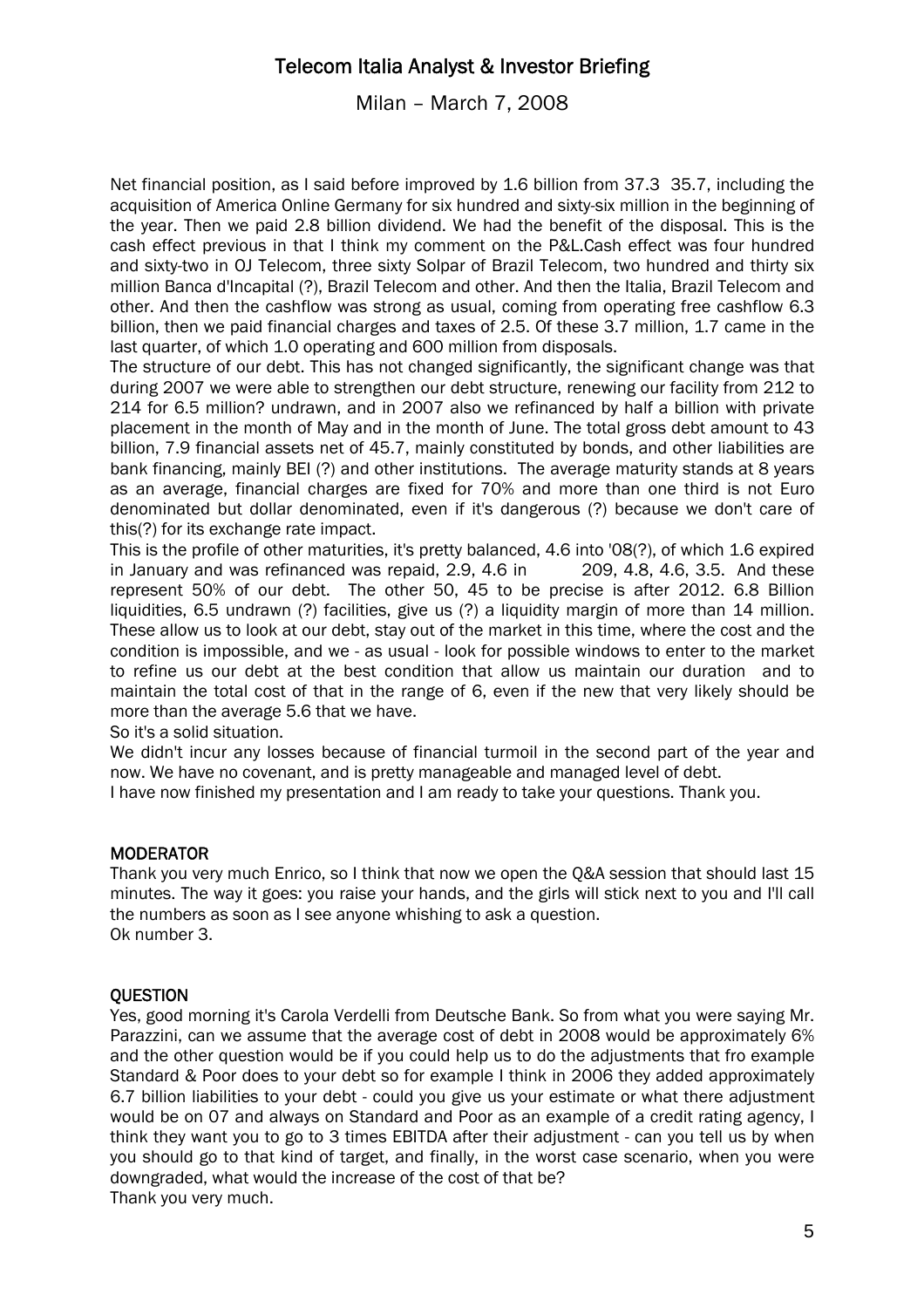Milan – March 7, 2008

### PARAZZINI'S ANSWER

Thank you. Well, we think that the cost of our debt will remain at about 5.6, because 70% of the cost of our debt is fixed, and the variable portion still have discounted in the 5.6 average the evolution of the interest rates currently, so we expect that the average cost should remain in that range. This doesn't mean that the P&L effect still remain in the range. This does not mean that the P&L effect remains the same, because we have to remind that in 2007 the financial charges and income benefited from the effect of the disposal, or the disposal review as a positive effect of 400 million, we have said it before, and this reduces our financial charges inn the P&L to 2 billion, excluding for that the financial charges that are in the range of 2.4 Anyway it is the cost of 5.6. When I say that I want to maintain the level of cost below 6 in anyway I mean that even if there is a window in the next months very likely should cost more than 5.6 but as an average we will not exceed that at the worst, but for the time being it remains at 5.6.

For what regards the S&P rating , they make some adjustment to our debt, and in their calculation our ratio is now about 3.4-3,5 if I'm correct, and this consists now with the rating that they allow to us triple D plus negative ???

We had a meeting last week with Mood DSNP and Fitch we explained our plan more detailed than we used to do, we had an attitude of complete transparency versus (towards???) them. They examinated our figures, we discussed about that, they will have a rating committee in the next couple of weeks. We know that there is pressure on our rating. We will discuss with them and support our rating. We feel that our situation now is not worse than the previous year, even better, so we will support our rating.

Anyway, we have to wait the rating committee in a couple of weeks from now.

### **OUESTION**

Thanks sir.... Nick ??? from ??? Stanley: Just a couple of accounting points. Could you tell us what the EBITDA would have been in '07 if you'd have not capitalized as subscribe acquisition costs in mobile in Brazil and Italy. And also is the margin declined that you showed in domestic, the 1.8% points, is that adjusted for the non geographic numbers, what would have been if you adjusted for the change in revenue from non geographic numbers?

#### PARAZZINI'S ANSWER

Thank you. Well, for what regards acquisition cost, the effect of the acquisition cost capitalisation is about 400 million, 300 hundred and 95. The fact that we capitalized a portion of the acquisition cost that's mainly related to the mobile offer that is called relax, is related to the special offer that we have where we deliver an asset (???) that is supported by a 2 year or 18 months contract we charged in the credit card of the customer and protected by legal penalties, de to this fact we use to defer these costs according to the revenue stream, a better interpretation, a restrict interpretation at the end of 2006 by our auditors suggested to move from deferral in two years or 18 months to a capitalisation than depreciate over a period of the company. This is what we did, this has no effect on the cash flow has no effect on the P.... is just a translation in line between EBITDA and debit for 395 million.

To be more exhaustive with you security Exchange Commission that usually asked us , also asked some details about our practices we answer ed with the support of our auditors with their United States Department, we had full compliance from the Security Exchange Commission - in writing - that our policy is correct. That doesn't mean that other operators do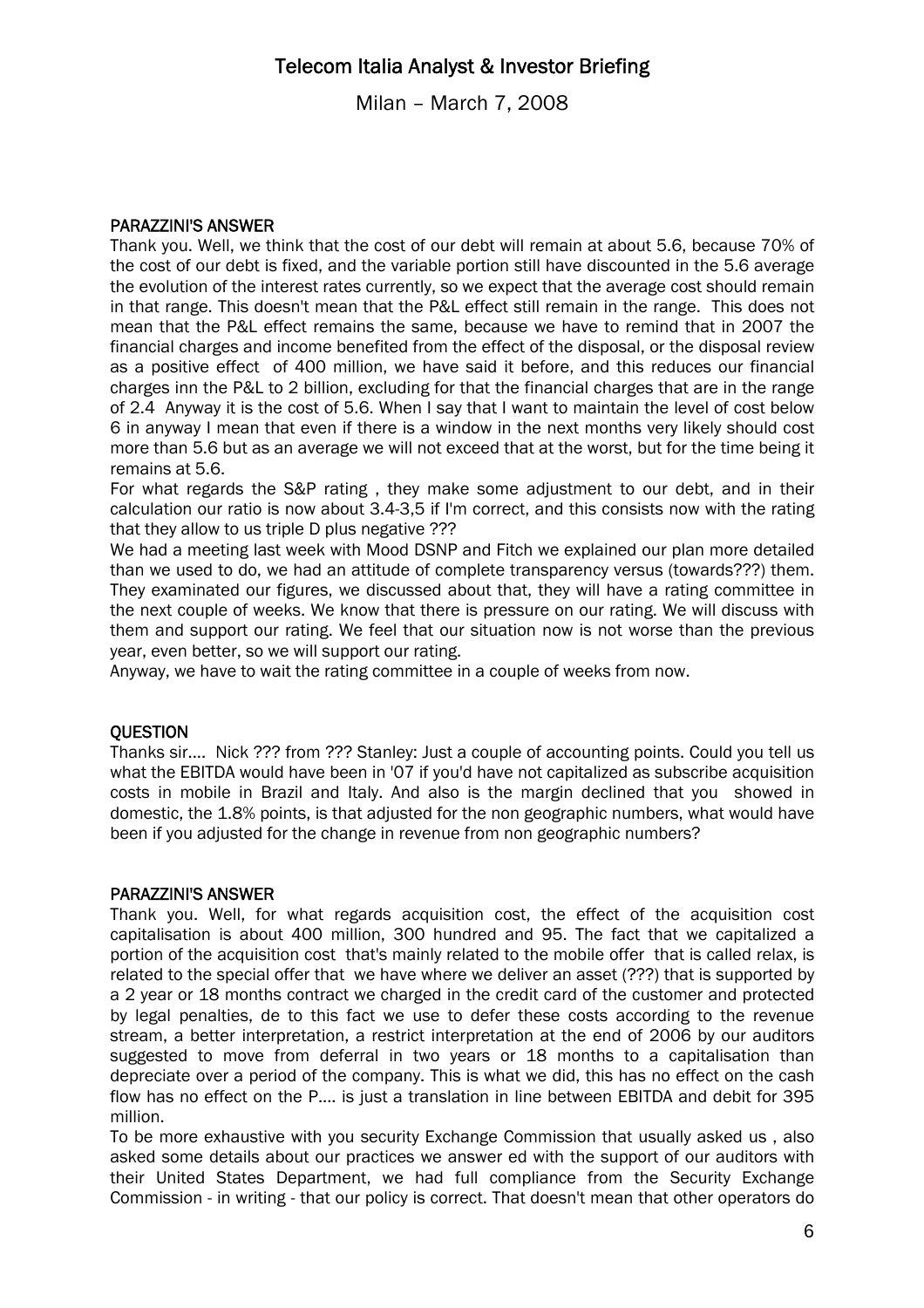Milan – March 7, 2008

that. This depends on the kind of offer that they provide to the market. If we made comparison, we'd be aware of what we talk about. Our offer is that. Other vendors use to do in the so-called "comodato gratuito", in this case they capitalize the cost, if they don't do that they expense the cost. If don't protect their contract with penalties very likely they charge it, expense if they protect very likely they capitalize, as we did. It's just proper accountability. Then there was another question, sorry...

### ENGLISH JOURNALIST'S QUESTION:

Just on the margin in domestic... is this 1.8 percentage point to ??? is that adjusted for non geographic...???

#### PARAZZINI'S ANSWER

No, the change in the accounting on non-geographical number has no effect on the EBITDA because it's just revenue equal the cost.

#### **MODERATOR**

Are there other questions? Everything is clear then... Number four.

#### **OUESTION**

Excuse me, I'm Justin ??, Credit Suisse, I'm just wondering if the credit markets stay where they are and never change, how long it will be before you would have a bond financing problem. You've obviously got quite a lot of cash on your balance sheet, can we literally look at that cash versus the bonds that come up for renewal and see that as the amount of time you have, or I'd assume things are getting away with that.

### PARAZZINI'S ANSWER

I'm not sure to have (*che possibilità prevedi di emettere dei bond se i mercati rimangono come sono*)

If I understand correctly your question is if we plan to go to the market issuing new bonds if the market stays as it is? No, no.

### **OUESTION**

To clarify, how long can you just continue to wait like this, can we talk about two years?

### PARAZZINI'S ANSWER [?]

You are seeing, you are seeing in my presentation that due to the cash we have in our hands and Androw financial facility for 6.5 to 6.8, technically we may stay out of the market up to 2010. Of course this is not what I plan to do. Of course we will look at the market. I don't think that the market should stay in this present position for a long while. After this conference, after having closing the book, after communication to the market, having official numbers, we will look for possible windows, and or in United States or in Europe we will finance our debt according to the best conditions that we may have for once regards the cost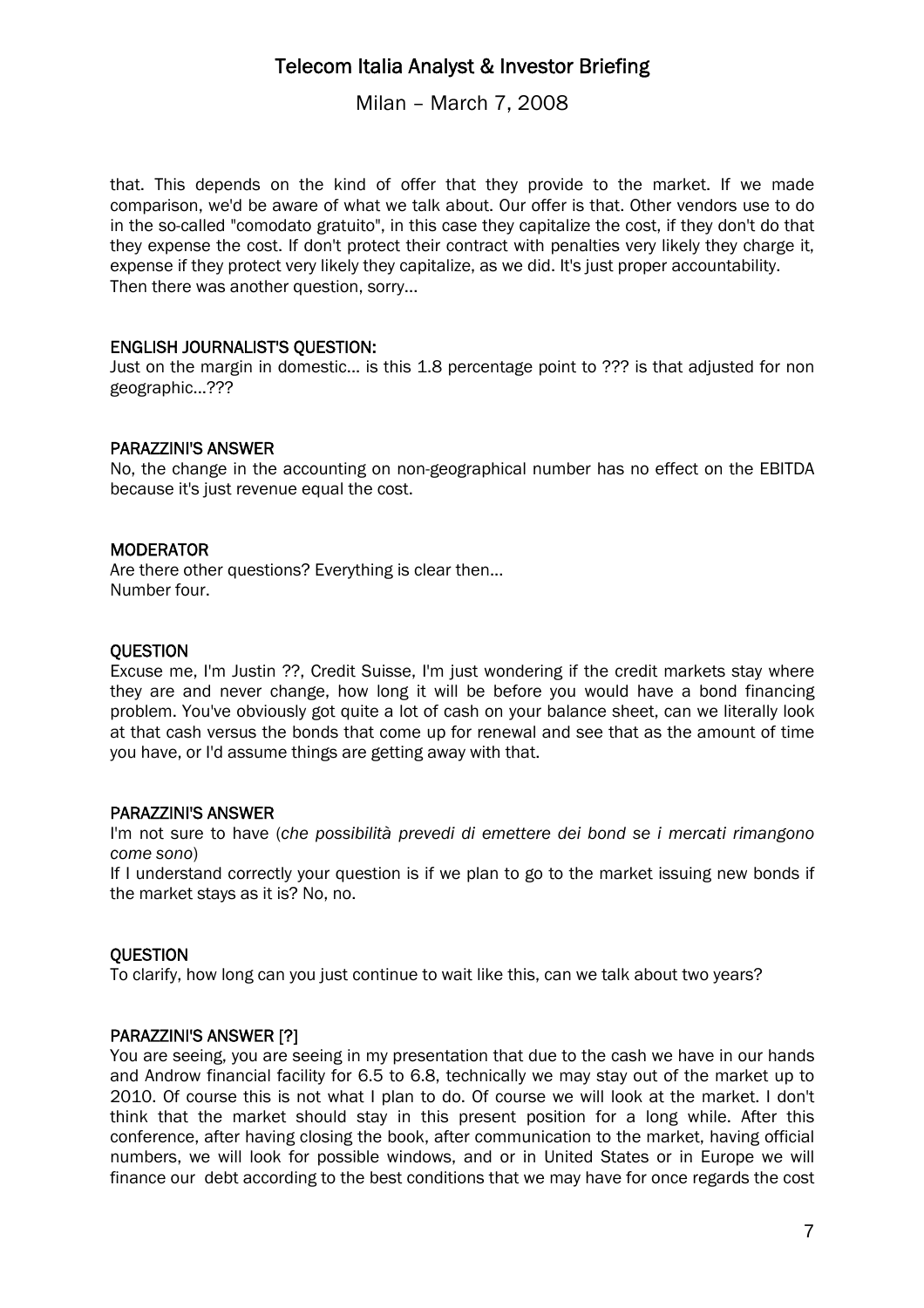Milan – March 7, 2008

for once regards the duration. Very likely we will go to the market this year. In these days I don't see it's wise to go there, having the possibility to stay out. Other questions? Number 8, OKAY

### **OUESTION**

Yes, good Morning, Martin Obillard, Exam Paribas. Two questions for our Patschulian (?) on the debt position and liquidity position. Can you tell us exactly on what your cash is invested, is there any risk attached to the instruments in which it is invested, and the second question has to do with the credit line, are there any financial covenants attached to the undrummed credit lines that you may use if you contact the bond markets? Thank you.

### PARAZZINI'S ANSWER

Well, the liquidity is invested in deposit in banks of financial institutions with A, AA, AAA. This is our policy, approved by the Board of Directs years ago, and we complied with that. The length of this application is no longer than three months and is cash-on (casual?) cash equivalent. I may provide the list of the banks but our primary banks, primary financial institutions, is AA, AAA. We have no governance, and as I said before, we have no governance on our debts.

Number 4 ?

### **OUESTION**

It's Nick Lyle from UBS, can I ask on the financial effects of step-ups, please.

If the rating agencies went to B, AA, 3 and treble B minus, for example, could you give us the exact effect of the step-ups, including the bank lines as well, which seem a little more difficult to work out. What's the actual Euro millions impact to your interest charge? Could you give us a rough idea? And then secondly, you've obviously cut the dividend today for the savers as well. Could you update us on your thinking on the savers as well. Could you update this on your thinking on the savers as a form of finance as well? Thank you

### PARAZZINI'S ANSWER

Well the effect of a change in the rating should affect about 25 basis point or roughly 700 million. The second question was about the dividend?

### **OUESTION**

Yes sorry, it was about the.you've cut the savers' dividend today unpleasantly so what are you thinking now about the savers as a form of finance? Is this "are we over on the savers" do we not have to talk about them again for a year or two; or are they sort of ongoing in your thinking of only financing.

### PARAZZINI

About the savers you say?

### **OUESTIONER**

… the savers' shares. Would you think about conversion?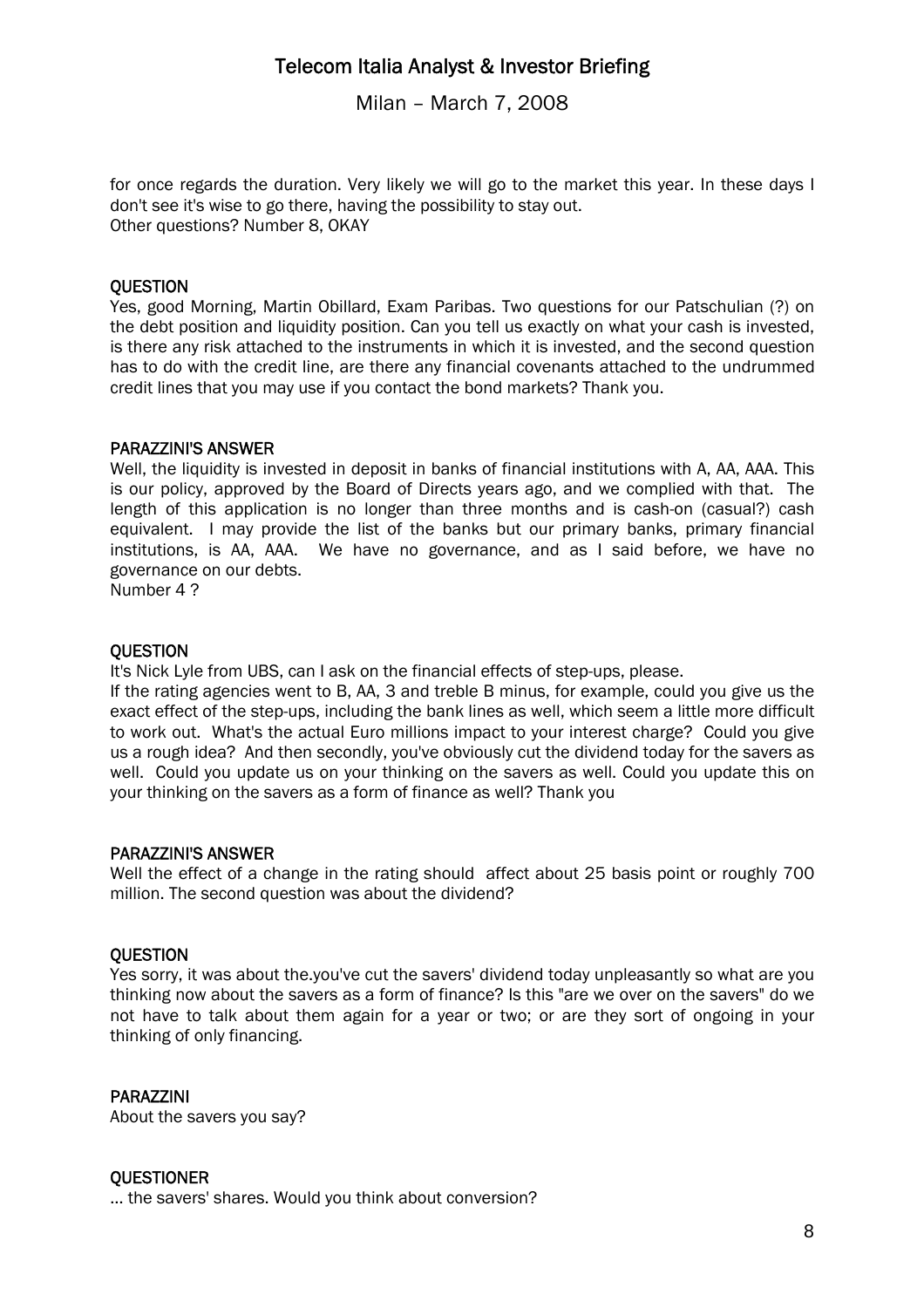Milan – March 7, 2008

### PARAZZINI' S ANSWER

We had not a special action about this subject for the moment.

### **OUESTION**

Can I just say, you mention the number, could you give us that number again on that step up, please. I didn't quite catch the number that you mentioned on the step up.

### PARAZZINI'S ANSWER

The step up language. We had about less than five billion bonds issued by TI Finance, that have a step-up language that, in the case of downgrading the rating - as I said before - will cost us 25 basis points or 7 billion as a financial charges cost. Thank you

Ok, we can take one more question, if you don't mind. Is there a question? Oh yes. Nine.

### **OUESTION**

Thanks, it's Damian Nolton from Cas ??? A couple of questions on the tax clarification. Could you explain why the tax reform doesn't have a cash benefit until 2009 ...??? benefit in this year.

And the second question: you refer to a cash outflow? to 2009 on the elimination of advanced depreciation. Could you just quantify that, please?

### PARAZZINI'S ANSWER

Well, on taxes we had an average rating 2007 of 41%, , in 2007 we benefited as I said before, 800 million, as compared to previous year of which the major portion was related to the lower taxable income, but we also benefit a withholding cash reimbursement, then we benefited in 2007 for 50 million by the application of financial law and this was rated to deferred taxes on the accelerated depreciation. According to the financial law in 2007 was still accelerated the depreciation that allowed us to benefit in the cash outflow for taxes in 2008, the effect of the financial law and the P&L of 2008 should be in the range of 200-250 million, and the cash will be later on in 2009, the benefit of accelerated anticipation in 2007 allow us to reduce our case dis.. for text in 2008 at 1.4 billion as compared to 500 million we paid cash in 2007. Up to 2007 we benefited from the credit, text credit we generated in the extraordinary transaction the previous year. This is expired, completely utilized so we now enter into a period when the cash out-rush will be very close to the cash accrued. In 2008 we still benefit from the anticipated appreciation and the cash disbursals will be 1.4. In the following years this should increase and should go around the accrual and the cash payment. The 1.4 cash disbursement in 2008 accounts for about five hundred million that relates to the opportunity we have to pay the substitution tax in order to re-evaluate the exit and start depreciating again the following year.

We have to decide about that by June: if we decide for yes, our case is mostly should be 1.4 with future benefit in 2009-2010, if not we have a saving of about 500 million in case this was 28?????????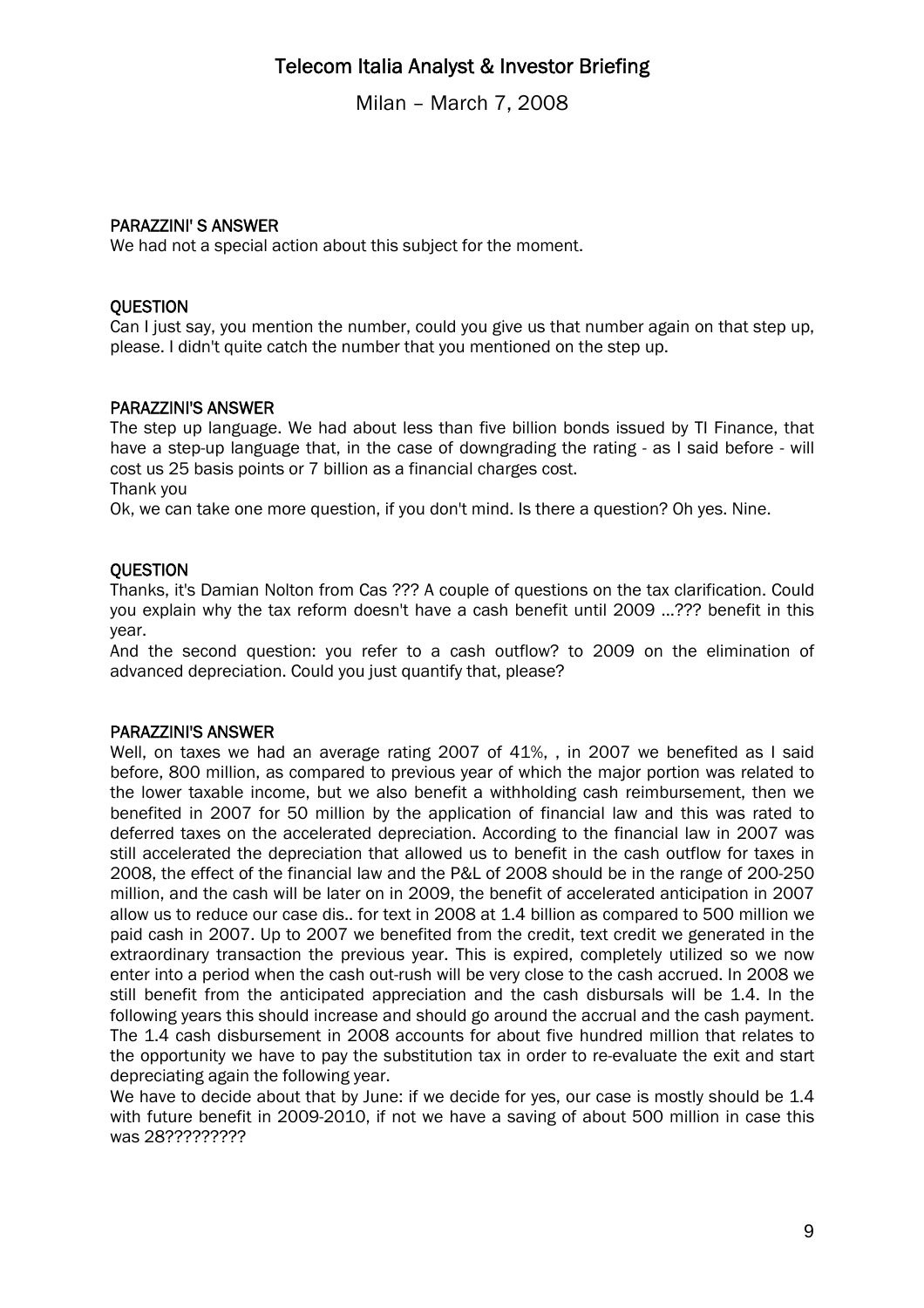Milan – March 7, 2008

### **MODERATOR**

Ok, thank you very much Enrico and thank you all. We would go now for a short video before the presentation of the Managing Director Franco Bernabé. Thank you.

### VIDEO

### Mr. Bernabé

Good morning everybody and thanks for being with us today. I thought it was a good idea to show you the advertising, the concept of the advertising that we will be showing in the next few months because it conveys the idea that certainly we care about numbers, and we hope that in the future our numbers will be as good as the numbers that the Beatles were singing some years ago, and we certainly care about people, and that's a key message that I think we want to give. We care about our customers first, we care about our shareholders, we care about the management and the workers of this company, that have kept this company afloat in difficult periods of time and that have preserved a number of good assets on which we can build the foundation for our future growth, what kind of growth are we talking about, not a growth that will come next year or the year after, so I have to invent a definition for the story I want to tell, because normally when you start in a new job as a Chief Executive you have a few very good options to tell to the market, you have a growth story if you are in an exciting sector, you have a restructuring story if you are in a poor sector, but when you are in a company like ours which is a good company, profitable company in a fairly exciting sector, what kind of story do you tell? and I christened the story that I want to tell "A Transformation story", what does transformation mean? it means a transformation to a much better company, a much better company for our shareholders, a much better company for our people, a much better company most of all for our customers.

Now, what are the assets on which we can build ?

I think that what we have been doing over the last few years has been to preserve three key assets that are still there in the company.

First of all, it's from a domestic market position. Second, world class confidence is in the core business. I think that despite all these squeeze out and the trimming down of our company we are still best of class in the world in mobile communication and in a number of sectors of technology. And we have still a good presence in a number of international markets, not many, but a few, and good. And we have had very good people working on them and making them go. So we can work on these assets.

We can concentrate on quality to serve better our customers and you will see why I give so much emphasis on quality and customers. We can increase the total share of wallet. I think that given the fact that there are other competitors coming from outside the telecom world, we can attack through our technology other sectors, we can leverage innovation and entrepreneurship in our organisation, we are not a sitting company, we are not a declining company, we are a company full of energy and entrepreneurship, and we want to leverage this entrepreneurship. And then, in the international market, we don't want to do much expansion, because we don't have the means. You know better than I do - you have been following the sector very carefully over the years, and you know very well our company, we don't have the financial strength to build a different position, but we have good positions internationally and we want to build a solid growth platform in these international markets. But at the same time we want to maintain a very strong financial discipline. I think that what they have read today on the financial market is exactly what they think. I mean, don't expect from us fireworks, don't expect from us bizarre strategies, we are down to earth managers, I think we are very realistic. We think that we know what needs to be done. We need some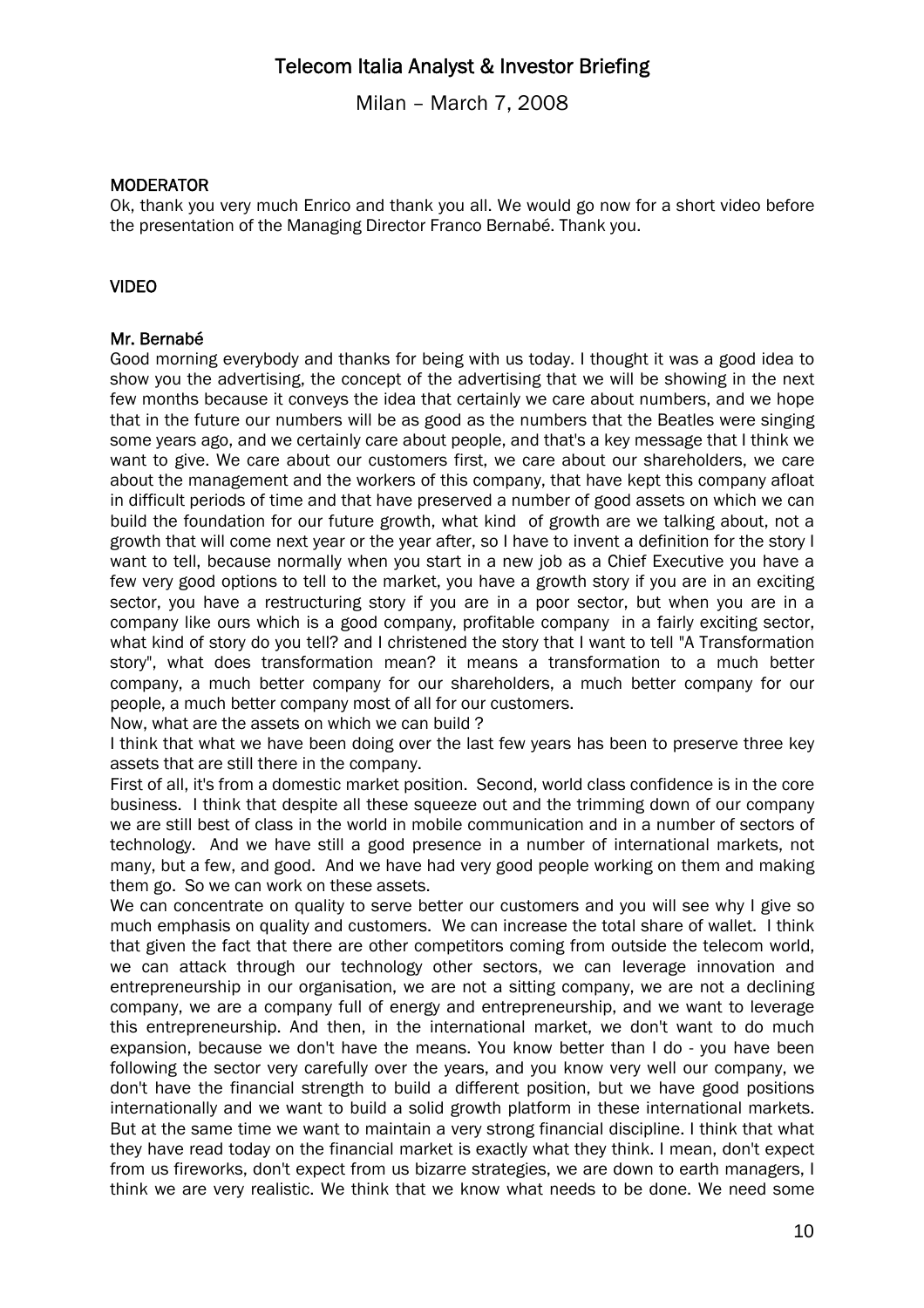Milan – March 7, 2008

time to do it because the company is big, problems are many, and we need time to focus and attack the weaknesses that we have and work on our strengths. But we want to do it in a very financially disciplined way. We will raise cash from non-strategic assets. We will select investments on a very rigid payback period and return ratio, and we will mine efficiencies. Of course there has been a lot of work that has been done on the restructuring, I think that good work has also been done, but in a big organization, in a large organization there is always areas, there are always areas on which you can work and where you can mine more efficiencies and better organization, a much more lean organization. And then we have to focus on the leveraging. I think that we have enough of leverage, I think we have enough of that, we want to give not an absolute priority, but we have on the top of our mind the need to be (?) leverage our company.

I know that telecommunications now are out of fashion. We have all seen what has happened in the last two months. I think we have suffered more than others, because unfortunately we could not talk too much. By the way, we didn't talk at all. But waiting... first of all because we... we started working 75 days ago more or less, and so we didn't have much to say before knowing and understanding what was going on in the company, and then because we were preparing for the investor day and we gave that a great deal of attention and a great deal of work to the preparation of the Investor Day.

But, in the meantime, the market had all these problems, the telecom sector was perhaps one of the worst hit and within the TelCo sector we were one of even the worst hit because, as I said before the TelCo sector is out of fashion, and there are several reason why the TelCo sector is out of fashion: market saturation, new competitors, environment, regulatory environment; but I think that the TelCo sector will come back very aggressively in the future. I think that we've seen a transformation, there has been an intermediate period where things have changed, competition has come in, competitors had been emerging, competitors from within the industries, and competitors from outside the industry. But I think that what we've seen and what we keep seeing is a dramatically increasing amount of physical demand for communication. Bits are increasing dramatically, and you can be that we don't want to remain simply bit carriers along our pipes in a market where volumes are going up remarkably and prices are going down remarkably. This is not something that can be sustained for a long period of time. I think we will go back to a more normal period where technology, where competence, where market share will command a premium. And therefore I thing that the market not only will consolidate, but will show interesting opportunities, also for the non-believers. I think that we want to position ourselves for the moment in which the market will come back and a company as big, as competent, full of good manager, full of competent people as our company can be brought back again on top of the recognition of the industry. There are several things that happen, I don't want to elaborate on this because you are much more expert than I am, but I have a little knowledge having seen the industry from within and from the outside, in different positions over the years, but there are several things that are happening here, innovative services that are growing, broadband is driving the growth, we have ICT that is changing, the kind of paradyme (paradigm ?), we have value added services that are ramping up dramatically, so we have growth in here, and this growth is accompanied by a market situation that is driving down process (?), but the growth is there, and the growth is there in a number of areas, the growth is there in the adjacent markets where there are competitors, but there is a complete change in the paradyme (paradigm?) and we are well positioned to tackle also these markets in a different way but growth is there in the industry at large, but the industry has too many competitors, we will see consolidation in the future and the fittest will survive and we want to be among the fattest in this industry. Now let me go to the core of our strategy, to what they call the pillars of transformation and growth for Telecom Italia. Strategy as I said is very simple: we have 3 columns, we want to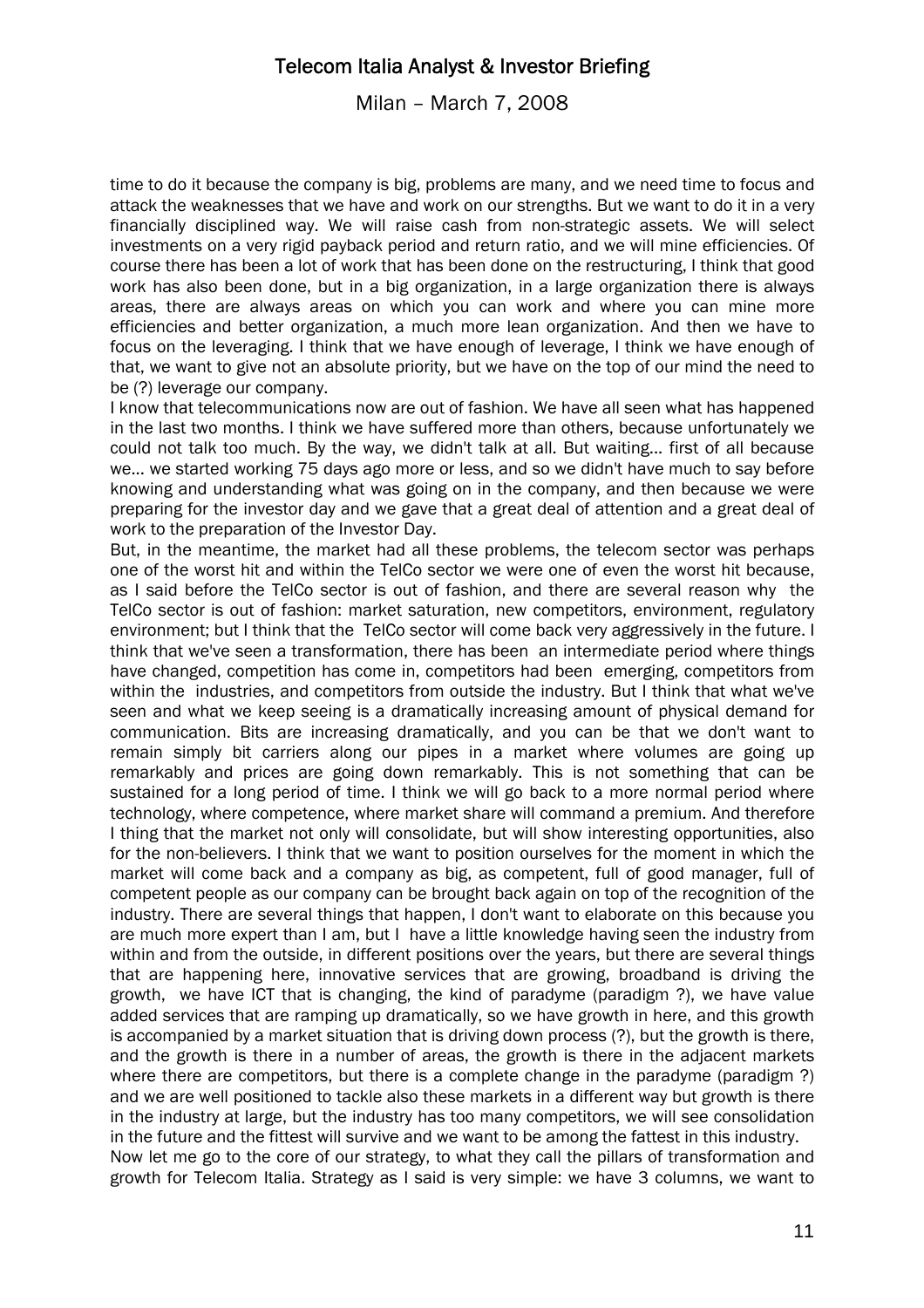Milan – March 7, 2008

transform our domestic business, we want to consolidate our international presence and we want to mind??? efficiency across regions and business lines.

Down towards management. Nothing new, nothing exceptional. Just something that needs to be done.

What you will see is people rolling up their sleeves and going back to hard work, and this is what I'm expecting from my people, and this is what I an expecting from people that are working for this project.

This project is based on solid base, we think we have a very solid network system, technology, infrastructure. We will watch very carefully at the financial policy and we will be very, very careful not to, not to take unreasonable action.

The first point that I want to stress is the one that concerns quality.

We will defend quality as a value driver. We have had problems in the past on quality and I think that we need to go back to our duty as an incumbent. We are not an attacker, we are not a newcomer in the industry. We are an incumbent and we need to do the things that an incumbent has to do. We have to defend the mobility premium. We have to defend the fixed line. The fixed line is a very.., it's not something that is inevitably going down and something for old people that want to reassured that the telephone works even when they are out of coverage. The fixed line is a value that we want to preserve. And band-width, we want bandwidth to be paid. I mean you read in the industry, you read in the blogs, you read in the papers all about the philosophy of giving away things for free. I think that at some point we will see that there is nothing for free. There is no free lunch, there is no free banquet, the pipes are being fed up with people who are downloading things. I think that we want to serve them appropriately, we want to give them a good service, but this good service needs to be paid. I think that we have a long way to go to re-catch the position of the industry because there has been too much downgrading of what we do. There is nothing for free. We think we want to be paid, but do we want to be paid because we give a quality service? Of course you know that the paradyme (paradigm ?) of the industry over the last ten years has changed, the good enough concept has come to emergence, there is the best effort concept has prevailed over the traditional quality of service it was typical of the telecommunication industry I think that we need to go back to basis, we need to go back to value and we need to go back to quality of services. And this is more important because we want to manage a number of phenomena that are happening and have quite a big impact on the business; the fixedmobile convergence; as I said before we want to control the wireline (??) we want to leverage the price up of voice and we want to control broadband development. But controlling broadband development is another key point for us. I mean, broadband is dramatically expanding; and we've seen this thing starting a couple of years ago, it is accelerating; we have at the same time a strong role in fixed line broadband. You see the figures there, you see our own figures. The market is growing, will be growing from 2007 to 2010 from 10 million to 14.6 million customer access and we will be growing from 6.4 to 8.3 million.

But at the same time, if you look at the right end side, on the mobile broadband market, we are starting almost fro nil, we are starting from 2.7 on the market, which has already been accelerating in the last 2 years, and we are 1.1, and we will be growing to 15.4 total market in 2010, with 7 million of our own customers.

Now, this is a dramatic change, so we have to check, we have to face two converging challenges. There are three, in fact, because there is also the management of the shift from domestic to international, but we have to face two dramatic changes: the fixed to mobile broadband migration, so, so we have strong challenges ahead of us, we know precisely that the challenges are we know there is an opportunity there, there is not simply a track, there is a big opportunity because we see people that want increasingly bigger bandwidth better services, bigger opportunities as a customer, and we will be leveraging this dramatic broad that is taking place in the broadband both fix and mobile broadband, then there is something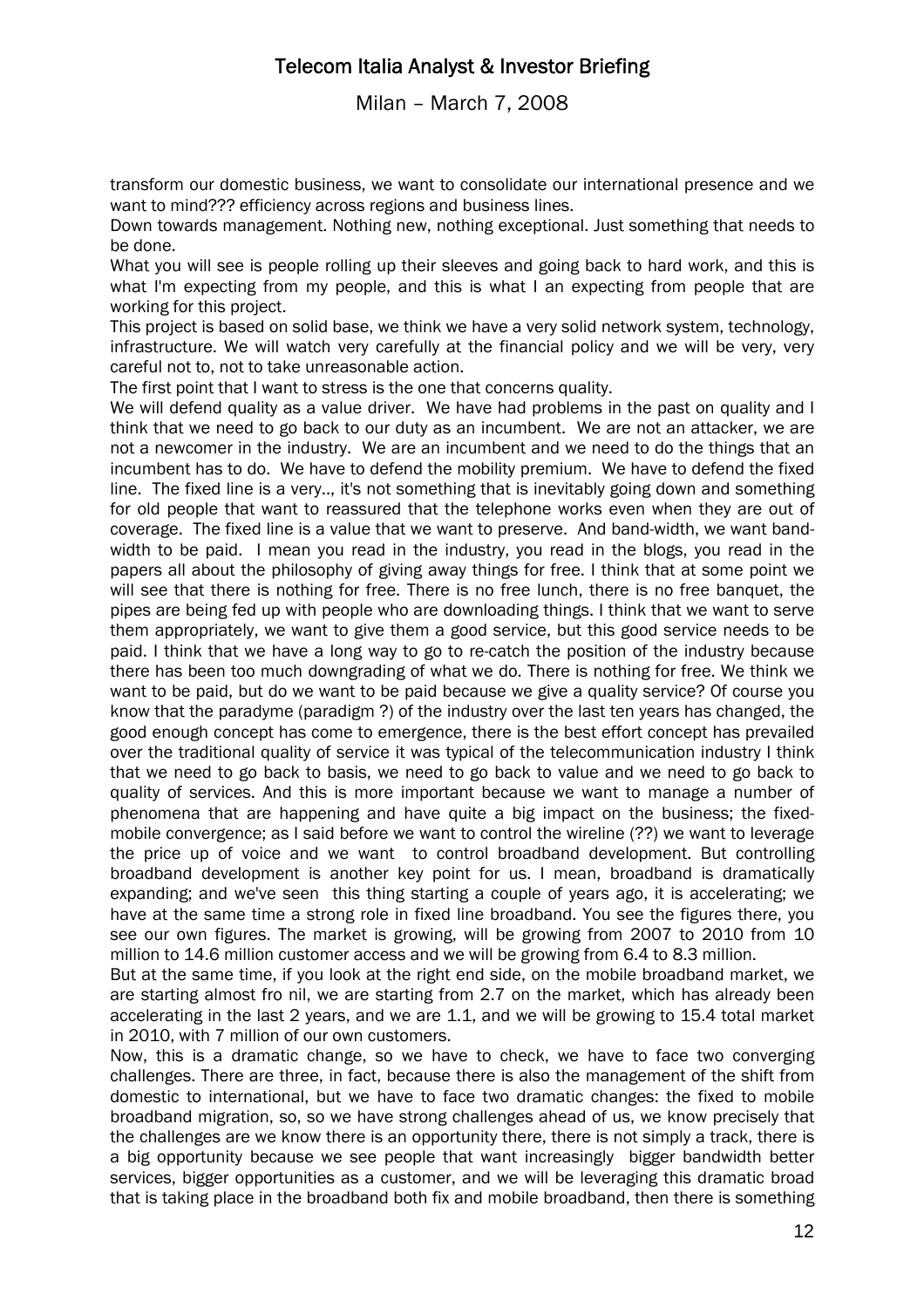Milan – March 7, 2008

that is not very big in terms of what we can achieve probably in the next few years but gives an idea of how we will be leveraging our entrepreneurship on the shrewdness of our people, on the skills of our people, what is happening thanks mostly to the broadband revolution that we are seeing in place, is that the adjacent markets are changing, the paradigm is changing. We were used to think about the ICT industry, software industry, the hardware industry and then the media industry, and then the TelCo industry, all different industries with different kinds of business models. The business models are changing thanks to the technological enabling factor that changes completely the paradigm and gives us the opportunity to attack small segments of this market not using the traditional business model but introducing innovating business models and there we have areas where we want to expand. We have small market shares, I think we will give ourselves very realistic but also ambitious targets there and we think that we will be able to leverage both on the growth of the broadband, on the broadband revolution that is taking place, and to the changing in the business paradigm that is being introduced by the fact that you have adjacent sectors that are being addressed, that are addressable by the telecom industry.

How are we doing all this? How we'll be achieving all this? Now, as you know, we are organized still with a mobile and fixed line of business. This is changing. I will introduce in the next 12 months a completely new organization of our business. We will go towards a customer-based organization, focusing on consumers focusing on the corporate business, focusing on the other licence operators.

We are preparing ourselves from a technological point of view... we have already... and this is what I did almost first when I came into the company with Gabriele Galateri. We re-organized the network system, and the network system is already based now, the reorganization will take place. We expect efficiencies coming from this, we expect a leaner organization, we expect cutting costs, but we have given already an indication that we want to move there. There was an old project, which is the one company model. We are taking the best of that project and we will take it forward very aggressively. Here we have already in place the technical infrastructure. We have started putting in place the organization in customer segments. This will come in the next eight months but we are taking steps already and the people you will see in the next section will be the people that will manage this transition. It will be complex but I think it will reward us very handsomely. These are a few indications of where and when you will see results. We will implement this change from today till the end 2008; we will continue on fixed-mobile reporting in 2008, we will have a pro-forma representation of revenue by costumer segment from the second we hope or from the third quarter of 2008, and the management countability will remain during 2008 in order not to have disruptions, but we will have an assigned responsibility of consumer convergent offer that will be assigned to the mobile sector. And the 2009 budget will be based on the new countability by segment. This leads us to, as we think, to a complete change in the trend that has seen declining domestic revenues over a number of years. I think in the next three years we will stabilize and then reverse the following trend in revenues. We are very focused on this and we bet very much that if the right organisation is put in place, if the right motivation of people is there we can achieve this, I think that there is a long way to go but we are very concentrated and very focused on this. We will concentrate on international business but you will not hear today very much about the international business, because we think we have two sessions dedicated to this, we think that our management and you will have the presentation in the next couple of hours, our management has done an excellent work in Brazil, has done an excellent work in Argentina, has done an excellent work in Germany we have a sound base always to build and we will be concentrating on this, no distraction nothing we will be concentrating on this area where we expect to be given great satisfaction, and then we will be concentrating on wholesale, on international wholesale with a number of options that we will be exploring in the next few months.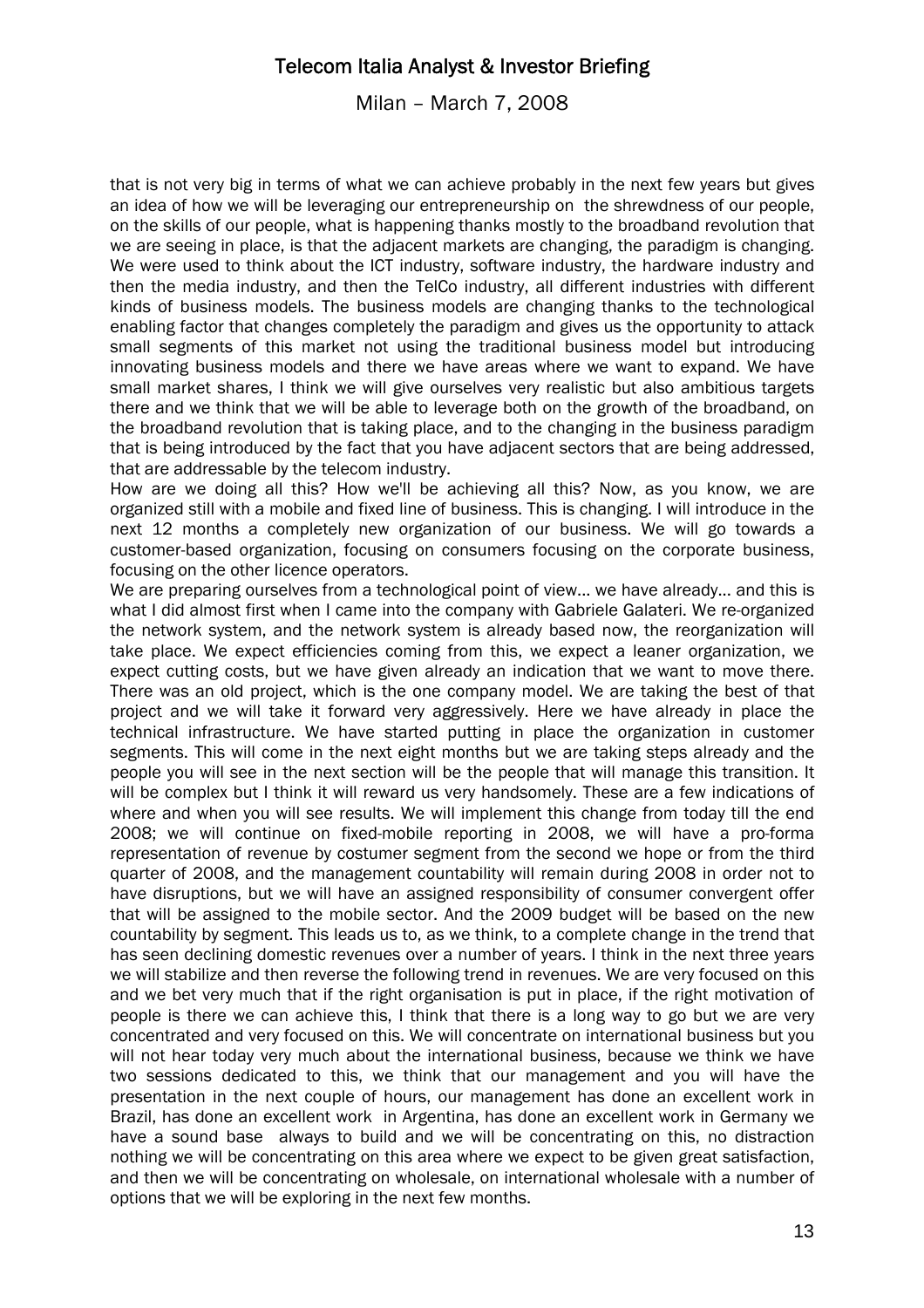Milan – March 7, 2008

We will keep going, no doubt about this. And, however, I must say here, that we don't rule out completely, if the opportunity comes, to do something else, but we want to do it on a cash-list basis.

The media opportunities for consolidation, the media opportunities for growth - I think that given the fact that we don't have many resources, given our level of leverage, but there are people around the world that have the money, and we have the skills, why not leveraging on our skills to do something that may be anathema from the point of view of a company that wants to build an empire. We are not empire-building, in an empire-building exercise. We want to make money, we want to make... we want to remunerate our share-holders. We want to build a sound basis ??? the skills of our people, the entrepreneurship of our people is something that can be put to work, and putting to work this means allowing ourselves to expand perhaps in collaboration with people that have the money - there are so many entities around the world that have much money and little opportunities, we have many scales and few opportunities, why don't we combine it?

And then I think this will be another key-word of our strategy: collaboration. We are not scared of collaborating. We have indicated and I must say that we have started on a very good foot with Telefónica. We have an admiration for what Telefónica has done, for its management, for the things they have done, I think we have a lot to learn from Telefónica. It's not pride that takes away from looking at the others, looking at the best practices, looking at what people do best, and learning. I think that nobody has ever done anything wrong when it had learnt something from someone that knows things better than you do. And I think that this is what we will be doing, not only with Telefónica - collaboration with Telefónica is in a very strong foot - we will be expanding this, because we feel well with them, we do things well with them. I think that there is a very sound ground on which to build, but we will be expanding collaboration wherever there are opportunities,, opportunities in international investments, opportunities in domestic investments. I think that the message that we want to give, and Gabriele Galateri when he made his presentation gave it already very clear and strong, the message we want to give is that we want to collaborate with people. We don't want to fight, we don't want to compete by litigation, we don't want to entertain bad relations with our competitors, with the authorities, with the politicians, we want to upraise (?) things, we need a quiet environment, we need people to cooperate, to collaborate in order to make decent earnings for our shareholders, for the assets that we have built and for the new assets that we will be building, if there is an opportunity to collaborate, why not? I think we will be pursuing this and we will be pursuing this very much, not only in the international area which you see here but also in the domestic area. And then of course there are opportunities for improving the cost structure. I think that something has been done, I think that we started almost immediately an organization of improving costs on the technical infrastructure, we think that we will be mining efficiency in the optimisation of field service costs, on the cash cost reduction in IT we have reorganised completely the IT services sector, we can mine efficiency in the optimisation of technical infrastructures, we have already, this is already in place, we started immediately and we are already at work on this, then we started working with Telefónica, I mentioned this, we have for the time being indicated synergies that you have seen, very interesting ones, to us we are happy with the synergies that are coming out but these are what I have been calling the low hanging fruits, the synergies that are quantified and are indicated are the low hanging fruits, I think that there is much more to do and this excludes completely given the regulatory environment and the respect that we have for the authorities in Brazil and in Argentina, this excludes completely potential synergies in South America. In South America we are competitors, fierce ? competitors with Telefónica, but we are competitors, and we respect all the regulatory environment which we are subject. So there will be more efficiency to come. I think that the collaboration with Telefónica is just at the beginning. We have good personal feeling with Allierta, with Dinares... I think they are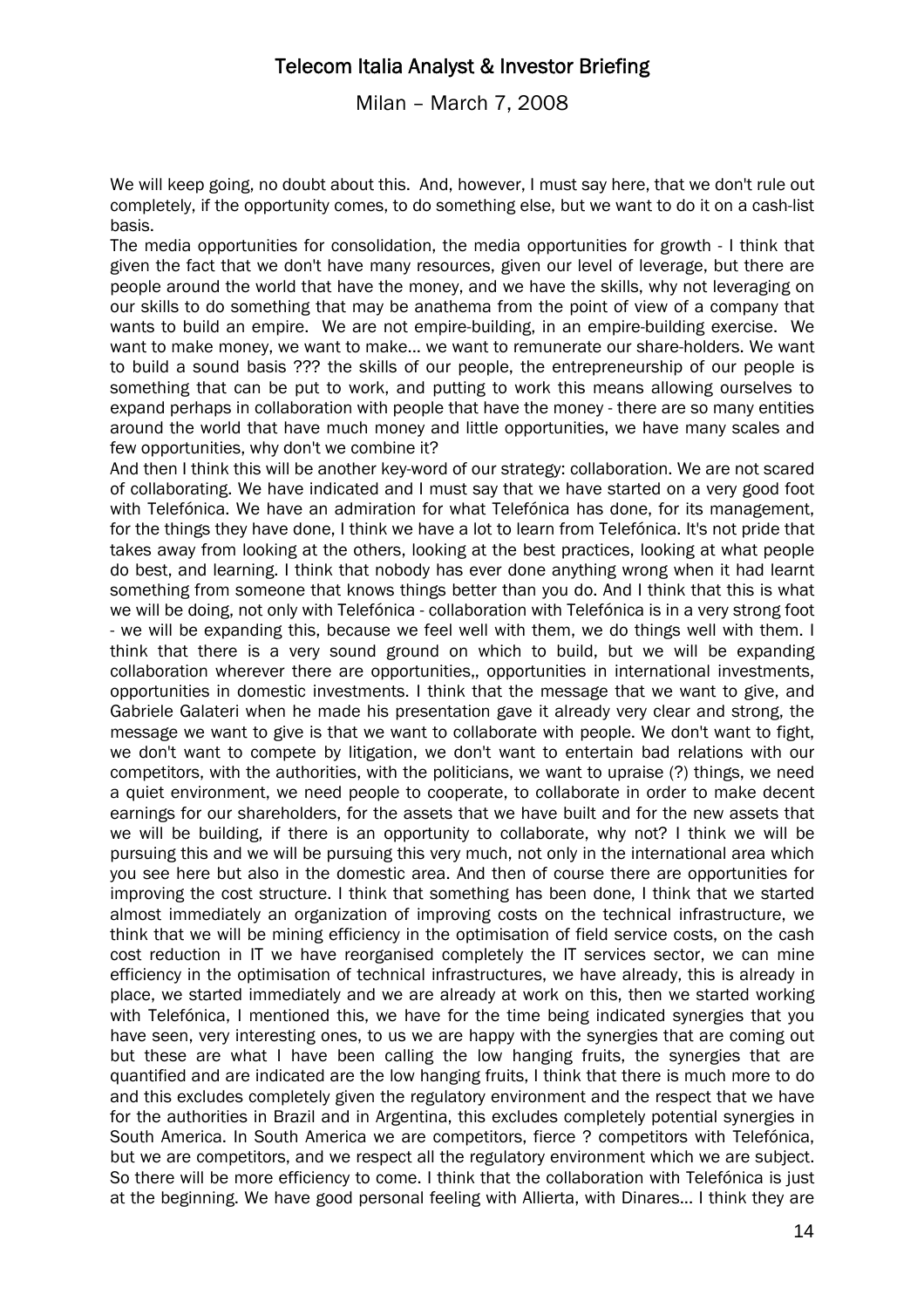Milan – March 7, 2008

excellent people and we want to work very deeply with them to the benefit of our organizations.

But I think we have more to do. On the overhead costs, I think there is a great deal of work on the overheads to do. I think we have a fairy heavy overhead structure, we can do much to improve this. I don't want to quantify because you will ... I mean, I've been out of the financial market for for some years now because I worked as I private entrepreneur and then as a banker, but I've been working in my life for several years on a listed company which you know very well, ENI, I created a lot of value for my shareholders, when I left ENI I had created the equivalent of what is now 50 billion euro of shareholders' value, and I've done it in a very, very consistent way. I don't want to give figures when I've not digged deeply into the organisation. I don't want to promise and then not to deliver. What I promise, I will deliver. And I think you will see this.. you don't have to be anxious, I think that although you've been without news, the company has been.. in the sense.. the things hat have happened mostly in the year 2007 without clear indication of where to go, but you will see that you will have very detailed objectives, whenever I have the certainty that I can achieve it. Be sure that I will give myself and I will give to my Management very ambitious targets.

I think that one other point that want to stress is the fact that we're not out there for investing in fancy technology, in being first of class, in doing things. We think that whenever we invest we will invest looking very carefully at return and at pay-back periods.

I said before that the key indicator of our star, the star of our action will be financial discipline. I put priority of that reduction first. We will monetize and dispose of non-core assets. We will have attitude towards our shareholders which will be fair. I think that, as I said at the beginning, we care about our people, we care about our customers, but we care most of all about our shareholders, and we want to be fair to them. I think that what they hare read on the papers in these days is a little bit crazy. I think I am not either myself or Gabriele Galateri are used to do crazy things. We want to do fair things, sustainable things, we want to do things that can be promised and then delivered in the long period, and our attitude towards shareholders will be fair in terms of dividend, but most of all, I hope and I promise, in terms of the total shareholders value and total shareholders return.

Cash of course will be used prudently for organic growth and then, as I said before, we'll be strengthening our position in key international assets.

Let me give you a few targets. I don't want to give you many targets, of course, and only for problems of disclosure, but most of all because I don't want hear to make a disclaimer because I don't need a disclaimer and I don't want to do it. But we have been in place for 75 days more or less, including Christmas vacations. We need... I don't ask for time. I think we have done what we needed to do. I think at some point people were asking: "But you are... you think you will be doing the Telecom day or you think you will be talking to your investors? It's too early. You don't have all the elements." I think we have done our homework. Gabriele and myself have done our homework, have gone into the organization, have seen what's happening. Of course, we know part of it, we know what we have seen, we have not digged very deeply into the organisation, but this is what we will want to do in the next few months, and at the end of this work we will be much more confident and I think much more aggressive in the terms of the targets we will be presenting so what I will present you today is not a sort of preliminary target, or good enough targets, we have done a hard work because we have started with a initial budget and plan, we have worked on this, we have changes, we have seen some results, we have committed people to growth in revenues and to cut in costs, but we think it is not yet enough, we will have a new planning exercise, the next plan will come earlier than this one, we hope to do a new plan and a new presentation well ahead of the one that we are presenting today, in order to give you a sort of track record of what we have seen, what we have done, how did we go into the organization and what kind of results we can deliver. These are the group targets in 2008 and the guidance for 2009-2010. What we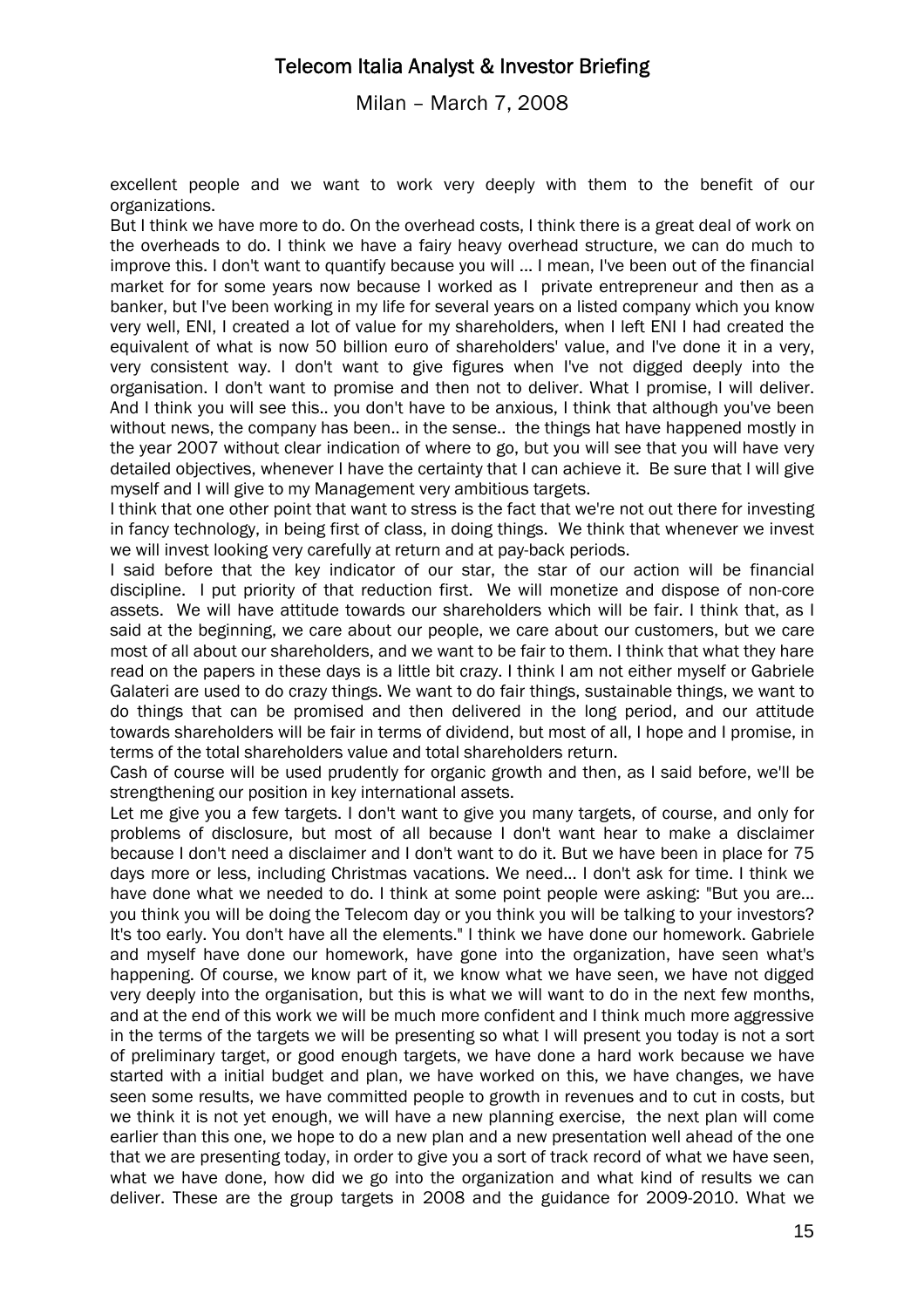Milan – March 7, 2008

forecast is revenues organic for the group which are fairly stable in 2008 and, as I said before, we aim, we want to go back to growth in 2009-2010. The EBITDA margin, excluding the 1998 licence fee income for approximately 500 million that Parazzini has mentioned before in his presentation, will go to 38.5 approximately, and then we aim at increasing marginally our EBITDA margin. CAPEX will be decreasing because of the impact of the much more focused and much deeper analysis that we will do on CAPEX. But we will not sacrifice opportunities if the opportunities are there. As we sees the opportunity of the license in Brazil I think that given the work that ahs been done in Brazil and given the potential that we have there, it is money which is well invested. I told you that I will be looking at opportunities with partners, I will be looking at opportunities at sharing infrastructure. So don't think that this figure of investment means that we are less focused, and we want to downsize the company. Quite the contrary. But given the fact that I've not always, as I said before, managed big entities, and big entities are normally rather grandiose. They want to spend money they, everybody is focused on his budget. I have been also at some point of my life a small entrepreneur and I know the value of money, and I know the value of cooperating with others and this is a great benefit. You can do many things, even if you don't have absolute control, if you have to share, even if you have to convince your technical people that they do not own the best solutions, probably discussing with others there is always something that you come up with that is in the interests, not only of the customers but also of the shareholders. Going back to the last point, which is the net financial position, we have a target that we want to give now. We want to go back to 2.5 net financial position to EBITDA. This we will keep very stable in my mind. This is something that I have always done in my life when I've always done in my life. When I took the responsibility of ENI in 1992 I had an amount of debt which was massive. It was completely out of scale to the kind of reasoning that you have now with low inflation and so on and so forth. And I took it down consistently until ENI became one of the most cash-richest company in the Oil and Gas sector.

We promise here that we want to re(de?)-leverage the company and go back to a normal net financial position to EBITDA.

In terms of domestic targets because of course you want to hear them. In terms of 2008, organic, you see it on the figure, EBITDA we will remain about 44% excluding the license fee income, the reimbursement of the license fee income, that we got a few weeks ago, this we had promised you because that is approx. 5 billions, so the reported will be higher and then we will maintain the EBITDA margin broadly stable, with a CAPEX that is in the order of the amount you see below, 3.5 and the cumulative 2008-2010 which is approx. 11 .

So this is the overall roadmap that we have, transform domestic business, consolidate international business exploit deficiencies and synergies and financial discipline, I think we are rolling up our sleeves to deliver what we promise. Thank you very much!

### GALATERI

Thank you very much Franco and now we open again the question and answer session. So please, who wants? Number 4

### ENGLISH JOURNALIST'S QUESTION

Thanks very much Sir, Nick ???? from Morgan & Stanley. Two questions: on '09 and 2010 could you give us a bit more detail of how you expect to grow the business, giving the fact that the fixed line in general in Europe is still a declining business and loosing quite high margin revenue at the top line? And, in addition, where do you think mobile termination rates would be in later '08 and also 2009?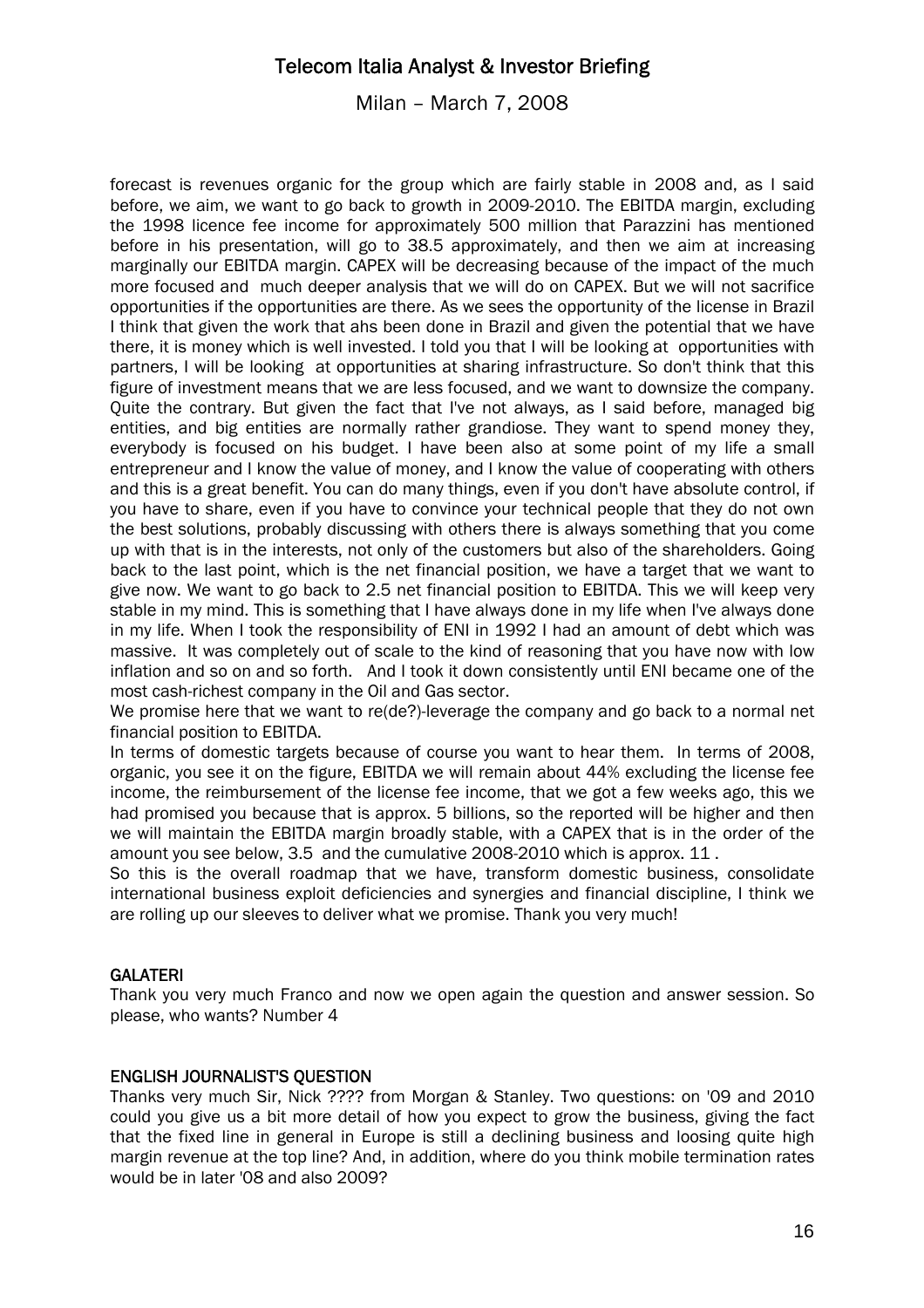Milan – March 7, 2008

### BERNABE'S ANSWER

Well, I don't think I want to focus on where termination rates would be because I don't want to give any guidance to anybody on where termination rates would be. So I won't answer to that question, but on the first question I think that, as I said during my presentation, there are several things we can do.

First, what I have seen in the past is concentration on win back in the fixed line, which has been quite successful. I think that what we have seen in the last year or so was in deceleration as a consequence of a number of factors, deceleration of the reduction in fixed lines, and I think that there are a number of reasons that we are working on right now, that explain other than the commercial policy that we have adopted for this deceleration. We think that there is an area where we can work in order to smooth down the process, and I think that we have to manage better the fixed to mobile migration. This is an area where we are concentrating, we are working precisely these days on this, trying to define the best strategy for tackling that problem. I think that an area of growth, will be broadband. Of course broadband is expanding in fixed line, quite aggressively; I think that perhaps the commercial policy in the past has been a little bit too aggressive in terms of pricing of broadband, pricing of fixed broadband, I don't want to repeat this in the pricing of mobile broadband; but you see, if you have a sector where you have such dramatic growth in terms of quantities, in terms of volumes, there is always something you can do in order not to have your prices falling down to hearth. So it's the kind of commercial policies, the kind of pricing voices, the kind of quality focus that you want to give your customers, in order for your customers to be happy for the service you give them at the price you give them. So I think we have no problems in terms of quantity, in terms of volume growth, we have problems in terms of how much the pricing is eroding this growth. So we are addressing this, and we will be concentrating on this in the next months.

Thank you. Number 6.

### **OUESTION**

 Buongiorno sono Franco Lombardi, sono il presidente di Asati, che è un'associazione di piccoli azionisti dipendenti, azionisti esterni di Telecom Italia. Siamo circa 2.000 iscritti. Io sono un po' meravigliato, dottor Bernabé, perché questo scenario così bello, mi aspettavo un video su come sta andando l'andamento del titolo in borsa. In questo momento perde il 7%. Quindi io vorrei, prima considerazione, andare sull'andamento del titolo. Negli ultimi tre mesi il titolo ha perso 28%, depurando dallo stock TLC europee, oggi Telecom Italia deve essere 1.82, quindi quello che volevo sapere da lei, conoscere nel breve, entro un mese, un anno, quali sono i singoli progetti innovativi che contribuiscono i vari delta per la crescita del titolo, per riportarlo almeno a quei valori di 2.2 euro che era ai primi di dicembre del 2007. Ci sono a mio parere quattro modi per far crescere il valore della società, il primo l'aumento delle quote di mercato domestico, e come già ho detto, si è perso 7 punti, l'ha detto il Dr. Parazzini, perché oggi praticamente avevamo l'85% quindi praticamente è difficile, impossibile aumentare, secondo l'offerta di nuovi servizi, il terzo nuove iniziative internazionali, quarto ulteriori riduzioni di costo, ecco ci auguriamo che questa volta non si vada sempre nella strada solo dell'ultimo punto, cioè dell'abbattimento dei costi, quindi vorrei sapere in particolare quali sono i contributi sui nuovi servizi e lo sviluppo internazionale, cioè come questi contributi aumenteranno cercando di contribuire all'aumento del titolo nel medio termine.

La seconda questione sono le offerte commerciali. Nel 2005 tutte le offerte commerciali fisso e mobile furono di fatto bloccate dall'Authority. Quali sono oggi le motivazioni che rendono credibile una nuova organizzazione commerciale integrata come da voi proposta?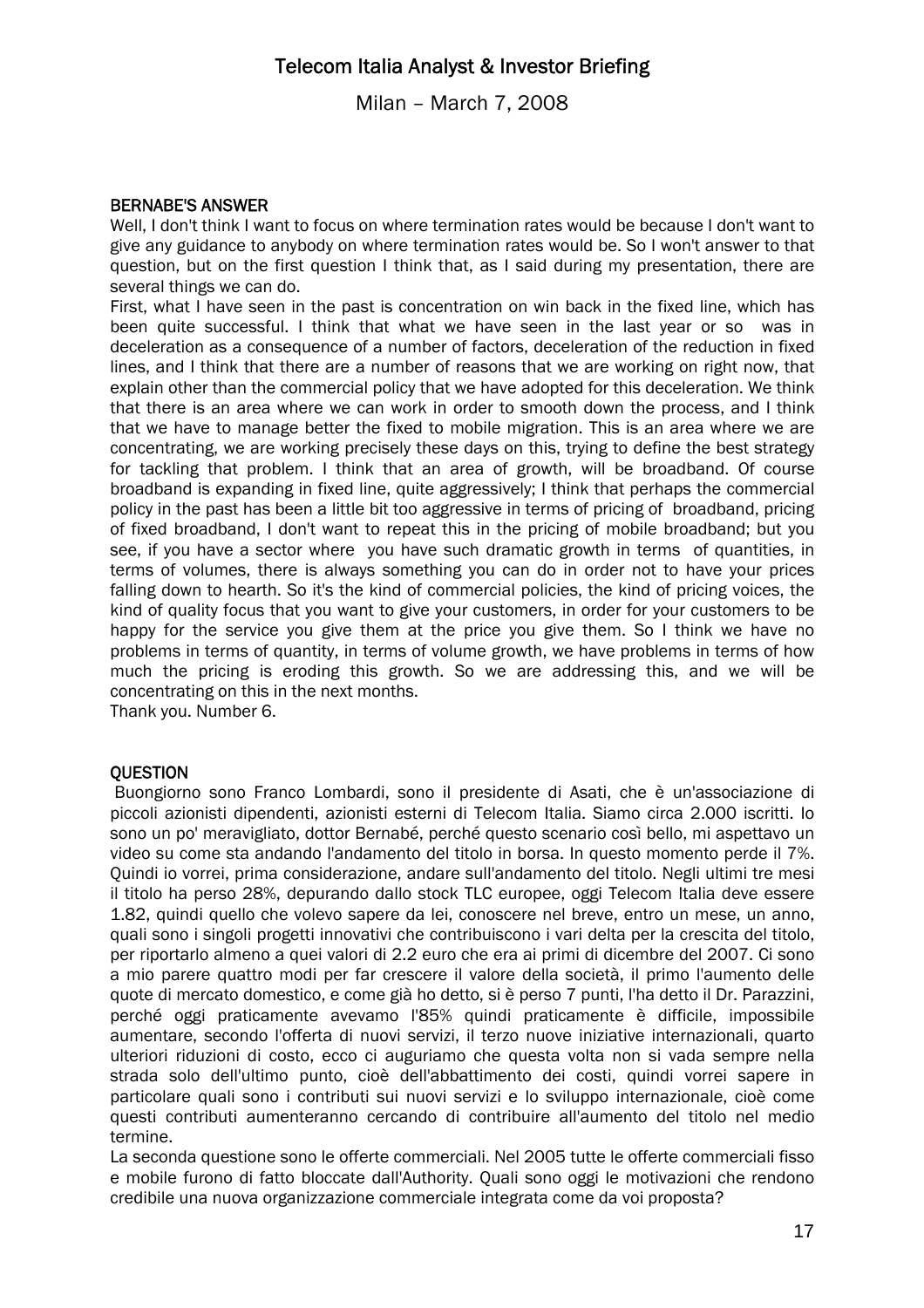Milan – March 7, 2008

L'ultimo tema: i rapporti con Telefónica. Noi abbiamo letto da tutte le parti che il dottor Allierta è *encantado* dei rapporti di Telefónica, oggi il dottor Allierta forse è meno *encantado* perché perde circa 1.9 miliardi di euro da quando è entrato con i valori di Borsa, eccetera. Comunque, le osservazioni che vorremmo fare è che Telefónica ha anche impedito lo scorporo della rete, che poteva essere una delle possibili fonti di finanziamento. Con Telefónica si fanno risparmi annunciati di 2 miliardi di euro dopo lo stop dell'ANAT sono diventati 1.3, quindi molto più modesti di quelli iniziali. Ma comunque, siccome tutti siamo contenti di questo rapporto e Telefónica sappiamo che è molto forte sul mercato internazionale, dove detiene il 65% del mercato. Allora la mia domanda è : ci può dire quali sono le sinergie sui mercati internazionali, e come queste possono contribuire ad essere aiutati; io ho un partner forte, per fare delle sinergie industriali dei costi, non è che devo entrare nel pacchetto azionario della società, se io faccio delle sinergie forti posso farmi aiutare da un partner molto forte, che è anche nel suo interesse. Grazie dottor Bernabé

#### BERNABE'S ANSWER

Grazie mille. I think I will be answering in English although perhaps not many of you have understood. There is a simultaneous translation, so everybody has the question. The question is on why the market, the stock, is performing as it is performing. I don't know why it is performing as it is. I have seen that there are a number of positions that have been sold in the last months, and maybe other positions, I don't know, I don't want to elaborate, I don't have any reason to elaborate on the present situation of the stock price. I think that what we see is, what I see is that we have a lot of long-term investors and what I will do is to work very hard on our road-shows together with Gabriele Galateri in order to convince long-term investors that have all disappeared from the shareholder base of our companies to be confident in our company on its potential, and all things that we are doing. So I will embark in a very long and extensive trip to visit the long shareholders to tell them the story.

Now, I thank you for your indications on what needs to be done on the domestic market in order to improve the outlook for the stock price. Be sure that we are considering all the options and we are working very much to get these options delivered. But of course the first thing to do is to say very simply what is the state of the company. I mean the company I found is a very different company from the company I left. I have found a company that has no international portfolio, almost, except the one that was brilliantly preserved by our management, a company that has divested over the last eight years all the international assets, and we have very good assets, and as you have seen all other companies are bridging this gap, with the declining market and international expansion. Most of our sisters in the industry have built over the years and extensive international portfolio while we were reducing this international portfolio. So there is not much we can do to change the shape of the market except the heroic things that I described. The market is there and to change it we need to work very very hard. There are no miracles, there are no fireworks, there is nothing that can change this in a short period of time. So I don't, can't embark in an international expansion because I have high leverage, I think that the option for divesting something else is very very limited, so this is the situation I have. It's not a very exciting situation. When I said I have a problem in telling the equity story, that's exactly what I meant. I have had little worth opportunity, the restructuring will need to be done and will be done quite aggressively. But we are working on this. So I think I did a fair representation of what the company is, I did a fair representation of what the potential outlook of the company is, I think that I'm focussing on the shareholders' value, that's for sure, but I think we need to pass this storm. We can do nothing neither to describe nor to explain what is happening now, except saying: this is the situation I found, on this situation I will build, I'm not looking at long term to do things, I've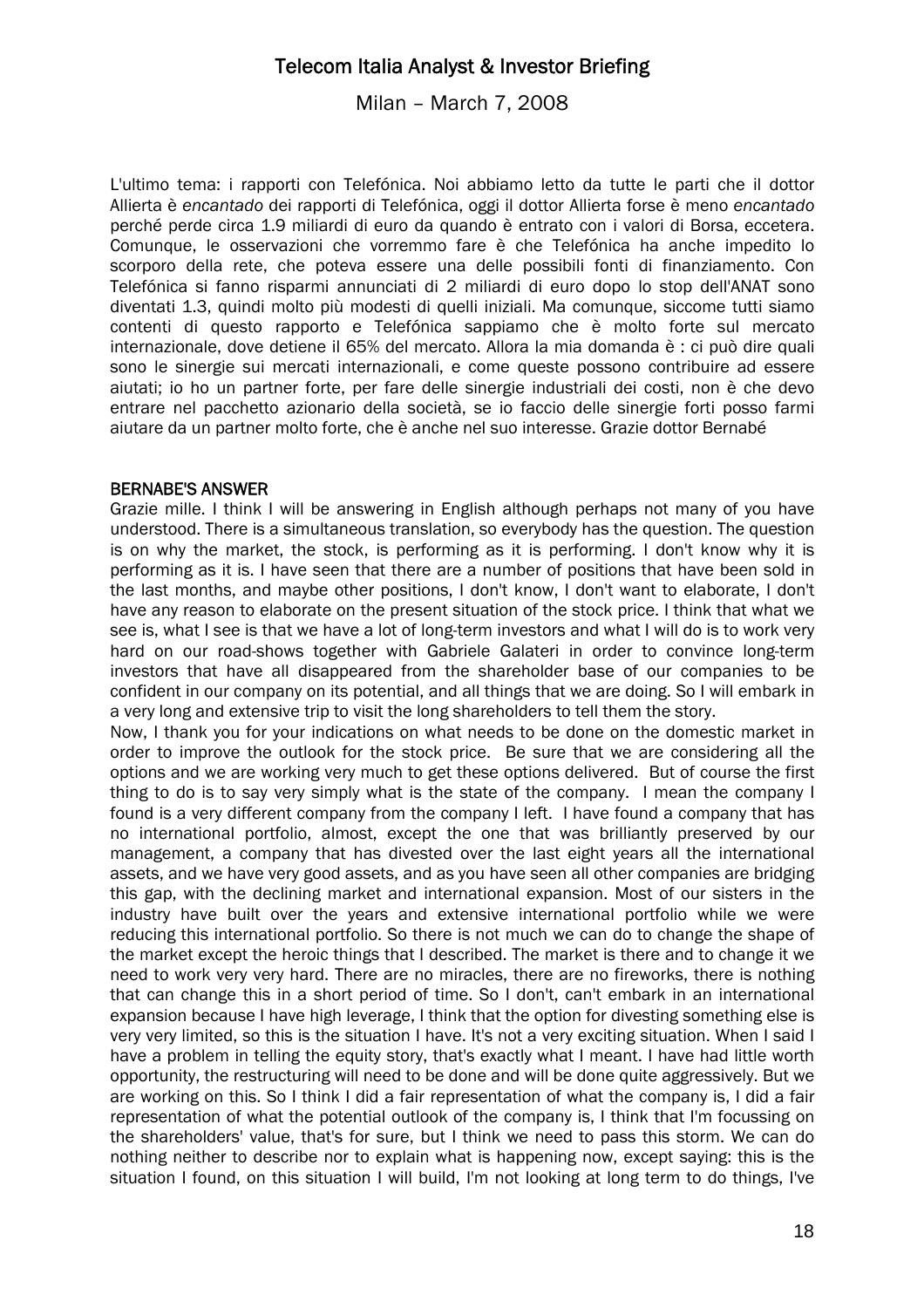Milan – March 7, 2008

started together with Gabriele Galateri working from 7 o'clock to 11 o'clock at night so that I think is a good promise that whatever is in our power to do we will do.

### **GALATERI**

And certainly if we can add, there is a nervous in the market which is creating a lot of situations, some unjustified, evolution of the stock. I think that what Franco said is very correct, we are basing, we are creating a solid base to recover even of that value. I am very convinced that the atmosphere in which we are going to operate the relationship with the shareholders, the relationship with the authorities, both international and national. The clarity of the industrial strategy will allow the stock to move in the correct direction so that it's not a one day game, it is not maybe a two weeks game, but it's a medium term strategy that will pay because the company has been deconcentrated in the last few years. As you better know than me there has been a lot of speculative elements in the value of the stock before, now we are building a solid valuation that will certainly give satisfaction to the shareholders.

#### WILL DRAPER (Execution)

If I could just ask you to elaborate on what you mean by fair shareholder remuneration, does that mean fair 8 euro cents a share is a fair place to be, or do you mean that you will grow it from here in line with earnings, is that fair? do you have a pay out ratio of earning or free cash flows, is that how we should look at it? Or should it be in reference to the pay group, where do you want to be relative to your token pairs in shareholder remuneration.

#### BERNABE'S ANSWER

What I mean by fair, it means consistent with what the rest of the industry does and consistent with their own situation, so what we decided to do this year was to pay our exactly what the average of the industry pays out, although we could consider also different options, but we meant to be fair to the shareholders, despite the fact that we have a high leverage, despite the fact that we have also ? problems and we think that remuneration was deserved, and we could not go below that remuneration. And I think that we will be keeping consistently that kind of attitude: we will be fair to shareholders and the guidance at least on the floor can be assumed starting from what we did this year. I think this year is a sound base, is a fair dividend that we are paying, given the results of the company, and going forward we hope to improve it, if the conditions are there, but we will be looking very carefully at what the others in the industry are doing and what the situation of the company is. Number 5

#### **OUESTION**

James ? from Citygroup. I've got two questions if I can. The first one relates to network separation. Mr. Bernabé you talked about de-leveraging, cooperation, etc. etc. Should we from that take the possibility of selling a stake in the network is still on the cards? My second question relates to the saver shares. It was sort of a rephrasing(?) of an earlier

question. How do you personally view those? Are they just an expensive form of debt financing or are they an integral part of the long-term capital structure?

#### BERNABE'S ANSWER

On the first question, I must say very clearly that what we have done... I've read many things on the separation of the network, on the benefit, on the financial benefits and so on and so forth. What I note is that nobody in the world, except Singapore, has done a structural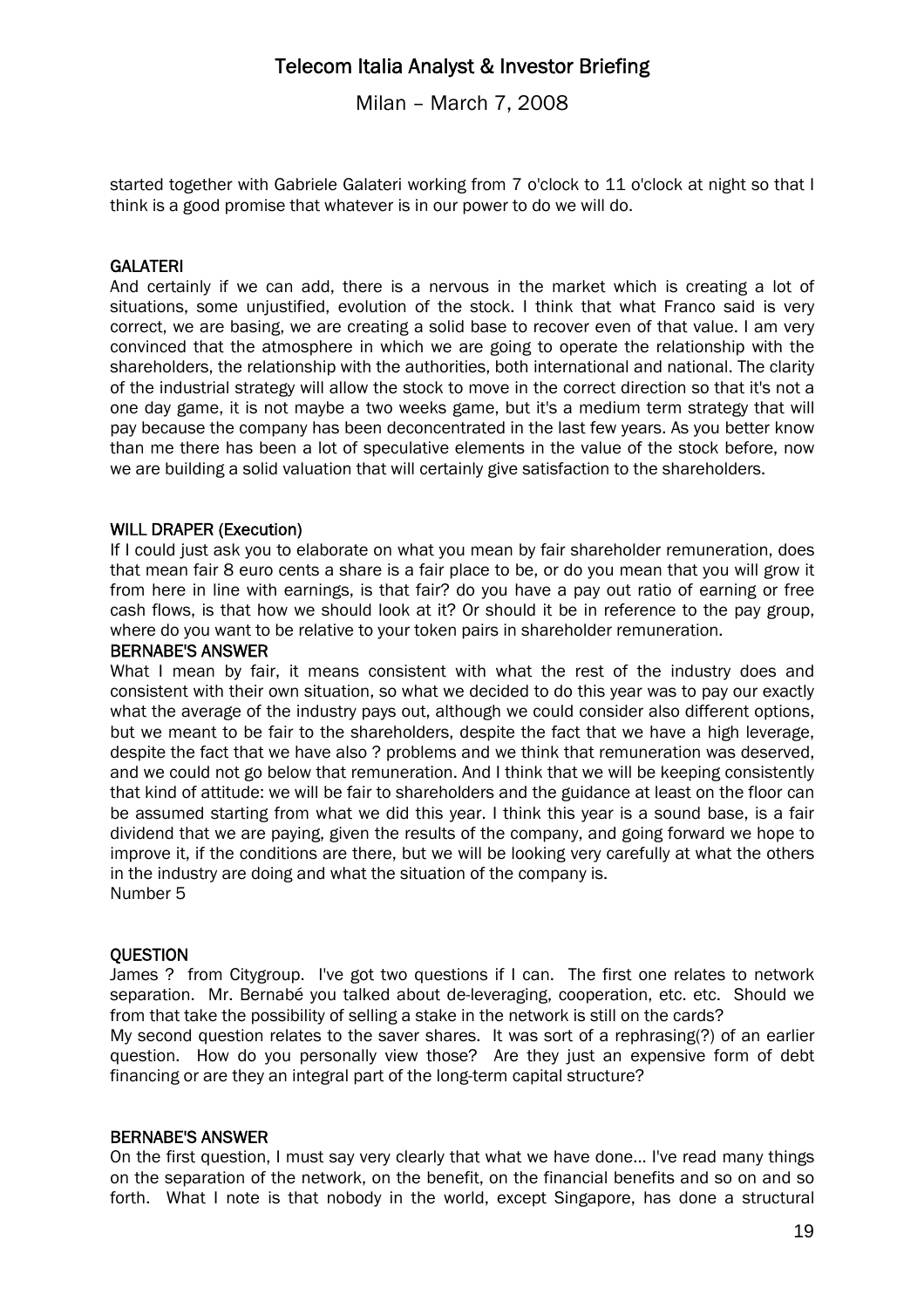Milan – March 7, 2008

separation of the network, and Singapore has done the structural separation of the network, and Singapore has done the structured separation because it wanted to in practice support with State funds the building of 100 megabit network in the country, so this is a unique solution, there is no other company that has engaged in that. There must be reasons for not having engaged in a structured separation of the network. When we created Open Access a couple of months ago it was because we thought that increasing transparency, serving better our other licensed operators, serving better customers was something that could improve the wholesale part of our revenues, and this is what we are doing. We want to create a lean, efficient organisation, an organisation that has a transparent profit and loss account, where we can see how it performs, and we have at the time, at the moment, no options for the future. As the savings shares are concerned, again, we have no option. Of course the savings shares are unexpensive kind of equity financing, but at the time we have no plan for the savings shares.

Number 3.

#### **OUESTION**

It's Carola Bardelli again. Cashless expansion, I think you mentioned something about cashless expansion during your presentation. Should we imply that you could potentially use Telecom Italia paper acquisitions given that you don't have cash available? And the other thing I was wondering is if you are going to exercise the call option on Telecom Argentina and finally if there is any interest, I think Tiscali is up for sale, if there is any interest in the UK business of Tiscali.

And maybe a very final question: you started a negotiation with the trade unions, when should we expect any outcome from that? Thank you very much.

#### BERNABE'S ANSWER

On the cashless expansion it's... I think, a very important question because, of course, the indication that we gave from our shareholders is that there is an interesting opportunity. They are not obsessed about the share of the company that they control. I wouldn't event call it control, the amount of equity capital that they have. They are available, but of course at these depressed prices I don't thinks that we want to dilute our shareholders with expensive acquisitions, so it's something that will come when this situation in the market will go back to normal, people will start reasoning again making the right calculation on the value of the Company, and at that point a stock which reflects the true value of the company, I think that our shareholders will accept some delusion if the opportunity is there for creating value to our shareholders. As far as Gettini is concerned I think again, as it happened in Brazil, in Argentina we have done a very good job because our management there has performed very very nicely. I think that we will exercise our options. Of course, you know, because it's been in the papers that there are different point of views among the controlling shareholders of what the situation is and what it will have to be, therefore we are discussing with our partners the options that are available, but we definitely will exercise the options in the future.

#### **GALATERI**

I would like to take up the question also, adding that as I said before that we have this global core shareholders, we really should interpret that in my experience in the different companies where I have been, these shareholders are really there to support whatever management thinks being in the interest of everyone in terms of company development, so what Franco says is part of this attitude they want to see the company grow and they are not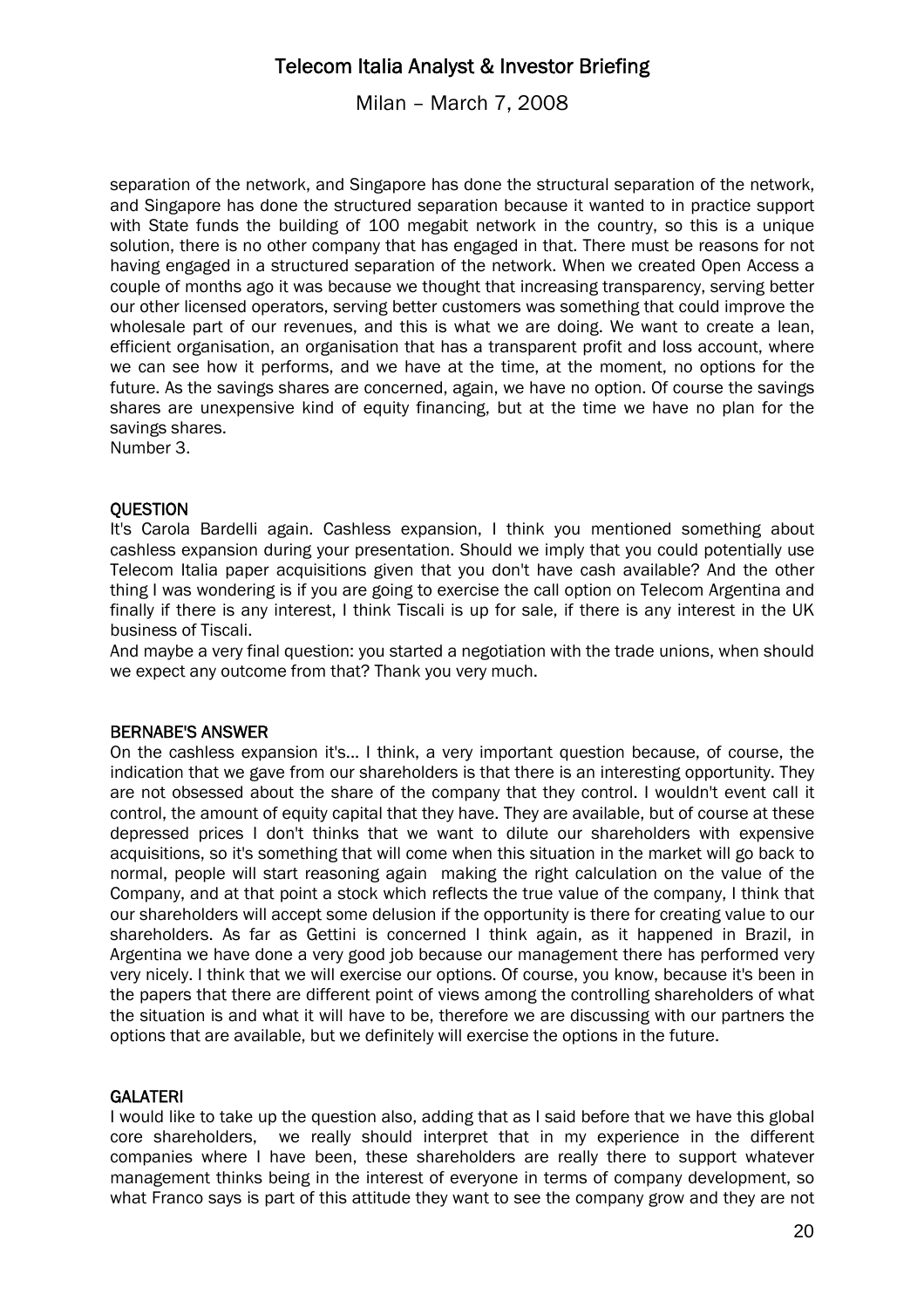Milan – March 7, 2008

precisely linked to any specific need be it financial, be it a particular stake, they really are there with a cohesive view to create value for the company, I really think that this is an enormous sing both for the company and for the market, because it is one of the first time in which in Italy I find this kind of attitude by a group of very important institutional investors. Number four, thanks

#### **OUESTION**

Just firstly, Mr Bernabe you mentioned a couple of times now that you see fixed to mobile broadbands substitutions as a potential threat. What do you think the strategy is to try to fix it. Is it trying to take a dominant share of the mobile broadband market, or is it to cut fixed line pricing, or both?

And then secondly on CAPEX. You seem to be cutting back domestic CAPEX, at a time when some of your peers seem to be increasing CAPEX for fibre. Is it the case in Italy that Italy is special because of the lack of cable, you can choose your own times for fibre building, and generally what are your plans for fibre in the local loop? Thanks.

#### GALATERI o BERNABE

I think since it's a complex question and most of the answers will be given later by the Technology Panel and by the Domestic Market Panel, if you allow me I will skip these questions because we are very short of time and there are several other questions and there is one more questions that has to be answered by Palazzini.

#### PARAZZINI'S ANSWER

Yes, I have to give a more precise answer to one of the questions that was asked before because there was a misunderstanding in Bloomberg. One of you asked what is the effect of a downgrade on the cost of the interest expenses and my answer was that for some bonds issued by TI Finance for an amount that is lower than 5 billion, in the case of a downgrade there is a step-up land???????? that should cost twenty-five basis points. Twenty-five basis points means 2.5 million for each billion. Every less than 5 billion the cost for us should be between 7 and 8 million. It was understood seven hundred. Maybe I made a mistake in wording, I am not so sure, anyway the correct answer is 7 to 8 million, not seven hundred. Ok, thank you. Number 5.

#### **OUESTION**

Hi, Hi there Sir. Andy (Tronus?) from Lehmann Brothers. Two questions: first question on mobile. Do you expect to increase the percentage of post pay customers in 2008 and should we expect the mobile handset capitalization to be in line with what it was in 2007? The second question is on headcount reduction: what cost have you assumed in your 2007 restructuring provision for headcount reduction, and do you see further headcount efficiencies in 2008? Thank you.

#### BERNABE'S ANSWER

In our budget we have used as a cost, as a head-count (with action?) the same figures as last year so the kind of figures that you have been given for last year are approximately the same figures for this year. And on the mobile, again, I think Luciani will be answering when the panel on domestic market will come.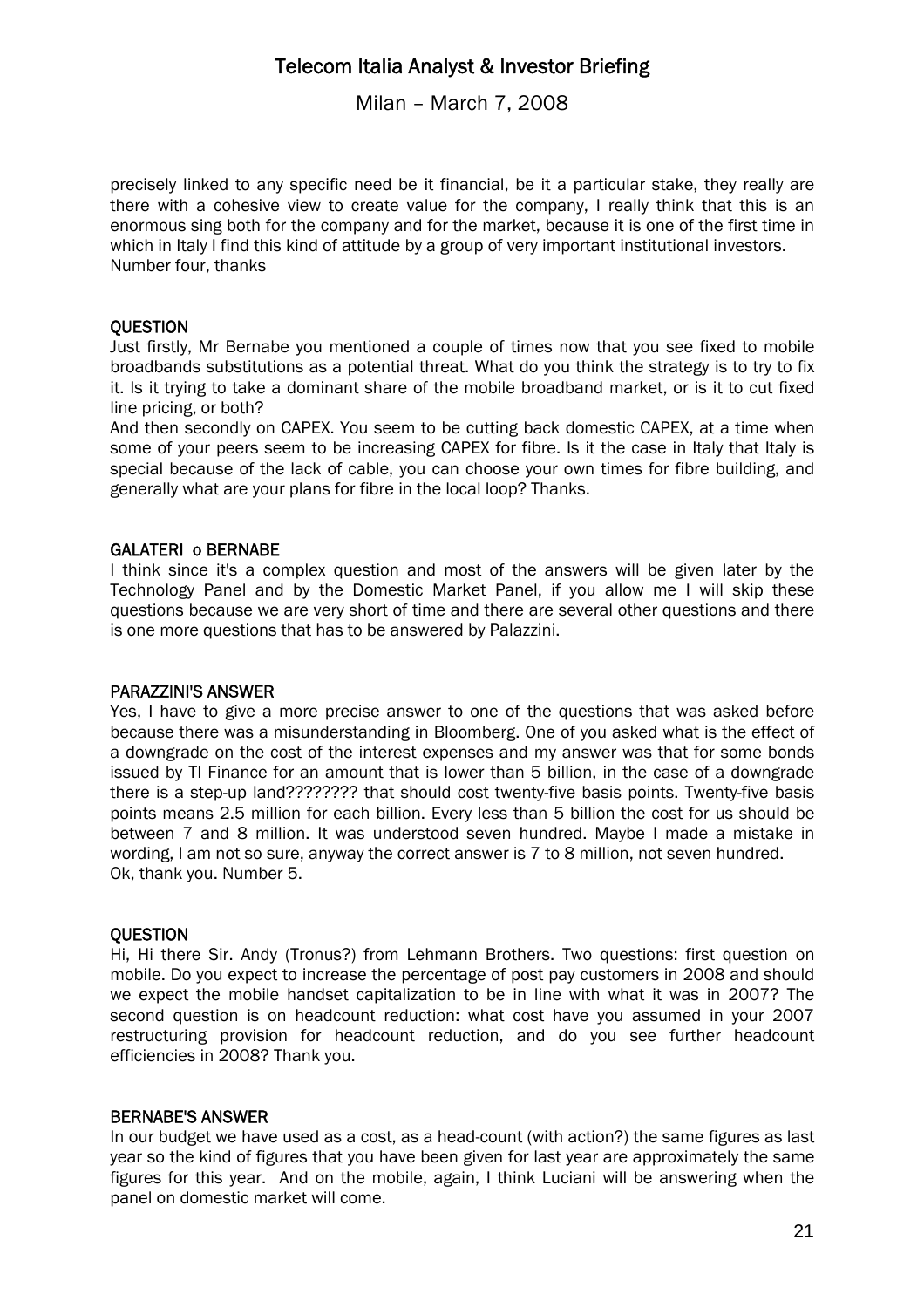Milan – March 7, 2008

Number 7

#### **OUESTION**

Hello. Marilyn Carter from ?. You say you would embark on a road trip to meet long-term shareholders. Do you think you will have this same commitment for your long-term bond(?) holders?

#### BERNABE'S ANSWER

Yes, of course. Very simply. Number 4

#### **OUESTION**

It's Simon Weiden from Goldman Sacks. My question relates to your 1.2 billion targeted cost savings. Could you elaborate a little bit more on that, and in particular indicate what you are assuming in order to achieve that. You've told us that you're only gaining to commit publicly to things that you've dealt deep on show you can deliver, so it would be useful to understand what extra may be achievable, if we can understand better what is making up the 1.2 billion euros of savings you've talked about.

#### BERNABE'S ANSWER

Ok, on the 1.2 billion, part of this are coming from the synergies with Telefónica, approximately 700 million, and 500 million are coming from the synergies that, from cost cuts that are coming mostly from the technology side and I think that on this, on the details, it will be ready? when the technology panel will be on board, will be elaborating a little bit more explicitly.

#### **OUESTION**

So, just a follow-up, would it be fair that your reference to reduction of overheads is largely not in the number at the moment?

#### BERNABE'S QUESTION

Exactly is not in the numbers. Number 6!

### MICHAELA FERRUTA (Intermonte)

I would like to check something that I heard from Mr. Bernabé during his speech, I think you mentioned the fact that you will be presenting another business plan, soon, and earlier than this one, and that this is just an intertia (?) guidance you are giving us, is this correct and would you say that 11.9 billion EBITDA for 2008 is something that you think easily achievable. Thank you.

#### BERNABE' S ANSWER

I did not say that this is an intertial plan I said that we started from an intertial plan and we have worked on this, but what we will be doing is to change the planning mechanism in order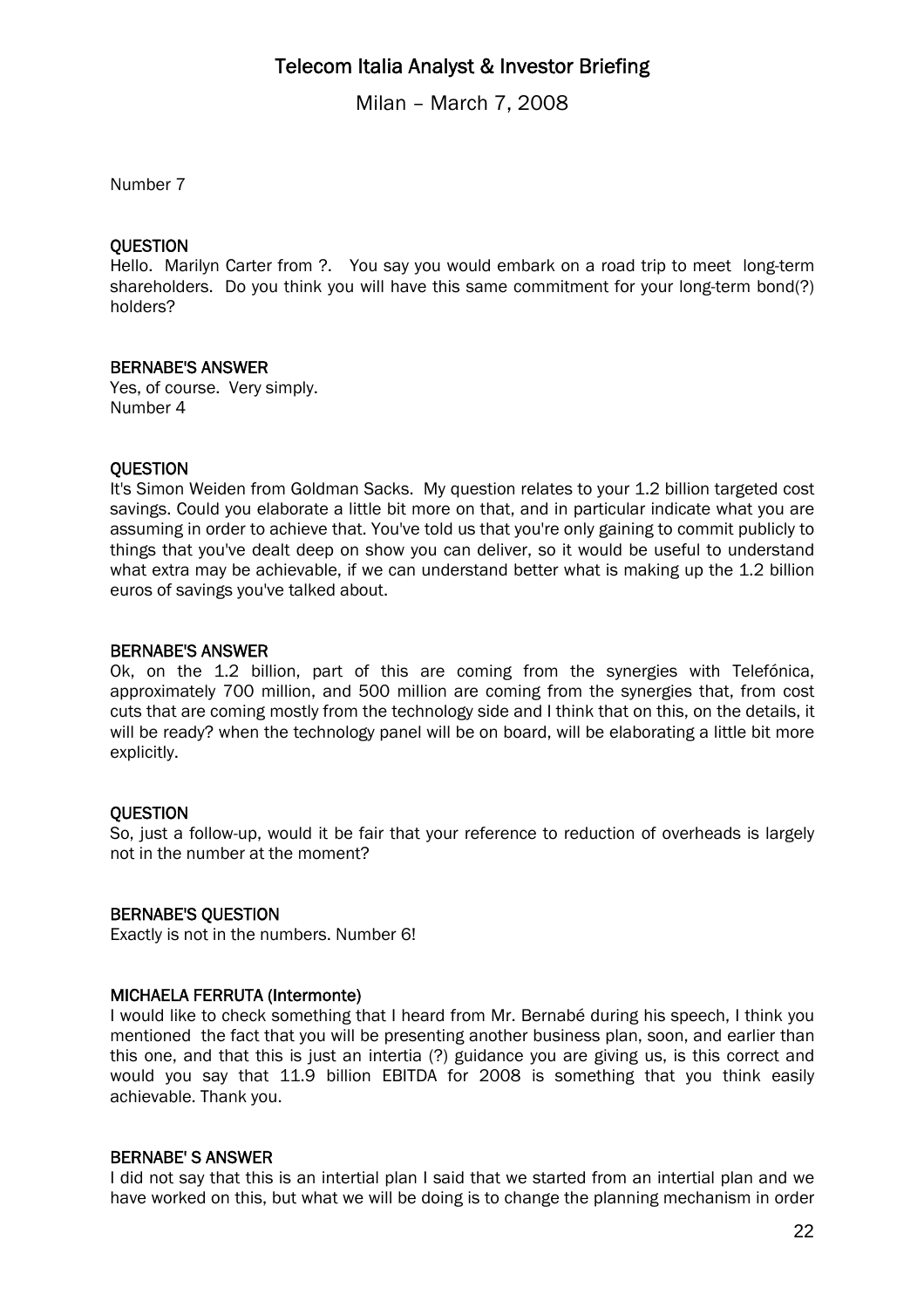Milan – March 7, 2008

to come up with a new plan ahead of the period in which we presented this plan, so that means that we will be working on the new plan quite soon in order to be ready probably before the end of the year with a new version and the new version will incorporate all the new findings and the new work that we will have been doing in the next few months.

### **GALATERI**

So it was only to put back the company into a normal program in its corporate planning. This year that happened because of the changes, we had at the same time the closing of the balance sheet, the budget, the plan, which is not a very easy task, but this year we will do it in a more normal way according to corporate procedure.

Okay I think at this stage I would offer you a cup of coffee, which you deserve, and then we will pick up with the big shots coming on the stage to give you the explanations of the individual divisions.

Thank you.

### Mr. Cicchetti

Good morning. In this panel we will try to give you an overview of what happened and what's going on in our domestic market in Italy. My colleagues head of business lines will give you a brief report about 2007 results and about the main targets, action plans for 2008 and the coming years in wire line, wireless and ICT. Before introducing my colleague, I'd like to provide you with some general information about the Italian market. As Franco Bernabé said, we do refer to our traditional, our belonging sector that is telecommunication, but we also look at the convergent ICT and media markets. To that extent, what I want to preliminarily highlight is that our focus is and remains telecommunication and we look at so called adjacent markets, we take seriously into account what is really addressable and which is the right timing, the proper way to enter and to grow in those markets. So now let's start from what we are more familiar with. That is, telecommunication. The telecommunication market is expected to grow, slightly grow, from 35.6 to 36.5 in 2010 and this is the outcome of two different trends, and these, traditionally services declining and new services growing. In this light you can see I put Voice, both mobile and fixed, and the traditional PSD and Access. The market will drop from 22 billion in 2007 to 20.7 billion in 2010. The key drivers of such evolution are very clear and you can look at them at the right part of the slide. Voice traffic migration from fixed to mobile, a slight increase of mobile only households, and of course alternative communication services, like mailing messaging.

The figures of the traffic trends are really impressive. Just last year, mobile voice volumes were still higher than fixed. In 2010 we believe mobile traffic will be twice fixed traffic, even taking into account that flat VoIP based on the "all-you-can-eat" ? formula will succeed and will take 50% of the fixed traffic.

So this is about tradition. What about the new services?

Fixed and mobile broadband are continuing to be our growth engine in the domestic market. Broadband fixed users will grow from 12.8 to roughly 15 millions, in terms of value the market will grow more less 15% per year, and in the same time mobile broadband and mobile browsing will explode. As you can see here we speak about a growth that in terms of value is 40%, and at the end of 1010 we believe that in Italy we will have more than 15 million of broadband mobile hubs (?). To serve this growth we believe that the right approach is a convergence, that means offering seamless high speed network experience to the customers, as you have seen in the spot, in our previous spot, customers will get addicted to broadband.

We believe that Luca Luciani will expand on that point, that a seamless broadband environment will really change the way people and families will access and experience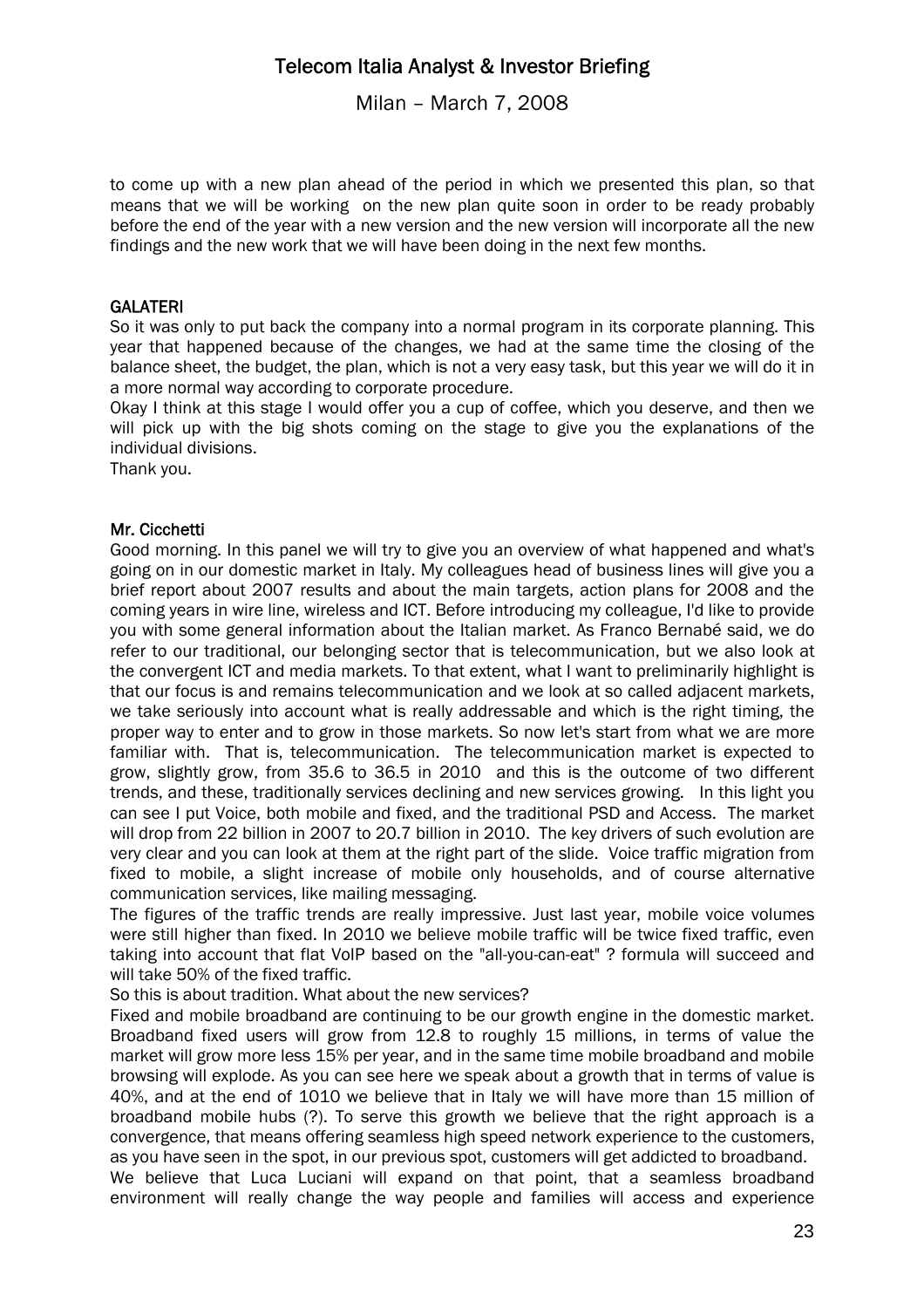Milan – March 7, 2008

communication and media. And we also believe that Telecom Italia has skill, idea, to capture a big part of this value. Two words about, next light, about messaging. Of course messaging and value added services is a more natural market but it's still growing from 4 to 5 billion at 5% per year, and you can see that short messaging and distant messaging continue to represent 50 per cent of the market. And now, now, or perhaps, ok, now a few words on ICT. This is an important area. As you perhaps already know Italy is not at the top of the list in terms of IT spending, but anyway is the fourth European market in terms of IT. And we believe that some technological trends, Franco Bernabé was talking about them, I refer to virtualization, net computing, the development of software as a service paradigm and the service-oriented architectures will further enable, let's say, the addressable market in IT, the addressable market for TelCos. I believe that in this market, and Mauro Nanni will expand on this point, we have a good opportunity to differentiate services, to increase the bill of the customer, and to create a stronger, a tighter relation with our business customers. We reported 60% of the market as addressable, we believe that this 60% is going to become more and more addressable for TelCos, and of course we refer to network services, to infrastructure based services, like hosting, housing and we refer to let us say an important piece of the application management cake, that I mean system administration, storage based application and software on demand.

Just to conclude this brief outlook advertising of digital contents, I am not talking about traditional television, Gianpaolo Tagliavia will talk about that about TI Media, I refer to the digital contents and digital advertising. So the new addressable market for TelCo in that area is really very, very little, but in a long term perspective we believe that carriers can do a lot in that area. The new wave is expected in the so called context that were services, that means services based on the deep knowledge that TelCos and service providers have about their customer - as a matter of fact, we know customer identity, location, preferred application, network usage, network experience, present and past experience, so as a matter of fact TelCos, if you consider, have more information about their customers than Google. The problem is to find the way to transform them into services valued by customers, into revenues and into value.

Now let me introduce the first speaker, Luca Luciani, that is responsible for mobile services. He will focus on results and targets for mobile and he will also introduce what we call our mobile-driven consumer strategy.

### Mr. Luciani

Thank you very much. Good morning to everybody.

I have 3 points in my agenda today. I'll try to be quick on the 2007 results to cover the prospects that we have in front of us.

In 2007, basically, we took three commitments with the market last year.

The first one was to maintain a stable market share, and we did it with a 40.3% market share. The second one is to limit the revenue erosion in the range of 2-3%, and we did it. We closed at 2.3%. And mobile avant (?) less 1.9 on retail service revenue. On the domestic customer, the bulk of our business. Third commitment was to speed up the value-added service growth driven by internet on the mobile, and we did it. We passed the 21% incidence of value-added service revenue on total service revenue with good speed in the fourth quarter. So, overall we delivered the commitments that we took.

The other key aspect on 2007 was on the regulation, because 2007 was a real discontinuity here, in terms of regulation. First of all because of the Bersani decree, change, just to mention the Bersani decree cancelled the recharging cost in the prepaid market, is very relevant in Italy, and they offset six hundred thirty euros gross. Now all the effort that operators put is to pump volumes, outgoing volumes, to recover this loss. We basically did it,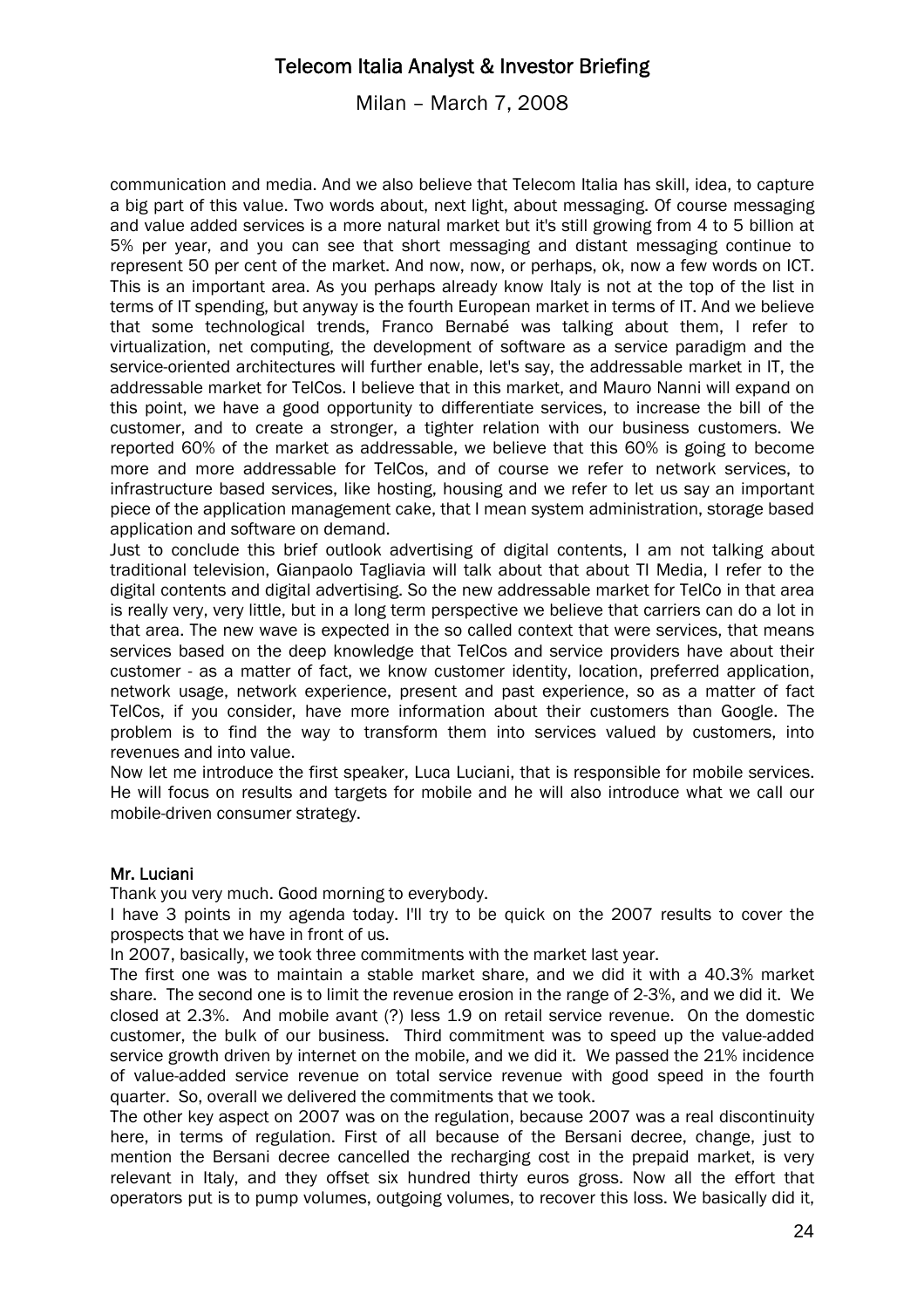Milan – March 7, 2008

we forecasted a range of three hundred fifty, four hundred million euro loss, we close in the upper part of the range, four hundred million. Second key regulation impact was from the fixed mobile cut. We had a reduction of the termination cut down to ten euros cents and this did not transform in positive elasticity, so that in the incoming part we combined negative price and stable negative volume. Why? Because the Bersani decree and the price competition reduced the mobility price peak, so that forced the consumer to use more and more mobiles instead of fixed to call other mobiles, and this is relevant even in perspective, because it means that on the incoming part that is not managed by our marketing, but is just receiving, we'll become poorer and poorer, looking forward.

The third regulation impact that we had was my misery (?) on the international roaming tariff. Well, this did not result in positive elasticity, because in any case international price roaming remain high, so that overall a year where we stick with the promise with it, but the worsening of the regulation scenario.

What happens in markets, all operators are pushing in the market and at rational lines pass the 150% it means that there is a lot of prepaid market, in this prepaid market we try to defend key clients and follow the migration from the pre-paid to the post-paid in order to lock in the bulk of our customer base. We follow the market, we grew by 12% in terms of customer base, up to 36.3 million lines and basically this behaviour is a behaviour that we do expect to change in future, where more and more key operators like Vodafone and Tim, will move more and more to a value driven strategy. This slide is very important because we do shape our customer base here and, as you can see, there is a very high concentration of revenues, i.e. of margins, in the central part of the pyramid. If you take the business segment, i.e. the SME and SO and the upper part of the consumer, i.e. those customers that we manage in a one-toone approach, you can realize that 26% of line worth 70% in terms of revenues. So that it is crucial to defend this market leadership. And we did it. As you can see on the right part of the slide, we maintain or increase market share in SME, in SO, in the upper part of consumer. The revenue share that is much more important than the market share in the consumer market, increased versus a year ago. And this is a very good result. Another step, and this is not trivial, if you look at the last column, you can see that in the business market we are growing double digit because in this market you can align the effort, the safe ??? of the marketing, you don't have heavy regulation impact and you have a very good take-up of the Internet, so that the toughest part of the market is in the consumer, that is strongly affected by the regulations. As you can see, normalized we have a positive growth, but all the value, all the competition, all the regulation is in this sector?

Just quick on the revenues: the 2.3% reduction in the report has a less 1.9% in the retail service revenue. This is important, because the reduction in the ??? the reduction in the wholesale part are not related to our core business, to our customer.

Now, if we focus on the retail service revenue, you can see - and this is important - that there are still two very positive drivers of growth: voice continues to go, that's 2%, and thus a double digit growth, so that if we focus on these two aspect we do have the possibility to go in the market, as with it. Now, focusing on the co-business what happened? A lot of changes during the 2007 because of the combination of regulation impact and different scheme due to the Bersani impact transformed the market. On the outgoing costs you can see that we combine very high volume growth with the control of the street price. This means positive growth that the new tariff plan that will launch have disagreement about price. So that if we exclude the tariff manoeuvre when marketing moves they control the price, and the more and more this discipline, this marketing discipline will be followed. On the other side, if you look on the incoming part, you can realize that there is no elasticity. We are going to cut the price by 10%, volumes are flat, why? Because people call the more and more via mobile, so that the fixed to mobile calls reduced structurally.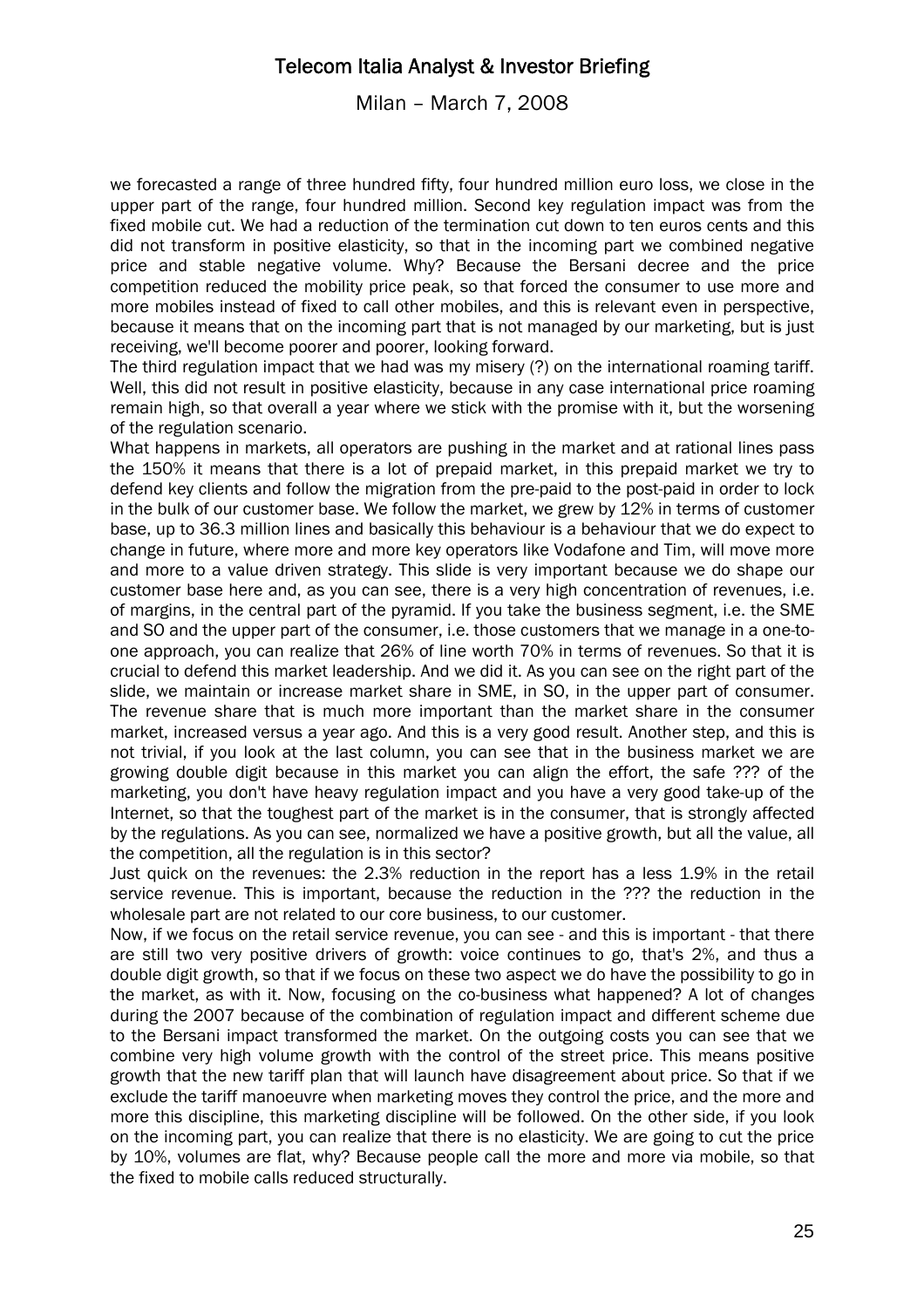Milan – March 7, 2008

VAS, Vas are one of the most important source of growth, regroup double digit, we pass the 20% threshold in terms of incident total revenues, and this means that VAS is a reality, is not positioning its business in the mobile market. VAS is a very wide arena, there is traditional person to person VAS, like the messages that are flat, because this is a fully penetrated service, but if we look at the interactive part that you have on the right top of the slide you can see that you have double digit growth rate and we zoom in the browsing part and the possibility to connect to Internet either via handset or via PC, linked with a mobile modem. We have almost triple digit growth. In the fourth quarter we had triple digit growth.

In this area now we have the benchmark Europe. No other group has been able to go in the browsing path as we did. And this is true not only in the market segments. If you at the bottom on the left you can see that the consumer market is growing very much, not only the business one. So that internet, as you saw in the spot, in the advertising spot, is a reality in the Italian market.

Let me look forward. What are the sources of growth? Physically, as mentioned, we will have more, let me say, per segment organisation. We can start from very strong top-of-mind (?) brands. Tin is a top of mind, Alice is a top of mind, Virgilio is a top of mind brand. Tin has 36 million lines most of them the consumer market. Alice has more than 6 million broad-band (?) customer base. Virgilio has 10 million unique users. We are starting as the giant of this market. What we need to do is to strengthen these assets and link these assets. The key difference in 2008 versus 2007 is the fact that we do not work standalone, mobile and fixed and internet, we sill work jointly, synergizing this very large customer base and brand. Three steps in this strategy: the first of all we need to strengthen our pillars, i.e. be more customer oriented, more customer satisfaction, b, to ride the convergence, i.e. provide the seamless experience that all Italians, in order to retain the churn on the fixed line, and third, ride the internet opportunity to catch new business, digital advertising, entertainment TV. That's our three-steps strategy. Let me enter, let me zoom in it. Step one, we are not satisfied by our customer satisfaction index. We do have a plan in each of the four pillars of the customer satisfaction. We need to move the more and more customer satisfaction. In an hyperpenetrated market everything is replicable, not the service, not the attitude of the customer to the brand. We need to strengthen the relationship between customer and the brand, that's the scope. Let me do some example. Advertising. In Italy all the key mobile players are on the comedy, the Italian comedy style. We need to switch. We need to communicate that the mobile needs personal communication, i.e. your world, yourself is in the handset. We are working for a more distinctive and emotional brand. This is the reason why, as of tomorrow, we launch the new format.

B, we have a very well segmented approach, we do have very strong commercial brand for each market needs. We will continue to work where we are strong, we need to focus on young. Young remains a key field where Vodafone is strong. We launched Tim Tribù. It has been very successful. 3.6 million lines in Tim Tribù. This position among teens. To attack young we are going to launch a second brand: MTV Mobile. It means that this is a joint venture concept with the colleagues of MTV. We will have a second brand in the market with the fully dedicated organization value to position, different answer to different service, different go to market. This will be launched this summer. We need to reinforce customer relationship. Only encumbering operator says this. This is normal. We are successing to retain in the mobile number portability but this is too late. We need to reinforce the lock-in of our customer base. This is the reason why invested behind handsets because if you offer good handsets you can lock for 24 months your customer, so this is an investment in the shortterm that affects your P&L, but looking forward this develops service and locks in your customer.

But it's not enough. We must be more able in the loyalty. We must reinforce the loyalty. I mean, if you go cross all the incumbence ? you do see that these things everybody says. If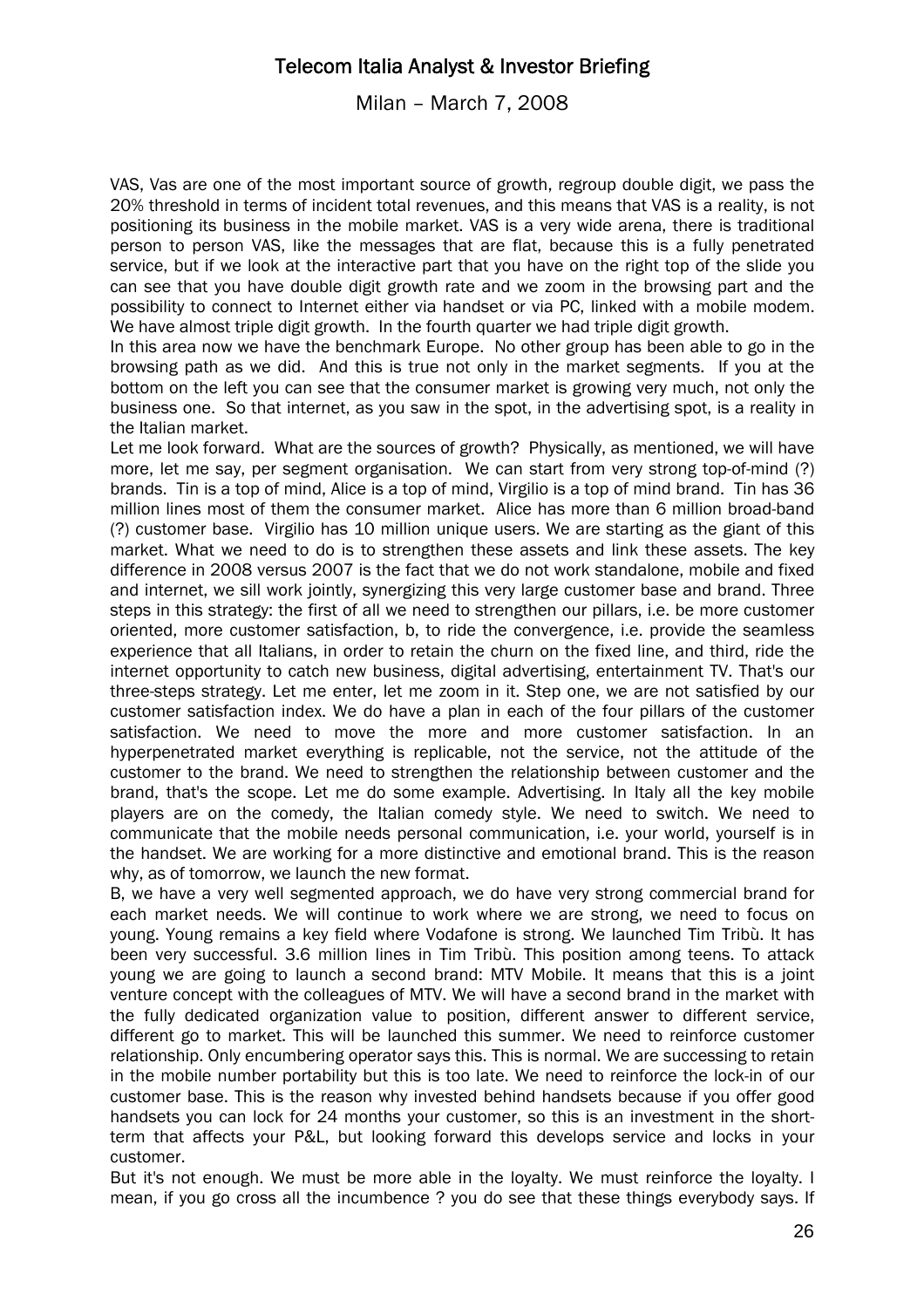Milan – March 7, 2008

you look at the bottom of the park ??? you can see that we will be the first in Europe - and I think worldwide - to bring the customer-care and put it in the shops. It means that the upper part of our shops will have not only a full ??? capability able to manage travel tickets, but even our people dedicated to the service and education of the customer. And this is important because it links the effectiveness of a property shop with the cost of a franchising, because we do put these people in our partners shop, flexibility and service, and this is crucial. Let me zoom on the second step of our strategy, convergence. Many questions are about convergence, let me give you my perspective, as mentioned we do see that mobile will grow in terms of voice, in voice there is substitution, because the natural attitude of the customer is to use mobile handset for calls, in the broadband there is not substitution, there is strong complementarity between the fixed and mobile broadband, broadband is crucial for the fixed line, but the mobile line cannot replace the fixed one, for technical reasons, for superior speed and possibility at home. What customers really are looking for is a seamless solution, not substitution. And starting from a very big customer base, the Alice one, 6 million clients - Alice is a very strong brand for broadband - we can speed up the migration of these residential at home experience of internet down the road, in the mobile environment. That's the synergy that we can ride.

Can we create value from the convergency? Yes. First of all, because, if we play in a convergent way, we can slow down the disconnection of the fixed part. It means that if a fixed customer is satisfied in terms of price, we can up-sell him to the seamless experience, offering internet, offering seamless experience on contents, on digital contents, while he is down the road.

If the fixed client is not satisfied mainly because of the price or the value-for-money concept. We can manage the price reduction offering him a bundle of ADSL with a non-zone mobile concept, so that we can drive the churn in the market.

Second key point: we can basically use the mobility price premium to create a threshold? In the market, because if a minute switch from the fixed online to the mobile we can capture part of the 200% mobility price premium.

Third: we can speed up the broadband in the mobile, leveraging the existing ADSL customer base and we can avoid price war. I mean, if you have price war on the broadband, this can be just in a starting phase, but is not technical, bearable for operators to compete in terms of price between the mobile and the fixed in the internet because they are structurally different. Well, this is the idea but this is not the idea. This is a fact. This is a road-map that we do have in our hands and that we are going to launch as of next Spring's campaign. We do have tailor made offerings for each niche of the market. It means that we will continue to work as a pure mobile in a need to approach with Vodafone so that the first part means that we can cope, we can go toe-to-toe with Vodafone in terms of pure mobile strategy.

B) We will continue to work as a very advanced fixed operator, increasing broad-band penetration, increasing the IPTV or the content digitalisation of this country.

But C) and this is distinctive, we will be a leader in the offering of the convergent world. Now I heard the question on the replicability of the position of the anti-trust on this. It is very, very simple. Market conditions have changed. If you look at the competition in Italy you see that Vodafone is entering the fixed arena. You see that Wind is more and more structured, have a very solid fixed part. You see that through mobile virtual operator all others basically have a fixed and mobile part, which are in Tiscali. And Tiscali value proposition is exactly to offer triple paid double play seamless experience to the customer so that the replicability of the convergences is a fact. This is the reason why we will go ahead with this roadmap. And we will go ahead following the natural attitude of the customer. It means that if current Telecom Italia fixed customer is satisfied of the service, of the price, we can up sell it to the mobile world. If it is not, we can use solution as the naked solution to retain the customer. If you focus on the double play converging market, that will be the largest part, with the concept like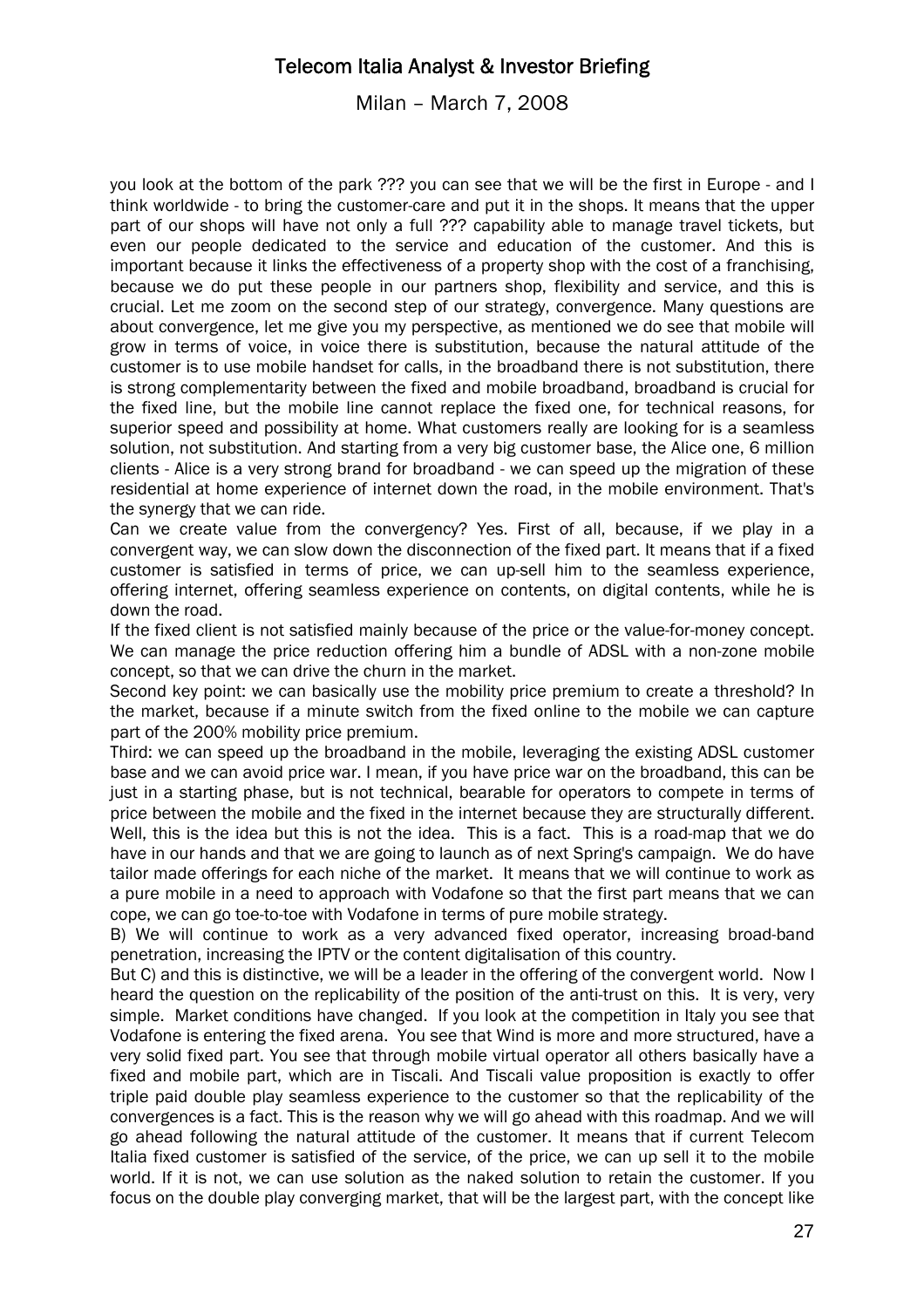Milan – March 7, 2008

Alice Sempre which is ready to go concept, we can up sell fixed six million lines in the mobile. And this costs much less for us than to follow a new customer as a pure mobile. So that we would have a structural change in the good market.

B) if you look a customer that has a price attitude they want rebates, they want to save money in their budget, we can combine a ADSL naked with a Sim Home Zone, and this means that he has the broadband experience through the fixed line combined with the voice over the mobile, FEMTOCELLS is another example in the roadmap of this map, so that the key message is that convergence are not words, it is a roadmap ready to go as outspring.

Now if this is true it means that the market will change, we will reshape the market, the more and more you will have pure mobile attitude, and we follow this, we are defending this way versus Vodafone, you will have that the broadband fixed market increase because the penetration of Internet, and you will have that the convergent market will grow more and more. We are forecasting 3.5 million families in Italy in 2010 in the convergent world.

Third step of our strategy: Internet needs mobile. This is convergence. Convergence is not telecommunication business, fixed and mobile. The Internet world faces the mobile. This is a very big opportunity to increase the share of wallet in other contiguous markets, like digital TV, entertainment, E-commerce. Why? Because we do have a strong customer base and a lot of knowledge of the customer, so that there is the possibility to grow not only in TLC market, not only defending where we are, but attack contiguous markets. And this contiguous market in the consumer ??? is worth 0.4, 0.5 times the TLC expenditure. So there is business here. This is not new for you, what is new for you is that if we are able to match all the parts, all the assets that we do have in Telecom Italia, we are very very fast on this pattern. and personally I think that the market share on this addressable market that Oscar projected are conservative for us. Why? First of all, because we do have all the digital platform that we need, we do have IP TV platform, we do have Tim internet platform, we do have Virgilio internet platform, and these platforms have communities, we do have large communities in Tim, we do have large community in Virgilio, the largest internet community in Italy, and do have a very large community in Alice, so the importance is to link the platform and to link the communities. But this is not enough. With new media, with Virgilio asset, we do have the most important advertising sales-force in Italy, and this means that all the local advertising market, that is analogic, will switch to the Internet world because it's much more efficient. And we are ready to catch this value.

Not only. In a world that works towards the "2 dot zero" concept, we can serve this kind of idea as a factor, so that Internet is a reality for us and we do have a structural advantage.

I don't want to go ahead on this concept, but simply saying that looking forward we need to switch from a concept of service provider, product provides, to a community builder, and we do have these assets because we do have the largest consumer customer base in Italy? We do have the largest community in the market and this is crucial; value will depend on the community we do have, not in the product that we sell. And we do have knowledge of the customer. Of course ISP have the knowledge, they know the idol of the consumer, the clickthrough. But even we are ISP with Internet, and we do have a lot of knowledge mobile part. So it's the combination of them that create the structured advantage for operators. Well, if we leverage the existing assets we can create the most important market place to exploit a new service and fulfil our panel with new revenue stream. That's our ambition. Let me close with the outlook of 2008. How do we see the market? We do see a flat situation on the retail revenues, resulting from the combination of negative regulation impact and negative trend on the incoming voice offset by the outgoing voice trend and the value added services. We do forecast still half billion euro of regulation impact, we do forecast no more growth on the incoming, and this is the toughest part of the business, but we do see that in the transformation process we will catch on the more and more outgoing voice call and the internet.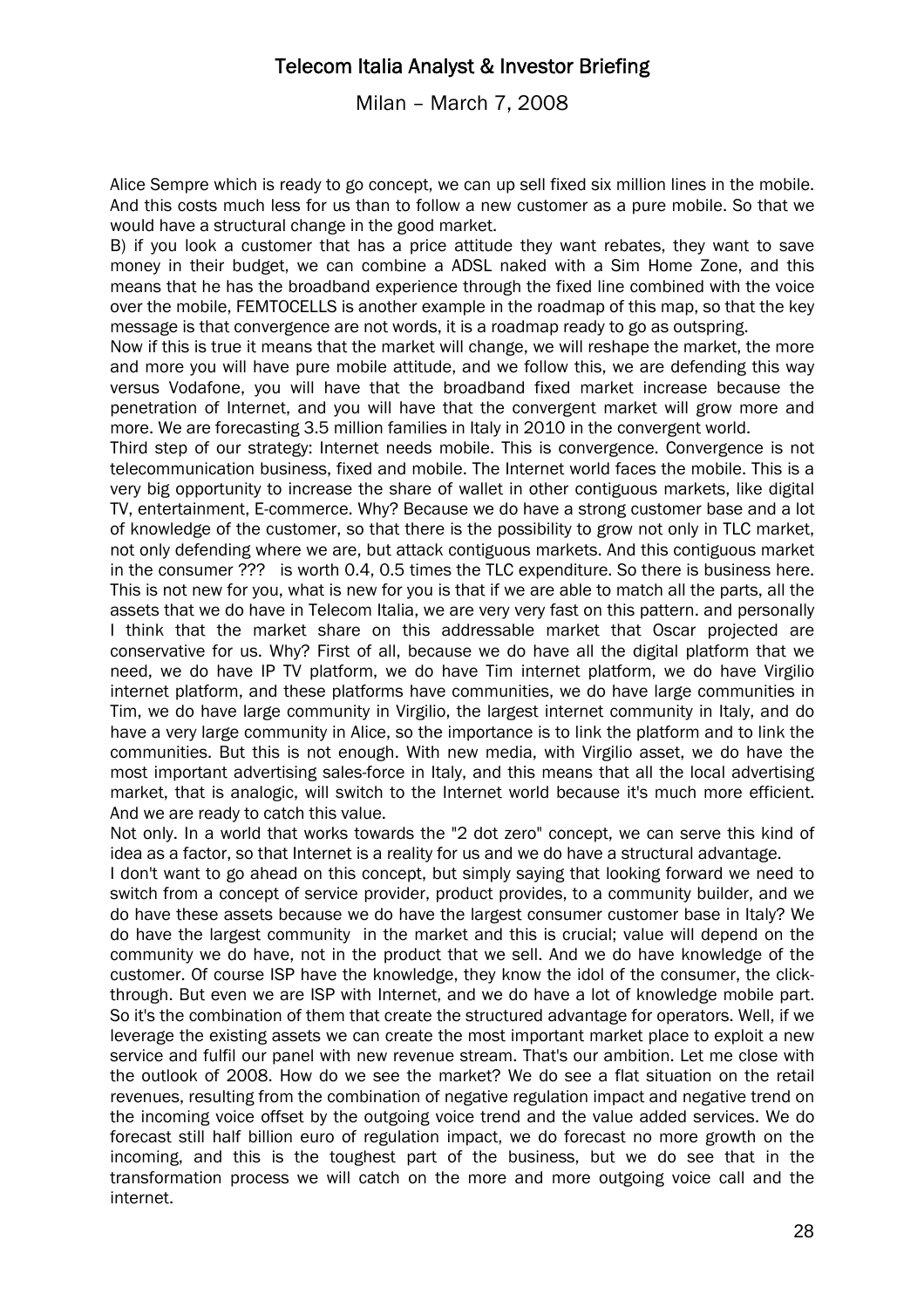Milan – March 7, 2008

This means flat (?) service revenue on the retail market. We do see reduction slowdown in the handset sales and we do see reduction in the whole wholesale, mainly due to reading cut in the international part and renegotiation of ACH National Roaming, which are our targets? Market share, stable 40%, RQ at 20 euro, that means slow down and slow the ....... maintain and defend the key leadership in the core segment of the market, more value, less volume. The revenue, the service revenue flat in the retail market is the core of our challenge. VAS we are very positive, I remember a year ago, a colleague of yours asked me if I were conservative of not projecting the mobile Internet growth the guy was right, we overpass our expectation, we are forecasting 25% value added service, incidence of total revenue, and 2.6 million mobile broad-band customer base versus the 1.1 current.

I close, and I leave the word to my colleague, Pietro Labriola, responsible for the fixed part.

### Mr. Labriola

Ladies and Gentlemen, good morning to everybody. It's a pleasure for me to share with you today the results of the domestic fixed business. Before to start I would like to highlight a negative point. Telecom Italia on the fixed side was able during 2007 to improve all the key PI and the core services. Where there was a decrease, we slowed down the decrease. Where there was an increase, we accelerated the growth. So let's start with what we are committed on last year. Starting with revenues, minus 4.9 was the result, but if you consider that we phased out some business on the international side with low profitability, our real performance on the core business should have been minus 2.2. If we move into the core business should have been managed to do too. If we move on the market share, if we move to the market share we were able to keep stable market share in the market. 0.8 point loss in one year. We were able to reach this goal moving towards retention campaign more focused on I am customer, and continue to increase penetration of flat rate voice offer. I would like to elaborate a little more on flat rate voice offer because it will be a key to continue to stabilize the slow down of the traffic and to secure the happy of our voice customer. If we move on the broadband size, all the TPI in terms of quantitative data were improved. We have reached the goal in terms of broadband portfolio, we have overcome the goal in terms of VoIP package sold and we have reached penetration of the VoIP over broadband lines over 20 per cent. We were unable to reach the goad in terms of IPD, IPDB but this was mainly due to the fact that during the year we stopped the development to converge towards a common platform with our friends of Telefónica to improve better efficiency in the further areas (?).

However, we were very bound in the last month of the year our commercial activity and we were able to gather more than 35,000 customers in the last two months. This is also due to the fact that we have changed our content approach signing an important commercial agreement with Skype.

Let's move now on the backdown of the revenues comparing the results of 2007 towards 2006. As already mentioned, if you compare these numbers in terms of growth or decrease to the previous year, we have improved all the numbers. Last year Voice was -8.3, Broadband was +5.2, Business Data was -6.6. So we have walked the right way to improve all these KPIs. But to elaborate more on these items and give you more detailed KPIs related to the different business, let's start to analyze traffic. On the traffic side, first of all we have improved from -10.3. To give you some more details: market. The market is still there, - 4 point of which 1.2 is related to pay phone services. The main roots of which we are loosing are the fix-to-mobile as Luca Luciani already mentioned before, where the decrease was accelerated after the Bersani Decree. On the national traffic, the decrease is slowing down year by year. And this is due to the fact that people are using always more flat rate offer on the voice. On the price: we are avoiding price war: -1.3. The real number is - 0.7 because.. sorry, Market share, -1.3 the real number is -0.7 on the market share, while on price meets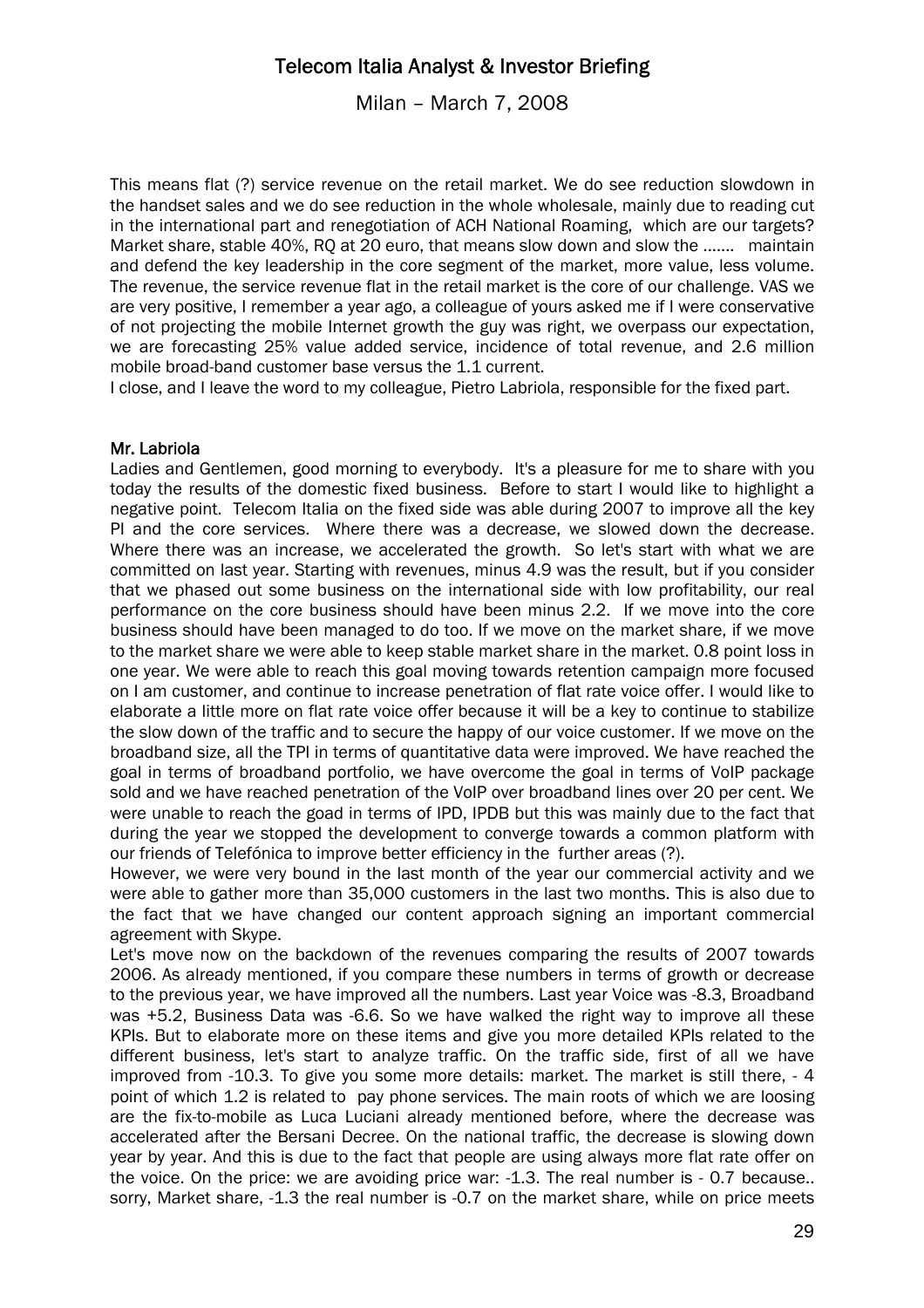### Milan – March 7, 2008

(?) -3.2; on -3.2 the real number is -2.5 that is related to the fix-to-mobile cut termination, due to the national regulatory authority; M and 0.7 instead with the pricing reduction of Telecom Italia, so I was mentioning to you only we are avoiding pricing war. In terms of market share, -1.4, or --1.3, but it is mainly related for 1 alpha to the concept contract that we lost last year.

On the access, market: we are not facing the cannibalization from the mobile. he line lost in the last year 160,000 lines, while in the previous year they were more than 250,000, so there is also a decrease in terms of lines lost in the market.

In terms of market share, we have lost 1,100,000 customers with the competition, but it is important to underline that we usually will regain 50% of this revenue on the wholesale side. (??) Price mix is related to the fact that in 2006 in April and in September we have increased the price of the rental fee of the business customers.

On voice (??) and handset we are managing the reposition of our portfolio on visas with low perspective of growth and low marginality.

So to summarise the number what we have done is increase the penetration of flat rate offer that allow us to keep traffic on our network for the fix to fix traffic, while in terms of market share we were able to keep a stable market share of traffic and we lost 5 point percentage in terms of market share on the axis. Internet, this is the area in which al our key PI were improved, here we have quite doubled the growth last year it was 5.2, the group result of our commercial activity is also explained by the number that you find in the lower part, we did not work only in terms of quantities as we mentioned at the beginning of my presentation, we worked also in terms of happy of the customer, we can explain this number in this way, 20% on the market, we are market maker our competitor - we have a fair competition - but our competitor work more on turn out of Telecom Italia, while Telecom Italia continued to be the market maker that developed the market and increased the penetration of broadband. In terms of price, we are reducing the decrease year over year through the strategy that I'm going to show you. First of all we are increasing the penetration of VoIP. VoIP allow us to increase the stickiness of the customer with us, we are experimenting, even if they are very rough numbers, a reduction of churn with customer that has with us VoIP services. We have reached 20% of penetration over broadband lines, we are also exploiting good results on the business side. If you consider that in the market every year one million PBX extension lines are moved between traditional extension and innovative extension, 150,000 where managed by Telecom Italia with VoIP technology on the business segment. And this is an important point to highlight because show you how we can increase also in the business segment. On the customer base, what we have done? We have rebound the penetration of the flat-rate offer on the customer base. We have reached this goal mainly through two different activities. The first one, our safe (?) channel is pushing more flat rate. In December 2007 the activations reached 70% of flat-rate over the broad-band acquisitions. In terms of upselling we are working on our customer base. We cannot forget that we have customers on which we have to increase the outview (?) and we were able to up-sell more than 600 thousand customers during 2007 from free offer to flat offer. All these activities allow us to show you, on the right side of the chart, a reduction of the active increase. But the most important point is that during the last quarter of 2007 we have completely rebounded the outview on the consumer side with an increase for the first time of 1 point percent toward the last quarter of the previous year.

In this way we can show an exit rate on the revenues that you can see on the bottom of the chart that allow us to be confident on the restart in 2008. On the latter services we have reduced, we have slow down also in this area the decrease, and we are confident that the next year we will be able to show you an increase and no more a decrease. This will be helped by the increase of the (SET?) on which will elaborate more Mr. Nanni after my presentation, but it is due also to the fact that we are able to slow down the decrease on the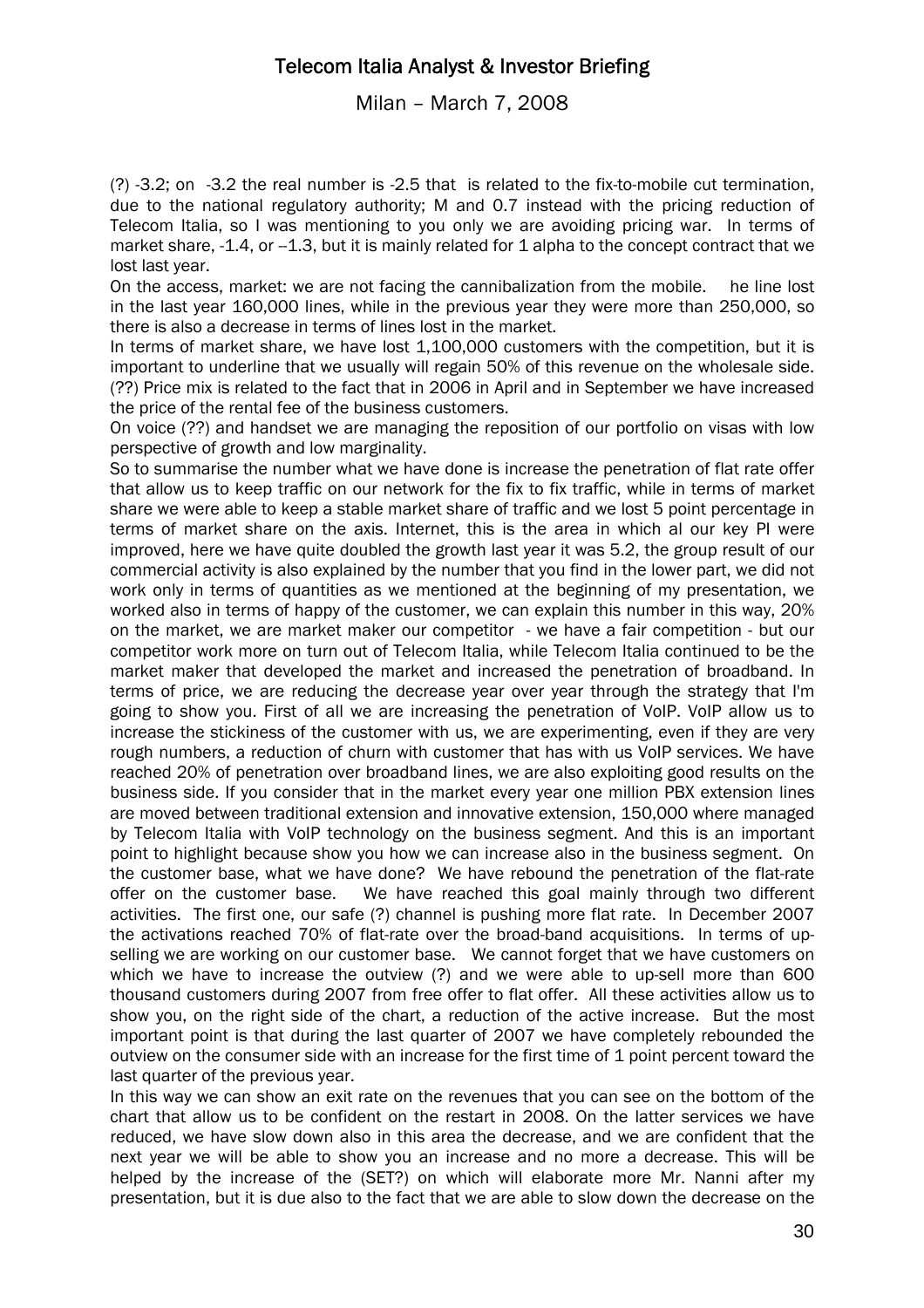Milan – March 7, 2008

data transmission. Thanks to the repositioning on the traditional connectivity we are able to reduce the impact in terms of revenue decrease during the migration from old technology to new technology. However, as I already mentioned during my presentation, Telecom Italia is market maker. As a market maker we have to continue in the market to acquire customer, but while we are keeping or shaping the market in terms of acquisition we have to start to shift our strategy from customer acquisition to customer development. We can no more continue to acquire but we have to continue to increase our sales in terms of new services. To do it we need to work with a different approach; as already mentioned by our CEO, Mr. Bernabè, what we have to do is to change our approach during 2008 to have the expansion during the following years. What we mean for transformation?

First of all we need to understand better our customer needs, because only in this way we are able to increase the(??) the activity of up-sell our service. We have to start to improve our quality service because this allow us to increase the loyalty and the stickiness of the customer with us. The broadband is becoming more and more important: it means that our sales channel has to follow an integrated approach to better explain and manage the relation with the customer.

At the same time, during 2008 we had a big opportunity because convergence is becoming a reality and IP transformation is becoming a key for the development of the market. All these activities are the feed for the future expansion during 2009 and 2010.

In a so customer-centred approach it is clear that customer satisfaction is key. It's key on the consumer, it's key on the business.

On the fixed side, we have already worked during 2007 to improve our customer satisfaction level, as you can see from this chart. However, the effort is not enough, we have to continue to improve. We have to improve our brand. Alice is the main brand on which we can continue to work. Virgilio: we have to leverage on a segmented approach to allow us to up-sell ? our customer. We have to move from an acquisition approach to a loyalty approach to improve our result. And, at the end, we have to improve all our service quality because it will allow us to keep premium price compared to the competitor, Alice today is the brand of broadband, we have a top of mind that is four time the second competitor, however we have to continue to work because Alice has to become something more than the single broadband, inside the Alice brand you have to gather all the activities rated to the contents and to the future services. Virgilio we have to enforce the Virgilio brand because it is the key for the development of all Internet activities in terms of portal, web and new services.

Our approach in terms of roadmap, Luca has already mentioned that we have an integrated approach, we have to compete in the market as a pure mobile but at the same time we have to compete as advanced fixed operators and we have to exploit the convergence, we cannot no more think to compete in one of these areas, we have to be good enough to work at the same time on all these areas. On the consumer side for the fixed business, in 2008 we have to continue to push in our various strategies, we have to continue to increase our penetration in terms of flat rate offer and we are good enough to do it as we have shown you before in the previous chart. We have to continue to push on VAP (VoIP?), we have to recover the gap that we have in terms of (APTB?) towards the other peers. We have to continue to improve our results in terms of IPTV, but we have to improve also our quality of service because internet, broadband, is no more only something for entertainment. Broadband become mission critical if you start to work in terms of voice and IPTV service. We can increase up, not only increasing the flat rate penetration, but also working on the value add services and on the IPTV. From the discussion that we had with the friends of Telefónica we have understood that we have a gap in front of Telefónica in terms of penetration of value added service that could allow us to increase the (outlook?) and we will start doing in 2008 work on these items. In terms of AP television we will increase all the features that will allow us to be more competitive on the market and to increase the attractiveness of the service by the customer. And in any case we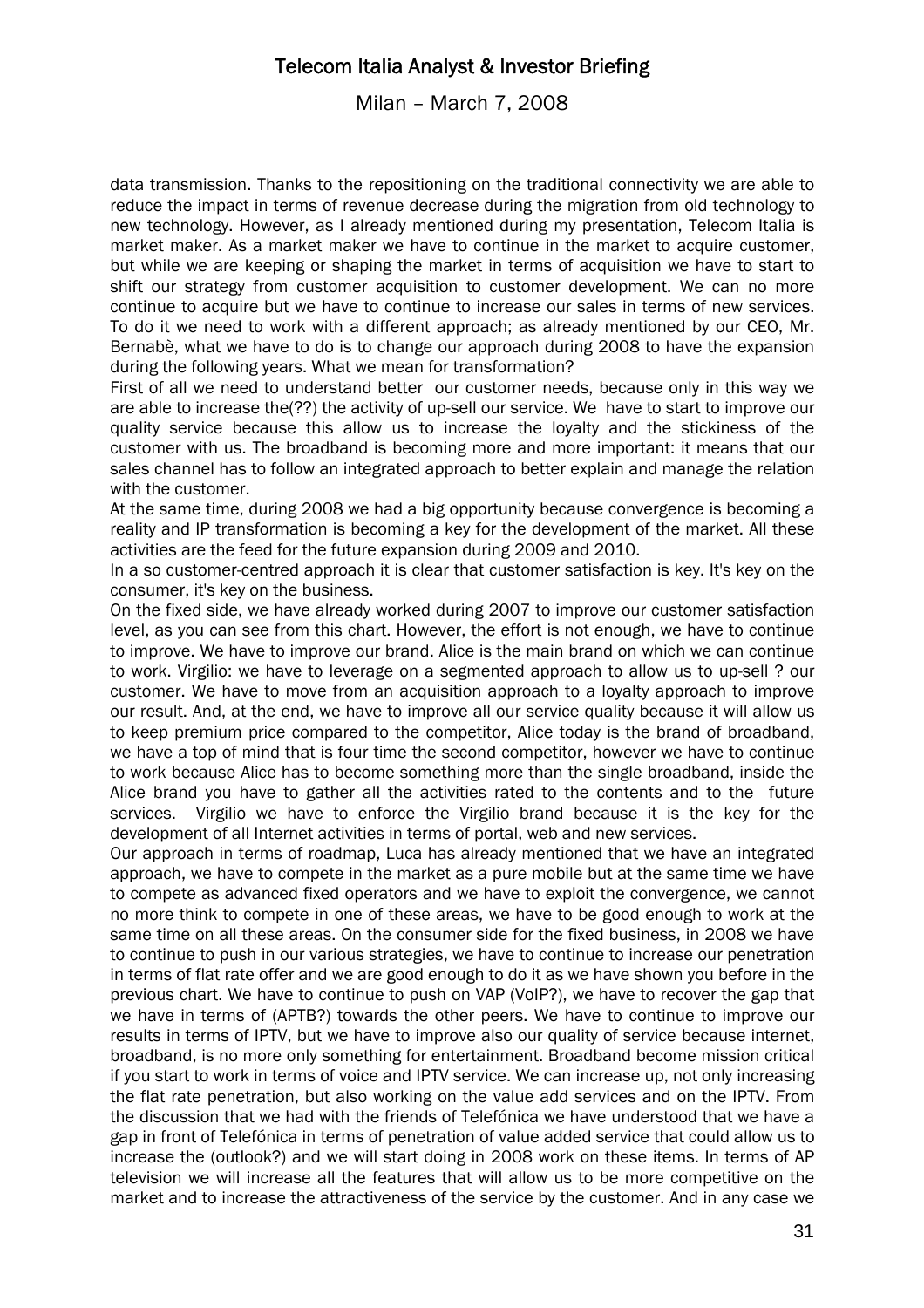Milan – March 7, 2008

have to consider that there is an environment, a digital environment, in which the number of the equipments that consumer electronics puts on the market that can be connected to the broad-band are increasing. I should be considered as another adopter, but at my home I have two PCs connected to the Wi-Fi, to the broad-band, Sony Playstation, Apple TV, We and more.

If we move to Business, the main, important message is that for Telecom Italian Business is becoming one of the core activities on which we can grow. On the fixed business, for Business the fixed line is essential. As the numbers that I am reporting in this chart can demonstrate, there is no risk in terms of cannibalisation from the mobile in this area. At the same time broad-band based applications are becoming always more important to doing business and the IP transformation is increasing. We have to exploit these opportunities to build on our fixed lines all the other application *(BUCO REGISTRAZIONE)* allow us to keep the revenue of fixed line and increase ARPU working on adjacent markets increasing the service that we can sell and driving the convergence. If on the consumer side customer satisfaction is important, when we move to the business this is also more important. We are discussing about a segment in which the willingness to pay to have more is important, so we will have to differentiate our approach of standard level service that in any case have to be at the top of the market. But we have to start what costs in terms of plus solution on a fee-based approach that can allow us to increase ARPU. It means that we have to improve our level in terms of standards and plus solution and all the supply chain that connect us to the customer. We have to work also on the large customer as we already did, and we can improve for that, in terms of co-partnership, because the approach that we follow, that we move from, the standard telecommunication service to the application need to have a more close approach with the customer. However, we cannot continue to approach the business segment as a whole. Until today we have worked only in terms of size-based approach. If we want to increase our ARPU and we want to be successful in choice choosing! The right service for the right customer, it's really important to move towards a need-based approach. This will allow us to match the customer in terms of simplification of the business complexity to increase productivity inside their home business, to obtain reliable and seamless service that will allow to improve their level of productivity.

All these things will allow us to show you in the following month a more detailed roadmap with a convergent approach that will be driven by the traditional services - fixed and mobile on which we will continue to push during all 2008, with a more in-depth analysis about which will be the application and value-added services on which we'll be able to build on our growth. To give you an example, you can see on the left of the chart how we can approach in a different way the independent shops, working in terms of application and value added services, exploiting also what is happening on the market. For people who are not Italian, we can give you two quick hits: you have to consider that during 2007 independent shops had the possibility to avoid to print the ticket for the purchase of the customer, if they are connected with the Minister to upload during the night the information related to their activity. It means that there is also a war in terms of public administration, that will drive this kind of development, and we have to be ready to capture this kind of opportunity segment by segment. It's clear, as Mr Bernabé already mentioned, that we cannot do everything in one year, so we propose a planning which will go through 2 different phases: the first one during 2008, in which we will focus our attention to continue to develop the the IP approach working at margin at IP service to allow all the parameter of our customer. Start to work on the messaging collaboration services that are the key and the new way to communicate inside the business arena, and to start further on the application side; network services, that will be illustrated by Mr. Nanni, allow us to tie the customer to the Telecom Italia broadband line, they will ask for further bandwidth and will allow us to keep the line increase (???). It means that in terms of channel we have to continue our multi-channel strategy, but we have to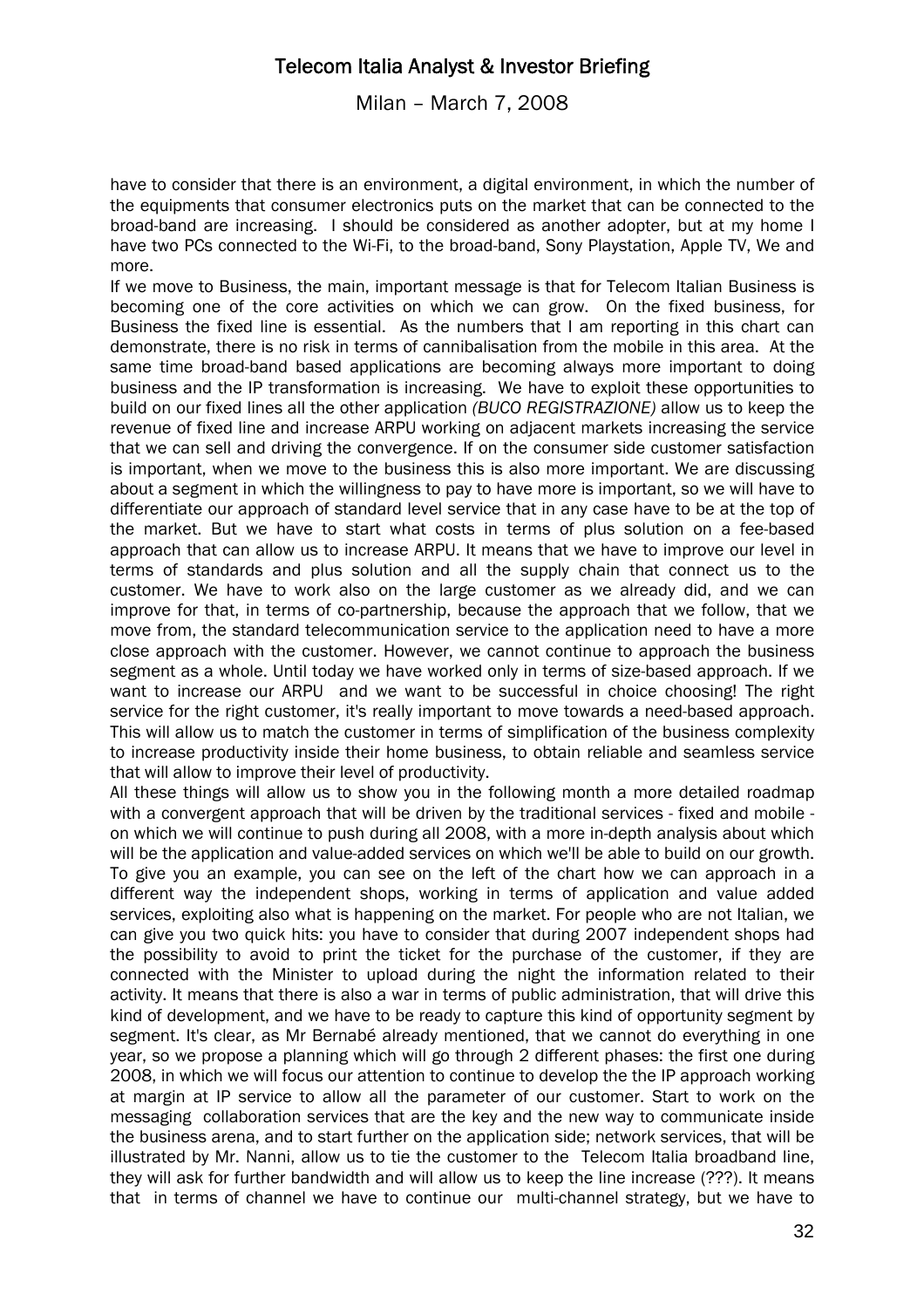Milan – March 7, 2008

increase our level of skills, we will need a more face to face approach and we have to improve also our activity with the customer. B-to-B-to-C could be one of the new key to reach the goal. However, to summarize, key facts for 2008: fix-to-fix decline, traffic decline is in line with the previous year, we are slowing down the decrease. On the fix-to-mobile there is an increase in terms of losses due to the cannibalisation from the mobile business, in terms of access we see a slight acceleration of access loss, but with a different mix, due to the launch also rental by our competitor, however on this area considered that we regain on the unbundling 60% of revenue, but on rental we regain 88% of our revenue, retail revenue. On the Internet we are not worried, we do not see a market price war, because our customers, with the exception of the first three months period during which they promote a real low price have stabilised their prices at a level that is not so low and so we do not foresee a price war in this area, everybody, the market and Telecom Italia too, is increasing the focus on the flat offer and on the double play. On the data as already mentioned we continue to slow down the loss in connectivity we continue the expansion of ICT so the next year we will be able to show you finally an increase in that area. On the other side the increase of revenues that should come from the different mix on the loss of Telecom Italia (straight inside?) should be overcome by the implementation of the national regulatory authority obligation in terms of re-pricing on this stream and banding and shared access. On international sale we will have only in the first three month of the year the completion of the phase out of the service that I mention at the beginning of my presentation. In terms of revenue what we (lack?) in 2008 we forecast reduction between minus 4 and minus 4.5. The real performance should be around 2 point per cent because we will have discontinuity for, between 2.5 point for the carry forward of the international sale that I mentioned before, for the fixed mobile termination card, and for the re-pricing for (every?) obligation. The target: on

this area we put again revenues but we have mainly focused our commitment on broadband. This is mainly due because we

believe that the path for growth for us can be only broadband. Thanks to everybody.

### Mr. Tagliavia

Ladies and Gentlemen, good morning, I am going to speak to you about ICT services and as Franco Bernabé has just said ICT is one of the most important driver in our growth plan and my presentation is focused on this business.

Let us now dwell on the agenda, at the first point 2007 achievements, then an overview on the market and at last 2008 targets and the plan over the next three years,.

Last year when we presented our plan we set some important improvements both from a technological and industrial point of view, and marketing side. Last year we delivered our enabling platform supporting our net-centred model in offering new services and also we have extended our data centre assets and performances. From the marketing side we have developed some important vertical offering in the key industry sectors for us, as intelligent transportation system or info-mobility, logistics, environments and services supporting productivity for small and medium enterprises. We also started with a partnership program, a collaboration program to enlarge our offering portfolio and to enrich our territorial presence and we nearly certified seventy companies in this program. Last year we set sat our revenues target at 700 million and we achieved 640 million revenues. This lower result was due to SMEs sector because of a delay in value added reseller channel. Looking at the revenue trend 2005-2007 we grew from 530 million at the end of '05 to 640 million last year, 2007. Our market share grew from 6.5% to 7.6% with an average growth of 10%. The revenues stream last year was 43% in application services, 40% in network services and 17% in infrastructure services. The revenue breakdown by customers says that we have managed more than 90% of our results with our direct sales force, consisting of 800 account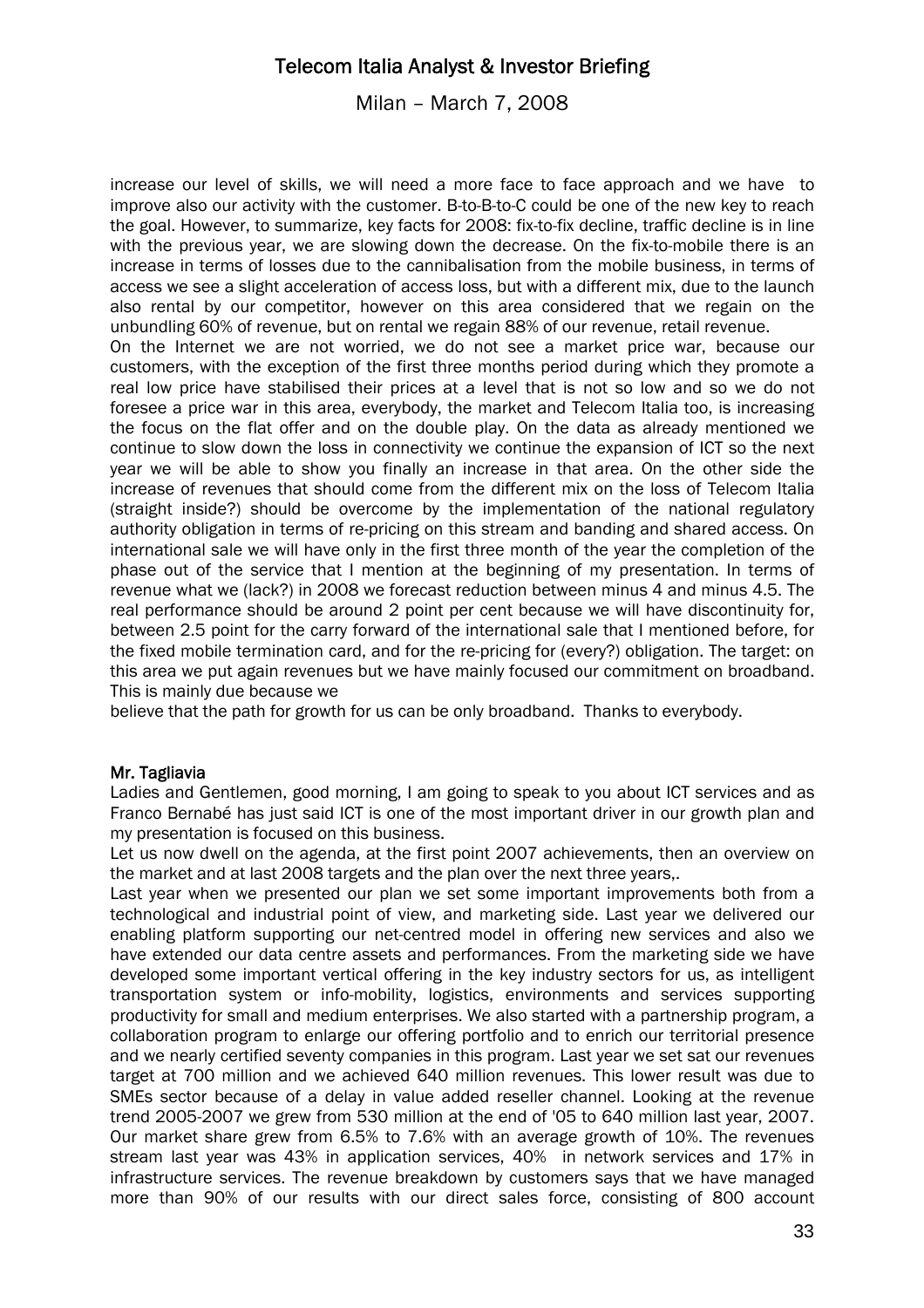Milan – March 7, 2008

managers, supported by more than 500 project managers and 250 market developers. In the top customer segment we posted 460 million euros in revenue, of which 60% coming from services and regarding fees. The growth was 21% against the previous year.

Here we have some new important ICT customers in 2007 from the banking and insurance market and from the public sector market that are the more higher spending in this sector, in IT (?) sector.

Looking at the whole revenue picture in the top customer segment, we posted in 2007 2.4 billion euro, 3.5 less against 2006. We accounted in the Fixed Voice and Data Transmission fields a marked price reduction and a process of mobile substitution, but we didn't book any customer loss, and we had a growth in broadband lines, with 19,000 new lines, and Voiceover IP services with 32,000 new lines.

In mobile, we doubled our growth with a strong growth in the customer base - 230,000 new voice lines - and, at the end of last year, we also won the concept bid for mobile services.

About ICT I've already told before. For 2008 we have set a target little more than 2007, offsetting the reduction in fixed and data transmission services with mobile and ICT services.

And now a view on the market. The Italian IT market is lower than the other European countries. The IT total spending value is 1.3% of GDP, compared to UK, The Netherlands, France, 3%, Germany 2.5%, but we have the fourth largest market in Europe, with 20 billion euro of value. This market is a third of France, UK and Germany, so we have a low spending, but in a very large market. Looking at the customer segmentation we have sure a higher number of companies more than 4 million companies, but lower, we have only 3000 top customers with more than 250 employees, and only 22000 companies with employees between 50 and 250, if we compare these data with France or Spain we can see this important different in our market segmentation, another very important KPI is that the IT spending is very concentrated in the top and large segment, with more than 80% of total IT spending.

The penetration, both from TLC side and from IT side, we have a very low penetration in enhanced services, both from TLC and IT and so we can sure confirm that ICT Italian SMEs market is still to be harnessed fro us. Well look at the value of the market. .In 2008 the market is expected to be worth 20.6 billion excluding consumer, (1 billion) and hardware and software sold on a stand-alone basis (5 billion) we have a market of 14.8 billion excluding people base service, business process outsourcing and professional services, we ha an addressable market for us of 8.6 billion: network services, infrastructure services and application services. This is our market. This is our addressable market. This is the market where we compete. And so we can confirm our positioning in the first three layers of IT tech? and our position is quite similar to BT position in this market. Well, from a technological and industrial point of view there are some important worldwide trends in this industry that are changing the market. I will just list the titles of these trends, just mentioned by Oscar. First of all, software as a service, the first big trend of changing. Service-oriented architecture, Web 2.0, virtualization, unified communication, open source, new industrial trends that are changing this market. At last 2008 targets and the plan over the next three years. Our mission, our mission is strong but clear: to become the leader in Italian market maintaining, by maintaining our strong focus on top and large customers and addressing small and medium enterprise customer. We will continue developing infrastructure and Gentu first of all and Mr Pileri after dwell on this subject, and we continue to enlarge, to expand our data centre assets from 12 data centre up to 30 data centre. This year we will complete our offering both from (as a miss?) market but also for the vertical market, converging vertical market as Pietro said before. Very important key point is caring. Last year we managed only a dedicated caring for top and large customers. This year we have a new structure. ICT Engineering and Design for the management of end-to-end solutions in our ICT portfolio and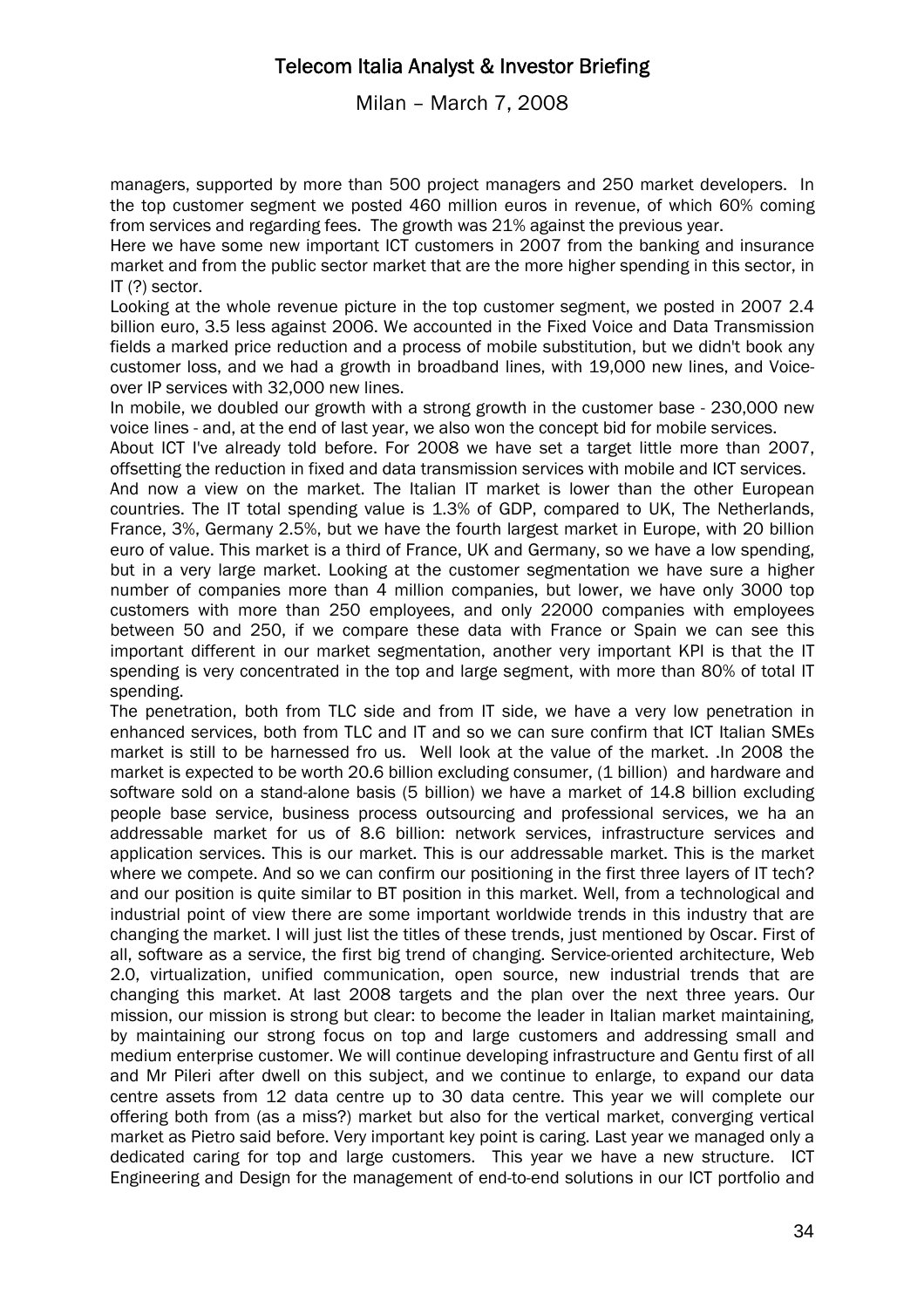Milan – March 7, 2008

we will start with dedicated caring for SMEs, Small and Medium Enterprises, through the new value-added reseller channel, featuring Olivetti.

The same for our good market model where will add to our dedicated sales force a main direct sales force featuring, as I said, 600 Olivetti resellers and we will complete our partnership program reaching 100 IT players collaborating with Telecom Italia.

Ok, a look at the three main important improvements from a technological point-of-view, first of all the virtualization of IT resource, the readiness in infrastructure environments and the automatic management of our information technology resources. We will have some important improvements: cost saving up to 40% through automatic IT resource management and also productivity growth from 40% up to 80% with the virtualization of IT resources.

A look at the map of our portfolio, a vertical portfolio. We have a solid number of services, a solid number of solutions, and we will enrich this portfolio in 2008 with some important new offerings in health care, intelligent transportation systems, finance, SMS and E-government. And we also had a new sector, very attractive important sector, the energy management sector. The same for the horizontal solution, horizontal portfolio in infrastructure is mobile and ICT and of course application with a launch of different new offerings in all the three sectors, well.

The go to market model, this is the new model to present our offering to the market, we will head two of our direct sales forces 800 account managers, 500 project managers and 250 market development a d new channel, a new indirect channel, value added reseller channel featuring 600 Olivetti re-sellers, these re-sellers will operate both from in sales and offering sector but also in post sales and maintenance sectors, and so we will be able to address the growth in the small and medium enterprise market and also the collaboration with our partners, 100 partners for IT solutions and applications.

Well, finally, our target, short and medium target. For 2008 we have the target of 780 millions euros, 21% more against the 2007, with a market share of 9% and we want to reach, in 2010 1.2 billion euro with a market share of 13% and become the first operator in IT Italian market, as I said before.

Well, thank you for your attention, I am ready for you questions later. Thank you.

### Mr. Nanni

Good morning, we will talk now about Telecom Italia Media, and the way we see the development of the TV sector in the next future. Well, first of all, the TV business has been changing very rapidly in the past year and it will continue to do so in the next future. But Telecom Italia Media has succeeded in strengthening its position both in the analogue, traditional free-to-air television and in all segments of its digital activities. When we talk about digital activities, actually we see the digital revolution, and within the digital revolution we see two major changes in the TV environment. The first one we call multi-channel platform, this is not new, it's a platform like satellite and IP TV, that brings to the consumers hundreds of television channels. Of course this is a big change in respect to what we were used to face in the old analogue world, and it's a big challenge and a big opportunity. The second big challenge and a big opportunity. The second big change is multimedia platforms. Online consuming of video and mobile consuming of video are getting increasingly popular and that is of course a very interesting area for our, let's say between brackets, a traditional broadcaster. Okay. So first of all what have we done within Telecom Italia media? We have built, basically, a multi-channel and multimedia network, branching from the tool analogue TV franchise that we have, la 7 and TV, that of course being analogue free to air have a big footprint. In order to branch these on all platforms, satellite, IPTV, DDT for multi-channel platforms, and of course with websites and mobile services on multimedia platforms. Going, being a little bit specific on multi-channel, well we know, as I said, that this is changing TV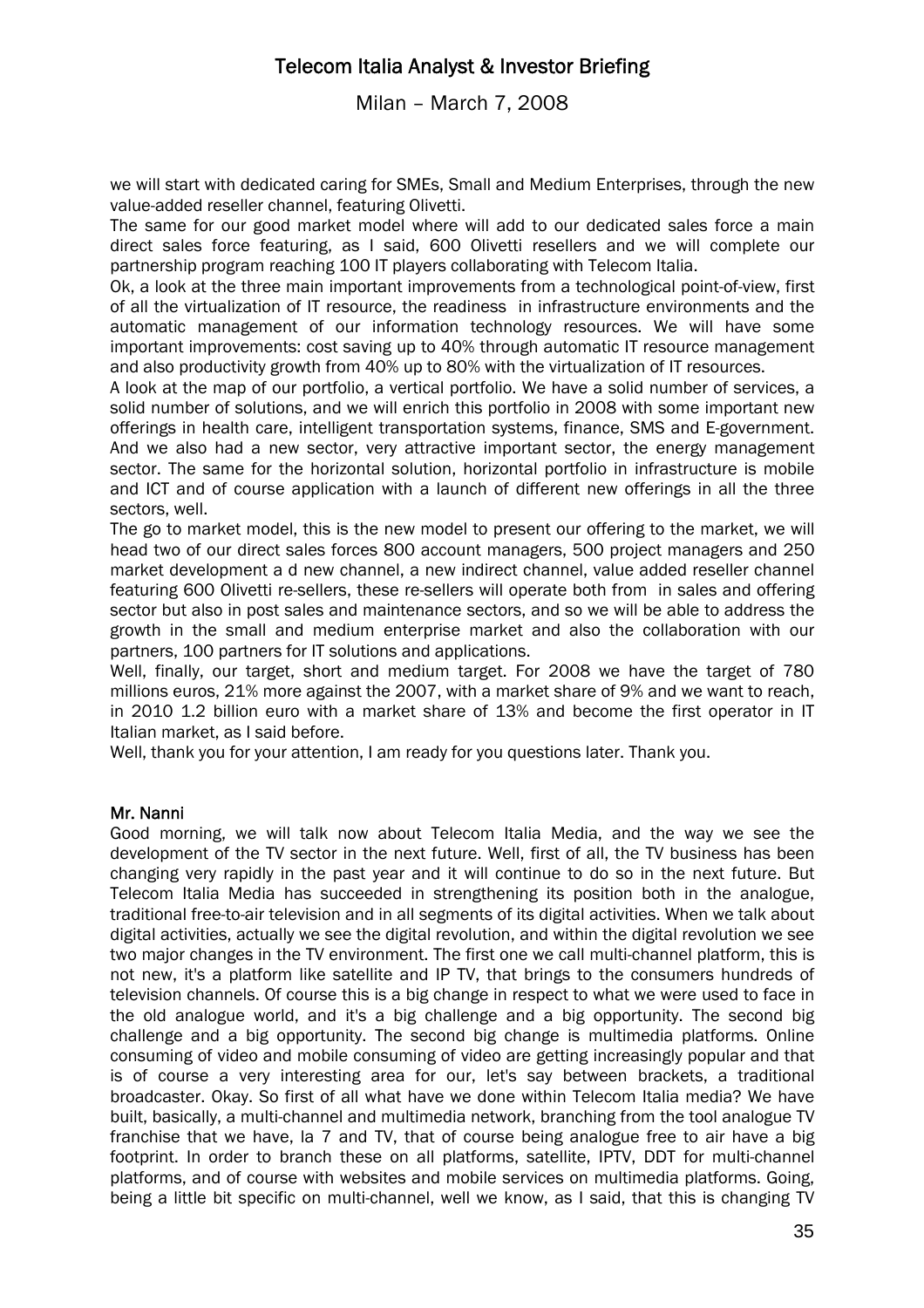Milan – March 7, 2008

consumption. Actually, this is the fastest growing segment in the whole media industries, so this is very interesting, and as you can see this is really shifting the division of revenues in the whole media system. It has been going like this for years and it will continue to do this in the future.

So basically what does a broadcaster has to do in the change in environment. Programming and scheduling in a clever way is not enough any longer, more than 100 channels on a platform like Sky Alice on TV, you have increasing competition, you have audience fragmentation and you have the platform that have the leverage to push down the rates they pay to content provider. So having a TV channel is not enough any longer, it is about branding and about building relevant content that establishes a real relationship with the audience. So basically what we have been doing is brand building, as we will see in a short while, and building relevant contents, and not only for one channel like in the case of MTV, but for many sub-channels that we call clusters, in order to cater to different needs in the target audience. Of course this brings revenue differentiation, because it is not only about affiliate revenues but it is about target and advertising as well.

To give you an example about a clustering strategy that we have deployed, for instance, if you look at Sky that is the dominant player in Italy, more than 60% of total channels of the platform are made by five big players. And the number one and number two players are actually part of the Newscorp group. So Telecom Italia Media is actually the first independent content provider for the platform and that is a very good position in which to be.

This of course has yielded a strong growth in the revenues related to that segment, as you can see with a 58% annual rate of growth in the last four years.

OK going to online, that is the first part of the multi-media part, well, we all know that the internet consumption is going very well and is actually trying to close the gap between television consuming and internet consuming. But actually in Italy we still a great opportunity because the size of the advertising market is still very small. It's only 11% in comparison with the TV over-all market. Well, in the UK the same figure is 17 o 70 ?? per cent, so this gives a real opportunities in this segment, but for a broadcaster even more important is the fact that, in a more mature market like the US, the forecast for the next 4 years is that the fastest? growing segment will be video advertising. Now video advertising for us is, I would say, the missing link between television and online, because we own the content and we can own the advertising. So basically many results, even in the activity of search engines, show that when it comes to content and video people search on the web for brands and content they already know, and this is why we need very important and sticky brands that produce VALUABLE ? content.

So basically what we do and what we are already doing is what the majors in Hollywood have been doing for decades, that is windowing. Windowing means, basically, to use your content on different platforms in order to maximize return.

So, to give you a couple of examples, on South Park, it's a premium content, so we show it first on pay TV satellite on NIPTV, then it goes MTV on analogue, but then it goes the full episode online, in order to boost traffic for the new advertising market. The same thing happens, slightly different, with La Sette. La Sette has Crozza Italia, that is general entertainment, so it's quite costly, and so only a free to air channel has the budget to produce it, but once it's produced and it's aired on La Sette, it goes straight to La Sette.it, that is the web site, in order to boost the traffic, and then goes to the same pay channel, but in this case it is not premium content, but it is content that is giving more substance to the schedule.

Very briefly, I'm almost finished. The other part of multimedia for us is mobile, to be absolutely fast, well, mobile guarantees for a broadcaster two very important things: this is full penetration of the population in a business model that we would have seen before, guarantees a very very interesting return on contents. So we are enthusiastically working with our colleagues of TIM in order to develop a new offer that is called MTV mobile, powered by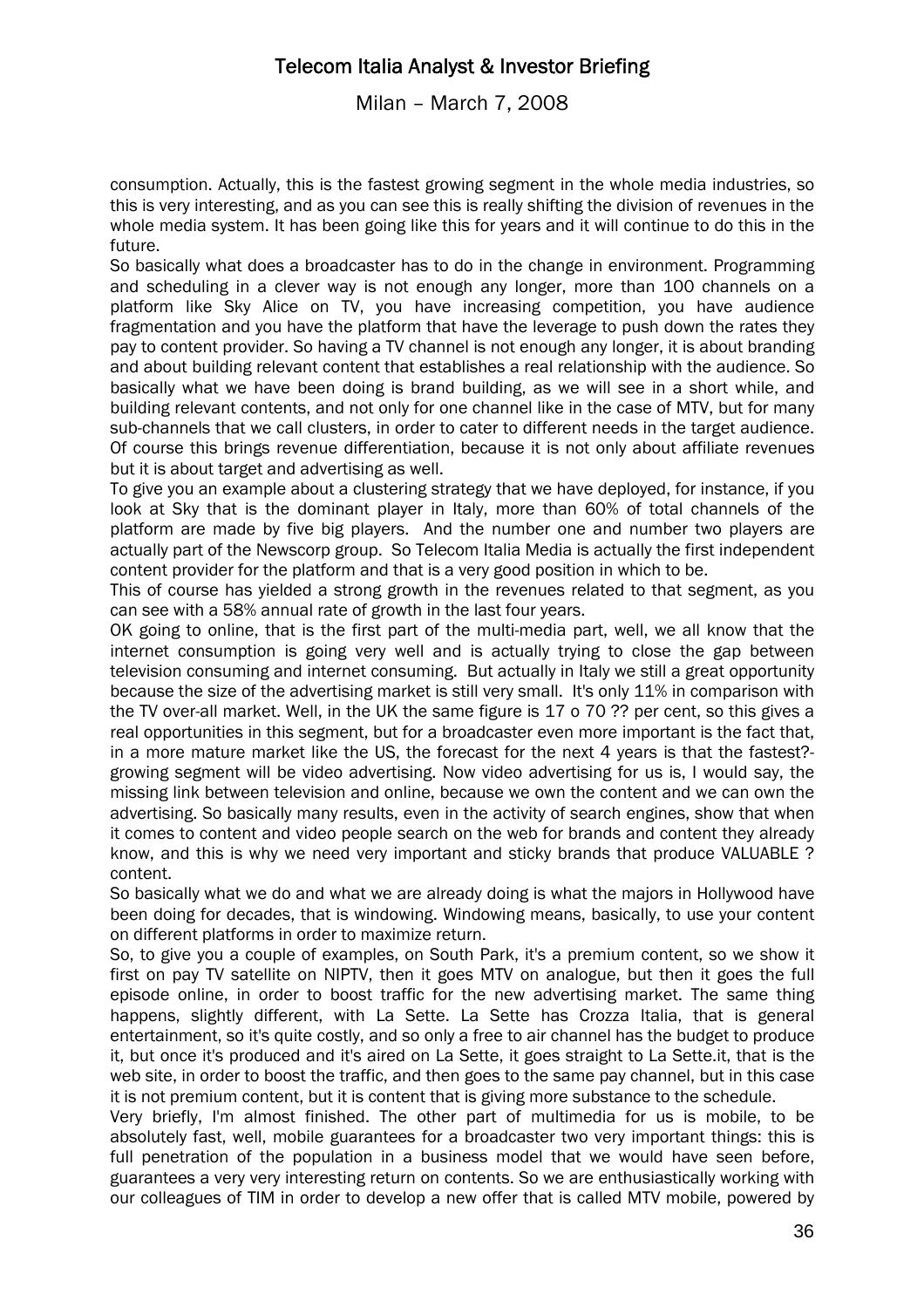Milan – March 7, 2008

TIM, in which we put basically together the core competencies of the two companies. Technological and market excellence of TIM, and we think a very powerful brand, and a close relationship with a very targeted audience, very interesting for value added services.

So in conclusion, well basically we talked about multi-channel platform and multimedia platforms and audio opportunities both in terms of affiliate revenues and advertising revenues that they offer to a broadcaster, we think we have worked quite well with Telecom Italia media in the last three years, and we think we are very well positioned even to capture this value even for the next few years. Thank you very much.

#### Mr. Cicchetti

Now the Q&A section, so the procedure will be the same but before gathering question I think we have the duty to answer some question that we inherited from the previous section, they were about handset capitalisation, convergence and fixed to mobile...

#### Mr. Luciani

The first question is on the post paid and probably behind this question there is the doubt or the possibility that you are worsening, structurally worsening the profitability. Post pay is for sure in the business market 100% so that all the lines that we do in the business market are post-paid driven with subscriber acquisition cost in the range of 250 euro but as you saw in the slide there is a positive pay back because of the revenue growth. In the prepaid market we are not forcing the migration from the pre paid to the post-paid because most of our customers, in the consumer arena, are satisfied with the prepaid. What we are doing, is to maintain the mix post-paid and prepaid below the 20% ratio overall, so that we will slowly get the 20% in 2010. The key reason why to lock in the customer and obviously controlling the subscriber acquisition cost. Net result we do expect lower subscription cost capitalized in 2008 versus 2007, mainly because of the introduction of an entry fee price for the customer and b) a slowdown of massive subscriber acquisition cost. The second question I got is on the fixed mobile termination cut. Now, we do not disclosure the figure, we are not projecting a situation like the French situation, even in the plan, but we do expect a double-digit reduction in termination cut. The first step has been set has been set for July, with 8.8 euro cent per minute, but you know that on the regulation field things can change.

What is really different vis-à-vis the previous outlook in this scenario is not only the speed-up of the termination cut reduction, but the fact that almost one billion minutes less will be reported in our accounts, and this is because of the fixed mobile substitution.

#### **CICCHETTI**

Number 7

### **OUESTION**

Hi, this Javier Borrachero from ING. A question on the fixed business. You've mentioned you don't see any particularly ? price work ? and in your focus you are suggesting stable outputs. We've seen recently, particularly in the last two months, a quite aggressive stance coming from most of your competitors, so maybe you can elaborate a bit more on what are the trends you see in the fixed broadband business. Thank you.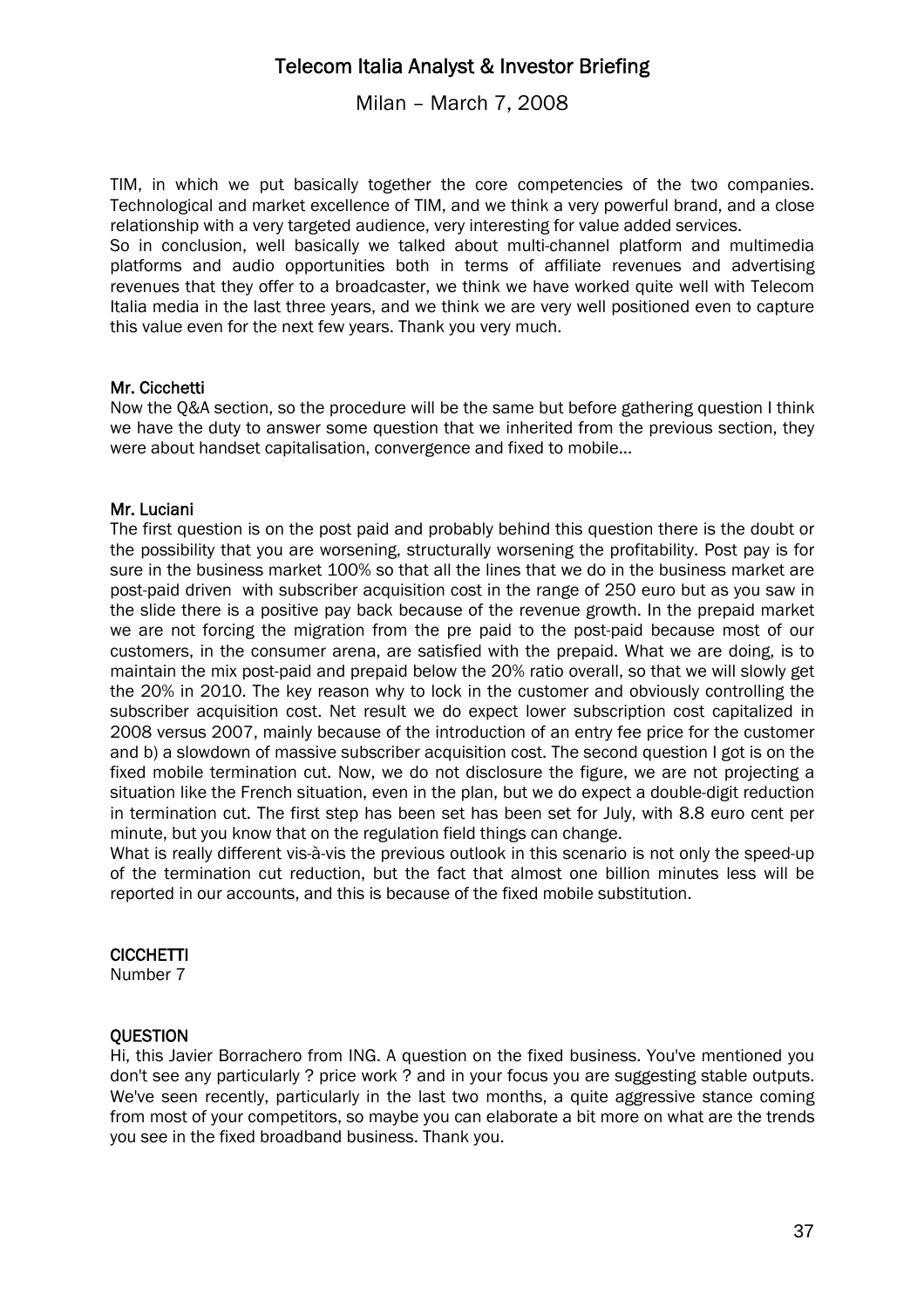Milan – March 7, 2008

### LABRIOLA'S ANSWER

I image that you are talking about dual play offer ?, because all our competitors are working more and are competing more on the word (?) play. The advertisement that we have seen on the TV was mainly focussed on a shout (?), a number that is very low. I can also mention, 5 Euro for dual play-off for Tiscali and Tele 2, but this is only a promotional rate that will last only for three months. After these three months the price will be increased to 35, 39 and if you add also the modem it will be even higher.

So, if I remember in an exact way, our competitors were also condemned for this kind of advertising. We think that we have reached a level of price at which our competitors will not continue to decrease prices. And we also consider that, for example, also the increase of terminations that they are gaining from the last year from the national regulation authority will be used more to increase their EBITDA than to reverse it onto the market in terms of pricing reduction.

Number 6.

### **OUESTION**

#### Lombardi, Diosatti (?)

Vediamo molto pubblicità su IPTV. Tutta la pubblicità per il mondo del fisso è quasi tutta concentrata su Alice home tv. Quali sono, a me forse è sfuggito qualcosa, quali sono i clienti.. i ricavi attesi dal mondo della televisione? L'offerta dei contenuti è di Sky. Se è così sarà molto difficile incrementare il numero del clienti e generare dei margini. Qual è la politica che intendete seguire, gli accordi con le società di contenuti oppure pensate a produzioni in proprio? Grazie.

#### LABRIOLA'S ANSWER

So, on the IPTV number we have finished the year with a customer portfolio of 80.000 customer but as I mentioned, changing our approach for.. let me see, a more in-house production of content with a bundling with Sky we have improved the attractiveness of our offer, we gathered in the last 2 months 35.000 customers. Our idea was, in the next 2 or 3 years to develop only small amount of contents and to work in the partnership. hat we will have will be the fee that Sky pay to us to our customer. For us the content is not the business. Our business is to be able to keep the customer tied with Telecom Italia. The peculiar application that we have on the IPTV in front of traditional satellite is the interactivity, and also Sky has understood these things, in fact they are thinking to move some of the customer the IPTV target and they made the same kind of agreement also with other competitors, so broadband and IPTV is the key for the future of television. We are (many bridged customer that to the other?) if we gather customer, customer continue to have interest in broadband, if they have interest in broadband they want to keep line. In UK from some market research it seems that you reduce of 30 per cent the (churn?) rate in case of triple play customer. It means we can less customer than with the traditional line off. Number 10.

### **OUESTION**

(Michela Ferruta in Termonta?) I have a question again on the trends that you seen again going back to the question of broadband. Can you give us an update on the trends that you've seen in January and February as far as broadband is concerned and line losses, maybe broadband for mobile as well. Thank you.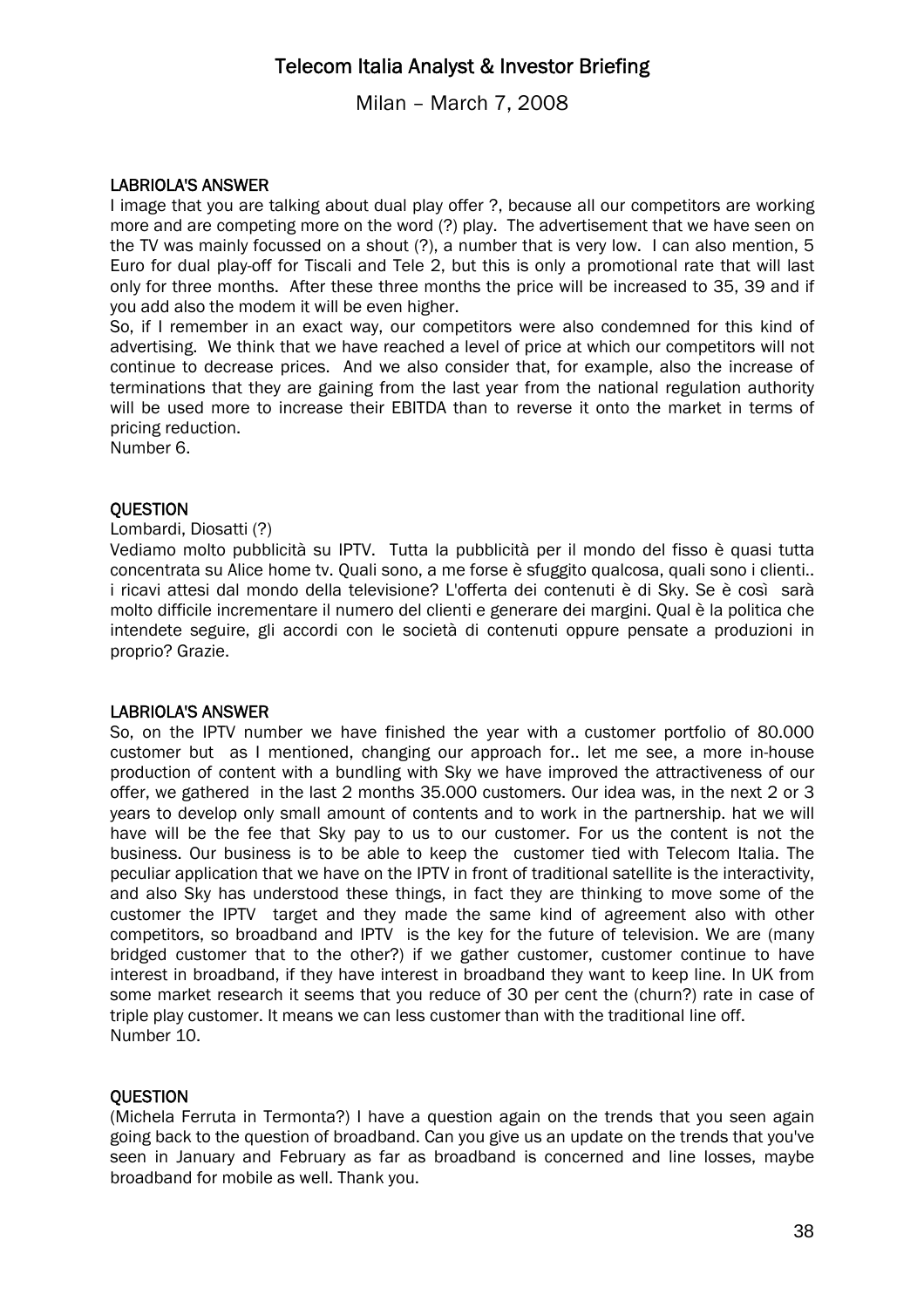Milan – March 7, 2008

#### LABRIOLA'S ANSWER

Ok, so in the fixed line the outlook on the first month of the year was really positive because we are continuing to improve our performance on both sides, in terms of up-selling and in terms of acquisitions. The percentage of flat rate that we acquired is higher than the one that we should view in the last chart. We don't see any kind of cannibalization with the mobile because with Luca we are working on auditioning ??? which broadband, mobile broadband is complementary. So we have the opportunity to exploit these things. In all our plan the key message is that we will work to trade off between different things. So the key message for everybody, also to answer to person that before asked how is your plan and what you are doing in terms of convergence, are the following: we will compete at the same time as pure mobile operator, we will compete as a fixed operator, we will converge and exploiting the fact that we can work in these three ways, we can trade off and reduce the cannibalization. I mean, two steps, the first step on cue 1, what we do see in cue 1 is positive trend in outgoing price, because we are exiting from the Christmas campaign, the promotion activity, we do continue to grow in broadband. What we do have in the first quarter is the carry forward of the Bersani manoeuvre and the fixed and the mobile manoeuvre.

Now, since the Bersani elasticity has been reduced over time, we will report the negative number in the first quarter because of this. Second point on the broadband, the possibility to force or to compete on the broadband through mobile and fixed, that for example occurred in other countries, is not something that is down in the market, with our average price of offer is very high and the experience that we do offer is definitely different from the fixed one, so that we are not engaging in a price competition per bite or per hour versus the fixed line. What is happening in the first quarter is the speed up of the market in this arena, from both us and Vodafone. Down the shops in these days there is much more risk of out of stock of pen drives or Internet keys than handsets, definitely.

#### **OUESTION**

My name is Francesco Preditera, Banca Acros. A simple question: when you are now entitled to move into a triple play off, can you drop the name of the monthly fee, which is a sort of taboo for the incumbent - so can you move into a real all-included offer?

#### LABRIOLA'S ANSWER

It's a good question. It is some of the keys that we have in our pockets for 2008 and it is mainly due to fact that through the naked ADSL offer we are able to drop the name Canone from the bill of the customer.

#### **OUESTION**

can disappear.. and this is one of the two that competition have been using..

### LABRIOLA'S ANSWER

Yes, with the naked DSL.

#### **QUESTION**

Damien Malt.. Just a couple of questions. I suppose most of the presentations are focused on the top line. Can you talk a bit about your cost base going forward and in particular in the key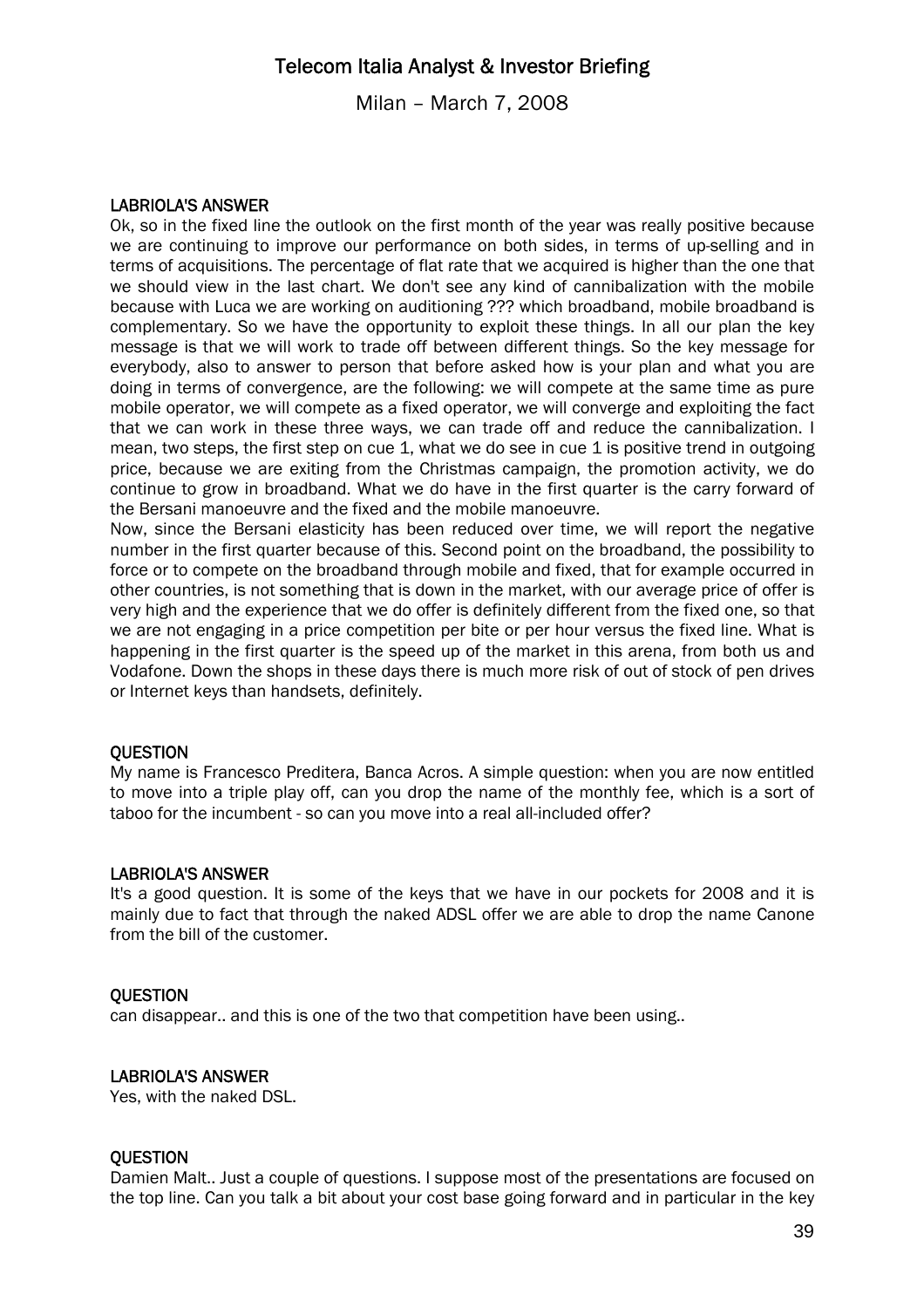Milan – March 7, 2008

for results, it looks like there's quite a lot of step up in sales marketing, and I know that sees nobody look like larger than usual step up should we expect this kind of trend going into 2008, you can't be a lot more active in the market. And the second question on business data. It doesn't look like you are expecting much growth from that area in 2008. You talked about the ICT elements but within that, could you perhaps talk about the broadband trends, again looking at the key results. It looks like broadband data declined having grown for most of the years; could perhaps talk about what's happening within that particular sector right there. Thank you.

[THIRD PERSON'S VOICE]: I believe that you can ask about that whole question....

### LABRIOLA'S ANSWER

Sorry, if you want I can start from broad-band data. The real data for 2007 of the data connectivity, we can call it in this way, the area that includes d-set (?) line, traditional data and innovative data, was 100 million. In reality, 40 million of that amount was related to the Knipa (?) contract. You know that last year we lost the Knipa and the Concept contract. If you compare these 100 minus the 40 million of Knipa the real loss in 2007 was 60 million Euros. In the previous year the same number was 120 Euro minus 20 Euro (?) the Knipa so you can compare with the Knipa exception that on the broadband data area, on the connectivity, the decrease was reduced by one half. We see a further slowdown on this area because, as I mentioned, with this alignment (?) we worked a lot in terms of repositioning on the traditional data offer to avoid too much cannibalisation of revenue while we negotiate customers from old connectivity to new connectivity.

### LUCIANI'S ANSWER

I do start from the cost of the mobile and particularly the marketing and sales. We definitely increase marketing and sales costs during 2007 in the range of two hundred twenty million euros, mainly due to three key facts. The first one is the carry forward of the DVDH content worth the seventy million about, and this is unfortunately as a non-productive cost. We push answers in the order of hundred twenty million euros because we push a lot 3G and 3.5G answers. Out of the Christmas campaign 54 per cent were 3G answers, so that we push a lot in order to take up the internet mobile revenues, and see we spent more in the lock in fidelization and loyalty programme of existing prepaid customer base worth something like 50 million euro, so that overall what we did was to invest for growth despite the DVBH.

Looking forward, what we are going to do, we are changing the capital allocation, the BIT, less cost on the acquisition side, commissioning, and more cost on the loyalty side. We will overall reduce the handset subsidy, but we will switch the subsidy from new customers to existing customers, through our loyalty programme named "milleunatim" :

### LABRIOLA'S ANSWER

Just to complete on cost, on the fixed side, for marketing exit cost, as you can see from the number we delivered yesterday evening, we have put under control the increase of cost in the last quarter. In the first three quarters difference towards 2006 is mainly related to the effort we put in terms of continuous development of Alice brand, to the sponsorship of Ferrari, and to several activities that we made to improve our data base in terms of compliance with the privacy issue.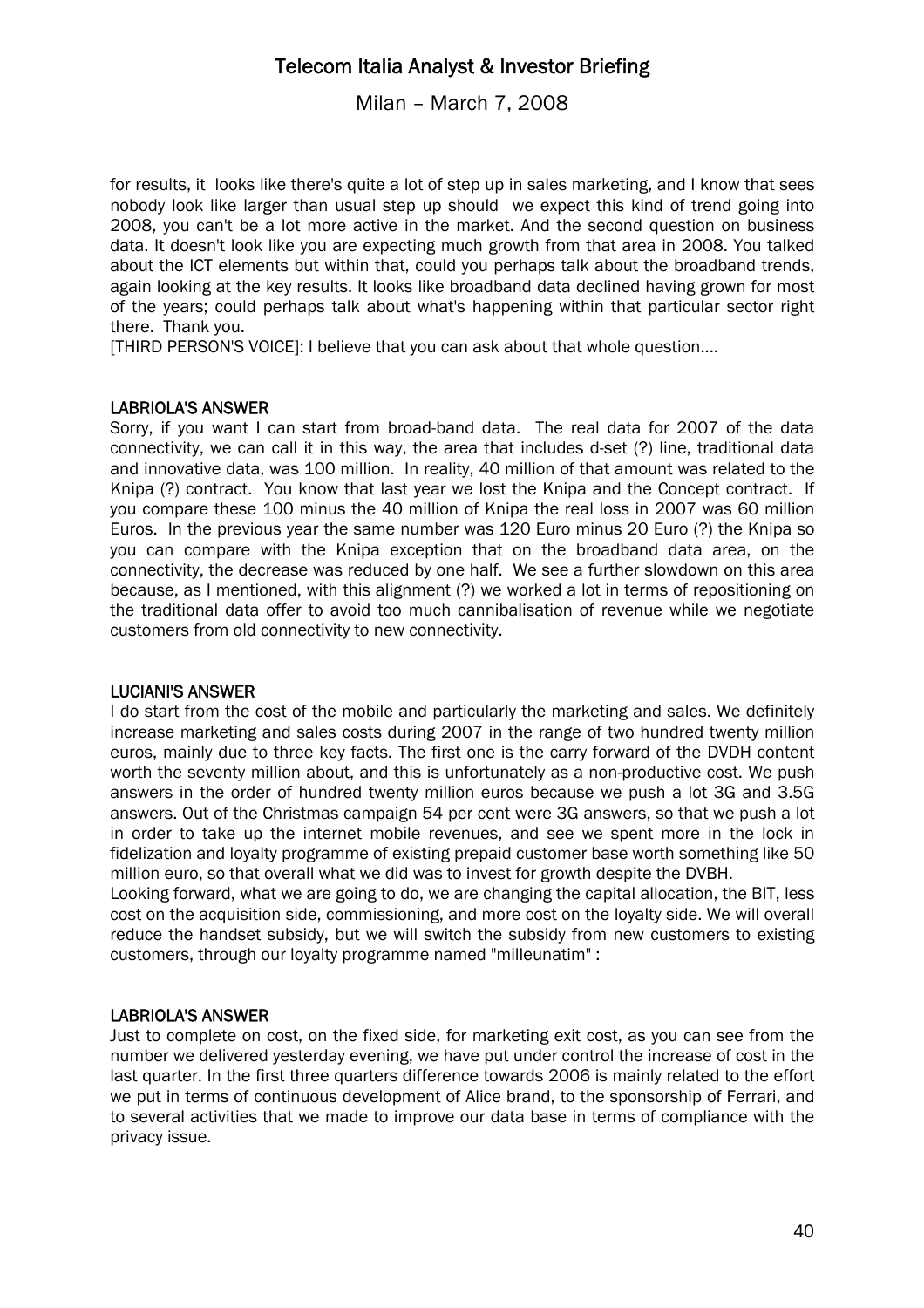Milan – March 7, 2008

### **OUESTION**

Hello, it's maybe on the pillar again?

Couple of questions, please. The reduction on SEC ? in mobile, obviously there's a risk that you loose share, unless there's a trend of the market level of SEC ? coming down. Is that happening? Are SEC ? falling in Italy, generally?

Secondly, if you're going to do naked deal sale in the retail market, will you be obliged to do it in the wholesale market? And if so, what could that wholesale right ? be?

Thirdly, just a question again on CAPEX from earlier: it looks like you're probably not gonna be building fiber in Italy any time soon. I just wandered if you wanted to say anything about that.

And then finally - sorry, it's 4 questions: SMS. Seems that you're saying that SMS is maturing, it's slowing down. Could you elaborate on that? Do you think SMS could start to go backwards in Italy in the way is in Germany at the moment? Thank you.

### LABRIOLA'S ANSWER

Ok, we'll answer on the naked ADSL. Its' true that if we launch an offer with naked ADSL we have .. we need to have it also on the other side but naked ADSL offer is still an offer that our wholesale department has in its own portfolio since a couple of years if I remember well. In terms of CAPEX on WiFi we see WiFi Mr. Pileri will elaborate later on more in detail but in any case we see WiMax also the opportunity to enlarge our coverage in terms of digital device, and this is really a big opportunity also to cover on the business segment some areas that today cannot be covered by traditional technology.

### LUCIANI'S ANSWER

Two questions, mobile, subscriber acquisition cost in SMS, well the subscriber acquisition cost depends mainly on the mix that we do, what I mean? I mean that if I take the post-paid we do have an average of 0 euros, per subscription and something like 200 euros for answered, across the world all the post-paid markers are subsidised. The payback of this depends if we force the post-paid on existing customers or new customers. In case we push on the existing customer, we lock in the revenues but we do not have additional revenues. This is the key reason why we will not increase the post-paid mix in the consumer market over the 20% that I mentioned before. This means that working with a mix of pre-paid and postpaid and introducing the entry ticket concept for the post-paid market we will be able to reduce the suck year over year. Second key question is on the SMS. SMS is a business that is substantially flat overall, it means that a termination cut on the possibility, the termination cut on SMS will be directly to the bottom line. Now, not only this could happen, but what is more relevant for us is the asymmetry that is in the market because SMS can be more than one, and the asymmetry that we already have on the voice between us and Wind and us and Hutch (??), if replicated in the SMS can be a structured damage of (??). So that this possibility is down the market. This is the reason why we are forecasting 30 million euros profit art next year.

### **CICCHETTI**

The last two questions, number 5 and then number 7.

### **QUESTION**

Hi, so it's Nick Lau from UBS. Can I just ask again on the bundling of naked DSL plus the Tim offer. Could you talk a bit about the pricing and what sort of take up (???) you might expect of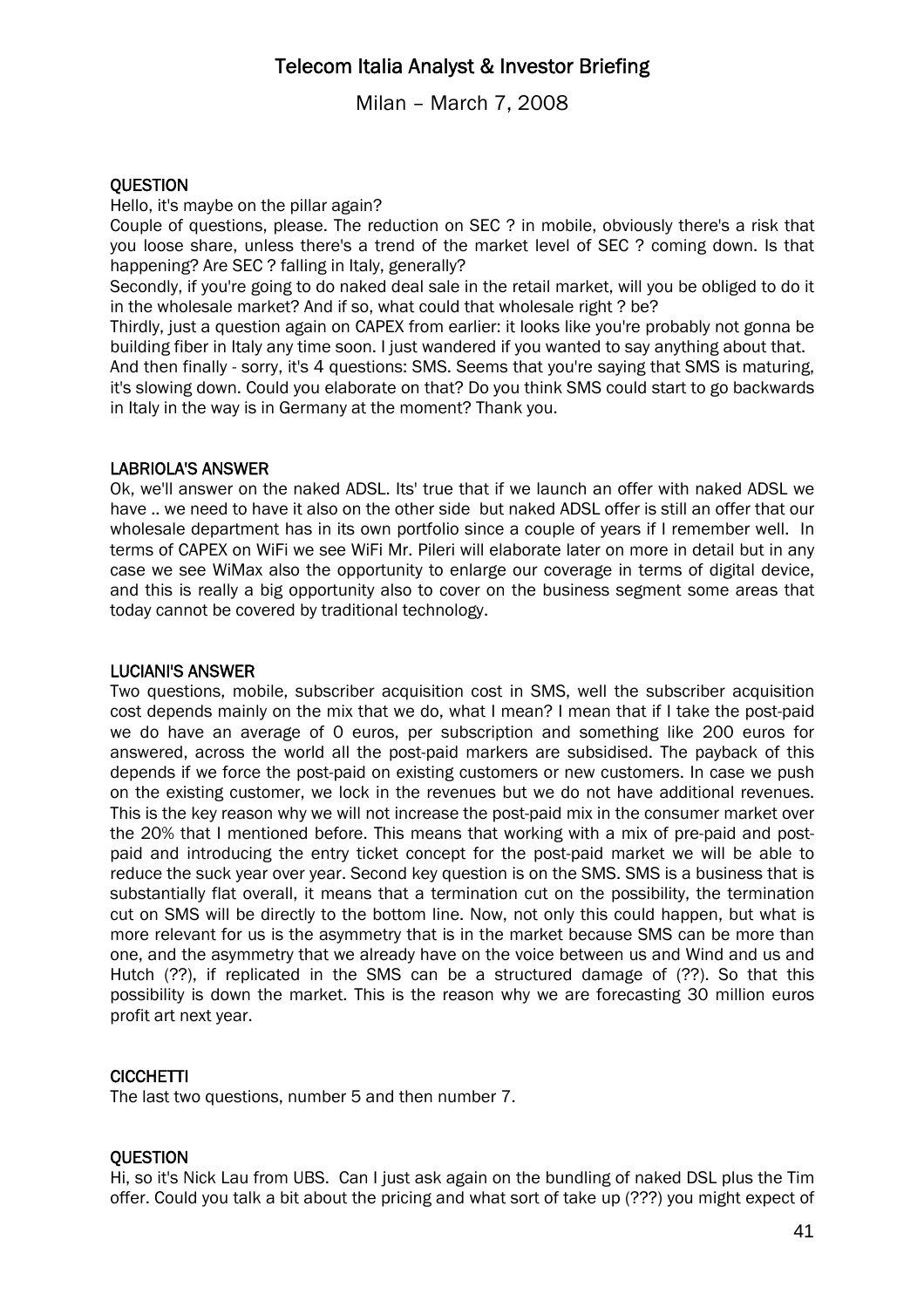Milan – March 7, 2008

that offer, and how you got (???) still hitting the access revenues from the fixed business; and then also just secondly, in the case of naked DSL, does high broadband share already limit the benefits to your naked DSL in the fixed market?

### LABRIOLA'S QUESTION

On ADSL price, as already mentioned, today we have quite stabilized the situation in the market and as, I repeat, as I told before all competitor have stabilized that price. If you go more in detail about the price our competitor are showing to the customer in terms of promotion or adding or not the modem with the real price, they are quite stable in the last month. No one of our competitor is repricing their customer base, and so they work mainly in terms of promotion, so we see a quite stable situation in the market. About our RTU)? if we continue as we are doing in terms of increase our customer base you know that we have a large free customer base to flat, are we are doing, and if we continue to increase the share of flat rate on the acquisition we can continue to increase our RTU)? The second question was ready too? Speed of the ascent, okay, today

### **OUESTION**

I'm sorry, can I just, the question was actually about naked DSL plus TIM pricing, the bundle between the two products. How did you guard against cannibalizing a lot of fixed revenue on the access side and what sort of take up would you expect to get from it?

### LABRIOLA'S ANSWER

On this item, first of all the competition that we are facing today is a competition that is working mainly on unbundling. Today our competitors have better opportunities to continue to use unbundling, than to use naked ADSL for dual play and triple play offer, and in fact this offer at the (?) level exceeds 2 or 3, I don't remember the right data.

In terms of the risk of cannibalisation, at the wholesale level and also at the retail level, because Telecom Italia on the retail side can act as an wholesale operator, there is a spread of 10%, only on the access side, so the r.p.(??) cannibalisation should be about (??) Europe, but we don't want to force this kind of offer in terms of complete repricing of all our customer base. In any case, naked ADSL will be used mainly as a tool to continue to push the dual play and triple play off, and the cannibalisation in the r.p. of the fixed line - monthly fee - will be recovered and overcome by the benefit that we can have improving and up-selling our customer base with the broadband enabled services.

### QUESTION JIM ....... (Autosecurities)

I understand from your EBITDA guidance that you tend to reinvest good part of the cost reduction that you expect, wanted to know if it will mainly be in the commercial cost or also on the technical cost or any other cost.

### CICCHETTI'S ANSWER

Perhaps I can answer, in terms of cost cutting I think that in the presentation of our CEO we figured out some important areas where those cash cost reduction will come from, so I think that in the next session, Stefano Pileri, head of technology and operation will explain the cash cost reduction that we can get from integration between IT operations (BSS and OSS) integration between field services and network operation and about the integration of the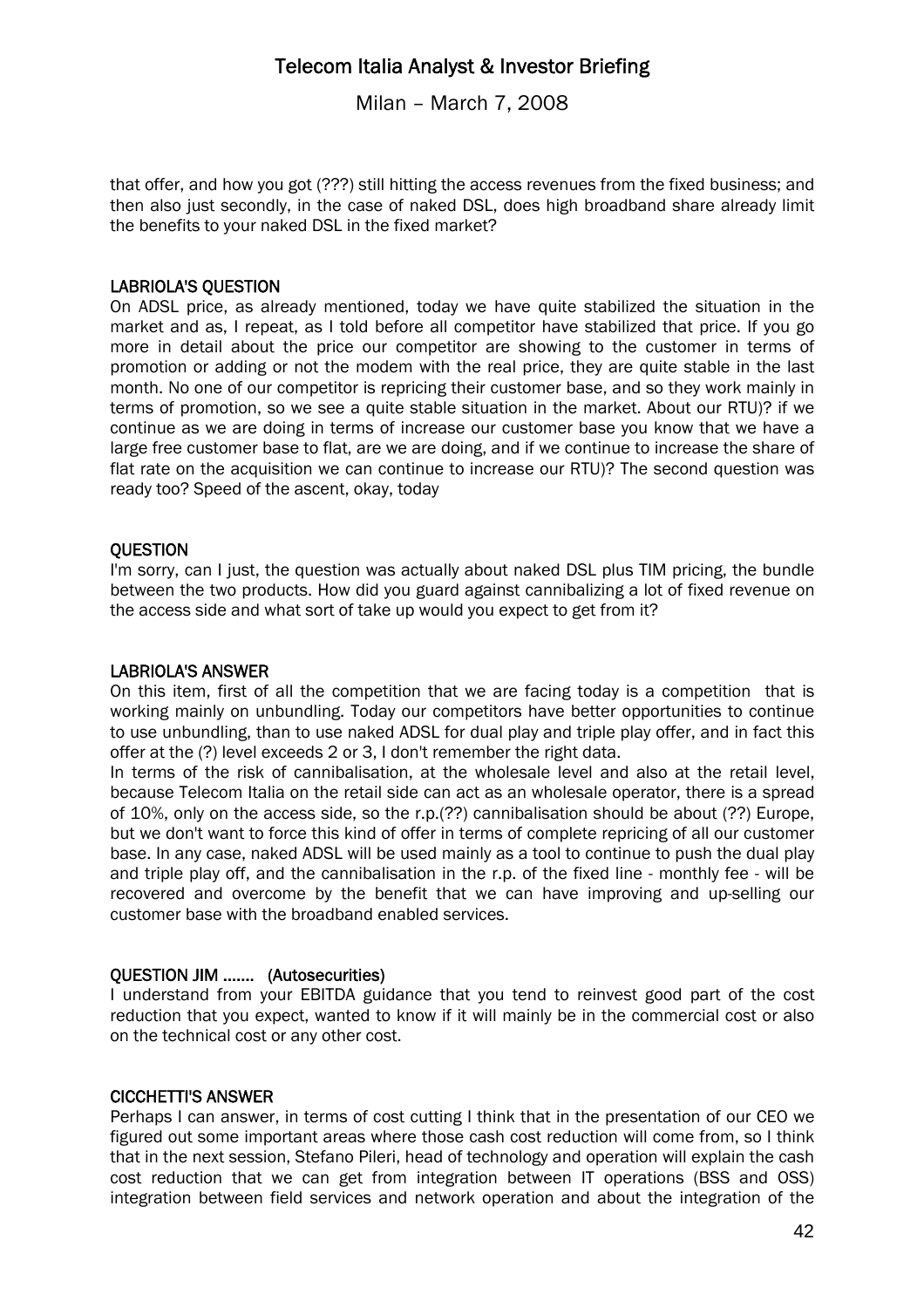Milan – March 7, 2008

whole infrastructure services. I think that with the new organization of the - let's say business line, we are at the beginning of the new organization implementation, but we see that we can get important cost saving in the external commercial channels.

### LUCIANI'S ANSWER

If I can add ... We already integrated the business sales channel during the year 2006 and we pocket some important benefits. Now key steps looking forward is to fully integrate the consumer sales channel - in the shops we are already integrated, but we have several other sales channels - and, importantly, we need to integrate our customer care infrastructure and GO TO ? market. Now, this is something that will translate in cost saving during a longer period of view, because obviously you need a re-engineering to reorganize this GO TO ? market and we will pocket these savings basically as our last quarter 2008.

(third person's voice - Moderator? )

OK, thank you, I think it's time to leave to the next panel.

### VIDEO

#### Mr. Pileri

Good morning, last session before the lunch, this is a good news, but I would like to thank you for your traditional attention and your competence in the questions. In my session we will be very short and direct to the points and many of the questions that you raised we will answer in this session. I have together with me the heads, the top managers, the head of the line of the new organization that I would like to present to you in this session. This will be the first point of the presentation. What is the new organization? Remember what the CEO Mr. Bernabé said, the first step of the restructuring of Telecom Italia has started from the technology and operation structure that have to be like the engine future and the present and the future restructuring of all the group. The second point will be how we are proceeding with the network and IT infrastructure evolution, and I will like to confirm you that all the things that we presented last year regarding the next generation network deployment that have been confirmed, with a focus on a more market driven CAPEX and investment to leverage our transformation in the (???) business in the domestic environment. The third point will be the service platform and IT platform, very important. This is a very new point that we are presenting to you this year because is the core of the business transformation of our Company, mainly in the domestic arena, but in general in our international, also international business, and finally two very important things, quality of service improvements, what is the commitments, what are the commitments that we will take and in quality because of quality is the main important thing in the domestic and then we would like to leverage on this important evolution, and finally the efficiencies I would like to explain to you what is our CAPEX allocation and our OPEX allocation with a lot of details and there you can find many answers in the questions that you asked before.

This is the new organization, it is a very focused organization on technologies and operations both network and IT and technical infrastructures, and both fixed and mobile as you know since two years ago.

33 thousand employees fourth (?) division and more or less 4 billion Euro cash cost management. The fourth (?) division, and I would like to ask my colleagues to present very shortly. The responsibilities are open access, network - that means, naturally, core network information technology, and technical infrastructure - that means real estate management and the whole energy and technological systems of Telecom Italia Group.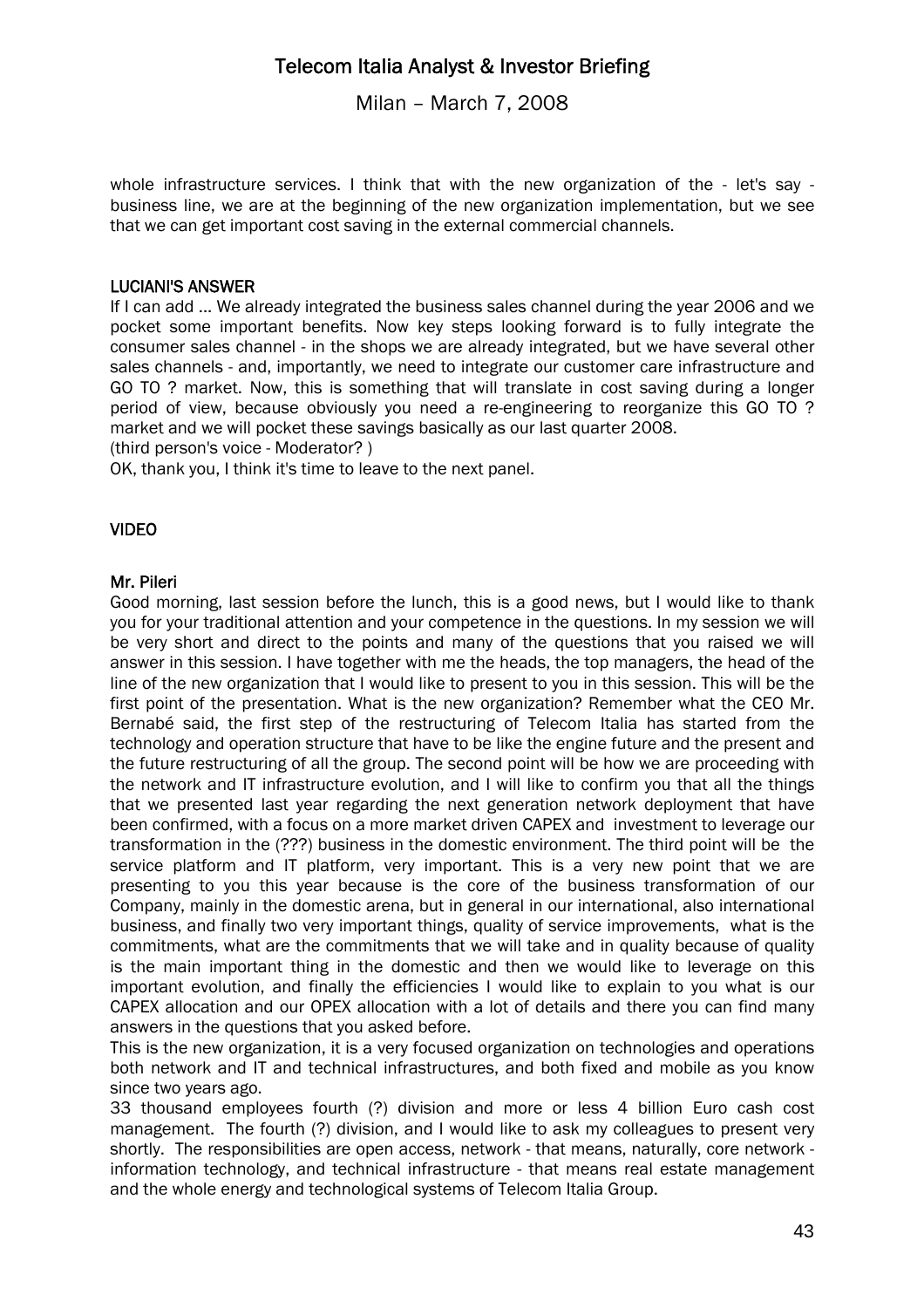Milan – March 7, 2008

First of all, Open Access, I would like to invite Mr. Roberto Pilio to present the structure.

#### Mr. Opilio

Good morning. I'm Roberto Opilio. I'm responsible for Open Access.

Open Access is the division that is going to manage all the access activities. As you can see we have here the organisation. We are organised in two departments, the staff department, that is technical planning and process engineering and processing engineering, and 6 operative departments, 2 centralized departments, one for remote delivery activities, and the other for remote assurance activities. And then we have 4 departments, that are geographic departments, that manage all the operations on field.

We are more than 20,000 employees, plus 11,000 of externals that work for us. As you can see we manage 0.9 cash cost - we have a budget of 0.9 cash cost - and we manage a lot of activities. As you can se we manage more than 12 million on-field activities and 14 million of remote activities, that's the amount of activities we manage.

We have 3 main goals. The main goal is transparency, then we have quality, and then efficiency. Transparency in wholesale and retail operation is very important; we are going to allow to have technical focal point with the alternative carriers inside our organisation, so to improve their processes in the delivery and assurance, then we have to improve quality that means customer satisfaction on one side and internal data from the other side. We have to reduce, we have a very important goal, to reduce of 3 points the fault rate of our assess network; and in the end efficiency: as you can see we have a very aggressive program, we have to reduce 10% cash cost each year and we think we can achieve this results by internalization of activities, by finding synergies between the filled network operation and the network development operation that now are together.

### **MODERATOR**

Thank you Roberto.

#### Head of the network, Mr. Stefano Nocentini

Good morning, I'm Stefano Nocentini, head of Network. Network manages the innovation activities for Telecom Italia Group through Telecom Italia Lab and also Network is responsible for the technologies, the deployment and the operation of domestic convergent core network. I'm very proud to be the responsible for group very well known around the world as one of the most expert team. We are more or less 8,000 people, leaders in innovation and efficiency and we will give our effort to increase quality and customer satisfaction. We manage 1.1 billion euros of costs, cash costs every year, for a very large domestic network, and we also give the technological guidelines to our entities abroad. The main target are the convergent and the (end to?) that we want to diffuse more than 9 per cent of our domestic network. New retail and wholesale services as we explain later on using services ... platform. 10 per cent of efficiency and 15 per cent less troubles enforcing, testing activities and quality monitoring, and maintaining and increasing the technical leadership that we already have in Europe and South America.

### Mr. Pileri

The other very important innovation has been the, we have built the, an integrated information technology department. The new head of this department is Giovanni Chiarelli. Giovanni.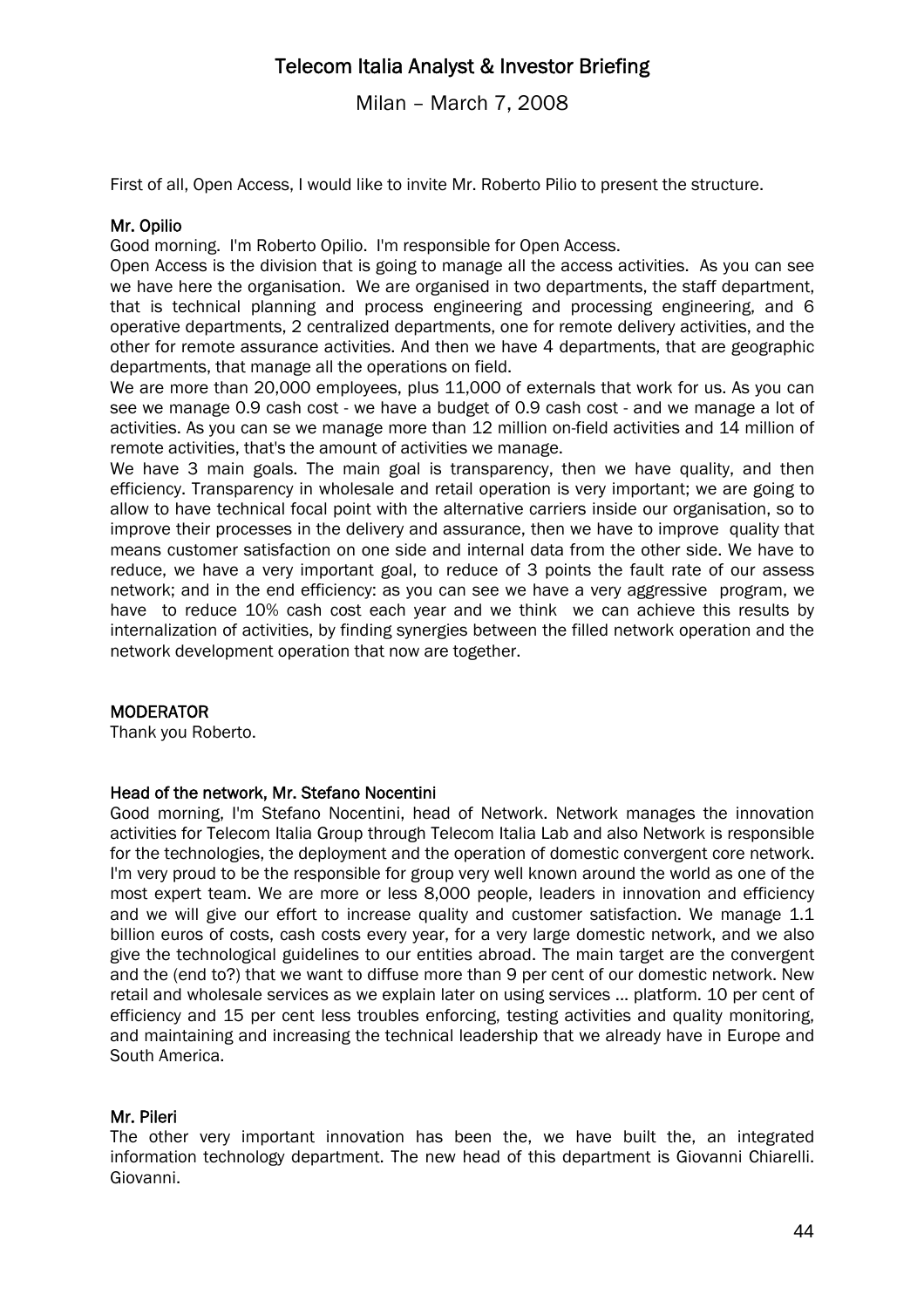Milan – March 7, 2008

#### Mr. Chiarelli

Good morning, my name is Giovanni Chiarelli and I am in charge of IT, the IT Department is focused on innovation development and operations for software applications and for IT infrastructures, supporting the processes of Telecom Italia but also the platforms that provide IT services to the market. We decided to evolve our IT organisation in order to improve time to market, efficiency and effectiveness of our operations. The main figures of this department are more or less 3800 employees plus 5600 external resources, we have a budget of 0,7 B€ for 2008 of total cash costs and we manage 460 main applications that are provided in our data centres through more or less 12000 servers and 7000 mips (?) on mainframe. The main challenges and main targets for the 2008 - 2010 period are related to the increase of the service creation time to market improving the number of software releases that we will provide to the Company, but we also need to renew most of our applications in order to consolidate them, and we forecast to reduce of 40% the number of applications at the end of three years.

In the meantime, we'll also consolidate our servers and the above mentioned 12,000 servers will be reduced to 2,000 servers thanks to virtualisation and new IT infrastructure technologies.

Last but not least, we have a target of 20% reduction of our costs starting from 2008. Thank you.

#### **MODERATOR**

Thank you Giovanni, and last but not least, technical infrastructure, that means real estate, I repeat again, and energy systems, the most industrial OPEX ?? are there, and Venanzio ... this division

#### Mr. Venanzio Iacozzilli

Good morning, I am Venanzio Iacozzilli responsible for the Technical Infrastructure, which is the division focused on the real estate management, energy system deployment and maintenance activities. It manages all the buildings and technical infrastructure inside them focusing on excellence in efficiency, sustainability and environmental responsibility.

Technical infrastructure has about 950 employees, is focused on quality and efficiency, manage 1.2 billion cash cost for a 2200 Gigawatt/hour of energy needs.

And the Real Estate system is made of 30.000 towers, 11300 buildings for a total of 7 million 800 thousand squared meters. The main targets of technical infrastructure are: reduce energy requirement, reduce buildings and square meters rented, site sharing strategy, shared most of the mobile sites, energy system quality improvement, sustainability and environmental responsibility excellence. Thank you very much.

#### Mr. Crescentini

Thank you Venanzio. just to summarize we put together different departments both in the access, in IT and in technical infrastructure and we got a very focused and integrated organization to leverage to improve our business and our revenues and our cost structure.

Second part of the presentation, very, very shortly because it is something that you already know, our strategy in the next generation convergent network and IT, now we are evolving, we started the first phase of convergence, you remember three years ago, in 2005 and in this first phase we integrated the part, the access metro and backbone part of the network and now it is really the unique network between fixed and mobile, we still have a good positioning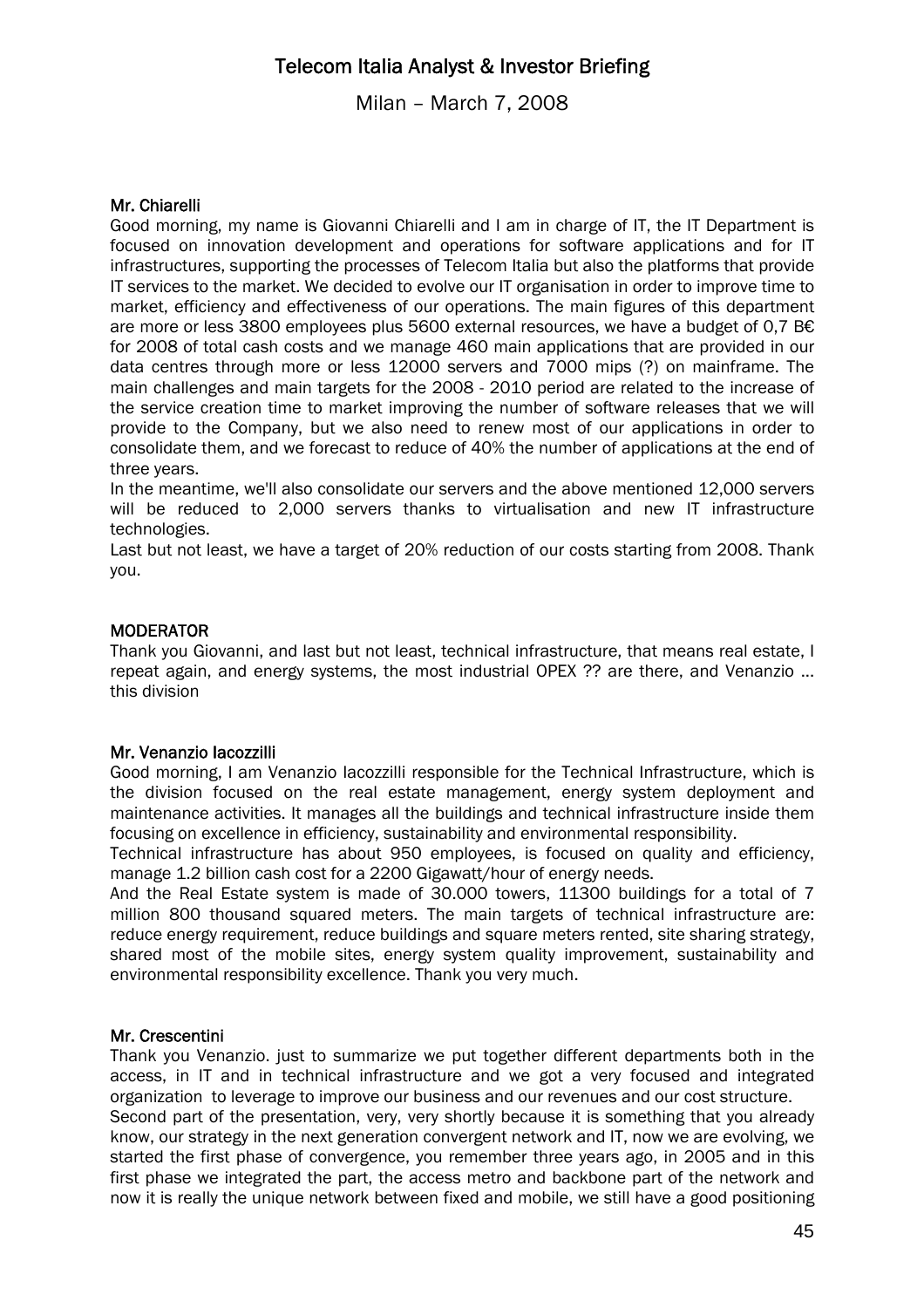Milan – March 7, 2008

on the international arena in those convergence path, and now we are starting the second phase o f convergence, still more important than the first phase, the second phase as you know in the upper part, and the right part of the chart is relating to the service platform and is related to the information technology now, a second very important phase of convergence is started and is the enabler of the convergent strategy, that will allow us to rebuild our company in consumer business and wholesale (?) responsibilities as Mr. Bernabé showed you before. We continue and we confirm our broad-band and ultra broad-band path towards an all IP network, improving the capacity, because, this is good news, the request for capacity both for the mobile data and for the fixed broad-band data services is booming. And then we have to do that, investing as less as possible.

Third, quality and user-friendly (I go more into detail later on). And the fourth point that we want to open a little more our infrastructure, our platform, our service platforms, both in the access and in the metro, and in the service layer. We confirm our employment of MGM2 is another, once again, market driven. We will deploy optical fibres in the access in the main metropolitan area. I show you later on where, and we will prepare the infrastructure in the assets for the mobile revolution in terms of broadband that we will have according to the evolution of the technologies in term of high speed HSBA evolution technology and LTE longterm 4G technology. All those technology will require optical fibres, high speed connection to the radio base station. This is very important to understand the tower optical deployment is a convergent deployment, in other words again. You see in the chart the three important open interfaces that we are designing and that we are permitting in our network, in the left side physical interface, it means local loop unbundling, sub-local loop unbundling, optical fibres. In the metro area there is the bit streaming interface, that has been activated last year, at the end, for the ADSL bit streaming services, and will evolve in the next generation network. And the third one, that is the newest one, is the service exposure interface where we allow and view service provider other partners to take advantage of the services of our network and to leverage on their own service offering, both in the wholesale and in B-to-B-to-C business. Just to clarify to you the concept of band (??) open access, we assign to the responsibility of open access the physical infrastructure in traditional.,. in the local loop, you see in the left side, traditional copper network and optical access network in the local loop are under the responsibility of open access and the other grey part of the chart is the be-calling network, passive be-calling network that is another once again optical be-calling, that is the most of our network, and the remaining traditional copper be-calling, both the local loop and becalling physical assets are under the responsibility of open access and this will reassure that this point will help us to normalize the relationship with the other less sensed ??? operations and a good discussion, a good dialogue with the National Authority.

We are continuing to cover with broadband lines network I do not want to go through this slide that is complex, but the volumes are continued to grow 250% in 3 years in the fixed sets, 800% in three years in the mobile that is really booming and this is because we are still improving our network capacity and we are still improving our coverage, you can see the DSL coverage in DSL 1, DSL2 the Vidia sell project, and the mobile coverage that means 3G high speed and in the future, long-term evolution coverage of the network.

Just some snapshots about our optical fibre project: we decided to be a little bit flexible in terms of technology that has been used. Many of our friends in Europe are deploying just in fibre-to-the-home approach. We think that, for the time being, this is not the correct way to deploy, in terms of ultra-broadband our access network, because it is very important, naturally, for the new buildings, for the new areas of cities, it is important when a building is going to be restructures, but we have also to use fibre-to-the-building and fibre-to-the-cab architecture to be very direct connected where the business is and have a lower CAPEX, unitary CAPEX figure. The same about in technology in the mobile there are a lot of technologies that are coming. I would like just to tell you the FEMTOCELLS that is something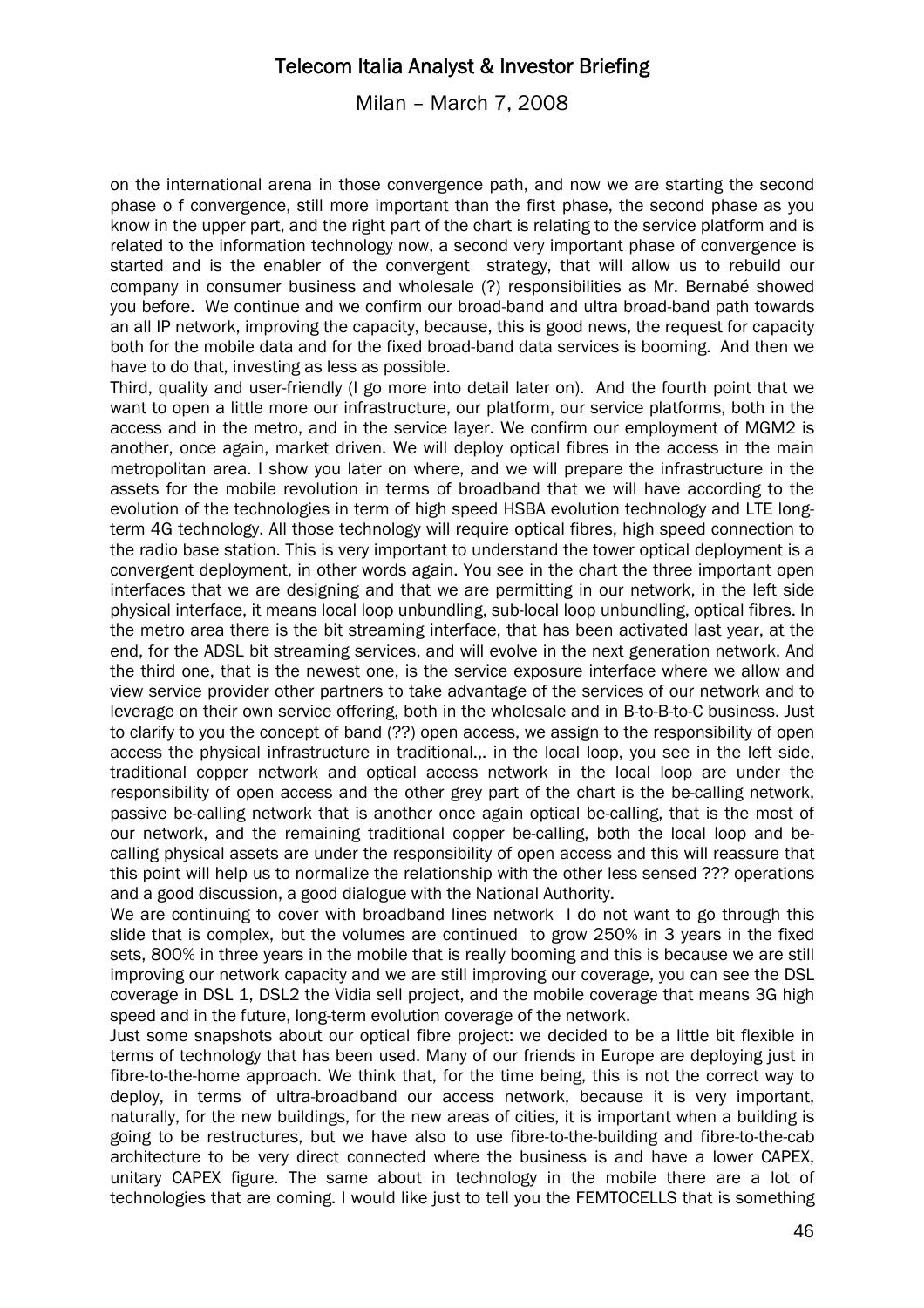Milan – March 7, 2008

that is leveraging the fixed access to provide a mobile interface to our customer even when the customer is at home. Very precisely respect to the home zone that we are deploying naturally, and it will allow us to have the mobility interface at home at fixed cost that is very important concept to understand. Our deployment of optical fibres is that we will have hundred and forty thousand accesses in 2008, eight hundred and eighty thousand accesses in 2009and 2 million passed accesses in 2010. You can see in the chart , we will use absolutely a mix of technologies, because this is important to do for CAPEX reasons, and I repeat again, all the deployment of the evolution of the broadband mobile have to be leveraged on the fibres in the main metropolitan areas, and we are doing so, and you can see that by the end of 2010 1700 radio based stations will be connected using optical fibres, and just ending the infrastructure evolution, there is an important opportunity that comes from the evolution of the IT technologies, that means the next generation data centres and that means servers consolidation and virtual data. The main, most important data centre that we have will be concentrated in three campus, leveraging on the operation and maintenance in the three areas and connecting at very high speed the campus in terms of unique data centre. And then we have decided to go with a servers consolidation project that will reduce from 12,000 to 2,000 servers our infrastructures. And now just very shortly, I ask my colleague to be very short, business transformation: what is our approach, Stefano Nocentini, in the service platform, in the consumer arena.

### Mr. Nocentini

Five main points. First of all, we have three years of experience on convergent and integrated platform, then we know very well how it is possible to build and to manage a convergent platform.

Second point, we now can integrate a broad-band fixed network and mobile hand-set to give all the mobile experience with the fixed cost in the voice and value-added service part.

Third point, we are working with Telefónica to improve our IPTV solution. Fourth point, we have the technology and the skill to habilitate the new services: Web 2.0, Web and Mobile Advertising, Mobile Payment.

And fifth point, these skills that our people have can give on demand an assistant plus offer.

Arriving to Business, it's not consumer but business service sweet evolution. I try to summarize points. First of all high definition tele-presence. Now video conference can give exceptional quality and very, very new interesting experience; second point, we are passing our costumer from the traditional solution to the VoIP world. Enabling all the IT application with voice. One example is for example the virtual banks that we are building with some customers, but you can see the list of document management, CRM, IRP and so on. Third point, we are ready for what will be one of the most relevant business in the future, the wireless sensor network, with the zig-be-sim (?), the Z-SIM as a hub for this very important part of the business.

Last comment is for this chart: now we have the service exposure, which is based on a standard interface built by our Telecom Italia lab, people together with obviously other peers, and this is a Win-Win-Win solution. Why 3 Wins? Because it's a win for the third parties, the EM BUENO (?), the Internet service providers and the applications service providers give them the opportunity to implement services with less cost and in a shorter time to market.

It's win for our retail customers, they can have a lot of services and they can pass from a passive fruition of these services to a proactive solution and then they can become consumer and last clearly creates value is a win solution for Telecom Italia to put all the capabilities of our network and of our IT in the market.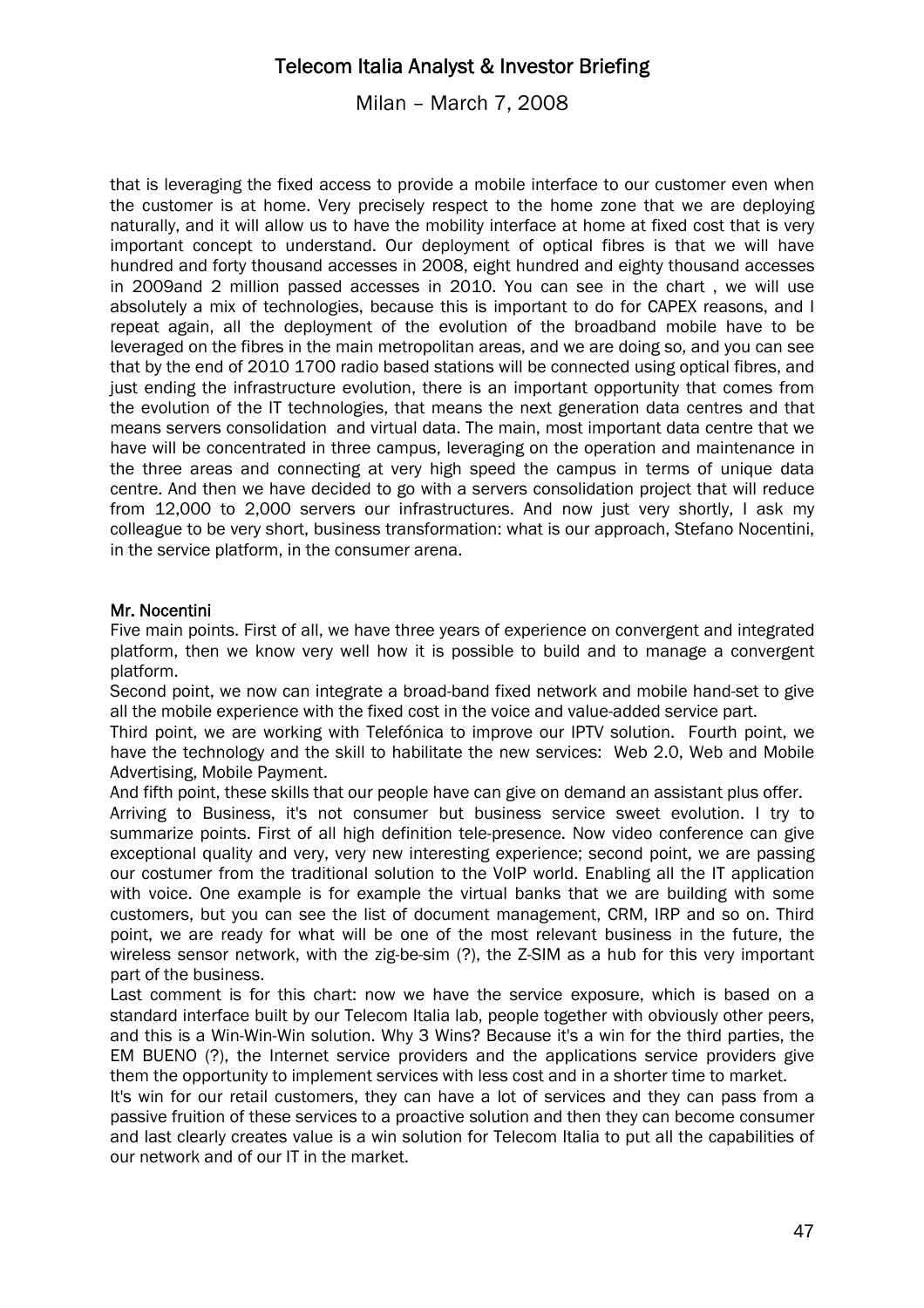Milan – March 7, 2008

#### Mr. Pileri

Designing our growth means also to be really convergent in the business and consumer offering in our mass market and business market. Giovanni Chiarelli for the transformation of Information Technology in this arena.

#### Mr. Chiarelli

In this light you can see the figures just an example of the ambitious programmes that we are launching or we will launch in a few months, in this slide we have depicted what is the approach that would like to address for this year M(?), so we believe that with a customer centred approach we can really simply the applications that currently manage our CRM processes in the company and we can built just two main platforms, one for the consumer market and one for the corporate market, in order to address all the customers and all the processes. Obviously, the key factors of this very challenging programme are the partnership between the IT and the business units that we will use, the platforms and the technology and the skills that we have already in place because it's about five years that we are managing solutions based on the oracle Sybil solution that would be also the target for this new challenge. On the next slide you can see depicted what is the approach for rating and billing. It's quite similar, in this situation we have already started the program because we are empowering and renewing from the technical point of view our rating and building solution both for the mobile and wireline areas but we want to do better and we want to really address also in these situations as convergent and customer centric approach.

#### Mr. Pileri

Thank you.

About the quality of service I will skip some charts, but to give you an idea of what is our commitment, very strong commitment this is for example our targets of improving the quality of service in the access network, that is the basic of all services, we will have hundreds of million CAPEX investment and part of OPEX investment per year in the 3 years plan to reduce the fault rate in the access network and we will commit open access on more reactive and pro-active maintenance to improve also the cyclic maintenance of our access network, improving also the diagnosis tools and with the sharing, this is the last point, of the best practice together with Telefónica that made a similar project in last years and we want to take advantage of the result in this important segment.

We would like to decrease our fault rate between 14.5% that we had in 2007 and 11.5% in 2010. I think you know and you are aware about the very important and challenging target that we are giving today for this important asset. You will find in your book our commitment on the improvement of the fixed broadband and our commitment of improvement of the accessibility in the broadband data, because you understood from the previous presentations that there we will have the most challenges from the point of view of the technical part.

And now, finally, getting our efficiency in CAPEX and in OPEX. This is our figure, our CAPEX and OPEX allocation in the main important CAPEX projects. The first one, starting from the upper part of the slide is the mobile and fixed broadband, you know that it is the only project that will increase its investment, this is because of the broadband mobile data improving and the broadband fixed. Here included there is the evolution of our optical access in the main metropolitan areas that is the fibre project and it is included the capacity in the access that has to be improved. You know service application, services and application platform, this is a result of reduction of CAPEX Dil (?), this is a result of the integration that we have made on network and the integration that we have made on the information technologies sides, where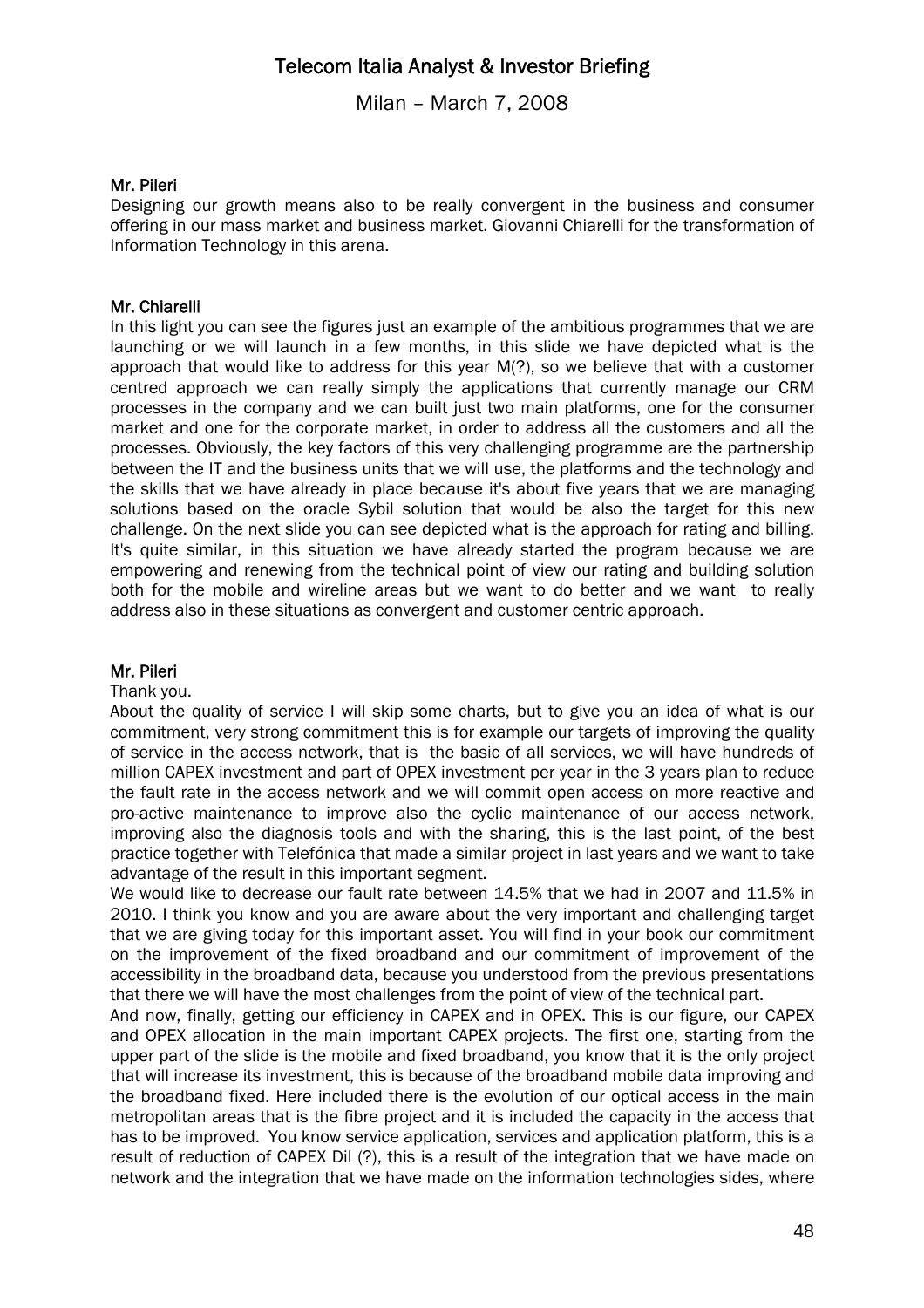Milan – March 7, 2008

we take advantage of our internal skills more than ask to other companies to deploy our services (?).

And in the access platform we have a smooth reduction of CAPEX, another once again because we have integrated two different organisations inside the company we are projecting more efficient processes and then we forecast a good evolution of CAPEX in this arena.

The same for core platform and the same of integrated support system platform and data centre. You know that the most of the reduction of CAPEX between 2007 and 2008 is in this environment, because of the integration of business support system and operation support system and IT infrastructure and the leverage that we would like to do on our internal skills again.

We have - you know - from 3.1 billion euro to 2.8 in 2008 and 2.7 in 2009 and 2010. I repeat again: this plan includes the deployment of the new accesses both in the mobile broadband and in the fixed broadband, and then there is inside still more efficiencies with respect of the efficiencies that you have seen in the chart.

Different things but the challenge is still high in the Ovex aside this is.. it is flat but you know very well that look at the chart, for example, and you will see that the energy costs and the rental of space and power costs are the two most important costs that we have in term of Ovex and you know that the evolution of the prices in rental and the evolution of the prices in energy and then you can see what is the efficiency programme that we have also in the OPEX in those kind of programmes.

And this is the end of the presentation, just summarising the efficiency plan those are the figures, three hundred million, four hundred million and five hundred million is the, is the, for a global amount of 1.2 billion euros of efficiencies, but of them and have been already percented, are the efficiency that we have together with Telefónica, that are important efficiencies in terms of common sourcing, common procurement activities, very very important this kind of point, and also common standards in the main project. Two examples: the first one that we have decided to share the IPTV deployment, starting from June 2008 we will have the same platform, Telefónica and Telecom Italia, and we will have, naturally, different services suites, but the same platform the (MITV from Luciantacatel?), and strengthen by our (tell up?) and the Telefónica research and deployment IPTV competent centre, this is very important. And also, we take advantage of a common approach in the most important project that is the access revolution, both mobile and fixed, and then we decided to put together our engineering effort and make the same standard approach in the gateway access at home in the passive optical network structure and stars?? and the optical line terminal in the central offices. We are sure that we can get more than we have analyzed so far and we can have a very important optimization for our future.

Thank you very much, I would like to finish my presentation and we together we ask... we wait for your question, not before telling you what are the splitting cost that you have seen in the chart. Thank you very much.

### Mr. Pileri

Ok, we will answer to the question together. Number 3 please.

### **OUESTION**

Good morning, Luigi Minerva from HSBC: 3 questions.

First on your CAPEX in next generation access over the next 3 years. Can you give us precise numbers on how much are you going to spend in video sell and fibre over the next 3 years, so precisely on the access point. Second: on your network functional separation, so open access, a bit more colour on the relationship with the regulator on this. Will the regulator have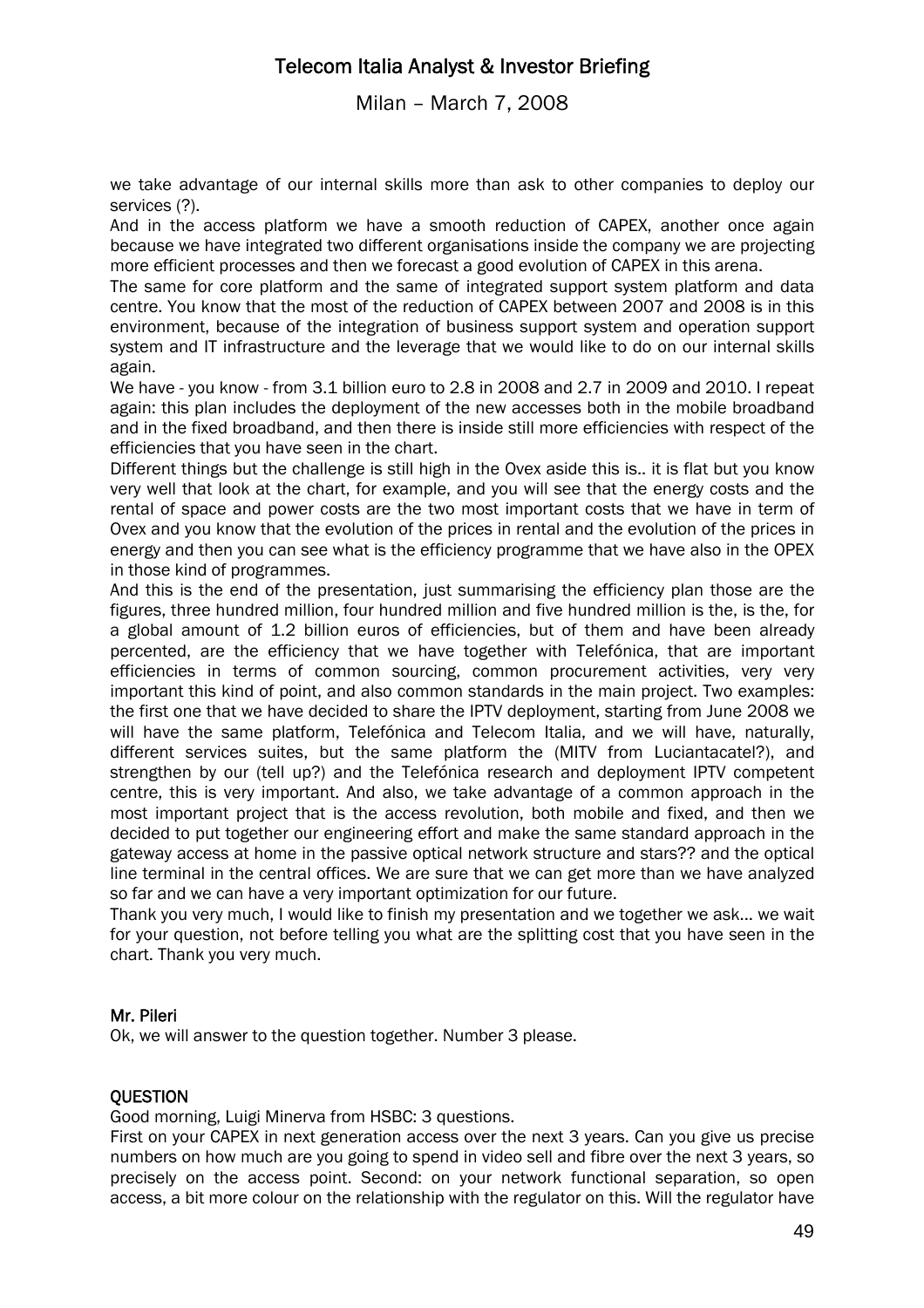Milan – March 7, 2008

to approve the CAPEX on a regular basis, will they define a return on the asset basis, so just how will the dynamics evolve with the regulator, and lastly on local exchanges, do you still own the local exchanges, or they have all been sold and leased back?

### PILERI'S ANSWER

Do we still own?

### **OUESTION**

Yes, do you still have the property, the ownership of the local exchanges, the real estates?

### PILERI'S ANSWER

You are asking about our buildings?

### **QUESTION**

Yea, the buildings, yea. Thank you.

### PILERI'S ANSWER

Okay, just a very short answer. The first one is CAPEX owned n.g.n, and in our plan we have 90 million euro in 2008, more or less 300 million euro in 2009 and 420 million euro in 2010. I repeat it again, this is very important, it is not only a fixed deployment, it is a convergent deployment because the fibres will be key of the convergent network of the future in terms of ultra-broadband approach.

Second question is about functional separation. We have not done functional separation, no because we made a new division in the access, and then what was the focus, the focus was quality, efficiency and transparency. What does it mean transparency? It means that we allow our OLOs to have technical contact direct with open access just to be very close to each other in terms of set up a deployment plan, OK, to review out of the deployment plans are going on, on local loops among the lines, in terms of local loop central offices and so on, we want also to give transparency in the case where the network in the access is under a saturation situation for some period and then we would like to be very transparent on that, and want to also expand extend this link, not only in the 8 quarters of the company but also in the territory we are sure that in this way we are going to normalise this kind of competitive arena.

In terms of local exchange, in terms of ...yes, 4700 out of our 11000 buildings are our property and the remaining part of our buildings have been sold. This is the answer to your question.

Question Number 4

### **OUESTION**

Thanks very much, Nick Dalfast from Morgan Stanley. Could I just follow up on the question about the regulator? Is the regulator satisfied with Open Access. It doesn't have a separate board, it's not as separate as BT Open Reach in many respects and I don't think it's going to give exactly the quality of access to the alternative networks from an IT perspective so could you clarify if the regulator is happy, or whether the regulator will require further separation?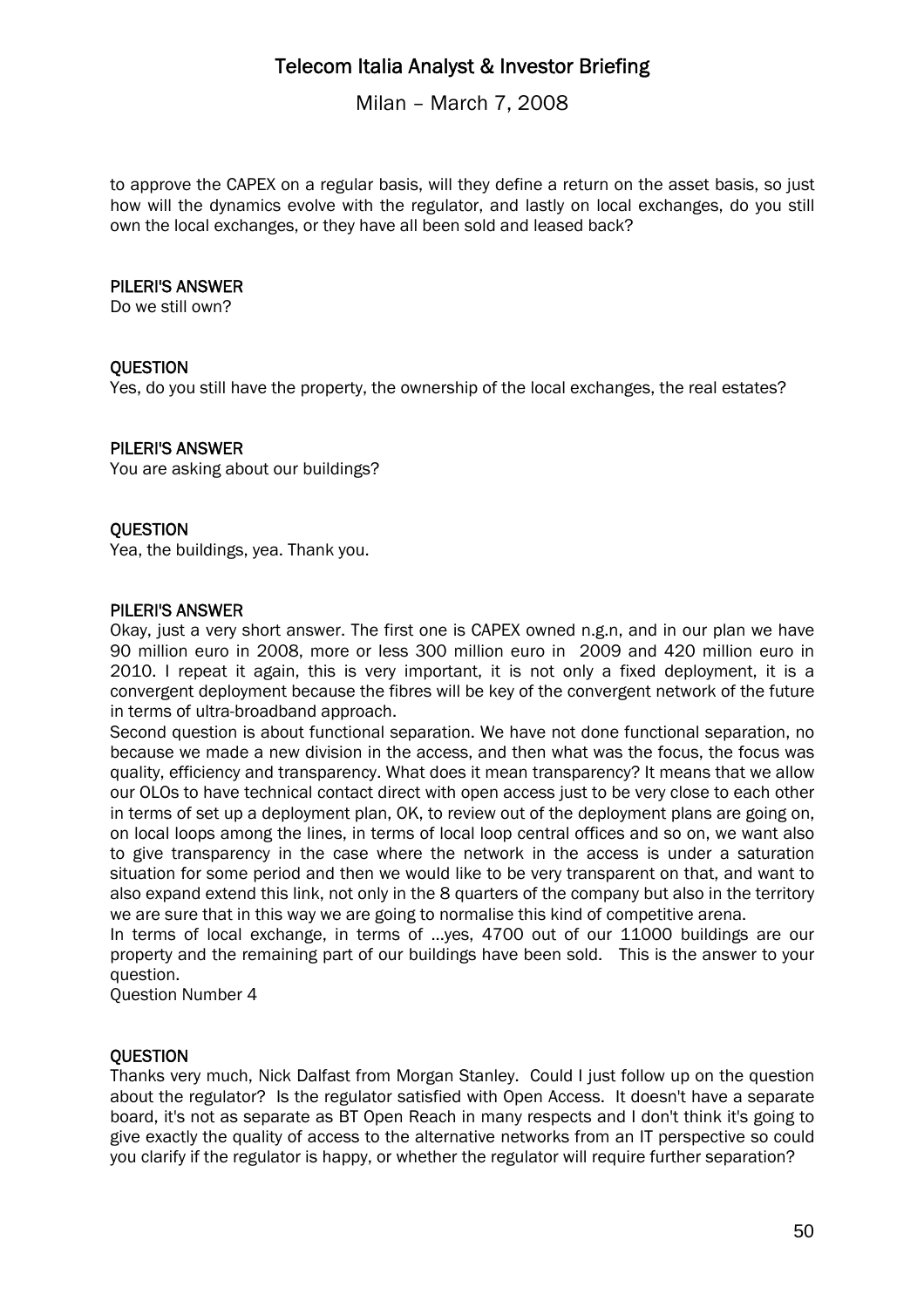Milan – March 7, 2008

### PILERI'S ANSWER

Yes, very shortly, the national authority has been satisfied about our organized restructuring and they know precisely that is not a functional separation of the network. About the question if they are satisfied, I guess that they will ask us to other actions, but you know now market analysis in the access market analysis ongoing there is a path that is under the hands of the national authority that is reviewing the market, is doing the market analysis, we will see by the end of this summer what will be the results. We would like to be pro-active, with the national authority, we don't think that we need a functional separation in our environment; there is still a lot of competition but we are open, open to discuss what are the other requests that the national authority will do and we will examine respect to the real evolution of the business. What is asking the national authority is, as you know, not formally, because we have not at this point formal contact, but following the concept of open reach, there is the concept of a quality-of-access board and the concept of accounting separation. We think that it will be a very concrete move to open our operations to the other licensed operators and we will see concretely an improvement of the competitive arena in terms of decreasing, let me say decreasing the litigation of mainly in the access services. Number 5

### **OUESTION**

Just in the final Credit Suisse again... just on this question, firstly: just wondering how we could, if I was an unbundler like Fastweb, in Italy, how is this move to open access going to change for me? Is it going to speed up...? How quickly I can unbundle a line, for example? Maybe you could share with us what the average time to connect a line is and how that could reduce?

On a separate subject: HCTC ??? in your... one part of you IT new organization, 3800 employees, 5600 external resources. I assume this is where a lot of your ICT application development is taking place. It seems that you rely quite a lot on external sources - do you make money out of that? It seems quite a heavy reliance on other skills. I just wondered if you give us a mix in terms of these external resources, what they are helping at. I think you split ICT into network, infrastructure and application. Am I right to see that the external resources are in the application development area? Finally, I am sorry, it's the third question, just following on from the (??) presentation, you also seem to be suggesting that to operate LTE in mobile is quite a smooth transition. I just wanted to check, when you say LTE you mean the sort of global standards we are going to get, RFTM Mimo, are you already putting in note Bs in your 3G network, LT compliance.

### PILERI'S ANSWER

Thank you very much in terms of if the first question is in terms of unbundling of local loops evolution in terms of figures and in terms of if Open Access will change a little bit the amount of unbundled lines and so on the answer is NOT, we think that we will increase the our performances that are still good performances in terms of activation of unbundled lines and we will increase the number of liens that will have, will, sorry, will decrease the number of lines that will have a situation of saturation in the network, because we have decided to put the network designer in the Access together with the operation people in terms of a little bit more speed process. We have already in our plan an increasing of unbundled lines in 2008 and in the following years and this is because there is still an evolution of the business is transforming the calling, the team calling OLO customer in unbundled line customer. Then we have, I don't remember the figures but we have more than 1.5 million line this year in our foils?? and then there are no, really no effects in this kind of situation of open access.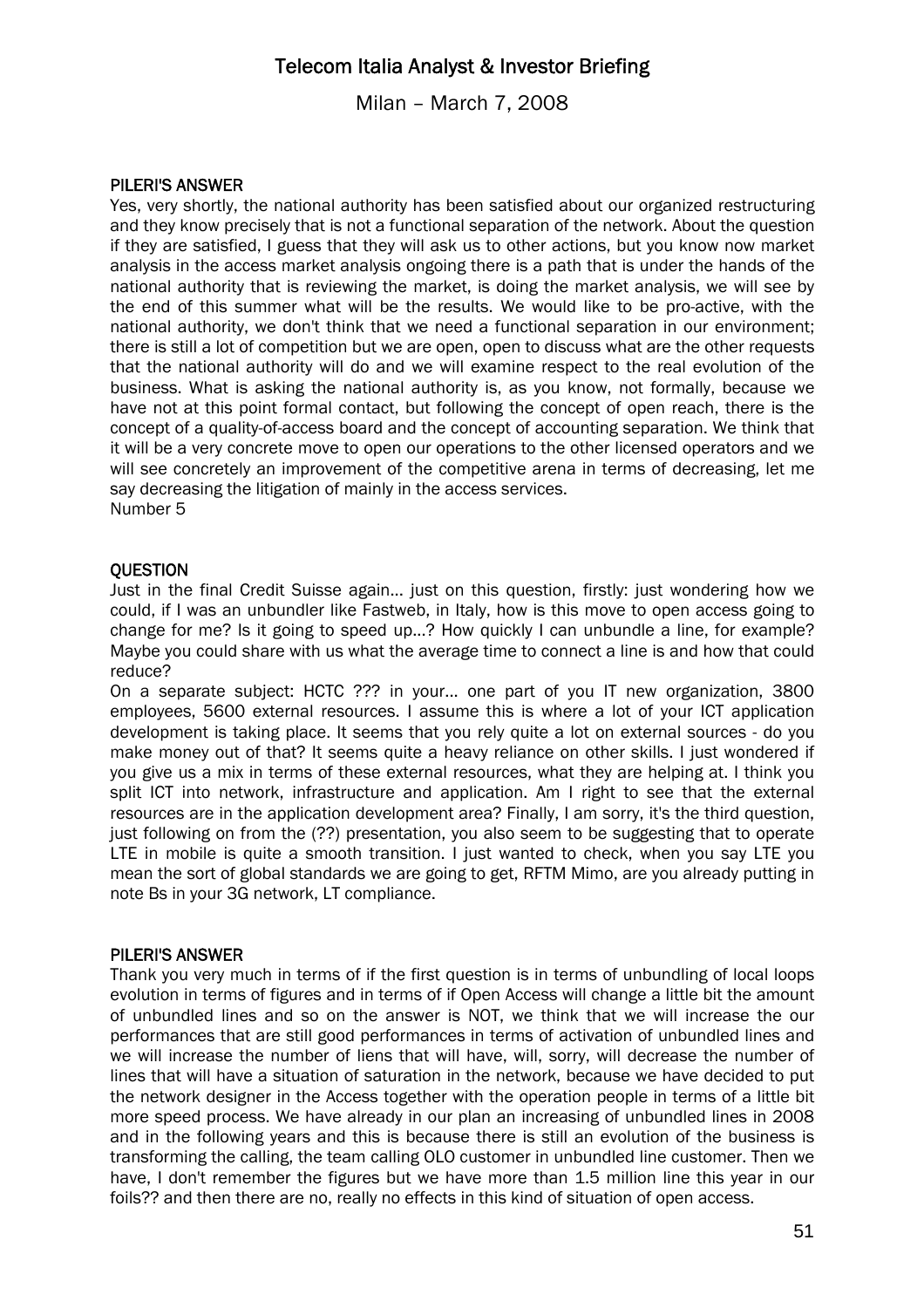Milan – March 7, 2008

Chiarelli for the IT question of external resources.

#### Mr. Chiarelli

Regarding the question related to the IT manpower, I think that however it's a good makes ? because more or less represent 40% of the total manpower, so I think that more or less is quite in line to the benchmark of the average of our European peers. I think, however, that we have to be very transparent in our strategy for what concerns the sourcing policies. So we believe that we need to leverage on internal resources and on the internal skills and, if we are able to place our internal resources in the most critical points of the software? life cycle, we will be able to produce efficiency on two digits. For example we experimented that in the last two years, in the specific areas of the IT, we were able to produce an efficiency of 17% if the internal resources are placed in the right places of the software life cycle management. [Third person's voice]: OK, Stefano, on long-term evolution.

#### STEFANO NOCENTINI (?)

Yes, long-term means mainly two things: new antennas and fibre be-calling(?). We will be leader in this evolution for two main reasons.

First of all, our vendors already presented to us the migration path and then we will not need to replace everything. We can use the same location, the same knot B (?), only with some upgrading.

The second point is the end-to-end project as Mr. Pileri presented. It includes fibre optics to our node B. And then we will have the fibre optics to link the nods.

#### **MODERATOR**

Ok, thank you number 7.

#### **OUESTION**

Thank you. Simon Wing. I have two questions for you. One was to come back to the real estate question. You have substantial amount of space, you're, by the sound of it, you're somewhat reducing the amount of local exchanges. You have a very substantial reduction in service in mind. How quickly can we expect some of this space to be released and how significant is that in the saving you've outlined. Second question is, last year, if I remember rightly, you had line plans for upgrading five (?????) cabinet already in service, already out in the streets, I didn't see much sign of them in your presentation; I think this is (????) project Socrates. I want to know if these cabinets have been retired.

#### PILERI'S ANSWER

You mean our project here in Milan, what is the deployment? Sorry..

#### **OUESTION**

I'm talking about a legacy of established fibre cabinets that were put into the, I think there were ten thousand of them, not sure exactly where, but they were...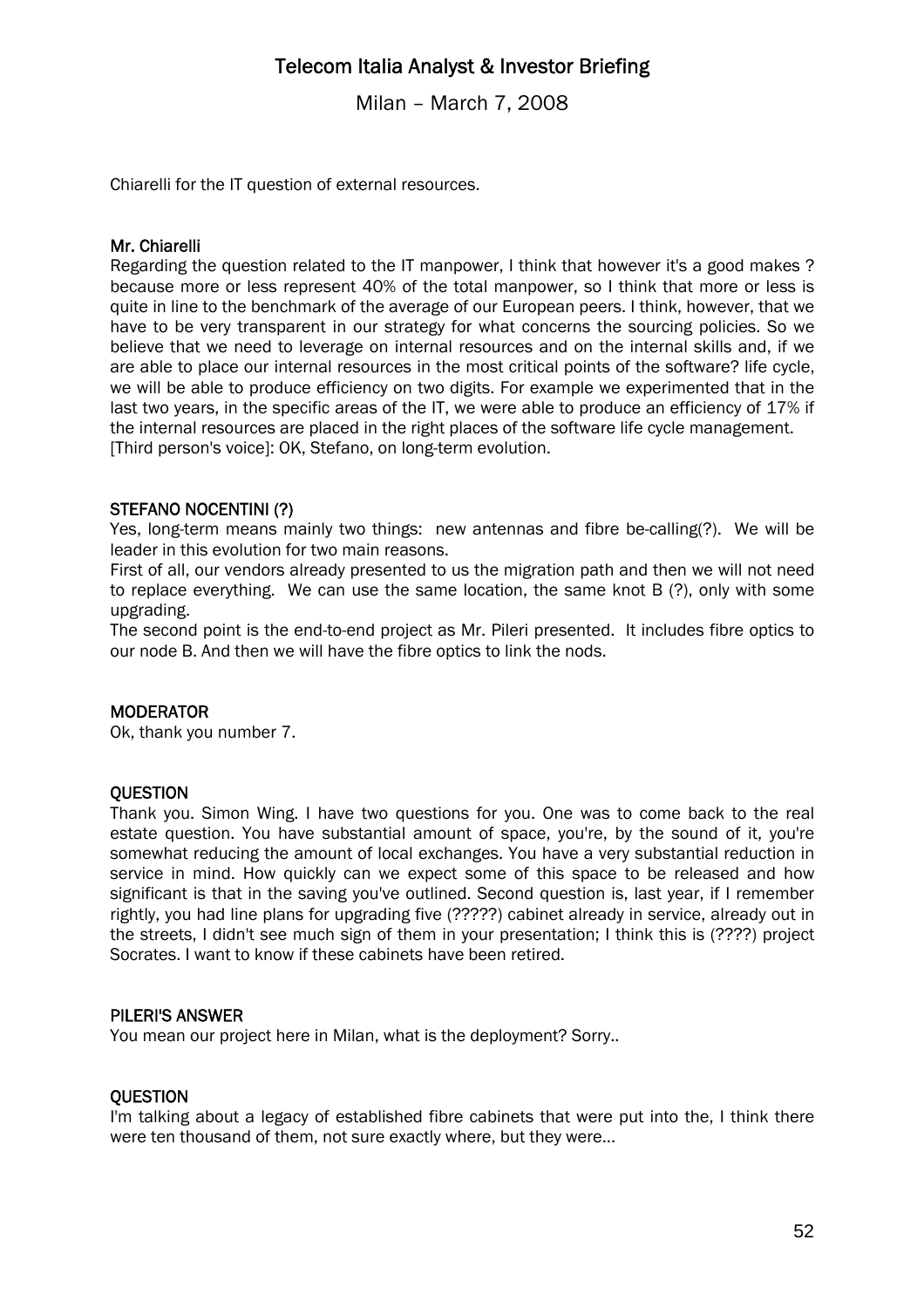Milan – March 7, 2008

### PILERI'S ANSWER

The project of ten years ago

#### **OUESTION**

yes, they were in last year's presentation, you indicated that they were going to be refurbished during 2007. I just wondered if they had been, and what the...

#### PILERI'S ANSWER

Yes, I can explain that at this point. Thank you very much for the questions. We are already reducing our central offices and last, in last period 2006, 2005, 2007 we have reduced, I remember the number is more or less fifty buildings, five zero, and the same we will do for other twenty, twenty five buildings in the next three year period, but this is because we are taking advantage of the natural ending of contracts to move our people and our equipment in other side or reducing our equipment to take advantage of releasing our building.

But the stronger reduction of central offices will begin from 2011-2012, not before that, this is because - as you know - we need the fibre project to get enough deployment to allow us to reduce dramatically the space inside our central office and then leave the central office. But I would like to add that we are committed to maintain the percentage of central office space that is needed for the other licensed operator operations, and then in our plan we have a strong commitment to maintain this part, very small part of the building, but leaving from the other part.

This is the first, the second was the cabinets, the old optical cabinets, the very old, very traditional, traditional not but very old Socrate project.

We will not reuse the cabinets, but we will reuse and this is very important capabilities that we have, we will resuse all the data and the infrastructure that we have deployed and we think that this will speed up our deployment at reasonable cost. Thank you very much. Number 3

### **OUESTION**

 It's Carola Bardelli again. You were mentioning the analysis from the regulator of the access markets, do you think that could potentially lead to a new definition of the criteria on which the price of unbundling is set? And I'm referring in particular to the invested capital where currently, if I'm not wrong, the return on invested capital is based on an invested capital calculated on historical cost. So I was wondering if that could be moved on a replacement cost accounting, and maybe if you could give us an indication of what the replacement value of the access network is in your opinion. Thank you.

### PILERI'S ANSWER

Thank you very much, a very very very good question, a difficult question and then I would like to answer because it is not so easy. First of all, we have been conservative in terms of prices of unbundling, that is calculated following the regulatory accountability that we have now, that is historical cost based, and we put in our plan a slight decrease of the price of unbundling. But you are saying is very important, because according to the starting of a new access project that you have seen, according to the needs that we have, that we want to improve the quality for all the competitors in the access, and according to our move on making open access, we hope that something like that can be considered by the national authority and considered that the access quest can be driven by the rebuilder, the cost of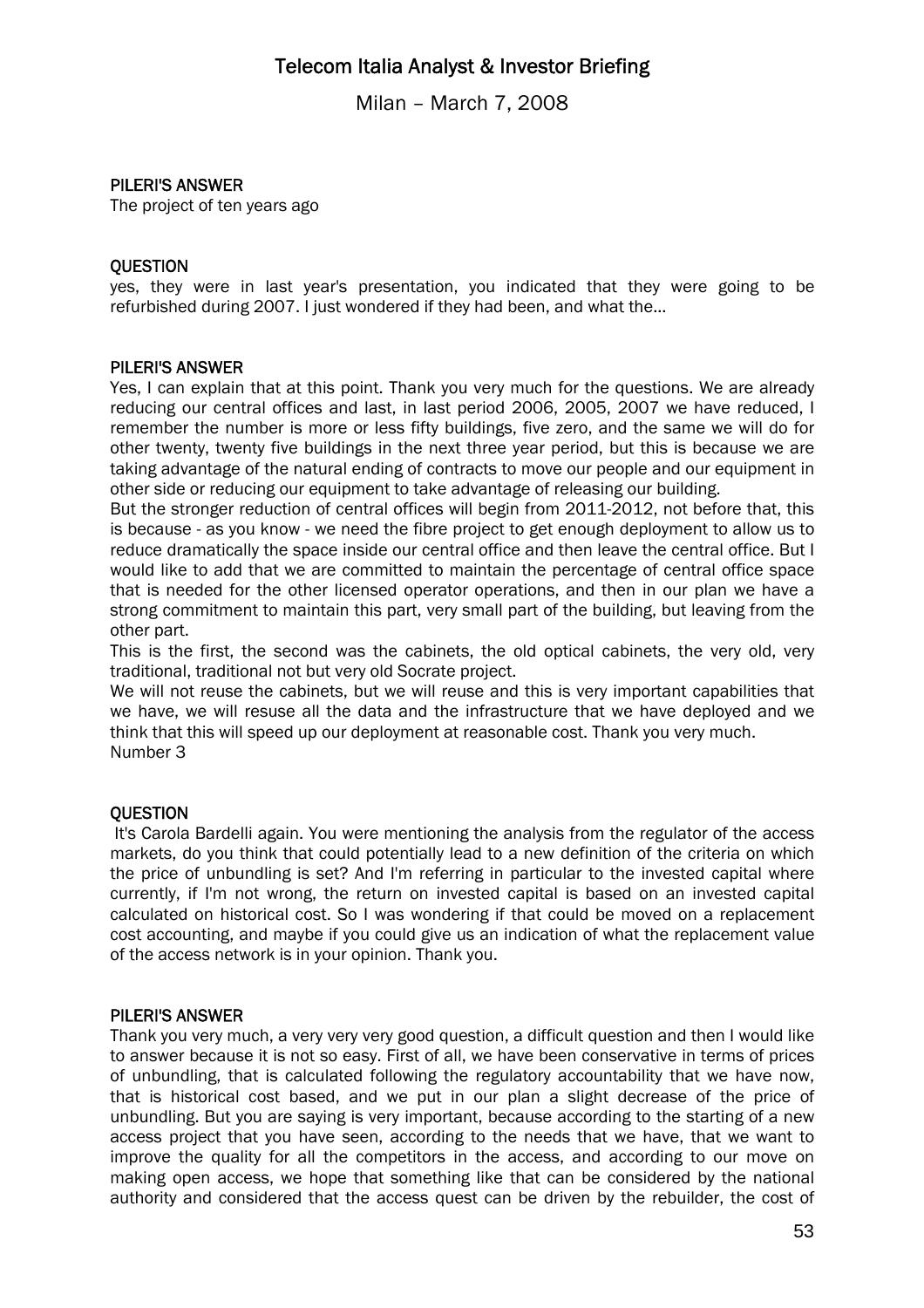Milan – March 7, 2008

rebuilding our network, yes, the cost of substitution of our access network and not historical cost. You know, our historical cost, the net cost of the access is 6 billion Euro, 6 to 6 and a half billion Euro, if we have the possibility to have the substitution cost it means that I can have 20 - 22 billion Euro of cost, of a basis of the cost. But we will see, It's a good point but we will see. Thank you much, Thank you very, very much for the questions. I think we have to stop and finish our session and now we have just the lunch which is important and behind you there is the possibility to have a very light lunch and we come again in one hour approx. here, for the international panel, thank you very much. 2.30 is the time, thank you very much!

#### Mr. Mazzitelli

Welcome back. My roles is to cheer and coordinate international panel. Leveraging? of course from the concept already outlined by our chairman and our managing director, Franco Bernabè this morning in their presentations. I will give you a brief description of overall international portfolios, strategies and results, and then I will also give the opportunity to the two guys who are managing the most promising asset and the most successful asset that we have internationally which are TIM Brazil and Hansanet in Germany.

Let's start with the international portfolio. This is a fact of life, it has been already expressed this morning, that in the past year there has been divestiture of several assets internationally, but I believe we have a solid story today also, and a coherent one. Our efforts are concentrated today in the broadband in Europe, mainly in Germany, in Latin America, and also in the offering of global services with our subsidiary Telecom Italia spa co. This playing is concentrated in two of the most promising areas in terms of growth, potential growth of the market, and promising in terms of the segments that we are playing in which has broadband and mobile. Let me leverage also from what our managing director this morning has said in terms of three fundamental paradigm, which is selecting, hard work on what we have, and no fireworks, I think those three concepts apply very well in the international arena in which we are playing. Let me show you why. These are the performances. I'd like you to concentrate on this because I believe that in the past years really we have not showed, assessed and clearly demonstrated the potentials, also the current portfolio assets we have internationally. But look at the results: even if you look at the pro-forma numbers without Telecom Italia Friends, you'll be picked up in the press?? regarding to friends, we have options open vis-à-vis the potential sales of their assets, but you see that there's been a very healthy growth, from 2006 to 2007, from all components of the P&L. We went from 5 billion euros to 6.35 - this is the pro-forma without TI France - with the EBITDA growing substantially, not only in terms of proportionate to the revenue, but more than proportionate of the revenue, which means more efficiency in terms of P&L. Of course, these results are largely driven by the two fundamental assets that we have, which are Tim Brazil and Germany, but also with contribution of Bolivia and the BBNet annual (?) performance in the Netherlands. And look at what we expect those assets will generate: in terms of revenues, today this already accounts for roughly 20% of the total P&L of Telecom Italia in terms of revenue. In 2010 we expect the revenue line to be growing more than 30%. So with a simple math you can easily calculate that we will go from 6.35 to more than 8 billion in revenue. Same story for the EBITDA, which will grow more than proportionally than the revenue line, will take us to almost 29% average. And again, even there an easy math to calculate certainly is going to take us to more than 2 billion. So this will represent a very healthy component of the P&L of Telecom Italia in terms of growth. And this is again current portfolio of asset that we have. Those numbers are not taking into account Telecom Argentina, as stated this morning by our Managing Director, so definitely it's a target for us, in terms of acquisitions, by year-end 2008.

In terms of the market where we play, this is the perspective of growth. There's no doubt that European broadband and Latin American mobile, together with others, definitely represent, in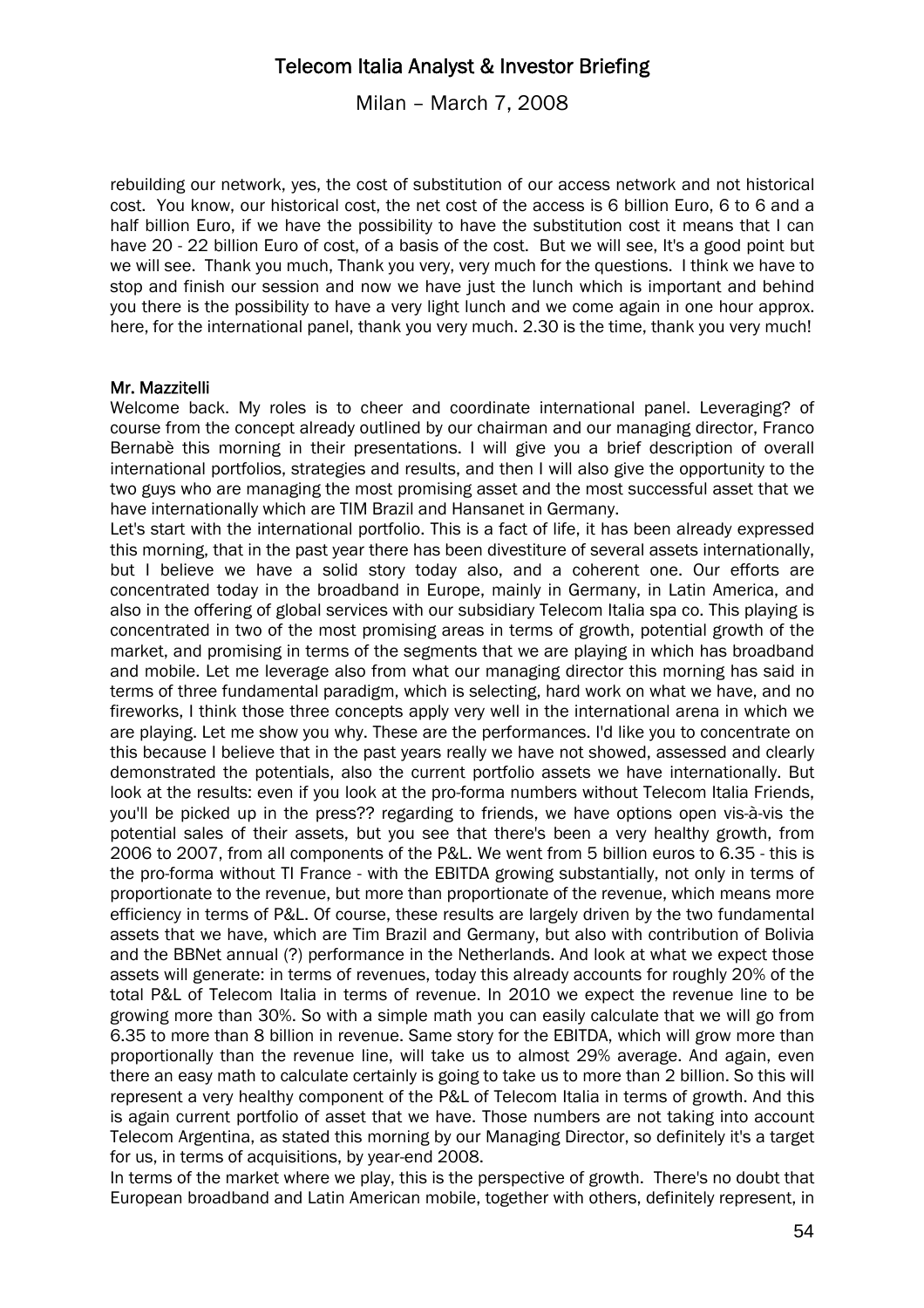Milan – March 7, 2008

terms of a combination of overall value of the market and potential growth certainly are two of the most attractive areas in the international arena. And we are very well positioned there to capture substantial pieces of this growth value in the coming years. Let me give just a brief perspective of the potential of the specific markets were playing in.

Brazil, of course, Mario says that Araujo will give you much more detail, but neither is to say that the mobile market is showing a healthy growth in the next two years. And even more the broadband access. Actually if you look at the growth of the lines, in 2010 13.4 million is still going to give us a penetration in terms of households of 20%. But even in a scattered market like the Brazilian one certainly is not a benchmark, in line with the other, so I think these numbers might even be conservative in terms of perspective.

Argentina mobile still growing healthy and broadband access again, healthy growth there as well. Bolivia is a small entry that we have but again giving us satisfaction both in terms of P&L and generation of cash and I think we have options there as well.

How are we performing? This is what our Managing Director called hard work of what we have. Let us play with this.

Telecom Argentina I am giving you the income statement in local currency figures, and performance of the first nine months which was officially delivered there, the numbers are self explanatory mostly driven by the mobile growth and the broadband playing. You see in the tract underneath that to deliver this revenue at 35% EBITDA which is growing " percentage points since last year, we went from 7.6 million lines to 10 million line which is almost more than 3 million, actually 2.6, and a healthy growth of the broadband customers, which again has not picked up completely in terms of market growth. Bolivia, I will not spend a lot of time on this, just going to show you that again, despite the fact that is a small constituency, a small country, we talking something that generates cash for us, is not deluded, is a credit, and is going to grow in the next two to three years. So we are looking at an asset that we need to manage operation and making sure they continues to grow their pace. European broadband: briefly, Netherlands, before we did the Netherlands of course they repositioned the market, forced us to take some decisions there, we repositioned the product in terms of offering retail, not only wholesale, but also we plan to reinvest in the development of fibre and VDSL to create a healthier perspective in terms of growth to the company. France, I mean it does not see credit as being picked up in the press, we are entertaining options there we'll see how this will generate. The only comment in France last year we took commitment in the Telecom day that we were going to turn around the company from an operational standpoint, we succeeded there, we created value in doing that, to date at least France is one of the best quality providers

in France, which - again - is providing the value we need, whatever the options will be in terms of our strategy in France. And, of course, Germany: top one market in terms of absolute numbers of line growing. If you look at their performance, this will take Germany into the 68 penetration terms of broadband and fixed line. Which, again, it's not even in line? With most mature markets like the Netherlands, where we have a penetration of 81%. So again, this is a very healthy growth, we might expect even more and our position in there allows us to take a fair share of this market growth.

If you look at the value of this new market generation, current output is about 40 euro per month, 6 million lines - we're talking roughly 3 billion of new volume be ??? in the marketplace. If we only take our fair share of the market, that's gonna be a substantial value generation in the next three years, both our revenue line and the profit & loss line.

Our position in the market. This chart is important to show two fundamental things. Number one: our position in number 4, in line with Arco and United Internet, and by far, together with those two players, we are far away from number 5th, so we have really a solid scale already to play with, and no threat of the players underneath.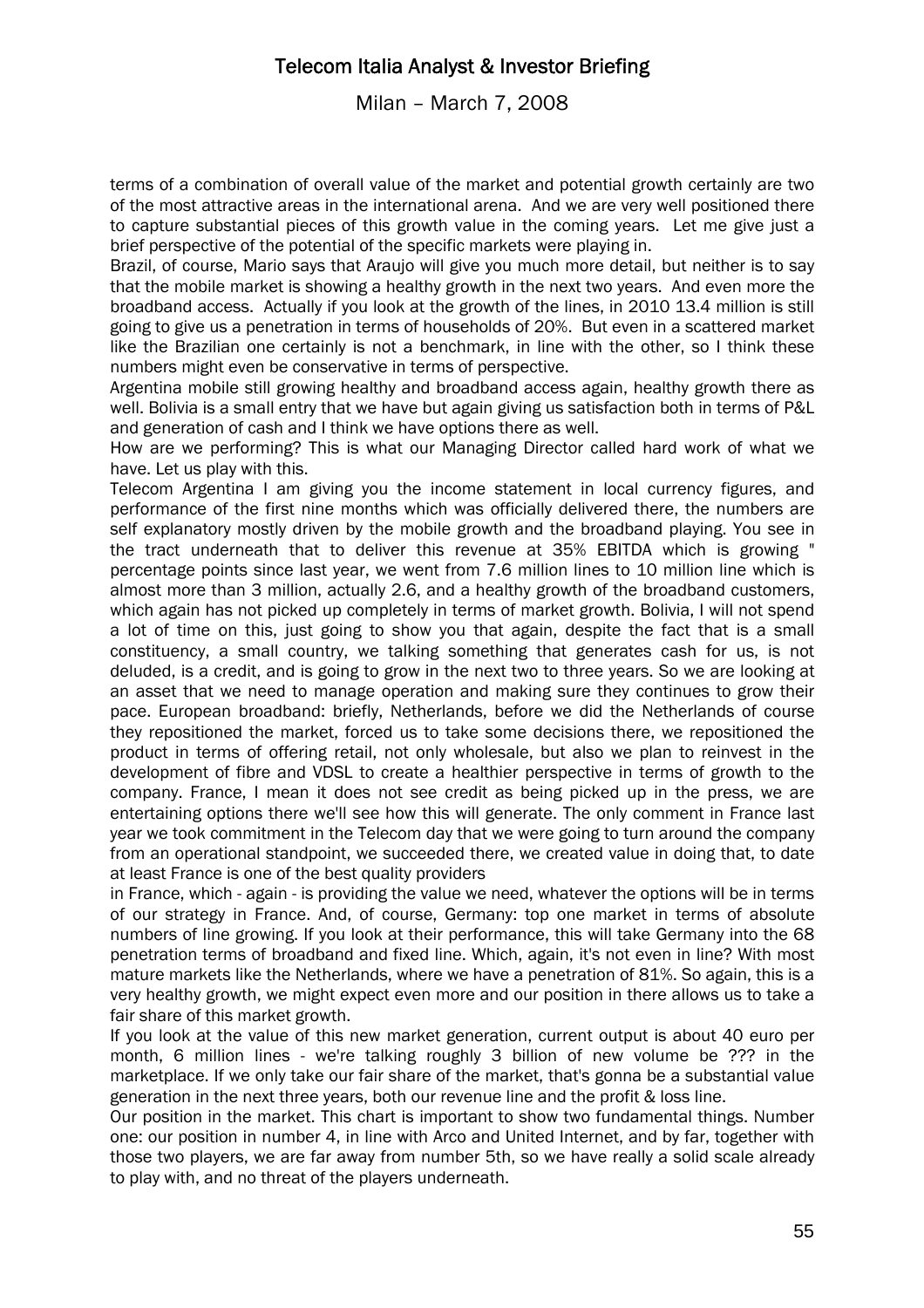Milan – March 7, 2008

On top of this, the market is definitely consolidating. There is a lot of movement in the market place, driven by a variety of factors, number one, you know in Germany in the past the very aggressive approach of Deutsche Telekom that also allow players to build non networks and playing as a reseller showing all too healthy income statements. This also when the market becomes mature and the price pressure are driving margin down is not a proposition that you can sustain long term, so of course the facility base operators, which we feel we are, are certainly got more advantage; the owners that don't have the network certainly will be sellers or eventually consolidating with network operators. There are of course players that are already well positioned like Arco, you know that Arco is linked with Vodaphone. United Internet is a big reseller, we still did not fully understand if United Internet is a seller or a buyer, we think it's a buyer, and then we have a variety of small players, that are definitely there to be bought or consolidated with others.

I think we are looking at this market carefully , we will be a player, I think we already have the scale to play organically we are not going to do crazy things about it, but certainly we are monitoring the situation very carefully to make sure that we do not miss opportunities in terms of both, one aggregating more customers to give us even ore scale and second of all to make sure that we have all the components of the products of the network which will allow us to play long term in a very solid way. In terms of mobile operations there are mobile operators becoming aggressive at launching broadband, this is one of the area where we have exercised very good synergies with Telefónica, Telefónica is the fourth operator in the mobile market in Germany , we have launched even before we were partner with Telefónica a commercial operation with them by using their network to for our quadruple play, this is paying off, I think we represent also a nice group for Telefónica o2, we have options eventually to escalate

this play to a more comprehensive network operation, if we want. We closed recently a deal with them also to give us more food in terms of economics which you will allow us to be more profitable. In terms of fibres to the home in Germany we have a plan: we have to just verify when and how to execute it, but definitely we will do something in Hamburg where we have the largest market share in the market. This is our performance, I will skip this because Harold Rösch will give you more detail. Just to tell you that we went to 2.4 million of customers also including the acquisition of AOL. EBITDA is growing according to the plan; mobile customer base is solidifying and we have 300.000 customer now that we plan to more than double next year; and our market share is stable at 13%. International, this is something that we don't present usually, but I think also as a company we have a variety of global service that we offer in the international market. Certainly one of the choices that we have and that we will exercise fully is to support our corporate multinational customers overseas, and we can do this in a variety of fashion, but they represent a very key asset, a segment in the domestic market like all the big players in the market place we need to support them. That's not a deluding playing; it is actually a creative. We are doing nicely already and we plan to grow in that segment supporting the domestic piece of the business; and secondly we also have opportunity in cash cal components of the wholesale business where we can have certainly, somewhat of leverage as a leader in the market place and we can keep the price up, where we have infrastructure based component, I will show you something that we do in the Mediterranean, we will continue to grown there, we recently invested in the new cable in the Mediterranean. How are we going to support the MMCs market to have an idea of component, first of all the drivers. We are going to be using TS Parco GlobalCap ability, we have a very well position a pan European backbone and Latin American network and Mediterranean network as well, and we will compensate that for local access through some of our international operations like Germany, we were doing the same thing in France, whatever we do in France we will anyway inherited some of those capabilities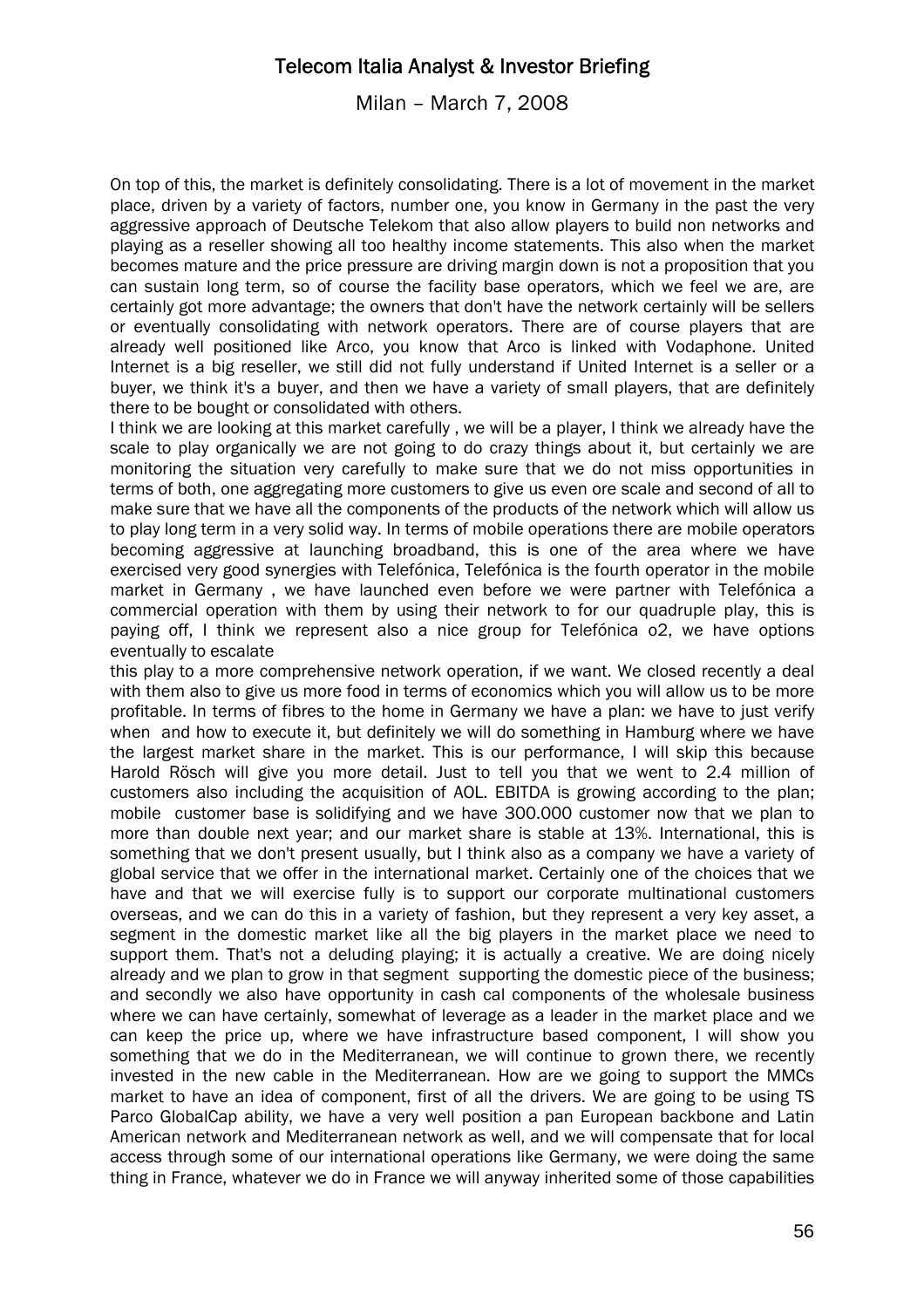Milan – March 7, 2008

to make sure that we can continue to support that. This is one of the areas where we can have a

lot of synergies with Telefónica. Telefónica is in exactly our position in this segment. They need to support their customer base, they don't have a very large network like us, I think we can do a nice job playing together, we are investigating options, also linking with partners outside of Telefónica, our game is to have regional or local partners to support our local capability for our customers. I think this can also represent an opportunity, once we penetrate more the ICT market we can then leverage this presence also to the international arena. Focus on Mediterranean. Mediterranean as you know is a fundamental area of transit for internet capabilities for most of the South-East Asia regions, Middle East and Mediterranean basin as well, we're talking of regions that are growing at a pace that was not thinkable five years ago. This company has invested heavily in the last five years, I think we invested good and there is also a payoff. This is not going after customers, this is going after systems, countries. Today some of those countries in the area cannot play international communications without our support. This is not only Telecom Italia, it is also Italy. We can leverage the geographical presence of Italy that by definition historically is there, the economics are dictating that the traffic has to come to us, but today we are really leveraging that by investing in new infrastructure and capitalizing on our domestic network. You see the growth, 52%, we're talking massive terabit coming through this region, and I think we have a good opportunity - this is a cash cow business.

Now closing, this is probably the most difficult shot for me today, given the umbrella that was set before. But I think it's easier than people may think.

First of all, as Franco Bernabé said, we need to enhance our operational performance. I showed you that today our current portfolio is a healthy one. It's accretive, it's not dilutive, it's got nice growth coming up in the next two years. Actually, it's got immense growth coming up the next two years. We play in a very decent market and I think that we have to enhance that and make sure that we continue to assess the portfolio to make sure that we continue to have the solid base to ensure the growth in terms of our presence in those countries.

What do we do next ? Certainly when we look at what we can do in the future we're looking at high-growth markets and segments, something that we can converge and where we can have scale. How do we do that? There's no secret, there's no magic and with these I go back to the firework concept. We're not going to do fireworks. Certainly we have to apply financial ductility in our company. There are a variety of ways in which we can finance the operations, but today the big question is, if somebody asks me or Bernabè or Galateri "What do you want to buy today?" the answer is not necessarily there?. But we will monitor constantly what is going on in the marketplace, and I think this is a mature game that we will play maturely and once the asset and our financial capability (?) allow us to do something, we'll pursue the opportunity.

I think I'm finished. I'm leaving the floor to others, Mario Sesa first, to give you more details on this specific (?) Thanks a lot.

### Mr. Rösch

Shifting the presentations, I'm not going to present Brazil, but rather Germany. I'm pleased to present you the results of 2007 of Germany and an outlook on the years 2008 to 2010.

Very quickly on 2007 results, we, last year we promised you a range of things, we said we would reach revenues of 1.1 billion approximately, we delivered one billion seventy-four million, we said we would achieve an EBITDA margin of twenty-five per cent of two hundred seventy five million euro, we deliver twenty-six per cent or two hundred eight one million euro, we also said we would have the first time positive operational free cash flow and in fact we had operational free cash flow of positive sixteen million. In terms of broadband customers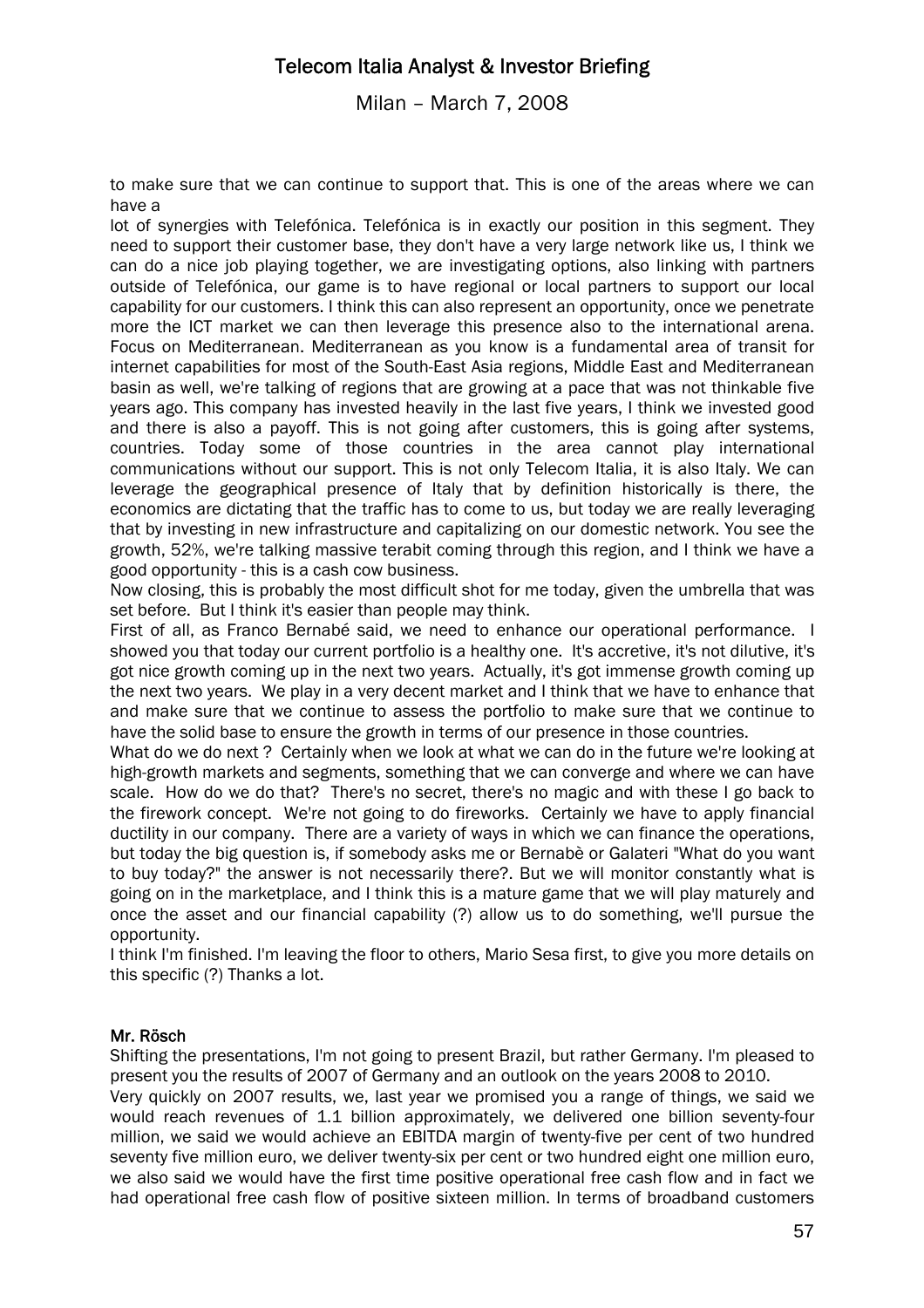Milan – March 7, 2008

we have promised 2.5 million broadband customers, we did not reach this objective fully, we delivered 2 million three hundred and fifty thousand approximately. Regarding operations we had a lot of things to do, we promised that we would have leading edge innovative product portfolio. What we did, we have today a full quadruple play offer in place, one of only three operators in Germany, we have launched a new portal together with AOL that from scratch is now among the top fifty websites in Germany and of course we also introduced a new range of ISP services like mail to give some more state of the art to our customers. Regarding network we promised 60% ULL coverage 24 million households, that is exactly the coverage that we have reached by the end of this year, at the end of the year 2007 of course, and this is important driver of margins and also outlook,

Finally last but not least, last year we had to integrate the AOL company that we bought, we have finished the consolidation since March 1st, that is exactly when the merger has become effective, we have completed the whole customer migration so now all AOL customers are now on Telecom Italia's system and network, and the only thing that is still ongoing is the upselling of the customer base that will continue throughout the year.

A bit more in detail the financial results in revenues, we have increased on 528 to 1 billion and 74 organically this is an 18% growth. Important in this is that we were able to maintain or even grow our broadband r.q. this year and 2007 was already a year of heavy price war in Germany - I'm not sure that anybody of our competitors was able to do this broadband r.q. increase in our case it was based on the fact that we could up-sell a u.r to our customer and on the other hand reach a high penetration for options such as mobile and also t.v.

On the a.b.d.a. level, we grew from 145 to 281 million organically it would have been a growth of 45%, here important have been the growth in terms of customers that has grown the gross margin in absolute terms and we had also cost savings on the OPEX level due to the AOL (?) merger. Finally on CAPEX we spent 344 million, which is a substantial increase compared to 2006, this was due mainly to two elements: we have enlarged last year our own ULL network as well and we have to migrate all the AOL customers to Telecom Italia systems and network. In terms of growth of broadband customer base we grew from 929.000 to 2.3 or 2.4 million; this includes 1.083.000 that we have bought from AOL. Organic growth, was 105.000 subscribers UQ4 which was a strong quarter phase, and mainly an important thing is also more than half of our new customers come through low cost channels, like call centres, inbound calls and Internet.

*Outlook 2008-2010* 

Next year we expect that there will be no significant impact from regulation, neither positive nor negative. We expect that the DSL industry will slightly consolidate from 6 national players down to at least to not more than 5. We do not expect for the price decreases in DSL industry, so we expect the consolidation of the current level of 29,90 per month for the double flat offer. And we also expect that next year will be pushed... the emphasis will be triple play?, so Deutsche Telecom advertisement is already based today on triple play and we expect also our core, maybe even ourselves, move to this advertising.

Regarding different technological players, cable companies are not yet very important in Germany, but have done a lot of investment in last years; they are starting to have increasing success. And what you also see, like in the Netherlands, we have more and more FTTX fibre rollouts done mainly by city carriers.

What is also going to increase is the competition from mobile, 02, Telefónica is pushing quite heavily exactly like Vodafone is doing, so there will not be less competition in the market, but we do not expect this to translate in a further price decrease.

For us, we have four strategic priorities. Market success, we need to essentially grow our customer base by enhancing our current existing quadruple play offer. We have to increase our brand awareness, currently only half of the Germans know who Alice is, we will grow this to 75%. Here we have to keep in mind that until 2005 Hansanet was only playing locally in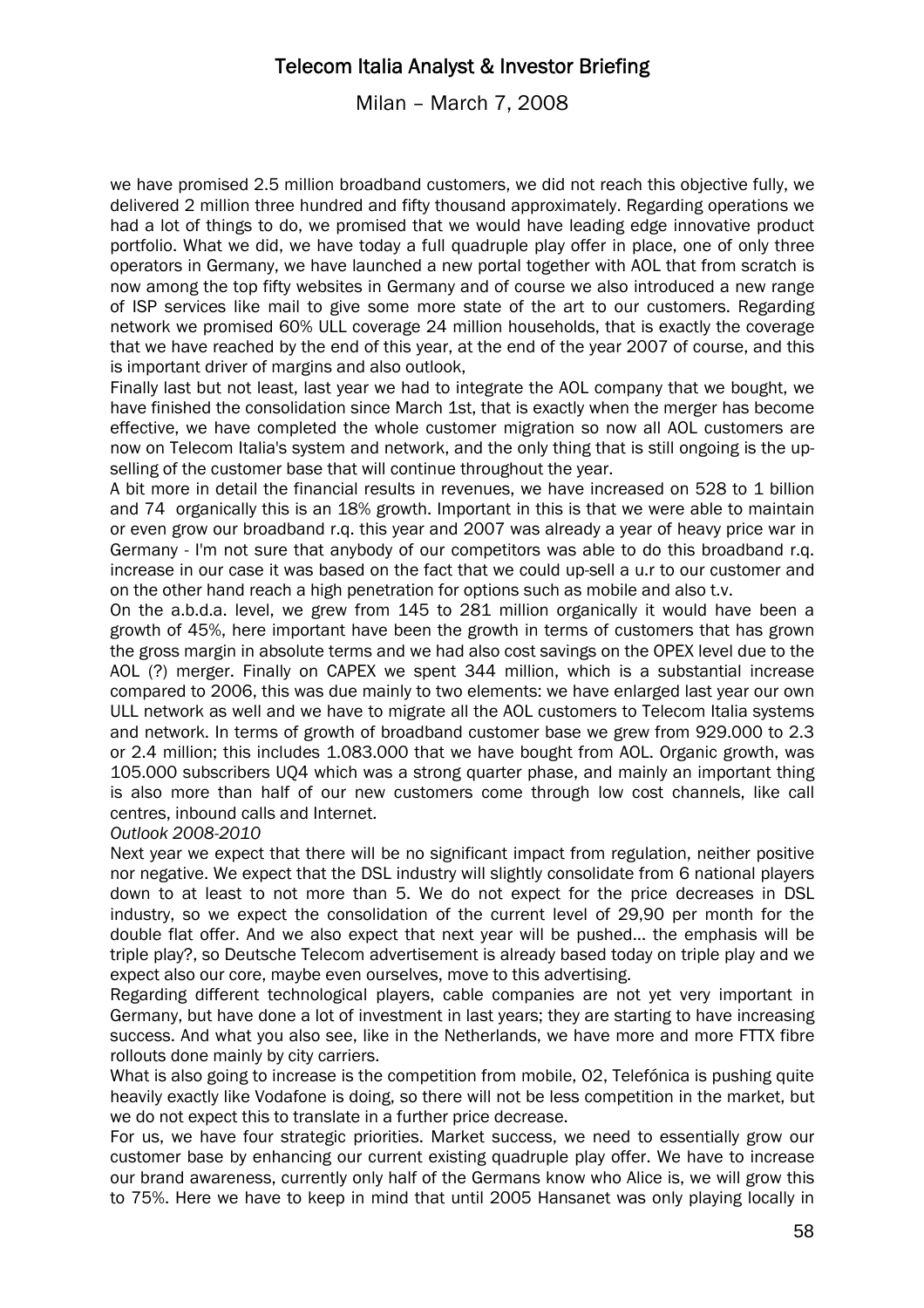Milan – March 7, 2008

the Hamburg market, so it's clear that in brand awareness there is still some way to go. Then we have a target on operational excellence to streamline our internal processes and the quality. Regarding network we are not going to increase further our own ULL network, but we are launching a trial in Hamburg for FTTX. And regarding OPEX profitability we commit to keep our fixed operating expenses stable, including also sales cost and advertising. Some more details on the market success. So this is the current offer that we are having, we offer our customers fixed voice, we offer them broadband internet access, we offer them mobile, we have a very interesting mobile offer based on the Telefónica mobile network where we had 329000 post-paid subscribers by the end of the year. And finally we have the IPTV offer that is available to 25% of the German households. Here next year we will only improve what is already there, so in the internet access area we will improve portal, to improve our market position and capitalize on the growing advertising market. And we will launch the new inditial tafe (?) with FTTB to give our customers out for our (?) broadband services as a trial. In the mobile arena we'll focus not only to grow voice customers but immediately try to convert, not to convert but up-sell, our fixed broadband customers also to mobile internet. Well, we also have seen this morning that in fact, in the broad band arena mobile and fixed are complementary in usage. Regarding IPTV we will continue to increase the number of channels. That is today 100, but we will especially focus on additional features and usability. On operational excellence we are going to improve further the quality of our existing products and services, we are also going to publish our service levels on the internet to make it very transparent what we are delivering to our customers. We have to optimize a lot our customer facing processes, AOL acquisition has given us some complexities so we are investing heavily in improving what we are delivering. This is going to be a very important savings opportunity, and finally we also, given the size and dimension of the company we have achieved, we are investing a lot in automation now. We are in network developments, today we are sixty per cent of ULL coverage, twenty-five, twenty-six per cent is our whole network, the remaining part is delivered over the network mainly from Telefónica but also of ULL coverage as a whole will reach over the next two years 75% but this will be done completely based on third party network especially Telefónica who will be our preferred but not exclusive supplier, why do we not expand our own network, there are two considerations, one is of course Telefónica has already a network but the second is also that in the NGN world there will be lifetime for the ULL networks that might be limited, we look at the reference case of the Netherlands so probably ULL network will not survive more than 5 to 10 years from now.

The remaining part of Germany is not going to be covered through ULL, we will still use Deutsche Telekom network and regarding our FTTX trial it will be small, it will be in Hamburg regarding 130.000 households, half of them more or less are already our customers, so it is an ideal place to do a trial on this new technology.

Regarding profitability we will continue to push for a stable r. q. in spite of the price fall of last year. Important here would be the up-selling to u.l.m. products especially of u.l. customers, in fact we anticipate that the percentage of our customers that are going to be on Deutsche Telekom's network is going to decrease from currently 40% to 30% and we'll do a push on options, especially mobile, where we target more than 600,000 subscribers, with an 8 to 9 euro output (?) and an i.p.t.v. target of more than 50,000 next year in our mind is not going to be yet the year of massive i.p.t.v. volumes in Germany but it will start to grow substantially. Already this monthly we see a significant growth.

Regarding the gross margin, the gross margin of ours will grow due to a higher number of customers again. What could happen or what will happen: the percentage level might decrease from 55% to a lower level, as we are growing businesses like mobile that have clearly a lower percentage margin than 55%. Regarding OPEX we commit to keep them stable at 2007 level and this includes also advertising and sales costs as we said before, in spite of the fact that we intend to acquire more customers than last year and the main key driver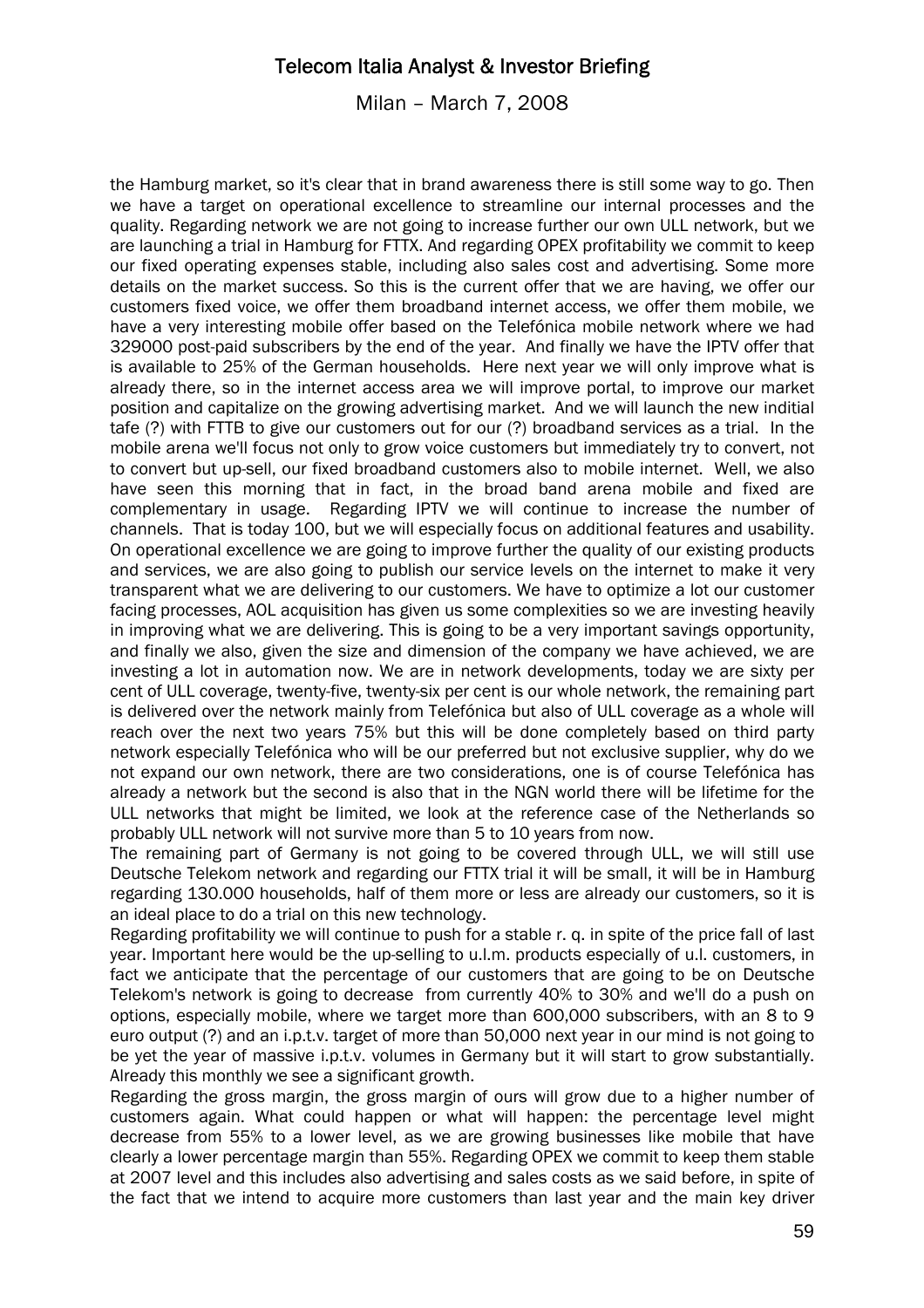Milan – March 7, 2008

here will be that we will be able to acquire these customers through low costs channels so web and call centres. We also anticipate that our efficiency programme that we are running in the company will give us higher savings on OPEX levels. Regarding our targets for next year we would like to increase our subscriber base for broadband to 2.6-2.7 million customers in the longer run 2010 our target is 3.4 million in terms of revenues we would like to grow from 1.1 to 1.3 billion roughly and in 2007 we would like to achieve 1.7 billion - regarding the EBITDA margin we would like to keep in 2008 the 26% level that we had this year, and finally in 2010 we think we can achieve 29%.

CAPEX will decrease this year a bit with respect to 2007, rounded it's still about 300 million, but not rounded it's a substantial decrease. And in the years from 2008 to 2010 we see a total of around 700 million CAPEX in Germany.

Thank you very much. I would like to hand over for Brazil.

### ARAUJO

Good afternoon, we have decided to speak in Portuguese. I apologize but I think you will understand better.

Thank you very much, this is the third consecutive year that we take the floor during the Telecom day, first of all I'd like to give you another view on the Brazilian market, and I'd like to tell you about the plans for 2006 through 2010. In 2007 we kept our leadership in terms of value on the mobile market as only operate domestically and we have consolidated the perception of having an innovative company with a clear-cut branding position vis-a-vis our competitors. We have to pinpoint that in 2007 we actually met all the commitments that we have voiced last year during this same very meeting and we have also acquired and made more loyal most valuable customers with a higher ARPU, higher than the average, and we were also leaders in the business segment, for the fourth time over the past five years we were awarded the top of mind prize by the Data Folio?? Institute. Another important thing to say was the positive generation of net cashflow and net income with a reduction of gaps as well. Reaching these targets did not prevent us from indeed preparing Brazil for a sound growth given the needs of the new competitor scenarios which are known under the term of convergence. In 2007 we have indeed set up a very good basis which we need in order to transform Tim Brazil; we have to indeed become a company supplying convergent communication services with mobility and along this line a few important steps were made, such as the acquisition in May of the 3G license which covers all the Brazilian states as well as the adjustment of services from co-operators well as new platform and convergence systems creation. In the year 2007 we began to consolidate on the Brazilian market our foothold and the intention was to create four domestic operators with convergent services with voice, data and pay TV. The Telefonica-Vivo Group acquired control of TVA for pay TV services of Telemig, Celular TV and now we have national coverage from the north straight downwards. The Embratel Claro has a strong hold with Net offering pay TV services and Clara has also acquired a license for the northern regions so now they have a coverage nationwide both mobile and fixed. There is an acquisition negotiation ongoing for RA and Brazil Telecom so that it would become a national operator in both fixed and mobile. Oi acquired control of Way TV a pay TV network and there are negotiations ongoing also for the acquisition of Amazonia Celular. The fourth big operator, TIM, holds 26% of the market share in the mobile business and has acquired a position on the market acquiring licenses for fixed and third generation operations, and this would allow us to indeed penetrate every efficiently the present fixed market and broadband market, which we still need to develop in Brazil, and with the portability and unbundling regulations our scenario will become even more favourable. As we said already previously, in 2007 we had a strong growth with a good level of income. We exceeded 31 million customers and our sales exceeded 15 per cent reaching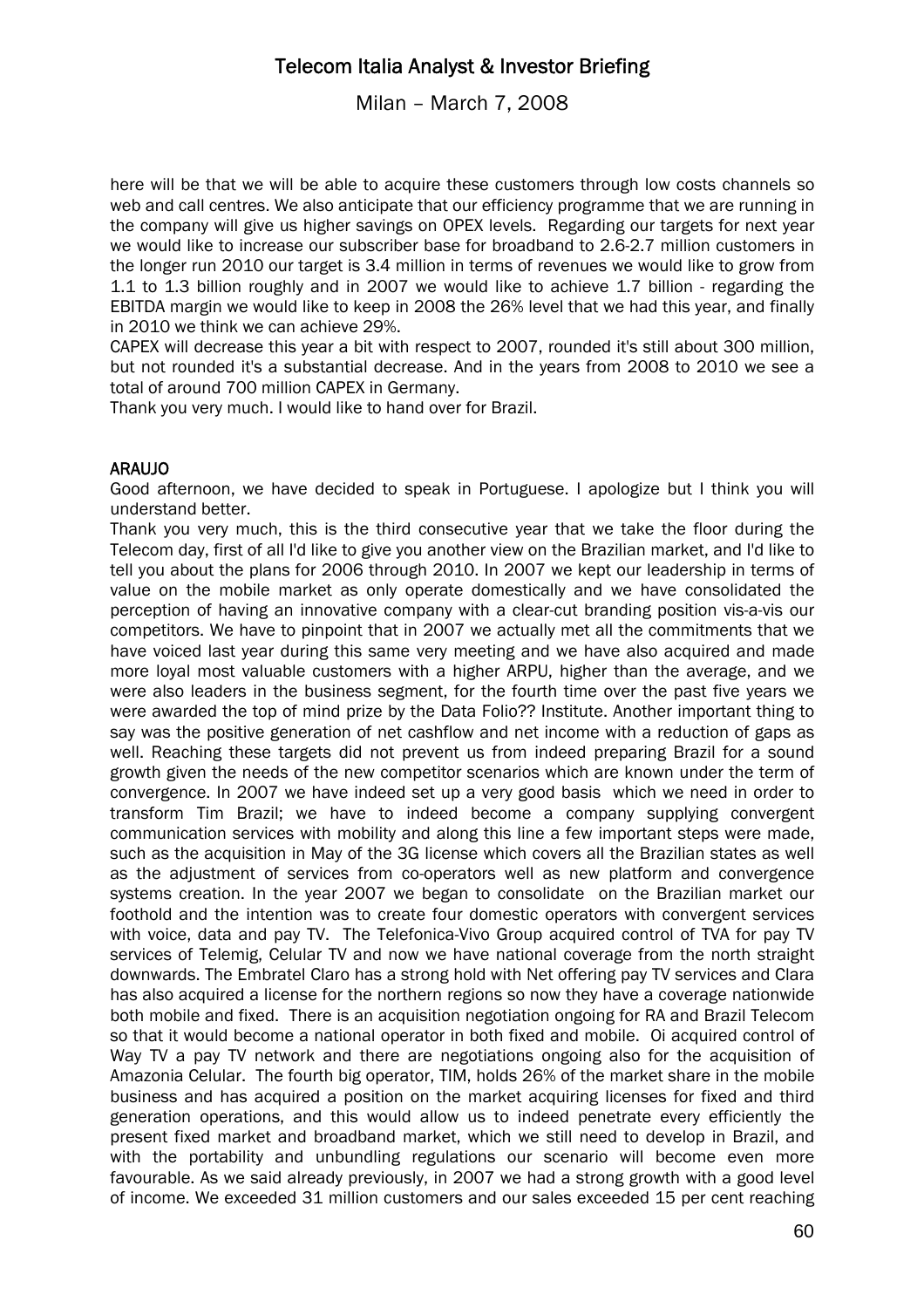Milan – March 7, 2008

13.3 billion real a bit down 3.2 billion real increased by 23.8 per cent visibly the previous year, and this growth is definitely exceeding the growth percentage of our customer base. As much important for us was the break even achieved in the year 2007. As we said already at the beginning, we have kept promises which we made during last year's Telecom Day and we have exceeded the most significant targets for our company: customer portfolio exceeding 29 million, market share 25.8%, ??? nine expected 26%, revenues growth organic? 14.8%, EBITDA margin 24.2%, free cash flow +825 million real. And therefore we have exceeded the targets that we had set forth last year.

Now let us talk about a few highlights concerning the strong growth of Brazil's economy. Until the end of the year 2007, the growth forecast of the domestic growth product was 4.5% ?? Yet, the 2007 result showed that this was a conservative figure, given that the growth was 5.2% in in actual terms the potential customers market segmented according to the various economic classes increased thanks to the yearly adjustment of minimum salary levels and taken into consideration also the inflation rate, and now we have a good and sound situation, we have an increase in terms of purchasing power, more goods are being purchased, price reduction thanks to the adjustment made. And I believe that today Brazil may rely upon a sound basis allowing not only to guarantee am ongoing growth with a reasonable margin visa-vis the recent economic crisis which affected the US recently.

We have also to highlight on the governmental programme of accelerating the economy for the year 2008 through 10, where the investments exceeding 500 billion Real in the infrastructural roads, health, education and real estate businesses, the situation of Brazil at the end of this year / beginning of next will have to reflect the present situation and then for Brazil is a country where companies can invest rather soundly, also in terms of sales of Personal computers, Brazil ranks 5th and the forecast is 3rd in the year 2008; and this is good, when it comes to broadband services which are one of our strategic elements, the reevaluation of the Real vs Dollar allowed for a modernization of our industry with more efficiency and impact in terms of production, and therefore our competitivity vis-a-vis the rest of the world increased. As far as the regulatory framework is concerned for the year 2008 we are actually waiting for the beginning of number portability and unbundling. This will allow us to share into volume of revenues which is limited to fixed business right now, and portability has already been decided and it was officially said, and this is rather important, that there is going to be a bid and this new developments will be definitely useful for Tim and a WiMax bid is going to be launched, rules have not yet been defined and as a consequence this will bring to the reduction of acquisition prices and there is a bill which is to be passed by the parliament regulating distribution of content and format. And as a consequence will indeed revamp interest by the big groups such as TVs and communication companies. And this bill which is still being discussed is really favourable to our business. Now talking about the competitive scenario, as far as this year is concerned, given the sale of frequencies in 2007 of Anatel, Vivo and Claro are to become operators with a national coverage in the Sao Paulo State and it will be the fourth operator in that State, representing 35% of the Brasilian g.d.p. Mergers and acquisitions will continue into 08 and Brasilian Telecom are indeed having negotiations and Telemake (??) is being acquired by Vivo and Amazonia by OI.

Number portability is also a factor, and also in terms of the level of sales outlets, call centres, etc. there is going to be a change there as well, and more or less at year end there will be the beginning of the commercial portability of the number, and this is going to be a further opportunity for TIM. The incentive based policy to handset and handset subsidy will continue during the second half of the year and with the introduction of the third generation for our operators.

As far as the mobile business is concerned, the year 2008 in our opinion is going to experience a growth equal to 2007, that is 20 million lines, and when it comes to the broadband, we will have a very significant growth for the year 2008, also thanks to the third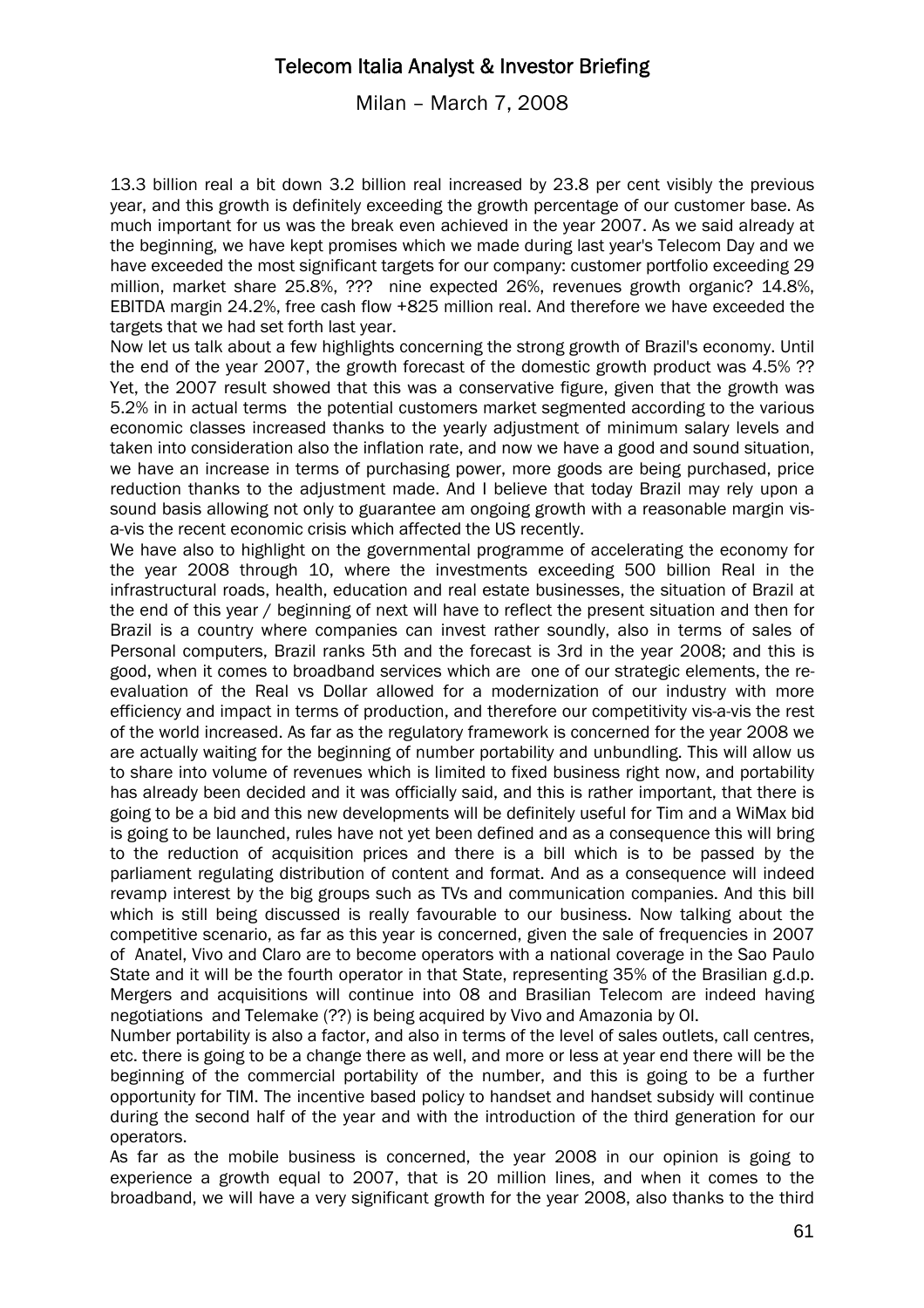Milan – March 7, 2008

generation which is going to be launched on the mobile business. We also think that revenues from the mobile business are already exceeding the revenues of the fixed business, and there is a strong participation by the broadband market and this is going to be strengthened after the launching of the third generation. Now, let us talk about the level of penetration of the mobile business into the various social classes, and we see that the chance for growing does exist in all social classes, especially lower ones, as we said the increased purchasing power by these classes is favoured also for portable services, we supplied plan one and Romario, the soccer player, was our testimonial on the commerce, of the commercial and so the recharge was five real, which was very low, which could actually be brought down to 1 real recharge. And this favoured sales and revenues among those classes having a lower purchase empower ? and the broadband market, because of the level of penetration, competition is better off. We have launched a modem connecting either a laptop or a desktop to the Internet.

Now let us talk very briefly about the overview of the 2008 to 2010 plan. Taking into consideration the competitive scenario in 2008 and also taking into consideration the results achieved in the year 2007, we will continue to operate in the mobile business convergence market and the so-called low APO (?) market.

As to the mobile business, we have to generate more value from the customer base with more loyalty and with plans to keep the APO (?) the lower segment a customer purchase, prepaid recharges but we need to increase our efficiency in terms of acquisition costs as to the corporate market we think that there is a high penetration chance, given that the use of this segment is still low in the area of data.

In the fixed and mobile convergence market we think this can have a 500 (?) billion real value and it mainly concentrates on 6 operators, today representing a service monopoly. We would like to conquer a significant share of this market and as far as the lower classes market viewpoint we want to again have micro-recharges increasing our efficiency in terms of costs and distribution. Yesterday there was a conference amongst mobile operators, the Ministry for communications was present and what was declared was that the Government is starting the possibility of reducing

the Ministry for communications was present and what was declared was that the Government is starting the possibility of reducing a tax which plays an important role on mobile operators and also for prepaid recharges so we think that at this point there will be more possibilities of reaching these lower classes and this is very important because this will allow us to have a higher penetration of the market and therefore it will allow us to follow our strategies conquering new sectors.

Now, as to our convergent offers, as we've already said, well, these offers already started last year with TIM Wellbuild (?), with age technology and speeds up to 200 K bps. Well, this service will reach 7.2 Mbps speeds so extremely competitive versus current fixed operators' offers. In 2008 we shall launch into this market in 281 cities and we'll extend it to 466 cities by 2009. And here might I show you just briefly the distinction, the difference amongst the various broadband services being provided by the various operators, networks in Brazil are still copper networks in the majority of cases and the distances covered between the household and the central stations, so we don't have high speed in Brazil, or at least high speed doesn't reach the households and ADSL only reaches the customer at very reduced speeds, so third generation offers huge opportunities thanks to these modems, and as a consequence we can actually capture and import and share other markets which now does not get a quality service. Now this solution obviously represents an important strategic opportunity for TIM Brazil given the current limitations of broadband infrastructure in Brazil. There are fifty million households and we think that thirty million of them already have a telephone line, and only 7.5 million have access to broadband, a penetration equal to only 15 per cent of all broadband accesses. Less than thirty per cent have a speed equal or higher to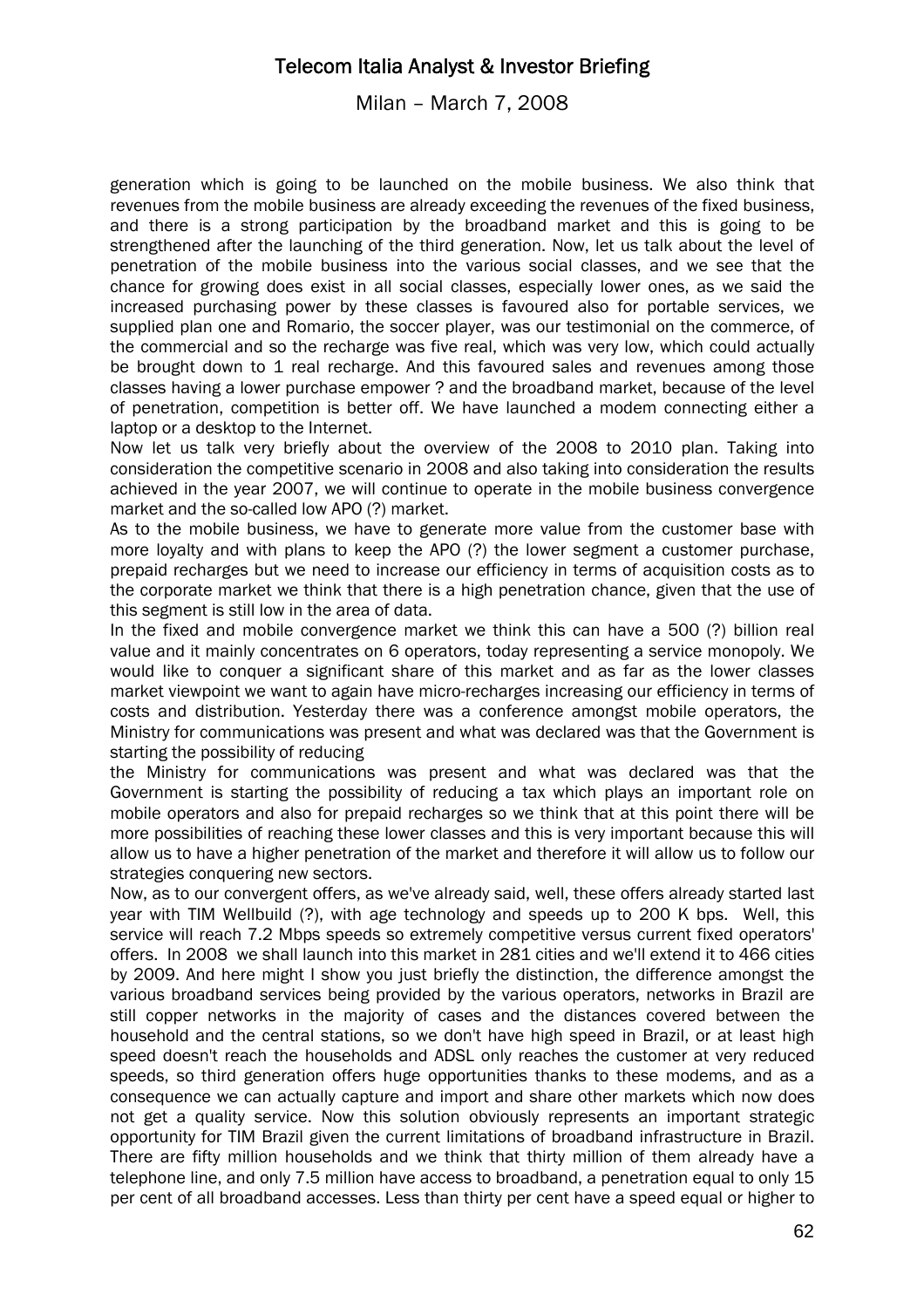Milan – March 7, 2008

1 megabit. Another important aspect that makes us positive about the success of our strategy is the VoIP?? forecast, according to which the PC market in Brazil will grow by more than 20% in 2008 reaching 12.9 million units, 22% of which laptops. At the end of 2007 there were 7.1 million users using internet dial-up at the maximum speed of 50 kilobits per second, whilst Brazilian users are in fact those who use the internet a lot, 23 hours a month on average.

Our target for 2008-2010, well as for our targets we think 2008 will be a good year in Brazil characterised by deep changes in terms of competition, given the arrival of the further generation of the 3G. But we are getting ready for that. We are ready to tackle this situation with both of these licences, and also the licence for 3G to cover the whole of Brazil. So, as a consequence, we already have decided for unbundling and this obviously allows us to use other operators' networks, and so there are huge opportunities also for us to reach the home of our customers using a fixed number. With number portability, there is no competition any longer and so, as a consequence, we should have a lot of opportunities of capturing those customers who aren't satisfied with their operators. 50 million real is the market and if these customers are not satisfied they can po.. (?) the number and come to us. As you can se there are huge growth opportunities in 2008. So I should say that we shall increase our customer base by about 6 million , reaching about 43 million customers by 2010 and keeping our market share at 26% stable. As to revenues growth there will be an important increase, 2008 will see a growth higher than 12% versus the previous year and as to EBITDA in 2010 we shall reach 29% and in 2008 we will be above 24%. This does not mean maintaining the same value but rather increasing the EBITDA by 13% to keep this margin. Now stability in 2008 versus what we have obtained in 2007 is due to investments that will be made for the consolidation of Tim which will become convergence company, CAPEX will be about 3 billion for the 2008-2010 three years plan, also taken into account the 500 million euro for the 3G licence which will allow us to get to a total of 1.5 billion euro in 2008, and to conclude I would like to tell you that we strongly trust the success of TIM on the Brasilian market, because we think there are solid basis for this. In 2007 we were already preparing for this success and we think that the changes which have taken place in the meantime have been very important and positive. Obviously everybody can reach national coverage, but we have made important investments, and also in points of sale, and we can be more successful than others. We also had important purchases and a acquisitions and solved the problems of synergies and optimization, which other operators haven't solved yet.

Certainly there'll be a debate within the competitions, whilst we instead we'll just reach the market straight. Thank you.

### **MODERATOR**

Number 3

### **OUESTION**

Justin Fannel, Credit Suisse. In terms of Brazil margins it seems quite an ambitious target for your margins to be flat, given the scale that you'll still be gaining in Brazil. So, just wonder if you could explain a little bit more why expect that it seems to be due to investments in 3G if I understand you right; but that would normally take in terms of the extra cost, but sometimes after you're building the network so terribly understands why it affects '08 rather '09. Perhaps you could have just explained the margin guide, please. Secondly in the Netherlands , I just wonder again if you can clarify the strategy in the Netherlands a little bit more. If explained when discussing (???) as a limited shelf-life for investment in unbundling. So where are we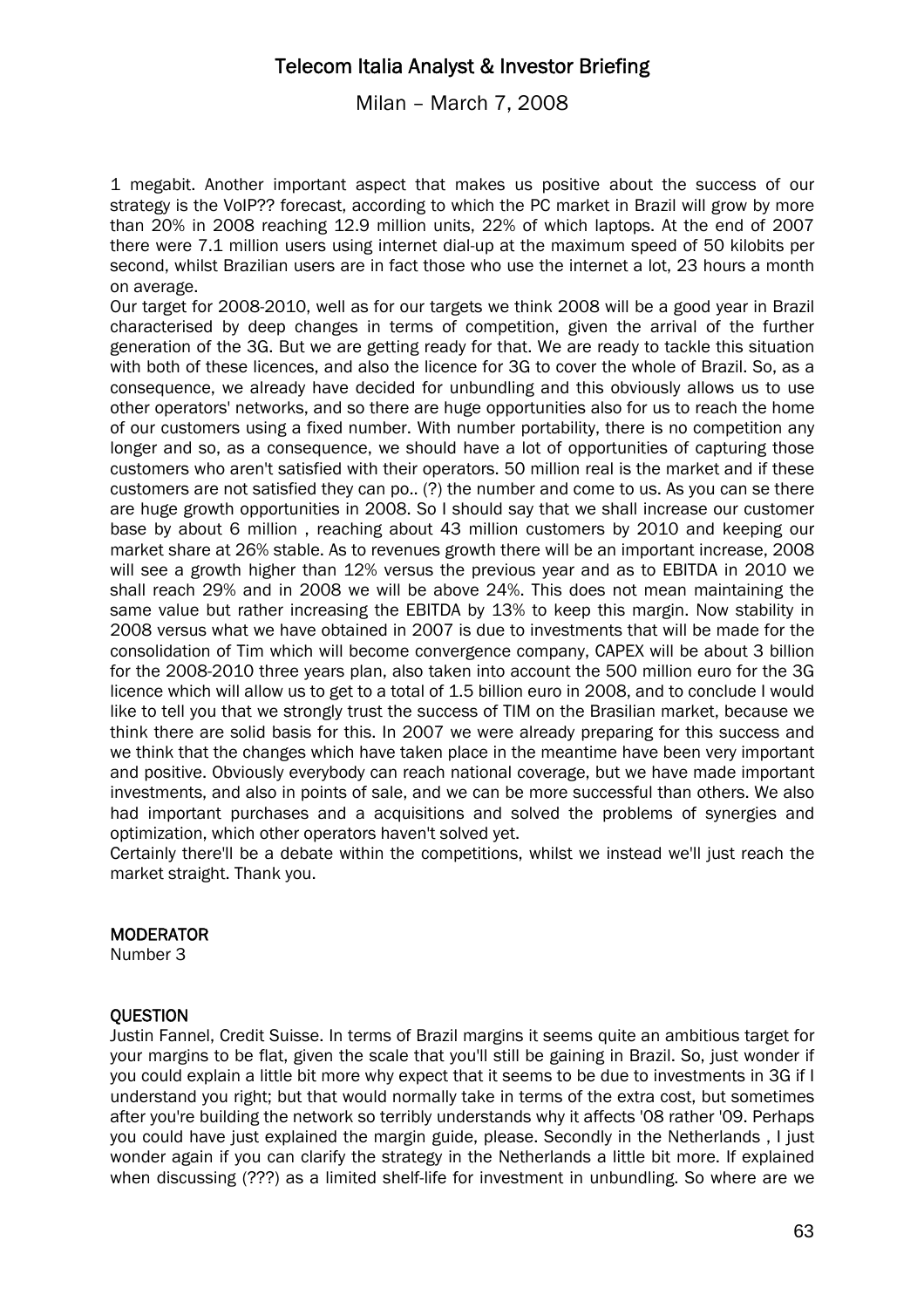Milan – March 7, 2008

going in the future with your business in the Netherlands and how significant would an investment be in fibre and in local loop. Thanks.

### ANSWER

Regarding the EBITDA, what we are posting is anyway a growth of 13% year over year. The fact that, as Mario said, the 2008 is a very critical year in Brazil not just for Tim Brazil but for the entire market, in terms of two things. The first one is related to the market. In this year we have to implement the 3G with all the ANATEL (?) obligations, and then we have number portability starting in September and this will increase partially the cost. On the other hand, on the entire market, we have the entrance if the OIY??? in San Paolo which represents thirtythree thirty-five per cent of the entire pill, and this is a pressure on EBITDA on that area and we have, probably we will have the consolidation between Telemar and OIY??? so that's why we are presenting a stable percentage, a growth of thirteen per cent, and after the 3G deployment we will keep running at the same pace we have shown in the present, in the past 3 year plan.

[Third person's voice]: and the Netherlands

### RÖSCH (?)

The question was the strategy there? You know the Netherlands market at one point, KPN, was consolidated, consolidating all the ISPs, we have a very extensive network there. We decided to stop the gap and the loss, could use by the loss of customers? We decided to do 2 things: one is to revitalize the wholesale playing by investing in VDSL(?) We're gonna be using CD municipality investment in fibre, we're gonna equip that with the electronics. There's gonna be around 10 million investment this year. And also by the fact that we had a network that we did not have to invest in infrastructure, and we using a Plug & Play strategy with our (?) guys in Germany. We decided to launch our retail offer in the Netherlands, which again was a very minimized investment giving the fact that we already had a network and we used systems Plug & Play approach with the German guys.

### **OUESTION**

Would you expand on that?

#### ROSCH'S ANSWER?

Yes, we can say that we're going to reach EBITDA breakeven on a quarterly basis in the retail, for the retail project in the Netherland this year and they required so far around 18,000 customers, so it's - let me say - a small project that has anyway increased or reversed the trend in customers in the Netherlands, we are now growing again our customer base.

### **QUESTION**

#### Thanks.

Just to clarify. That sounds like a resource strategy in the Netherlands, rather than a build, a fibre to the home build. Just to be clear.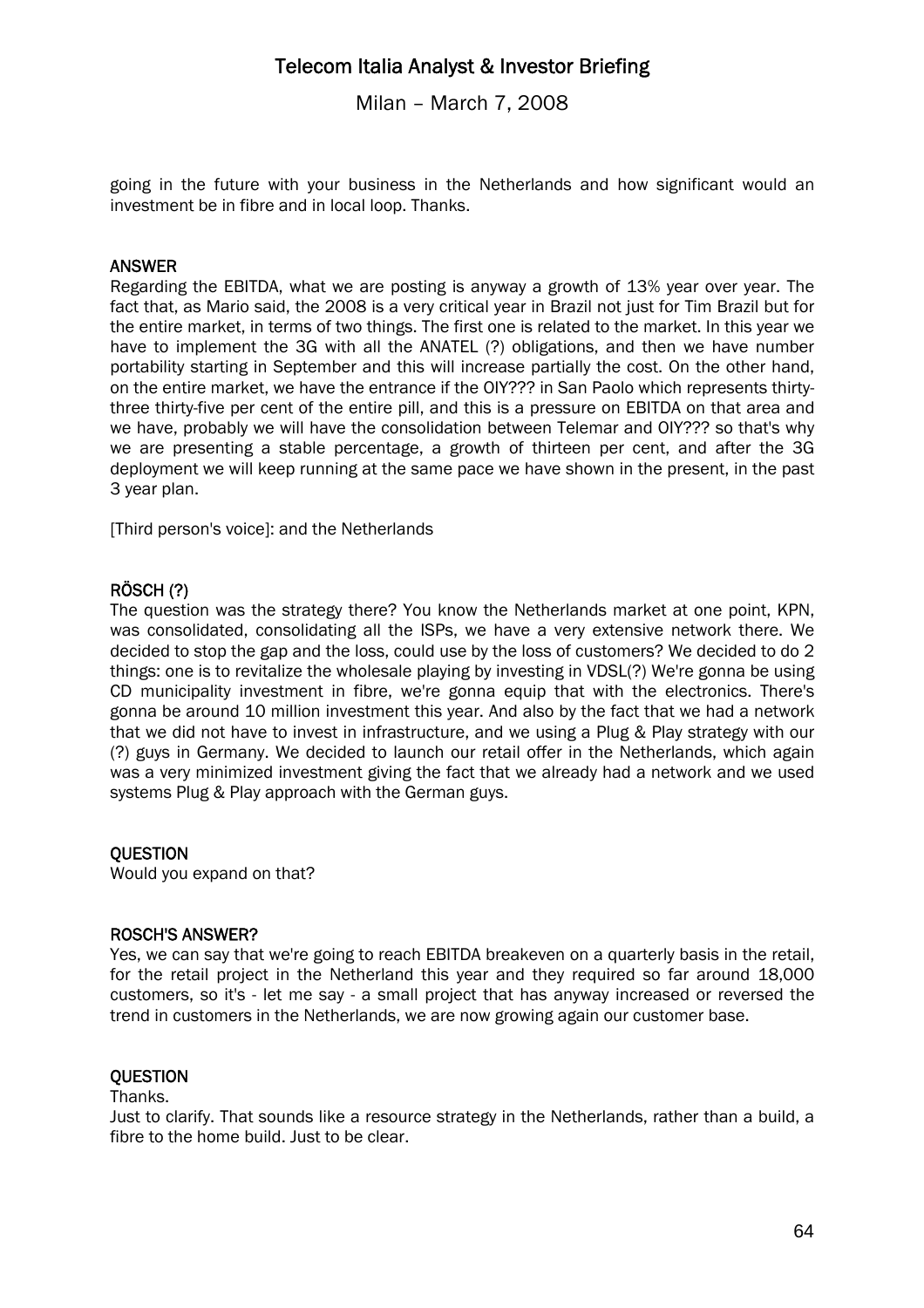Milan – March 7, 2008

### ROSCH'S ANSWER?

In the Netherlands we are not investing in the passive fibre network, this is usually done by consortiums including municipalities, banks and so on. All we do is sometimes we put the active network layer on this network like we do in Amsterdam, sometimes we are just selling on these networks, but we will not invest in passive fibre in the Netherlands.

### **MODERATOR**

And of course that's going to complete our wholesale play but it's going to serve our serve our list customers as well in those areas. Next, number 5

### **OUESTION**

 Hi, it's Andy Bonus from Lehman Brothers. Just on France. I know we haven't touched on this today, but the net add for Q4 were quite light, I just wondering if you could give us a reason why and whether that is, let us say, a trend or just one off, and then on AOL you have had the investment consolidates now for about one year - I just want you to give us some indications of how many of the 1.1 million subscribers you acquired you have actually managed to move on to Alice and how many have turned off elsewhere.

#### ROSCH'S ANSWER

Today we have still about 650.000 customers on the AOL packages so roughly 2/3 of the difference has migrated to Alice packages and the rest is ... the other question was ?

#### **OUESTION**

Sorry, yes, the Q4 DSL in France were quite lower I just wondered if there is a reason for that.

### ROSCH'S ANSWER

As you know in France we have the turnaround of the company I think if we did not invest heavily in marketing to get a customer base in the last quarter. We preferred to fix some of the final operational issues of France and we launched the new campaign as of January, with the new product set, including music as (?) and so on and so forth.

I think the last quarter is usually not a good quarter for acquisition of broadband customers in France. It's not like mobile. Plus also we had to downsize a little bit our marketing expense for that quarter. We preferred to do it in the first quarter of 2008.

I believe we can pick the last question, Number 7

#### **OUESTION**

Hello, it's Will Traid (?) for Execution (?). One on Brazil and a quick one on Germany. Could you, on a spurt of openess, help us understand the impact of the mobile termination rate change next year by telling us what percentage of revenues it is in Brazil and what you expect as the percentage decline in termination rates to be? If you can help with that.

And on Germany, quick question. Taking a medium term view, would you characterize your strategy as build or buy, in Germany, to retain scale?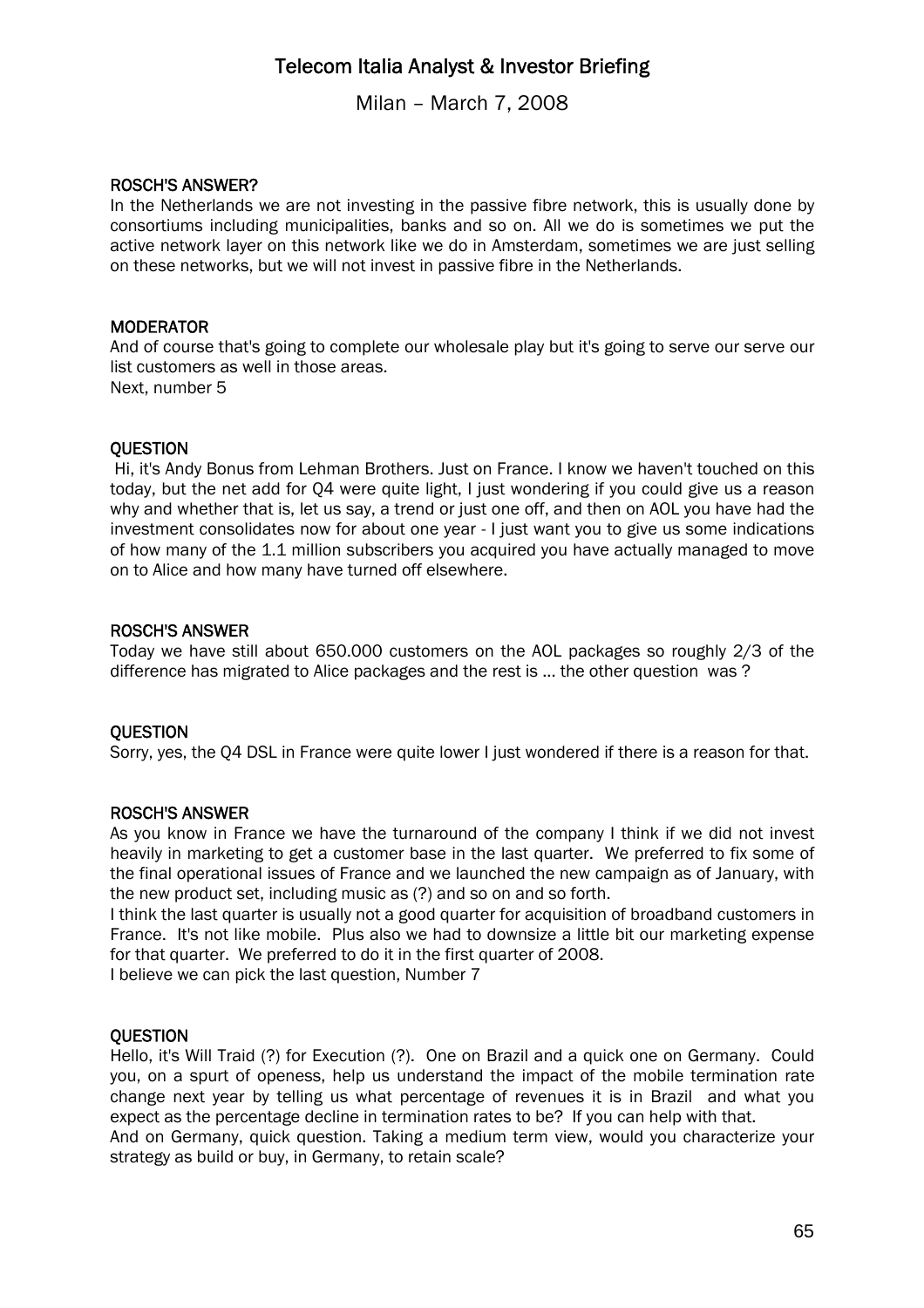Milan – March 7, 2008

### ROSCH'S ANSWER

For the first question on Brazil, we have more or less 35 % of the incoming revenues related to termination rate, two things, we are not planning, we are not forecasting any reduction in (??) Voom until 2010 and you know this is ANATEL agreement, so in 2010 ANATEL would put in place a cost based model, so we are not forecasting any reduction on Voom (?) and we are preparing ourselves in case of reduction, and more or less you can think that one percentage point of reduction on Voom reflects in 0.1 % in our EBITDA, but we are not forecasting nothing until 2010, and our analysis, cost-based analysis are supporting the actual 14 cent termination rate. For the Germany question, I take our strategy is a growth strategy, so we will even monitor opportunities to eventually consolidate with players. I can tell you that we are not interested in just acquiring some of the players that have a low arpool (???) customer base without (???) gain scale, I think we are eventually interested in more complex playing and structure. But again, we already have the scale to play organically growth; but we will definitely look interested in opportunity came up on the scream, even taken in consideration our overall financial strategy. Thanks a lot guys. I think with this we can call Franco Bernabè on stage for the final remark.

### **BERNABE**

So, thank you very much ladies and gentlemen. This brings us to the final part of our day. I think we have had a heavy day and I want to thank everybody for being with us and being so patient a listening to all our presentations. But given what has happened today, I think I want to go back to one of the questions that was asked to me this morning, when small shareholder asked me what is happening in the market? What is going on? Why we have this performance of the stock? I said this morning that I have no answer. I think that in the afternoon I have no answer either, I think that what is happening is a little bit irrational. We have presented our plan, I think that the analysts know very well what was going on, I think that everybody had a very clear idea of what the trends in the market were, of what the situation of the company were, of how this market works, and therefore I think that there was little surprise, because the surprise was perhaps the cut in dividends that we decided yes there to put, but it was decided in line with the behaviour of all our peers, and we confirm that our policy in the future is to behave normally, to behave like everybody else. Now I think that the plan we presented is a fairly realistic plan I think that many times in the past people have complained because the company has over-promised and has underperformed. We do no want this to happen in the future, we want that whatever we promise we deliver and we deliver perhaps with a positive delta for the market. this we are strongly committed to and I think that this will be delivered in the future, but I have one final word that I want to say of course I have been reading, as you can imagine, over the day all that was happening, the comments, that some were making, the reports of the analysts and so on and so forth, I think that there might have been some arithmetics that need to be fixed and that we have our investor relation that is ready to answer all your questions, because I have seen that there may have been an enormous amount of data that have been provided, something that needs to be clarified, but I can tell you something: driving a company on KPIs is like driving a car with an automatic pilot. Of course I know what is happening in the market, I see what the KPIs are, I understand the trends, but I think that I will never deliver my company, or give my company to an automatic pilot, because otherwise there is nothing to do for the top management and for the entrepreneur. What distinguishes an entrepreneur from an automatic pilot is that he has fantasy, he has imagination, that he comes up with innovative solutions and I think that you have to give us a chance. We don't want to ask you for time, we simply want to tell you will see, you will judge on the results, I think we will put to work our